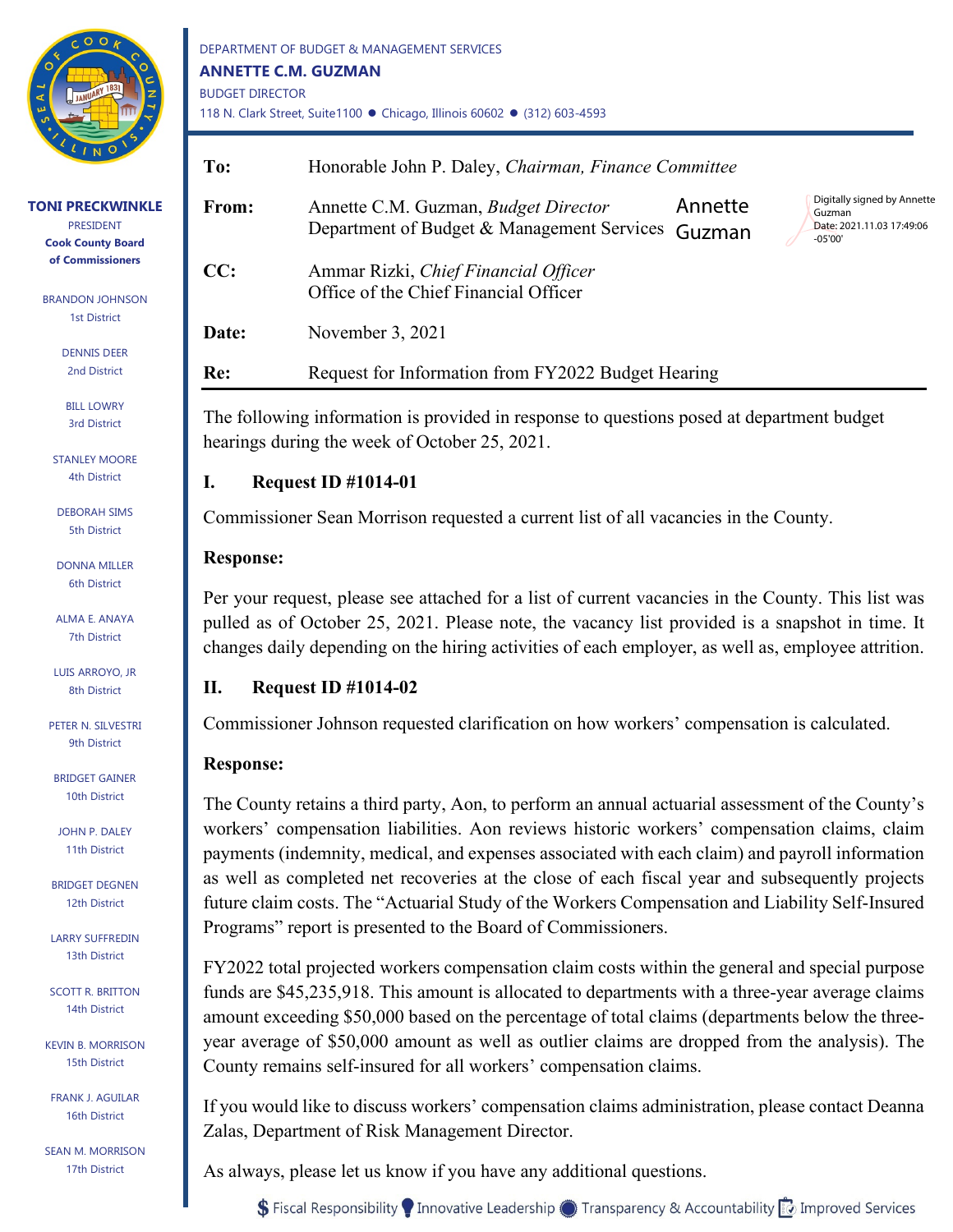| <b>Control Officer</b> | Office | Office Name            | Program Name                                  | <b>Allocated FTE</b> |
|------------------------|--------|------------------------|-----------------------------------------------|----------------------|
| ASSESSOR               | 1040   | <b>COUNTY ASSESSOR</b> | 4980.Sr Support Staff III Assessor            | 1.0                  |
| ASSESSOR               | 1040   | <b>COUNTY ASSESSOR</b> | 4909.Support Staff III-Assessor               | 1.0                  |
| ASSESSOR               | 1040   | <b>COUNTY ASSESSOR</b> | 7803. Executive Assistant - Valuations        | $1.0$                |
| ASSESSOR               | 1040   | <b>COUNTY ASSESSOR</b> | 8880. Manager of Data Collection              | 1.0                  |
| ASSESSOR               | 1040   | <b>COUNTY ASSESSOR</b> | 9107. Junior Data Scientist                   | 0.5                  |
| ASSESSOR               | 1040   | <b>COUNTY ASSESSOR</b> | 9107. Junior Data Scientist                   | 0.5                  |
| ASSESSOR               | 1040   | <b>COUNTY ASSESSOR</b> | 9137. Special Assistant Projects Lead         | 0.5                  |
| ASSESSOR               | 1040   | <b>COUNTY ASSESSOR</b> | 4970.IC Valuations Jr Analyst II              | $1.0$                |
| ASSESSOR               | 1040   | <b>COUNTY ASSESSOR</b> | 4948.Ind Comm Jr Field Inspector I            | 1.0                  |
| ASSESSOR               | 1040   | <b>COUNTY ASSESSOR</b> | 4884.IC Valuations Jr Analyst I               | 1.0                  |
| ASSESSOR               | 1040   | <b>COUNTY ASSESSOR</b> | 4948.Ind Comm Jr Field Inspector I            | $1.0$                |
| ASSESSOR               | 1040   | <b>COUNTY ASSESSOR</b> | 4884.IC Valuations Jr Analyst I               | 1.0                  |
| <b>ASSESSOR</b>        | 1040   | <b>COUNTY ASSESSOR</b> | 4884.IC Valuations Jr Analyst I               | 1.0                  |
|                        | 1040   | <b>COUNTY ASSESSOR</b> |                                               | $1.0$                |
| ASSESSOR               | 1040   |                        | 5043.Ind Comm Field Inspector III             | $1.0$                |
| ASSESSOR               |        | <b>COUNTY ASSESSOR</b> | 4884.IC Valuations Jr Analyst I               |                      |
| ASSESSOR               | 1040   | <b>COUNTY ASSESSOR</b> | 4884.IC Valuations Jr Analyst I               | $1.0$                |
| ASSESSOR               | 1040   | <b>COUNTY ASSESSOR</b> | 5043.Ind Comm Field Inspector III             | 0.7                  |
| ASSESSOR               | 1040   | <b>COUNTY ASSESSOR</b> | 8830. Communications Specialist               | 1.0                  |
| ASSESSOR               | 1040   | <b>COUNTY ASSESSOR</b> | 8831. Community Outreach Liaison Assessor     | 1.0                  |
| ASSESSOR               | 1040   | <b>COUNTY ASSESSOR</b> | 8831.Community Outreach Liaison Assessor      | 0.1                  |
| ASSESSOR               | 1040   | <b>COUNTY ASSESSOR</b> | 5096. Resident Model Sr Analyst V             | $1.0$                |
| ASSESSOR               | 1040   | <b>COUNTY ASSESSOR</b> | 5131.Asst Manager Records Managment           | 1.0                  |
| ASSESSOR               | 1040   | <b>COUNTY ASSESSOR</b> | 6455.Help Desk Manager                        | 1.0                  |
| ASSESSOR               | 1040   | <b>COUNTY ASSESSOR</b> | 5160.Legal Counsel IV - Assessor              | 1.0                  |
| ASSESSOR               | 1040   | <b>COUNTY ASSESSOR</b> | 8989.Legal Counsel - Assessor                 | $1.0$                |
| ASSESSOR               | 1040   | <b>COUNTY ASSESSOR</b> | 4904.Freedom of Info Specialist I             | 0.1                  |
| ASSESSOR               | 1040   | <b>COUNTY ASSESSOR</b> | 4953. Resident Field Workflow Coord           | $1.0$                |
| ASSESSOR               | 1040   | <b>COUNTY ASSESSOR</b> | 5098. Residential Sr Field Insp V             | 1.0                  |
| ASSESSOR               | 1040   | <b>COUNTY ASSESSOR</b> | 4976. Resident Field Inspector II             | 1.0                  |
| ASSESSOR               | 1040   | <b>COUNTY ASSESSOR</b> | 4977. Resident Jr Analyst III                 | $1.0$                |
| ASSESSOR               | 1040   | <b>COUNTY ASSESSOR</b> | 5051. Residential Sr Field Insp III           | 1.0                  |
| ASSESSOR               | 1040   | <b>COUNTY ASSESSOR</b> | 4888. Residential Field Inspect III           | 1.0                  |
| ASSESSOR               | 1040   | <b>COUNTY ASSESSOR</b> | 8832. Permit Specialist                       | $1.0$                |
| ASSESSOR               | 1040   | <b>COUNTY ASSESSOR</b> | 5051. Residential Sr Field Insp III           | 0.8                  |
| ASSESSOR               | 1040   | <b>COUNTY ASSESSOR</b> | 5051. Residential Sr Field Insp III           | 0.8                  |
| ASSESSOR               | 1040   | <b>COUNTY ASSESSOR</b> |                                               | 0.7                  |
|                        |        |                        | 4888. Residential Field Inspect III           | 0.7                  |
| ASSESSOR               | 1040   | <b>COUNTY ASSESSOR</b> | 4888. Residential Field Inspect III           |                      |
| ASSESSOR               | 1040   | <b>COUNTY ASSESSOR</b> | 7738. Director of Training and Continuous Imp | 1.0                  |
| ASSESSOR               | 1040   | <b>COUNTY ASSESSOR</b> | 7820.Sr HR Generalist                         | 0.3                  |
| ASSESSOR               | 1040   | <b>COUNTY ASSESSOR</b> | 7820.Sr HR Generalist                         | 0.1                  |
| ASSESSOR               | 1040   | <b>COUNTY ASSESSOR</b> | 4939. Taxpayer Info Specialist III            | 1.0                  |
| ASSESSOR               | 1040   | <b>COUNTY ASSESSOR</b> | 4920. Taxpayer Info Specialist II             | 1.0                  |
| ASSESSOR               | 1040   | <b>COUNTY ASSESSOR</b> | 4886. Taxpayer Info Senior Spec II            | 1.0                  |
| ASSESSOR               | 1040   | <b>COUNTY ASSESSOR</b> | 4938. Taxpayer Info Sr Special I              | 1.0                  |
| ASSESSOR               | 1040   | <b>COUNTY ASSESSOR</b> | 5133. Asst Manager Taxpayer Infor             | 1.0                  |
| ASSESSOR               | 1040   | <b>COUNTY ASSESSOR</b> | 4938. Taxpayer Info Sr Special I              | 1.0                  |
| ASSESSOR               | 1040   | <b>COUNTY ASSESSOR</b> | 5133. Asst Manager Taxpayer Infor             | 1.0                  |
| ASSESSOR               | 1040   | <b>COUNTY ASSESSOR</b> | 4920. Taxpayer Info Specialist II             | 1.0                  |
| ASSESSOR               | 1040   | <b>COUNTY ASSESSOR</b> | 4920. Taxpayer Info Specialist II             | 1.0                  |
| ASSESSOR               | 1040   | <b>COUNTY ASSESSOR</b> | 4920. Taxpayer Info Specialist II             | 0.8                  |
| ASSESSOR               | 1040   | <b>COUNTY ASSESSOR</b> | 4911. Taxpayer Information Spec I             | 0.7                  |
| <b>BOARD OF REVIEW</b> | 1050   | <b>BOARD OF REVIEW</b> | 0324.Adm Asst to Comm II Bd of Apps           | 1.0                  |
| <b>BOARD OF REVIEW</b> | 1050   | <b>BOARD OF REVIEW</b> | 0366. Appeals Analyst II                      | 1.0                  |
| <b>BOARD OF REVIEW</b> | 1050   | <b>BOARD OF REVIEW</b> | 0324.Adm Asst to Comm II Bd of Apps           | 1.0                  |
| <b>BOARD OF REVIEW</b> | 1050   | <b>BOARD OF REVIEW</b> | 0365. Appeals Analyst I                       | 1.0                  |
| <b>BOARD OF REVIEW</b> | 1050   | <b>BOARD OF REVIEW</b> | 0365. Appeals Analyst I                       | 1.0                  |
| <b>CHIEF JUDGE</b>     | 1280   | ADULT PROBATION DEPT.  | 1562. Chief Adult Probation Officer           | 1.0                  |
| <b>CHIEF JUDGE</b>     | 1280   | ADULT PROBATION DEPT.  | 0047.Admin Assistant II                       | 1.0                  |
| <b>CHIEF JUDGE</b>     | 1280   | ADULT PROBATION DEPT.  | 0051.Administrative Assistant V               | 1.0                  |
| <b>CHIEF JUDGE</b>     | 1280   | ADULT PROBATION DEPT.  | 0595. Director of Program Services            | 0.4                  |
| <b>CHIEF JUDGE</b>     | 1280   | ADULT PROBATION DEPT.  | 0047.Admin Assistant II                       | 0.2                  |
| <b>CHIEF JUDGE</b>     | 1280   | ADULT PROBATION DEPT.  | 0048.Administrative Assistant III             | 0.2                  |
| <b>CHIEF JUDGE</b>     | 1280   | ADULT PROBATION DEPT.  | 0050.Administrative Assistant IV              | 0.2                  |
| <b>CHIEF JUDGE</b>     | 1280   | ADULT PROBATION DEPT.  | 0051.Administrative Assistant V               | 0.2                  |
| <b>CHIEF JUDGE</b>     | 1280   | ADULT PROBATION DEPT.  | 0595. Director of Program Services            | 0.2                  |
| <b>CHIEF JUDGE</b>     | 1280   | ADULT PROBATION DEPT.  | 1565. Adult Probation Intensive               | 1.0                  |
| <b>CHIEF JUDGE</b>     | 1280   | ADULT PROBATION DEPT.  | 1565.Adult Probation Intensive                | 1.0                  |
| <b>CHIEF JUDGE</b>     | 1280   | ADULT PROBATION DEPT.  | 1571. Adult Probation Officer-PSC             | 1.0                  |
| <b>CHIEF JUDGE</b>     | 1280   | ADULT PROBATION DEPT.  | 1571. Adult Probation Officer-PSC             | 1.0                  |
|                        |        |                        |                                               | $1.0$                |
| <b>CHIEF JUDGE</b>     | 1280   | ADULT PROBATION DEPT.  | 1571.Adult Probation Officer- PSC             |                      |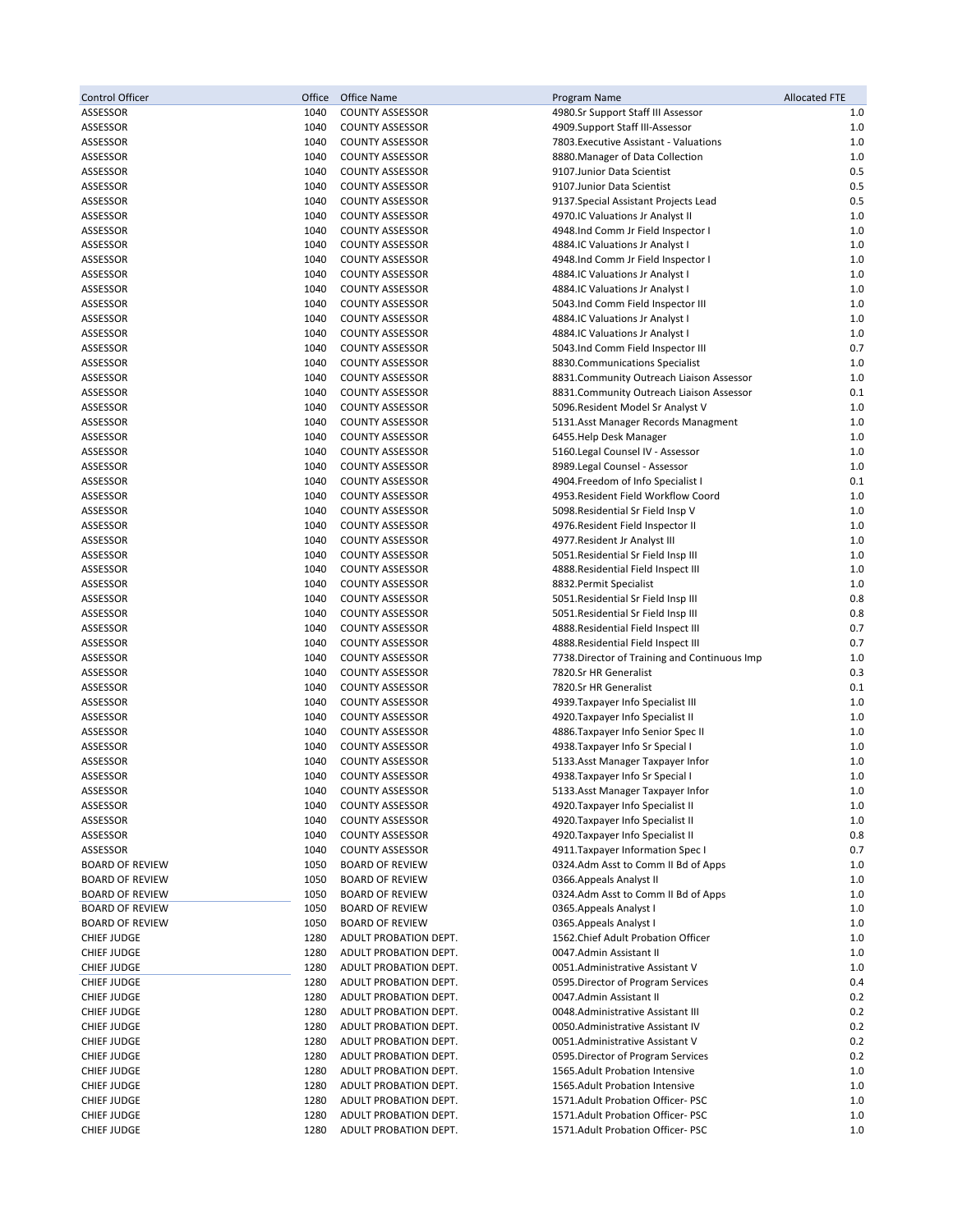| Control Officer                          | Office       | Office Name                                    | Program Name                                                             | <b>Allocated FTE</b> |
|------------------------------------------|--------------|------------------------------------------------|--------------------------------------------------------------------------|----------------------|
| <b>CHIEF JUDGE</b>                       | 1280         | ADULT PROBATION DEPT.                          | 1571.Adult Probation Officer- PSC                                        | 1.0                  |
| <b>CHIEF JUDGE</b>                       | 1280         | ADULT PROBATION DEPT.                          | 1565.Adult Probation Intensive                                           | 1.0                  |
| <b>CHIEF JUDGE</b>                       | 1280         | ADULT PROBATION DEPT.                          | 1565.Adult Probation Intensive                                           | $1.0$                |
| <b>CHIEF JUDGE</b>                       | 1280         | ADULT PROBATION DEPT.                          | 1565.Adult Probation Intensive                                           | 1.0                  |
| <b>CHIEF JUDGE</b>                       | 1280         | ADULT PROBATION DEPT.                          | 1571. Adult Probation Officer-PSC                                        | 1.0                  |
| <b>CHIEF JUDGE</b>                       | 1280         | ADULT PROBATION DEPT.                          | 1571. Adult Probation Officer-PSC                                        | 1.0                  |
| <b>CHIEF JUDGE</b>                       | 1280         | ADULT PROBATION DEPT.                          | 0526. Pretrial Officer I                                                 | 1.0                  |
| <b>CHIEF JUDGE</b>                       | 1280         | ADULT PROBATION DEPT.                          | 0526. Pretrial Officer I                                                 | 1.0                  |
| <b>CHIEF JUDGE</b>                       | 1280         | ADULT PROBATION DEPT.                          | 0672. Pretrial Officer I- PSB                                            | 1.0                  |
| <b>CHIEF JUDGE</b>                       | 1280         | ADULT PROBATION DEPT.                          | 1567. Adult Probation Officer-PSB                                        | 1.0                  |
| <b>CHIEF JUDGE</b>                       | 1280         | ADULT PROBATION DEPT.                          | 1567. Adult Probation Officer-PSB                                        | 1.0                  |
| <b>CHIEF JUDGE</b>                       | 1280         | ADULT PROBATION DEPT.                          | 0672. Pretrial Officer I- PSB                                            | $1.0$                |
| <b>CHIEF JUDGE</b>                       | 1280<br>1280 | ADULT PROBATION DEPT.                          | 0672. Pretrial Officer I- PSB<br>0672. Pretrial Officer I- PSB           | 1.0<br>1.0           |
| <b>CHIEF JUDGE</b><br><b>CHIEF JUDGE</b> | 1280         | ADULT PROBATION DEPT.<br>ADULT PROBATION DEPT. | 0672. Pretrial Officer I- PSB                                            | 1.0                  |
| <b>CHIEF JUDGE</b>                       | 1280         | ADULT PROBATION DEPT.                          | 0672. Pretrial Officer I- PSB                                            | 1.0                  |
| <b>CHIEF JUDGE</b>                       | 1280         | ADULT PROBATION DEPT.                          | 0672. Pretrial Officer I- PSB                                            | $1.0$                |
| <b>CHIEF JUDGE</b>                       | 1280         | ADULT PROBATION DEPT.                          | 0672. Pretrial Officer I- PSB                                            | $1.0$                |
| <b>CHIEF JUDGE</b>                       | 1280         | ADULT PROBATION DEPT.                          | 0526. Pretrial Officer I                                                 | 1.0                  |
| <b>CHIEF JUDGE</b>                       | 1280         | ADULT PROBATION DEPT.                          | 0526. Pretrial Officer I                                                 | 1.0                  |
| <b>CHIEF JUDGE</b>                       | 1280         | ADULT PROBATION DEPT.                          | 0526. Pretrial Officer I                                                 | 0.5                  |
| <b>CHIEF JUDGE</b>                       | 1280         | ADULT PROBATION DEPT.                          | 0526. Pretrial Officer I                                                 | 0.5                  |
| <b>CHIEF JUDGE</b>                       | 1280         | ADULT PROBATION DEPT.                          | 0526. Pretrial Officer I                                                 | 0.5                  |
| <b>CHIEF JUDGE</b>                       | 1280         | ADULT PROBATION DEPT.                          | 0526. Pretrial Officer I                                                 | $1.0$                |
| <b>CHIEF JUDGE</b>                       | 1280         | ADULT PROBATION DEPT.                          | 6671. Mental Health Officer II                                           | 1.0                  |
| <b>CHIEF JUDGE</b>                       | 1280         | ADULT PROBATION DEPT.                          | 1567. Adult Probation Officer-PSB                                        | 1.0                  |
| <b>CHIEF JUDGE</b>                       | 1280         | ADULT PROBATION DEPT.                          | 1561.Adult Probation Officer                                             | 1.0                  |
| <b>CHIEF JUDGE</b>                       | 1280         | ADULT PROBATION DEPT.                          | 1567. Adult Probation Officer-PSB                                        | 1.0                  |
| <b>CHIEF JUDGE</b>                       | 1280         | ADULT PROBATION DEPT.                          | 1567. Adult Probation Officer-PSB                                        | 1.0                  |
| <b>CHIEF JUDGE</b>                       | 1280         | ADULT PROBATION DEPT.                          | 6671. Mental Health Officer II                                           | 1.0                  |
| <b>CHIEF JUDGE</b>                       | 1280         | ADULT PROBATION DEPT.                          | 1567. Adult Probation Officer-PSB                                        | $1.0$                |
| <b>CHIEF JUDGE</b>                       | 1280         | ADULT PROBATION DEPT.                          | 1567. Adult Probation Officer-PSB                                        | 1.0                  |
| <b>CHIEF JUDGE</b>                       | 1280         | ADULT PROBATION DEPT.                          | 1567. Adult Probation Officer-PSB                                        | 1.0                  |
| <b>CHIEF JUDGE</b>                       | 1280         | ADULT PROBATION DEPT.                          | 1567. Adult Probation Officer-PSB                                        | 1.0                  |
| <b>CHIEF JUDGE</b>                       | 1280         | ADULT PROBATION DEPT.                          | 1561.Adult Probation Officer                                             | 0.5                  |
| <b>CHIEF JUDGE</b>                       | 1280         | ADULT PROBATION DEPT.                          | 1567. Adult Probation Officer-PSB                                        | 1.0                  |
| <b>CHIEF JUDGE</b>                       | 1300         | <b>JUDICIARY</b>                               | 0001.Associate Judge Circuit Court                                       | 1.0                  |
| <b>CHIEF JUDGE</b>                       | 1300         | <b>JUDICIARY</b>                               | 0001.Associate Judge Circuit Court                                       | 1.0                  |
| <b>CHIEF JUDGE</b>                       | 1300         | <b>JUDICIARY</b>                               | 0001.Associate Judge Circuit Court                                       | 1.0                  |
| <b>CHIEF JUDGE</b>                       | 1300         | <b>JUDICIARY</b>                               | 0001.Associate Judge Circuit Court                                       | 1.0                  |
| <b>CHIEF JUDGE</b>                       | 1300         | <b>JUDICIARY</b>                               | 0001.Associate Judge Circuit Court                                       | 1.0                  |
| <b>CHIEF JUDGE</b>                       | 1300         | <b>JUDICIARY</b>                               | 0001.Associate Judge Circuit Court                                       | 1.0                  |
| <b>CHIEF JUDGE</b>                       | 1300         | <b>JUDICIARY</b>                               | 0001.Associate Judge Circuit Court                                       | 1.0                  |
| <b>CHIEF JUDGE</b>                       | 1300         | <b>JUDICIARY</b>                               | 0001.Associate Judge Circuit Court                                       | 1.0                  |
| <b>CHIEF JUDGE</b>                       | 1300         | <b>JUDICIARY</b>                               | 0001.Associate Judge Circuit Court                                       | 1.0                  |
| <b>CHIEF JUDGE</b>                       | 1300         | <b>JUDICIARY</b>                               | 0001.Associate Judge Circuit Court                                       | 1.0                  |
| <b>CHIEF JUDGE</b>                       | 1300         | <b>JUDICIARY</b>                               | 0001.Associate Judge Circuit Court                                       | 1.0                  |
| <b>CHIEF JUDGE</b><br><b>CHIEF JUDGE</b> | 1300<br>1300 | <b>JUDICIARY</b><br><b>JUDICIARY</b>           | 0001.Associate Judge Circuit Court<br>0001.Associate Judge Circuit Court | 1.0<br>1.0           |
| <b>CHIEF JUDGE</b>                       | 1300         | <b>JUDICIARY</b>                               | 0011.Judge of the Circuit Court                                          | $1.0$                |
| <b>CHIEF JUDGE</b>                       | 1300         | <b>JUDICIARY</b>                               | 0011.Judge of the Circuit Court                                          | 1.0                  |
| <b>CHIEF JUDGE</b>                       | 1300         | <b>JUDICIARY</b>                               | 0011.Judge of the Circuit Court                                          | $1.0\,$              |
| CHIEF JUDGE                              | 1300         | <b>JUDICIARY</b>                               | 0011.Judge of the Circuit Court                                          | 1.0                  |
| <b>CHIEF JUDGE</b>                       | 1300         | <b>JUDICIARY</b>                               | 0011.Judge of the Circuit Court                                          | $1.0$                |
| <b>CHIEF JUDGE</b>                       | 1300         | <b>JUDICIARY</b>                               | 0011.Judge of the Circuit Court                                          | 1.0                  |
| <b>CHIEF JUDGE</b>                       | 1300         | <b>JUDICIARY</b>                               | 0011.Judge of the Circuit Court                                          | 1.0                  |
| <b>CHIEF JUDGE</b>                       | 1300         | <b>JUDICIARY</b>                               | 0011. Judge of the Circuit Court                                         | 1.0                  |
| <b>CHIEF JUDGE</b>                       | 1300         | <b>JUDICIARY</b>                               | 0011. Judge of the Circuit Court                                         | 1.0                  |
| <b>CHIEF JUDGE</b>                       | 1300         | <b>JUDICIARY</b>                               | 0011.Judge of the Circuit Court                                          | 1.0                  |
| <b>CHIEF JUDGE</b>                       | 1300         | <b>JUDICIARY</b>                               | 0001.Associate Judge Circuit Court                                       | 1.0                  |
| <b>CHIEF JUDGE</b>                       | 1300         | <b>JUDICIARY</b>                               | 0011. Judge of the Circuit Court                                         | 1.0                  |
| <b>CHIEF JUDGE</b>                       | 1300         | <b>JUDICIARY</b>                               | 0011.Judge of the Circuit Court                                          | 1.0                  |
| <b>CHIEF JUDGE</b>                       | 1300         | <b>JUDICIARY</b>                               | 0011.Judge of the Circuit Court                                          | 1.0                  |
| <b>CHIEF JUDGE</b>                       | 1300         | <b>JUDICIARY</b>                               | 0011. Judge of the Circuit Court                                         | 1.0                  |
| <b>CHIEF JUDGE</b>                       | 1300         | <b>JUDICIARY</b>                               | 0011. Judge of the Circuit Court                                         | 1.0                  |
| <b>CHIEF JUDGE</b>                       | 1300         | <b>JUDICIARY</b>                               | 0011.Judge of the Circuit Court                                          | $1.0\,$              |
| <b>CHIEF JUDGE</b>                       | 1300         | <b>JUDICIARY</b>                               | 0011.Judge of the Circuit Court                                          | 1.0                  |
| <b>CHIEF JUDGE</b>                       | 1300         | <b>JUDICIARY</b>                               | 0011. Judge of the Circuit Court                                         | 1.0                  |
| <b>CHIEF JUDGE</b>                       | 1300         | <b>JUDICIARY</b>                               | 0011.Judge of the Circuit Court                                          | 1.0                  |
| <b>CHIEF JUDGE</b>                       | 1300         | <b>JUDICIARY</b>                               | 0011.Judge of the Circuit Court                                          | $1.0$                |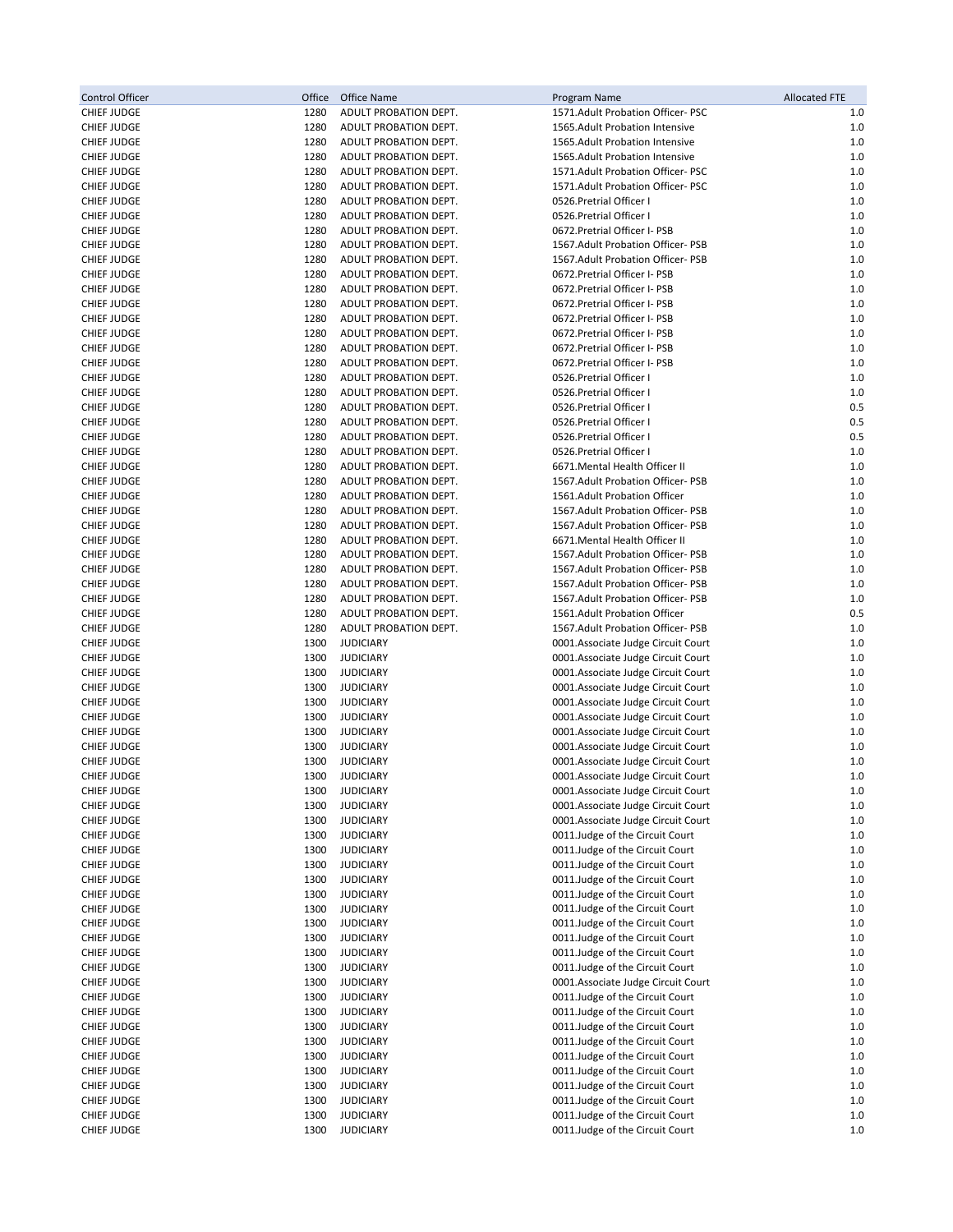| Control Officer                          | Office       | Office Name                                            | Program Name                                                             | <b>Allocated FTE</b> |
|------------------------------------------|--------------|--------------------------------------------------------|--------------------------------------------------------------------------|----------------------|
| <b>CHIEF JUDGE</b>                       | 1300         | <b>JUDICIARY</b>                                       | 0011.Judge of the Circuit Court                                          | 1.0                  |
| <b>CHIEF JUDGE</b>                       | 1300         | <b>JUDICIARY</b>                                       | 0011.Judge of the Circuit Court                                          | $1.0$                |
| <b>CHIEF JUDGE</b>                       | 1300         | <b>JUDICIARY</b>                                       | 0001.Associate Judge Circuit Court                                       | 1.0                  |
| <b>CHIEF JUDGE</b>                       | 1300         | <b>JUDICIARY</b>                                       | 0001.Associate Judge Circuit Court                                       | 1.0                  |
| <b>CHIEF JUDGE</b>                       | 1300         | <b>JUDICIARY</b>                                       | 0011.Judge of the Circuit Court                                          | $1.0$                |
| <b>CHIEF JUDGE</b>                       | 1300         | <b>JUDICIARY</b>                                       | 0001.Associate Judge Circuit Court                                       | 1.0                  |
| <b>CHIEF JUDGE</b>                       | 1300         | <b>JUDICIARY</b>                                       | 0011.Judge of the Circuit Court                                          | $1.0$                |
| <b>CHIEF JUDGE</b>                       | 1300         | <b>JUDICIARY</b>                                       | 0001.Associate Judge Circuit Court                                       | $1.0$                |
| <b>CHIEF JUDGE</b>                       | 1300         | <b>JUDICIARY</b>                                       | 0001.Associate Judge Circuit Court                                       | 1.0                  |
| <b>CHIEF JUDGE</b><br><b>CHIEF JUDGE</b> | 1300<br>1300 | <b>JUDICIARY</b><br><b>JUDICIARY</b>                   | 0001.Associate Judge Circuit Court<br>0001.Associate Judge Circuit Court | $1.0$<br>1.0         |
| <b>CHIEF JUDGE</b>                       | 1300         | <b>JUDICIARY</b>                                       | 0001.Associate Judge Circuit Court                                       | 1.0                  |
| <b>CHIEF JUDGE</b>                       | 1300         | <b>JUDICIARY</b>                                       | 0001.Associate Judge Circuit Court                                       | $1.0$                |
| <b>CHIEF JUDGE</b>                       | 1300         | <b>JUDICIARY</b>                                       | 0001.Associate Judge Circuit Court                                       | $1.0$                |
| <b>CHIEF JUDGE</b>                       | 1300         | <b>JUDICIARY</b>                                       | 0001.Associate Judge Circuit Court                                       | 1.0                  |
| <b>CHIEF JUDGE</b>                       | 1300         | <b>JUDICIARY</b>                                       | 0001.Associate Judge Circuit Court                                       | $1.0$                |
| CHIEF JUDGE                              | 1300         | <b>JUDICIARY</b>                                       | 0001.Associate Judge Circuit Court                                       | $1.0$                |
| <b>CHIEF JUDGE</b>                       | 1300         | <b>JUDICIARY</b>                                       | 0001.Associate Judge Circuit Court                                       | 1.0                  |
| <b>CHIEF JUDGE</b>                       | 1300         | <b>JUDICIARY</b>                                       | 0001.Associate Judge Circuit Court                                       | $1.0$                |
| <b>CHIEF JUDGE</b>                       | 1300         | <b>JUDICIARY</b>                                       | 0001.Associate Judge Circuit Court                                       | $1.0$                |
| <b>CHIEF JUDGE</b>                       | 1300         | <b>JUDICIARY</b>                                       | 0001.Associate Judge Circuit Court                                       | 1.0                  |
| <b>CHIEF JUDGE</b>                       | 1300         | <b>JUDICIARY</b>                                       | 0001.Associate Judge Circuit Court                                       | 1.0                  |
| <b>CHIEF JUDGE</b>                       | 1300         | <b>JUDICIARY</b>                                       | 0001.Associate Judge Circuit Court                                       | 1.0                  |
| <b>CHIEF JUDGE</b>                       | 1300         | <b>JUDICIARY</b>                                       | 0001.Associate Judge Circuit Court                                       | 1.0                  |
| <b>CHIEF JUDGE</b>                       | 1300         | <b>JUDICIARY</b>                                       | 0001.Associate Judge Circuit Court                                       | 1.0                  |
| <b>CHIEF JUDGE</b>                       | 1300         | <b>JUDICIARY</b>                                       | 0001.Associate Judge Circuit Court                                       | $1.0$                |
| CHIEF JUDGE                              | 1300         | <b>JUDICIARY</b>                                       | 0001.Associate Judge Circuit Court                                       | 1.0                  |
| <b>CHIEF JUDGE</b>                       | 1300         | <b>JUDICIARY</b>                                       | 0001.Associate Judge Circuit Court                                       | 1.0                  |
| <b>CHIEF JUDGE</b>                       | 1300         | <b>JUDICIARY</b>                                       | 0011.Judge of the Circuit Court                                          | 1.0                  |
| <b>CHIEF JUDGE</b>                       | 1300         | <b>JUDICIARY</b>                                       | 0011. Judge of the Circuit Court                                         | 1.0                  |
| <b>CHIEF JUDGE</b>                       | 1305         | PUBLIC GUARDIAN                                        | 0634.Guardian Ad Litem I                                                 | 0.2                  |
| <b>CHIEF JUDGE</b>                       | 1305         | PUBLIC GUARDIAN                                        | 0635.Guardian Ad Litem II                                                | $1.0$                |
| <b>CHIEF JUDGE</b>                       | 1305         | PUBLIC GUARDIAN                                        | 0634.Guardian Ad Litem I                                                 | 0.2                  |
| <b>CHIEF JUDGE</b>                       | 1305         | PUBLIC GUARDIAN                                        | 0251. Business Manager I                                                 | 0.3                  |
| <b>CHIEF JUDGE</b>                       | 1305         | PUBLIC GUARDIAN                                        | 0634.Guardian Ad Litem I                                                 | 0.2                  |
| <b>CHIEF JUDGE</b>                       | 1305         | PUBLIC GUARDIAN                                        | 0048.Administrative Assistant III                                        | 0.2                  |
| <b>CHIEF JUDGE</b>                       | 1310         | OFFICE OF THE CHIEF JUDGE                              | 0057. Director of Communications                                         | 1.0                  |
| <b>CHIEF JUDGE</b>                       | 1310         | OFFICE OF THE CHIEF JUDGE                              | 0514. Court Systems Manager                                              | $1.0$                |
| <b>CHIEF JUDGE</b>                       | 1310         | OFFICE OF THE CHIEF JUDGE                              | 7741. Child Care Attendant I - Chief Judge                               | $1.0$                |
| <b>CHIEF JUDGE</b>                       | 1310         | OFFICE OF THE CHIEF JUDGE                              | 1542. Conciliation Counselor                                             | $1.0$                |
| <b>CHIEF JUDGE</b>                       | 1310         | OFFICE OF THE CHIEF JUDGE                              | 1542. Conciliation Counselor                                             | 1.0                  |
| <b>CHIEF JUDGE</b>                       | 1310         | OFFICE OF THE CHIEF JUDGE                              | 0617. Legal Analyst                                                      | 1.0                  |
| <b>CHIEF JUDGE</b>                       | 1310         | OFFICE OF THE CHIEF JUDGE                              | 0617.Legal Analyst                                                       | 1.0                  |
| <b>CHIEF JUDGE</b>                       | 1310         | OFFICE OF THE CHIEF JUDGE                              | 0617.Legal Analyst                                                       | 1.0                  |
| <b>CHIEF JUDGE</b>                       | 1310         | OFFICE OF THE CHIEF JUDGE                              | 0618. Legal Systems Analyst                                              | 0.3                  |
| <b>CHIEF JUDGE</b>                       | 1310         | OFFICE OF THE CHIEF JUDGE                              | 0618. Legal Systems Analyst                                              | 0.3                  |
| <b>CHIEF JUDGE</b>                       | 1310         | OFFICE OF THE CHIEF JUDGE                              | 0048.Administrative Assistant III                                        | 0.3                  |
| <b>CHIEF JUDGE</b>                       | 1310         | OFFICE OF THE CHIEF JUDGE                              | 4651.Court Interpreter                                                   | 1.0                  |
| <b>CHIEF JUDGE</b>                       | 1310         | OFFICE OF THE CHIEF JUDGE                              | 6668. Court Interpreter Certified II                                     | 0.3                  |
| <b>CHIEF JUDGE</b>                       | 1310<br>1310 | OFFICE OF THE CHIEF JUDGE<br>OFFICE OF THE CHIEF JUDGE | 4651.Court Interpreter<br>0504. Court Services Manager                   | 0.3                  |
| <b>CHIEF JUDGE</b><br><b>CHIEF JUDGE</b> | 1310         | OFFICE OF THE CHIEF JUDGE                              | 0935.Stenographer IV                                                     | 1.0<br>1.0           |
| <b>CHIEF JUDGE</b>                       | 1310         | OFFICE OF THE CHIEF JUDGE                              | 0517. Legal Secretary                                                    | 1.0                  |
| <b>CHIEF JUDGE</b>                       | 1310         | OFFICE OF THE CHIEF JUDGE                              | 0907.Clerk V                                                             | 0.4                  |
| <b>CHIEF JUDGE</b>                       | 1310         | OFFICE OF THE CHIEF JUDGE                              | 0558.Law Clerk III Attorney                                              | 0.3                  |
| <b>CHIEF JUDGE</b>                       | 1310         | OFFICE OF THE CHIEF JUDGE                              | 0557. Law Clerk II Attorney                                              | 1.0                  |
| <b>CHIEF JUDGE</b>                       | 1310         | OFFICE OF THE CHIEF JUDGE                              | 0557.Law Clerk II Attorney                                               | 1.0                  |
| <b>CHIEF JUDGE</b>                       | 1310         | OFFICE OF THE CHIEF JUDGE                              | 0557. Law Clerk II Attorney                                              | 1.0                  |
| <b>CHIEF JUDGE</b>                       | 1310         | OFFICE OF THE CHIEF JUDGE                              | 0557.Law Clerk II Attorney                                               | 1.0                  |
| <b>CHIEF JUDGE</b>                       | 1310         | OFFICE OF THE CHIEF JUDGE                              | 0557.Law Clerk II Attorney                                               | 1.0                  |
| <b>CHIEF JUDGE</b>                       | 1310         | OFFICE OF THE CHIEF JUDGE                              | 1827. Hearing Officer/Chief Judge                                        | 1.0                  |
| <b>CHIEF JUDGE</b>                       | 1310         | OFFICE OF THE CHIEF JUDGE                              | 0907.Clerk V                                                             | 0.3                  |
| <b>CHIEF JUDGE</b>                       | 1310         | OFFICE OF THE CHIEF JUDGE                              | 1827. Hearing Officer/Chief Judge                                        | 1.0                  |
| <b>CHIEF JUDGE</b>                       | 1310         | OFFICE OF THE CHIEF JUDGE                              | 0510.Court Coodinator III                                                | 0.2                  |
| <b>CHIEF JUDGE</b>                       | 1310         | OFFICE OF THE CHIEF JUDGE                              | 0507.Court Coordinator I                                                 | 1.0                  |
| <b>CHIEF JUDGE</b>                       | 1310         | OFFICE OF THE CHIEF JUDGE                              | 0557. Law Clerk II Attorney                                              | 1.0                  |
| <b>CHIEF JUDGE</b>                       | 1310         | OFFICE OF THE CHIEF JUDGE                              | 0557.Law Clerk II Attorney                                               | 1.0                  |
| <b>CHIEF JUDGE</b>                       | 1310         | OFFICE OF THE CHIEF JUDGE                              | 0557. Law Clerk II Attorney                                              | 1.0                  |
| <b>CHIEF JUDGE</b>                       | 1310         | OFFICE OF THE CHIEF JUDGE                              | 0558.Law Clerk III Attorney                                              | 1.0                  |
| <b>CHIEF JUDGE</b>                       | 1310         | OFFICE OF THE CHIEF JUDGE                              | 0050. Administrative Assistant IV                                        | 1.0                  |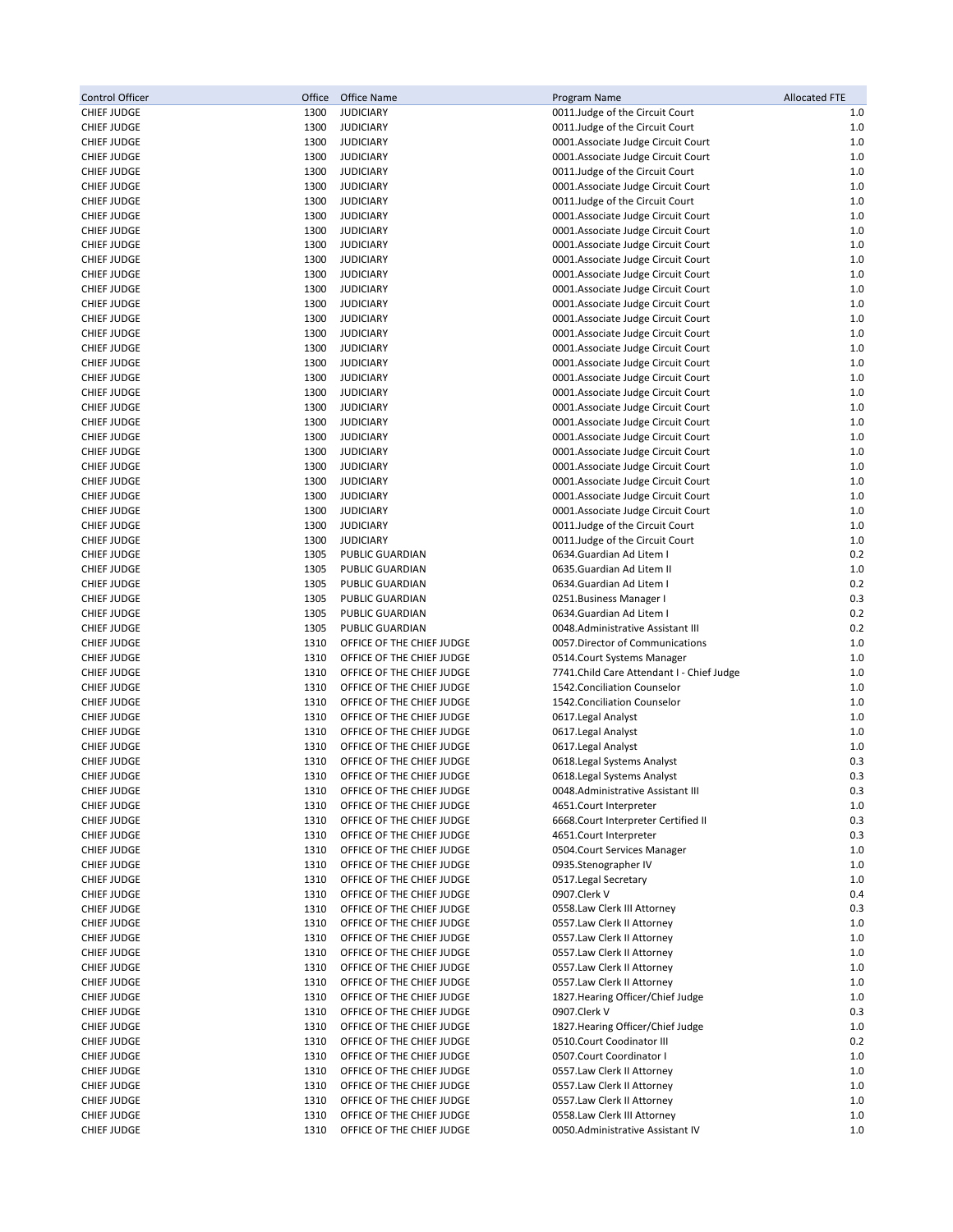| <b>Control Officer</b>                   | Office       | Office Name                                            | Program Name                                                       | <b>Allocated FTE</b> |
|------------------------------------------|--------------|--------------------------------------------------------|--------------------------------------------------------------------|----------------------|
| <b>CHIEF JUDGE</b>                       | 1310         | OFFICE OF THE CHIEF JUDGE                              | 0538. Court Services Project Admin                                 | 1.0                  |
| <b>CHIEF JUDGE</b>                       | 1310         | OFFICE OF THE CHIEF JUDGE                              | 0935.Stenographer IV                                               | 1.0                  |
| <b>CHIEF JUDGE</b>                       | 1310         | OFFICE OF THE CHIEF JUDGE                              | 1515.Caseworker V                                                  | 1.0                  |
| <b>CHIEF JUDGE</b>                       | 1310         | OFFICE OF THE CHIEF JUDGE                              | 0557.Law Clerk II Attorney                                         | 1.0                  |
| <b>CHIEF JUDGE</b>                       | 1310         | OFFICE OF THE CHIEF JUDGE                              | 8914. Case Manager - Chief Judge                                   | 1.0                  |
| <b>CHIEF JUDGE</b>                       | 1310         | OFFICE OF THE CHIEF JUDGE                              | 8914. Case Manager - Chief Judge                                   | 1.0                  |
| <b>CHIEF JUDGE</b>                       | 1310         | OFFICE OF THE CHIEF JUDGE                              | 8914. Case Manager - Chief Judge                                   | 1.0                  |
| <b>CHIEF JUDGE</b>                       | 1310         | OFFICE OF THE CHIEF JUDGE                              | 8913. Peace Circle Keeper - Chief Judge                            | 1.0                  |
| <b>CHIEF JUDGE</b>                       | 1310         | OFFICE OF THE CHIEF JUDGE                              | 8914. Case Manager - Chief Judge                                   | 1.0                  |
| <b>CHIEF JUDGE</b>                       | 1310         | OFFICE OF THE CHIEF JUDGE                              | 8913. Peace Circle Keeper - Chief Judge                            | 1.0                  |
| <b>CHIEF JUDGE</b>                       | 1310         | OFFICE OF THE CHIEF JUDGE                              | 8913. Peace Circle Keeper - Chief Judge                            | 1.0                  |
| <b>CHIEF JUDGE</b>                       | 1310         | OFFICE OF THE CHIEF JUDGE                              | 0192. Executive Officer Administrat                                | 1.0                  |
| <b>CHIEF JUDGE</b>                       | 1310         | OFFICE OF THE CHIEF JUDGE                              | 0508.Court Coordinator II                                          | 1.0                  |
| <b>CHIEF JUDGE</b>                       | 1310         | OFFICE OF THE CHIEF JUDGE                              | 5572. Project Coordinator                                          | 1.0                  |
| <b>CHIEF JUDGE</b>                       | 1310         | OFFICE OF THE CHIEF JUDGE                              | 5572. Project Coordinator                                          | 1.0                  |
| <b>CHIEF JUDGE</b>                       | 1310         | OFFICE OF THE CHIEF JUDGE                              | 1172. Assistant State's Attorney                                   | 0.6                  |
| <b>CHIEF JUDGE</b>                       | 1310         | OFFICE OF THE CHIEF JUDGE                              | 1561.Adult Probation Officer                                       | 0.6                  |
| <b>CHIEF JUDGE</b>                       | 1310         | OFFICE OF THE CHIEF JUDGE                              | 1561.Adult Probation Officer                                       | 0.6                  |
| <b>CHIEF JUDGE</b>                       | 1310         | OFFICE OF THE CHIEF JUDGE                              | 1172. Assistant State's Attorney                                   | 0.4                  |
| <b>CHIEF JUDGE</b>                       | 1310         | OFFICE OF THE CHIEF JUDGE                              | 1561.Adult Probation Officer                                       | 0.4                  |
| <b>CHIEF JUDGE</b>                       | 1310         | OFFICE OF THE CHIEF JUDGE                              | 1561.Adult Probation Officer                                       | 0.4                  |
| <b>CHIEF JUDGE</b>                       | 1310         | OFFICE OF THE CHIEF JUDGE                              | 1561.Adult Probation Officer                                       | 0.6                  |
| <b>CHIEF JUDGE</b>                       | 1310         | OFFICE OF THE CHIEF JUDGE                              | 1567. Adult Probation Officer-PSB                                  | 0.6                  |
| <b>CHIEF JUDGE</b>                       | 1310         | OFFICE OF THE CHIEF JUDGE                              | 1561.Adult Probation Officer                                       | 0.4                  |
| <b>CHIEF JUDGE</b>                       | 1310         | OFFICE OF THE CHIEF JUDGE                              | 1567. Adult Probation Officer-PSB                                  | 0.4                  |
| <b>CHIEF JUDGE</b>                       | 1310         | OFFICE OF THE CHIEF JUDGE                              | 1567. Adult Probation Officer-PSB                                  | 0.6                  |
| <b>CHIEF JUDGE</b>                       | 1310         | OFFICE OF THE CHIEF JUDGE                              | 1561.Adult Probation Officer                                       | 0.6                  |
| <b>CHIEF JUDGE</b>                       | 1310         | OFFICE OF THE CHIEF JUDGE                              | 1567. Adult Probation Officer-PSB                                  | 0.4                  |
| <b>CHIEF JUDGE</b>                       | 1310         | OFFICE OF THE CHIEF JUDGE                              | 1561.Adult Probation Officer                                       | 0.4                  |
| <b>CHIEF JUDGE</b>                       | 1310         | OFFICE OF THE CHIEF JUDGE                              | 9029. Mentor Coordinator                                           | 0.8                  |
| <b>CHIEF JUDGE</b>                       | 1312         | <b>FORENSIC CLINICAL SERVICES</b>                      | 0603. Forensic Psychiatrist                                        | 1.0                  |
| <b>CHIEF JUDGE</b>                       | 1312         | FORENSIC CLINICAL SERVICES                             | 0907.Clerk V                                                       | 1.0                  |
| <b>CHIEF JUDGE</b>                       | 1313         | SOCIAL SERVICE                                         | 6735. Clerk IV Chief Judge AFSCME                                  | 1.0                  |
| <b>CHIEF JUDGE</b>                       | 1313         | SOCIAL SERVICE                                         | 1539. Social Caseworker I- PSB                                     | 1.0                  |
| <b>CHIEF JUDGE</b>                       | 1313         | SOCIAL SERVICE                                         | 1531.Social Caseworker I                                           | 0.3                  |
| <b>CHIEF JUDGE</b>                       | 1313         | SOCIAL SERVICE                                         | 1531.Social Caseworker I                                           | 0.3                  |
| <b>CHIEF JUDGE</b>                       | 1313         | SOCIAL SERVICE                                         | 1539. Social Caseworker I- PSB                                     | 1.0                  |
| <b>CHIEF JUDGE</b>                       | 1313         | SOCIAL SERVICE                                         | 1531.Social Caseworker I                                           | 0.3                  |
| <b>CHIEF JUDGE</b>                       | 1313         | SOCIAL SERVICE                                         | 1531.Social Caseworker I                                           | 0.3                  |
| <b>CHIEF JUDGE</b>                       | 1313         | SOCIAL SERVICE                                         | 1531.Social Caseworker I                                           | 0.3                  |
| <b>CHIEF JUDGE</b>                       | 1313         | SOCIAL SERVICE                                         | 1531.Social Caseworker I                                           | 0.3                  |
| <b>CHIEF JUDGE</b>                       | 1313         | SOCIAL SERVICE                                         | 1531.Social Caseworker I                                           | 1.0                  |
| <b>CHIEF JUDGE</b>                       | 1313         | SOCIAL SERVICE                                         | 1531.Social Caseworker I                                           | 1.0                  |
| <b>CHIEF JUDGE</b>                       | 1313         | SOCIAL SERVICE                                         | 1531.Social Caseworker I                                           | 1.0                  |
| <b>CHIEF JUDGE</b>                       | 1326         | <b>JUVENILE PROBATION</b>                              | 0251.Business Manager I                                            | 1.0                  |
| <b>CHIEF JUDGE</b>                       | 1326         | <b>JUVENILE PROBATION</b>                              | 0907.Clerk V                                                       | 1.0                  |
| <b>CHIEF JUDGE</b>                       | 1326         | <b>JUVENILE PROBATION</b>                              | 0046.Admin Assistant I                                             | 1.0                  |
| <b>CHIEF JUDGE</b>                       | 1326         | <b>JUVENILE PROBATION</b>                              | 0047.Admin Assistant II                                            | 1.0                  |
| <b>CHIEF JUDGE</b>                       | 1326         | <b>JUVENILE PROBATION</b>                              | 1619. Psychologist III                                             | 1.0                  |
| <b>CHIEF JUDGE</b>                       | 1326         | <b>JUVENILE PROBATION</b>                              | 1574. Probation Officer I                                          | 0.2                  |
| <b>CHIEF JUDGE</b>                       | 1326         | <b>JUVENILE PROBATION</b>                              | 1578. Probation Officer V                                          | 1.0                  |
| <b>CHIEF JUDGE</b>                       | 1326         | <b>JUVENILE PROBATION</b>                              | 0514. Court Systems Manager                                        | 1.0                  |
| <b>CHIEF JUDGE</b>                       | 1326         | <b>JUVENILE PROBATION</b>                              | 1573. Director of Court Services                                   | 1.0                  |
| <b>CHIEF JUDGE</b>                       | 1326         | <b>JUVENILE PROBATION</b>                              | 0179. Programmer/Analyst II                                        | 1.0                  |
| <b>CHIEF JUDGE</b>                       | 1326         | <b>JUVENILE PROBATION</b>                              | 1570. Probation Officer II- PSB<br>1570. Probation Officer II- PSB | 1.0                  |
| <b>CHIEF JUDGE</b>                       | 1326         | <b>JUVENILE PROBATION</b>                              |                                                                    | 1.0                  |
| <b>CHIEF JUDGE</b>                       | 1326         | <b>JUVENILE PROBATION</b>                              | 1574. Probation Officer I                                          | 0.2                  |
| <b>CHIEF JUDGE</b>                       | 1326         | <b>JUVENILE PROBATION</b>                              | 1570. Probation Officer II- PSB                                    | 1.0                  |
| <b>CHIEF JUDGE</b>                       | 1326         | <b>JUVENILE PROBATION</b>                              | 1570. Probation Officer II- PSB                                    | 1.0                  |
| <b>CHIEF JUDGE</b>                       | 1326         | <b>JUVENILE PROBATION</b>                              | 1578. Probation Officer V                                          | 1.0                  |
| <b>CHIEF JUDGE</b>                       | 1326         | <b>JUVENILE PROBATION</b>                              | 1570. Probation Officer II- PSB                                    | 1.0                  |
| <b>CHIEF JUDGE</b>                       | 1326         | <b>JUVENILE PROBATION</b>                              | 1570. Probation Officer II- PSB<br>1570. Probation Officer II- PSB | 1.0                  |
| <b>CHIEF JUDGE</b>                       | 1326         | <b>JUVENILE PROBATION</b>                              |                                                                    | 1.0                  |
| <b>CHIEF JUDGE</b>                       | 1326         | <b>JUVENILE PROBATION</b>                              | 1570. Probation Officer II- PSB<br>1570. Probation Officer II- PSB | 1.0                  |
| <b>CHIEF JUDGE</b>                       | 1326         | <b>JUVENILE PROBATION</b>                              | 1570. Probation Officer II- PSB                                    | 1.0                  |
| <b>CHIEF JUDGE</b>                       | 1326         | <b>JUVENILE PROBATION</b>                              |                                                                    | 1.0                  |
| <b>CHIEF JUDGE</b>                       | 1326         | <b>JUVENILE PROBATION</b>                              | 1574. Probation Officer I<br>1574. Probation Officer I             | 0.2                  |
| <b>CHIEF JUDGE</b><br><b>CHIEF JUDGE</b> | 1326<br>1326 | <b>JUVENILE PROBATION</b><br><b>JUVENILE PROBATION</b> | 1574. Probation Officer I                                          | 0.2<br>0.2           |
| <b>CHIEF JUDGE</b>                       | 1326         | <b>JUVENILE PROBATION</b>                              | 1574. Probation Officer I                                          | 0.2                  |
|                                          |              |                                                        |                                                                    |                      |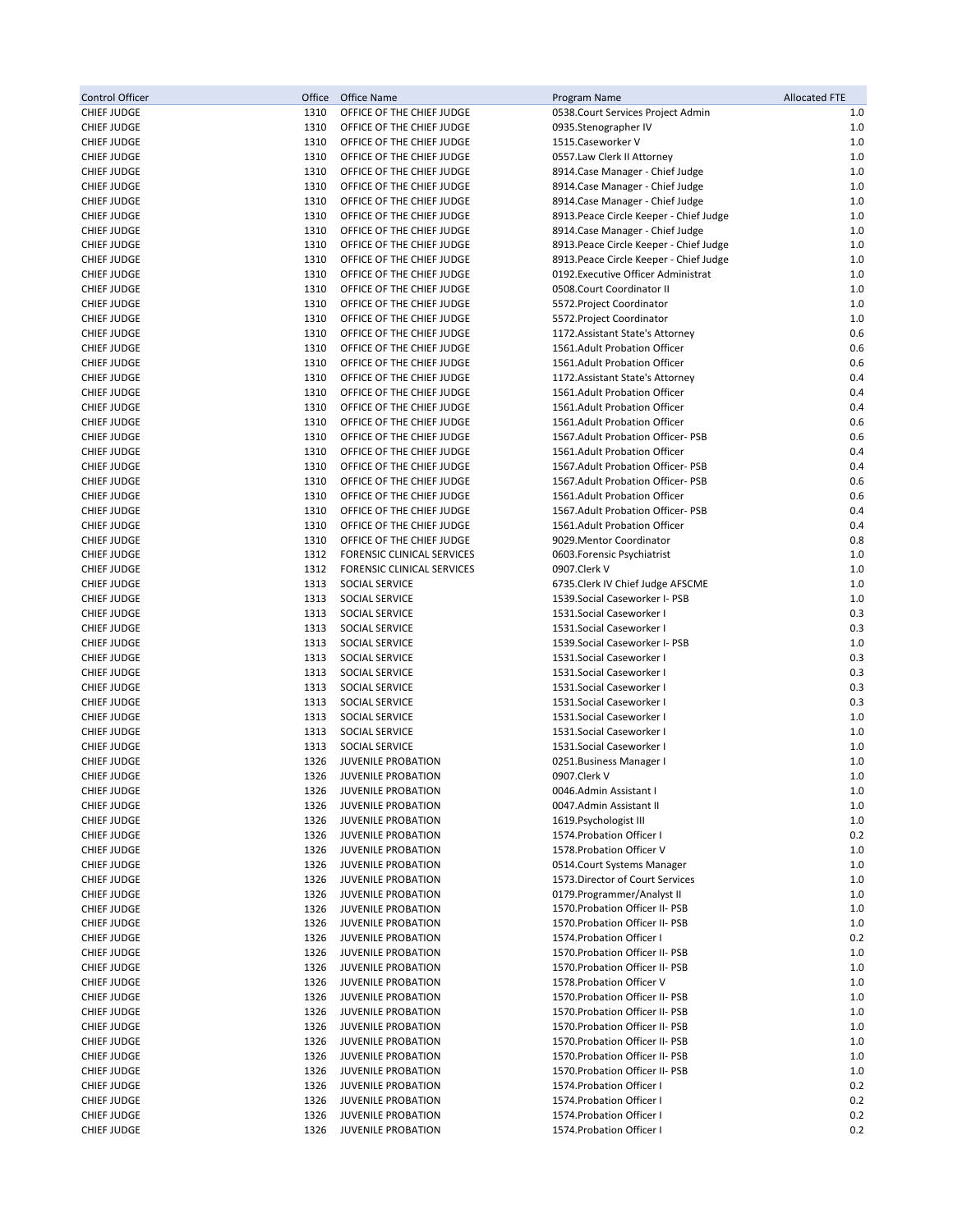| Control Officer                          | Office       | <b>Office Name</b>                                                         | Program Name                                                             | <b>Allocated FTE</b> |
|------------------------------------------|--------------|----------------------------------------------------------------------------|--------------------------------------------------------------------------|----------------------|
| <b>CHIEF JUDGE</b>                       | 1326         | <b>JUVENILE PROBATION</b>                                                  | 1574. Probation Officer I                                                | 0.2                  |
| <b>CHIEF JUDGE</b>                       | 1326         | <b>JUVENILE PROBATION</b>                                                  | 1570. Probation Officer II- PSB                                          | 1.0                  |
| <b>CHIEF JUDGE</b>                       | 1326         | <b>JUVENILE PROBATION</b>                                                  | 1574. Probation Officer I                                                | 0.2                  |
| <b>CHIEF JUDGE</b>                       | 1326         | <b>JUVENILE PROBATION</b>                                                  | 1574. Probation Officer I                                                | 0.2                  |
| <b>CHIEF JUDGE</b>                       | 1326         | <b>JUVENILE PROBATION</b>                                                  | 1570. Probation Officer II- PSB                                          | $1.0$                |
| <b>CHIEF JUDGE</b>                       | 1326         | <b>JUVENILE PROBATION</b>                                                  | 1570. Probation Officer II- PSB                                          | 1.0                  |
| <b>CHIEF JUDGE</b>                       | 1326         | <b>JUVENILE PROBATION</b>                                                  | 1574. Probation Officer I                                                | 0.2                  |
| <b>CHIEF JUDGE</b>                       | 1326         | <b>JUVENILE PROBATION</b>                                                  | 5572. Project Coordinator                                                | 0.2                  |
| <b>CHIEF JUDGE</b>                       | 1440         | JUVENILE TEMPORARY DETENTION CENTER                                        | 1110. Systems Analyst I                                                  | 1.0                  |
| <b>CHIEF JUDGE</b>                       | 1440         | JUVENILE TEMPORARY DETENTION CENTER                                        | 5262.Senior Database Administrator                                       | 1.0                  |
| <b>CHIEF JUDGE</b>                       | 1440         | JUVENILE TEMPORARY DETENTION CENTER                                        | 5289.Supervisor In-Charge/JTDC                                           | 1.0                  |
| <b>CHIEF JUDGE</b>                       | 1440         | JUVENILE TEMPORARY DETENTION CENTER                                        | 5484. Rapid Response Team Specialist                                     | 1.0                  |
| <b>CHIEF JUDGE</b>                       | 1440         | JUVENILE TEMPORARY DETENTION CENTER                                        | 5297.Security Specialist I-JTDC                                          | 1.0                  |
| <b>CHIEF JUDGE</b>                       | 1440         | JUVENILE TEMPORARY DETENTION CENTER                                        | 0047.Admin Assistant II                                                  | 1.0                  |
| <b>CHIEF JUDGE</b>                       | 1440         | JUVENILE TEMPORARY DETENTION CENTER                                        | 5425. Youth Development Specialist                                       | $1.0$                |
| <b>CHIEF JUDGE</b><br><b>CHIEF JUDGE</b> | 1440<br>1440 | JUVENILE TEMPORARY DETENTION CENTER<br>JUVENILE TEMPORARY DETENTION CENTER | 5484. Rapid Response Team Specialist                                     | 1.0<br>1.0           |
| <b>CHIEF JUDGE</b>                       | 1440         | JUVENILE TEMPORARY DETENTION CENTER                                        | 5298. Security Specialist II<br>5425. Youth Development Specialist       | 1.0                  |
| <b>CHIEF JUDGE</b>                       | 1440         | JUVENILE TEMPORARY DETENTION CENTER                                        | 5425. Youth Development Specialist                                       | 1.0                  |
| <b>CHIEF JUDGE</b>                       | 1440         | JUVENILE TEMPORARY DETENTION CENTER                                        | 5425. Youth Development Specialist                                       | 1.0                  |
| <b>CHIEF JUDGE</b>                       | 1440         | JUVENILE TEMPORARY DETENTION CENTER                                        | 5425. Youth Development Specialist                                       | 1.0                  |
| <b>CHIEF JUDGE</b>                       | 1440         | JUVENILE TEMPORARY DETENTION CENTER                                        | 5425. Youth Development Specialist                                       | 1.0                  |
| <b>CHIEF JUDGE</b>                       | 1440         | JUVENILE TEMPORARY DETENTION CENTER                                        | 5298. Security Specialist II                                             | $1.0$                |
| CHIEF JUDGE                              | 1440         | JUVENILE TEMPORARY DETENTION CENTER                                        | 5425. Youth Development Specialist                                       | 0.1                  |
| <b>CHIEF JUDGE</b>                       | 1440         | JUVENILE TEMPORARY DETENTION CENTER                                        | 5425. Youth Development Specialist                                       | 1.0                  |
| <b>CHIEF JUDGE</b>                       | 1440         | JUVENILE TEMPORARY DETENTION CENTER                                        | 5289.Supervisor In-Charge/JTDC                                           | 1.0                  |
| <b>CHIEF JUDGE</b>                       | 1440         | JUVENILE TEMPORARY DETENTION CENTER                                        | 5297. Security Specialist I-JTDC                                         | $1.0$                |
| <b>CHIEF JUDGE</b>                       | 1440         | JUVENILE TEMPORARY DETENTION CENTER                                        | 5297. Security Specialist I-JTDC                                         | 1.0                  |
| <b>CHIEF JUDGE</b>                       | 1440         | JUVENILE TEMPORARY DETENTION CENTER                                        | 6029.HR Assistant-JTDC                                                   | 0.1                  |
| <b>CHIEF JUDGE</b>                       | 1440         | JUVENILE TEMPORARY DETENTION CENTER                                        | 2161.LAUNDRY WORKER II                                                   | 1.0                  |
| <b>CHIEF JUDGE</b>                       | 1440         | JUVENILE TEMPORARY DETENTION CENTER                                        | 2124.Cook II                                                             | 1.0                  |
| <b>CHIEF JUDGE</b>                       | 1440         | JUVENILE TEMPORARY DETENTION CENTER                                        | 2422.Custodial Worker II                                                 | 1.0                  |
| <b>CHIEF JUDGE</b>                       | 1440         | JUVENILE TEMPORARY DETENTION CENTER                                        | 2131.Food Service Worker I                                               | 1.0                  |
| <b>CHIEF JUDGE</b>                       | 1440         | JUVENILE TEMPORARY DETENTION CENTER                                        | 5564. Fire Safety Coordinator                                            | 1.0                  |
| <b>CHIEF JUDGE</b>                       | 1440<br>1440 | JUVENILE TEMPORARY DETENTION CENTER                                        | 2124.Cook II                                                             | 1.0<br>1.0           |
| <b>CHIEF JUDGE</b><br><b>CHIEF JUDGE</b> | 1440         | JUVENILE TEMPORARY DETENTION CENTER<br>JUVENILE TEMPORARY DETENTION CENTER | 2131.Food Service Worker I<br>2131.Food Service Worker I                 | 1.0                  |
| <b>CHIEF JUDGE</b>                       | 1440         | JUVENILE TEMPORARY DETENTION CENTER                                        | 2422.Custodial Worker II                                                 | 1.0                  |
| <b>CHIEF JUDGE</b>                       | 1440         | JUVENILE TEMPORARY DETENTION CENTER                                        | 2422.Custodial Worker II                                                 | 1.0                  |
| <b>CHIEF JUDGE</b>                       | 1440         | JUVENILE TEMPORARY DETENTION CENTER                                        | 5285. Volunteer Director IV                                              | 1.0                  |
| <b>CHIEF JUDGE</b>                       | 1440         | JUVENILE TEMPORARY DETENTION CENTER                                        | 0291.Administrative Analyst I                                            | $1.0$                |
| <b>CHIEF JUDGE</b>                       | 1440         | JUVENILE TEMPORARY DETENTION CENTER                                        | 5425. Youth Development Specialist                                       | 1.0                  |
| <b>CHIEF JUDGE</b>                       | 1440         | JUVENILE TEMPORARY DETENTION CENTER                                        | 4790. Assistant Team Leader JTDC                                         | 1.0                  |
| <b>CHIEF JUDGE</b>                       | 1440         | JUVENILE TEMPORARY DETENTION CENTER                                        | 0292.Administrative Analyst II                                           | 1.0                  |
| <b>CHIEF JUDGE</b>                       | 1440         | JUVENILE TEMPORARY DETENTION CENTER                                        | 4790. Assistant Team Leader JTDC                                         | 1.0                  |
| <b>CHIEF JUDGE</b>                       | 1440         | JUVENILE TEMPORARY DETENTION CENTER                                        | 5425. Youth Development Specialist                                       | 1.0                  |
| <b>CHIEF JUDGE</b>                       | 1440         | JUVENILE TEMPORARY DETENTION CENTER                                        | 2016.Barber                                                              | 1.0                  |
| <b>CHIEF JUDGE</b>                       | 1440         | JUVENILE TEMPORARY DETENTION CENTER                                        | 5425. Youth Development Specialist                                       | 1.0                  |
| <b>CHIEF JUDGE</b>                       | 1440         | JUVENILE TEMPORARY DETENTION CENTER                                        | 5425. Youth Development Specialist                                       | 1.0                  |
| <b>CHIEF JUDGE</b>                       | 1440         | JUVENILE TEMPORARY DETENTION CENTER                                        | 6422.Div QA Compliance Analyst                                           | 1.0                  |
| <b>CHIEF JUDGE</b><br><b>CHIEF JUDGE</b> | 1440<br>1440 | JUVENILE TEMPORARY DETENTION CENTER<br>JUVENILE TEMPORARY DETENTION CENTER | 6422. Div QA Compliance Analyst<br>0291.Administrative Analyst I         | 1.0<br>1.0           |
| <b>CHIEF JUDGE</b>                       | 1440         | JUVENILE TEMPORARY DETENTION CENTER                                        | 5425. Youth Development Specialist                                       | 1.0                  |
| <b>CHIEF JUDGE</b>                       | 1440         | JUVENILE TEMPORARY DETENTION CENTER                                        | 5425. Youth Development Specialist                                       | 1.0                  |
| <b>CHIEF JUDGE</b>                       | 1440         | JUVENILE TEMPORARY DETENTION CENTER                                        | 5425. Youth Development Specialist                                       | 1.0                  |
| <b>CHIEF JUDGE</b>                       | 1440         | JUVENILE TEMPORARY DETENTION CENTER                                        | 5425. Youth Development Specialist                                       | 1.0                  |
| <b>CHIEF JUDGE</b>                       | 1440         | JUVENILE TEMPORARY DETENTION CENTER                                        | 5425. Youth Development Specialist                                       | 1.0                  |
| <b>CHIEF JUDGE</b>                       | 1440         | JUVENILE TEMPORARY DETENTION CENTER                                        | 5425. Youth Development Specialist                                       | 1.0                  |
| <b>CHIEF JUDGE</b>                       | 1440         | JUVENILE TEMPORARY DETENTION CENTER                                        | 5425. Youth Development Specialist                                       | 1.0                  |
| <b>CHIEF JUDGE</b>                       | 1440         | JUVENILE TEMPORARY DETENTION CENTER                                        | 5425. Youth Development Specialist                                       | 1.0                  |
| <b>CHIEF JUDGE</b>                       | 1440         | JUVENILE TEMPORARY DETENTION CENTER                                        | 5425. Youth Development Specialist                                       | 1.0                  |
| <b>CHIEF JUDGE</b>                       | 1440         | JUVENILE TEMPORARY DETENTION CENTER                                        | 5425. Youth Development Specialist                                       | 1.0                  |
| <b>CHIEF JUDGE</b>                       | 1440         | JUVENILE TEMPORARY DETENTION CENTER                                        | 0291.Administrative Analyst I                                            | 1.0                  |
| <b>CHIEF JUDGE</b>                       | 1440         | JUVENILE TEMPORARY DETENTION CENTER                                        | 5425. Youth Development Specialist                                       | 1.0                  |
| <b>CHIEF JUDGE</b>                       | 1440         | JUVENILE TEMPORARY DETENTION CENTER                                        | 5425. Youth Development Specialist                                       | 1.0                  |
| <b>CHIEF JUDGE</b>                       | 1440         | JUVENILE TEMPORARY DETENTION CENTER                                        | 5425. Youth Development Specialist                                       | 1.0                  |
| <b>CHIEF JUDGE</b>                       | 1440         | JUVENILE TEMPORARY DETENTION CENTER<br>JUVENILE TEMPORARY DETENTION CENTER | 5425. Youth Development Specialist                                       | 1.0                  |
| <b>CHIEF JUDGE</b><br><b>CHIEF JUDGE</b> | 1440<br>1440 | JUVENILE TEMPORARY DETENTION CENTER                                        | 5425. Youth Development Specialist<br>5425. Youth Development Specialist | 1.0<br>1.0           |
| <b>CHIEF JUDGE</b>                       | 1440         | JUVENILE TEMPORARY DETENTION CENTER                                        | 5425. Youth Development Specialist                                       | 1.0                  |
|                                          |              |                                                                            |                                                                          |                      |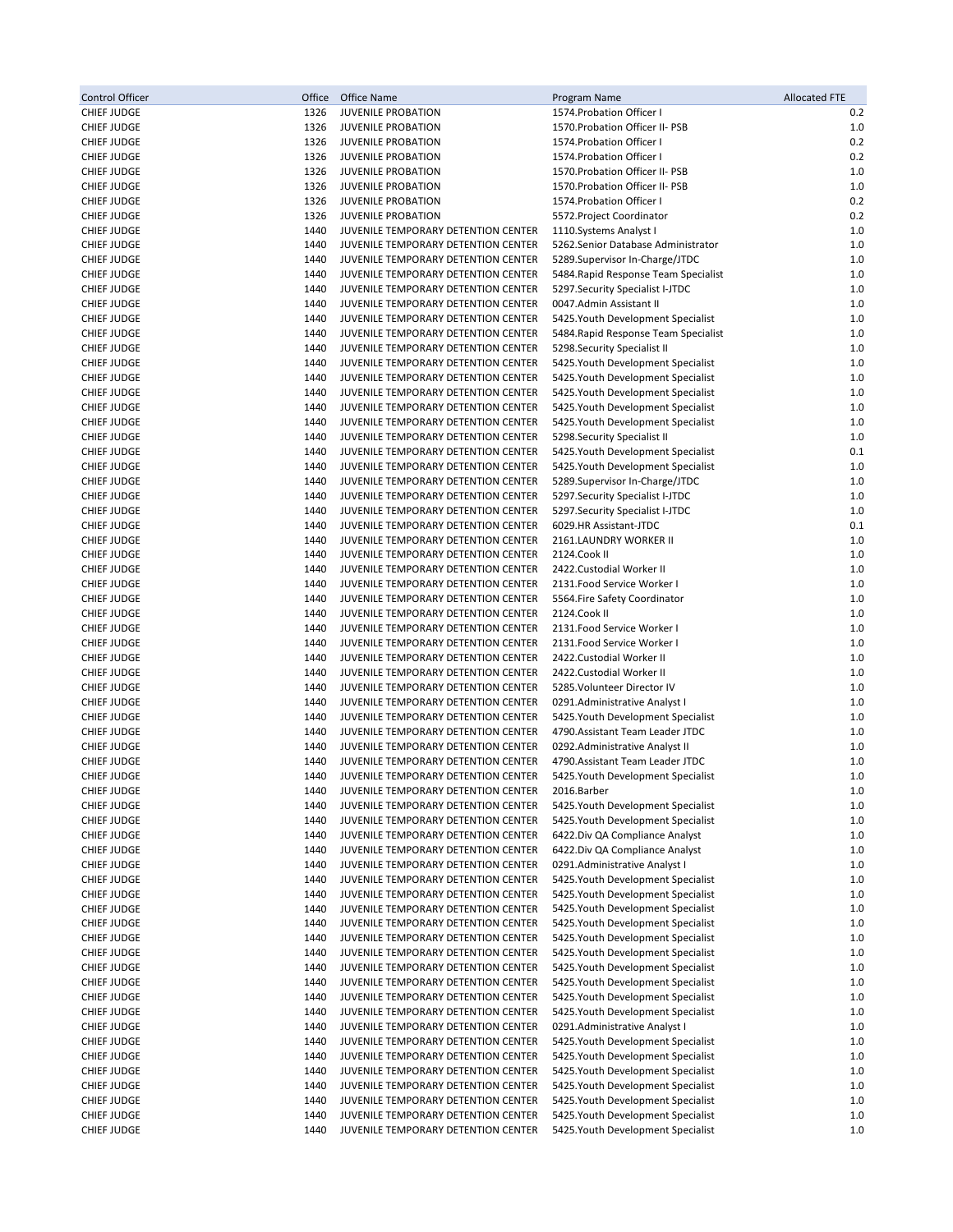| Control Officer                                                        | Office       | Office Name                                                                                                                                                          | Program Name                                                                            | <b>Allocated FTE</b> |
|------------------------------------------------------------------------|--------------|----------------------------------------------------------------------------------------------------------------------------------------------------------------------|-----------------------------------------------------------------------------------------|----------------------|
| CHIEF JUDGE                                                            | 1440         | JUVENILE TEMPORARY DETENTION CENTER                                                                                                                                  | 5425. Youth Development Specialist                                                      | 0.1                  |
| <b>CHIEF JUDGE</b>                                                     | 1440         | JUVENILE TEMPORARY DETENTION CENTER                                                                                                                                  | 5425. Youth Development Specialist                                                      | 1.0                  |
| <b>CHIEF JUDGE</b>                                                     | 1440         | JUVENILE TEMPORARY DETENTION CENTER                                                                                                                                  | 5425. Youth Development Specialist                                                      | 1.0                  |
| <b>CHIEF JUDGE</b><br><b>CHIEF JUDGE</b>                               | 1440<br>1440 | JUVENILE TEMPORARY DETENTION CENTER<br>JUVENILE TEMPORARY DETENTION CENTER                                                                                           | 5425. Youth Development Specialist<br>5425. Youth Development Specialist                | 1.0<br>1.0           |
| <b>CHIEF JUDGE</b>                                                     | 1440         | JUVENILE TEMPORARY DETENTION CENTER                                                                                                                                  | 5425. Youth Development Specialist                                                      | 0.1                  |
| CHIEF JUDGE                                                            | 1440         | JUVENILE TEMPORARY DETENTION CENTER                                                                                                                                  | 5425. Youth Development Specialist                                                      | 1.0                  |
| <b>CHIEF JUDGE</b>                                                     | 1440         | JUVENILE TEMPORARY DETENTION CENTER                                                                                                                                  | 5425. Youth Development Specialist                                                      | 1.0                  |
| <b>CHIEF JUDGE</b>                                                     | 1440         | JUVENILE TEMPORARY DETENTION CENTER                                                                                                                                  | 5425. Youth Development Specialist                                                      | 1.0                  |
| CHIEF JUDGE                                                            | 1440         | JUVENILE TEMPORARY DETENTION CENTER                                                                                                                                  | 5425. Youth Development Specialist                                                      | 0.1                  |
| <b>CHIEF JUDGE</b>                                                     | 1440         | JUVENILE TEMPORARY DETENTION CENTER                                                                                                                                  | 5425. Youth Development Specialist                                                      | 1.0                  |
| <b>CHIEF JUDGE</b>                                                     | 1440         | JUVENILE TEMPORARY DETENTION CENTER                                                                                                                                  | 5935.Attorney-JTDC                                                                      | 0.3                  |
| <b>CHIEF JUDGE</b>                                                     | 1440<br>1440 | JUVENILE TEMPORARY DETENTION CENTER<br>JUVENILE TEMPORARY DETENTION CENTER                                                                                           | 0047.Admin Assistant II<br>0047.Admin Assistant II                                      | 0.3<br>0.3           |
| <b>CHIEF JUDGE</b><br><b>CHIEF JUDGE</b>                               | 1440         | JUVENILE TEMPORARY DETENTION CENTER                                                                                                                                  | 6423. Video Analyst                                                                     | 0.3                  |
| <b>CLERK OF THE CIRCUIT COURT</b>                                      | 1335         | CLERK OF THE CIRCUIT COURT-OFFICE OF CLEI 4220. Clerk IV Senior Courts                                                                                               |                                                                                         | 1.0                  |
| <b>CLERK OF THE CIRCUIT COURT</b>                                      | 1335         | CLERK OF THE CIRCUIT COURT-OFFICE OF CLEI 6646.Cashier V-CCC                                                                                                         |                                                                                         | 1.0                  |
| CLERK OF THE CIRCUIT COURT                                             | 1335         | CLERK OF THE CIRCUIT COURT-OFFICE OF CLEI 4220. Clerk IV Senior Courts                                                                                               |                                                                                         | 1.0                  |
| CLERK OF THE CIRCUIT COURT                                             | 1335         | CLERK OF THE CIRCUIT COURT-OFFICE OF CLEI 4220. Clerk IV Senior Courts                                                                                               |                                                                                         | 1.0                  |
| <b>CLERK OF THE CIRCUIT COURT</b>                                      | 1335         | CLERK OF THE CIRCUIT COURT-OFFICE OF CLEI 4220. Clerk IV Senior Courts                                                                                               |                                                                                         | 0.4                  |
| CLERK OF THE CIRCUIT COURT                                             | 1335         | CLERK OF THE CIRCUIT COURT-OFFICE OF CLEI 4220. Clerk IV Senior Courts                                                                                               |                                                                                         | 0.4                  |
| CLERK OF THE CIRCUIT COURT                                             | 1335         | CLERK OF THE CIRCUIT COURT-OFFICE OF CLEI 4220. Clerk IV Senior Courts<br>CLERK OF THE CIRCUIT COURT-OFFICE OF CLEI 4220 Clerk IV Senior Courts                      |                                                                                         | 0.4                  |
| <b>CLERK OF THE CIRCUIT COURT</b><br><b>CLERK OF THE CIRCUIT COURT</b> | 1335<br>1335 | CLERK OF THE CIRCUIT COURT-OFFICE OF CLEI 4220. Clerk IV Senior Courts                                                                                               |                                                                                         | 1.0<br>1.0           |
| <b>CLERK OF THE CIRCUIT COURT</b>                                      | 1335         | CLERK OF THE CIRCUIT COURT-OFFICE OF CLEI 4220. Clerk IV Senior Courts                                                                                               |                                                                                         | 0.4                  |
| <b>CLERK OF THE CIRCUIT COURT</b>                                      | 1335         | CLERK OF THE CIRCUIT COURT-OFFICE OF CLEI 4220. Clerk IV Senior Courts                                                                                               |                                                                                         | 1.0                  |
| <b>CLERK OF THE CIRCUIT COURT</b>                                      | 1335         | CLERK OF THE CIRCUIT COURT-OFFICE OF CLEI 4220. Clerk IV Senior Courts                                                                                               |                                                                                         | 0.4                  |
| CLERK OF THE CIRCUIT COURT                                             | 1335         | CLERK OF THE CIRCUIT COURT-OFFICE OF CLEI 4220. Clerk IV Senior Courts                                                                                               |                                                                                         | 1.0                  |
| <b>CLERK OF THE CIRCUIT COURT</b>                                      | 1335         | CLERK OF THE CIRCUIT COURT-OFFICE OF CLEI 4220.Clerk IV Senior Courts                                                                                                |                                                                                         | 0.4                  |
| CLERK OF THE CIRCUIT COURT                                             | 1335         | CLERK OF THE CIRCUIT COURT-OFFICE OF CLEI 4220. Clerk IV Senior Courts                                                                                               |                                                                                         | 1.0                  |
| CLERK OF THE CIRCUIT COURT                                             | 1335         | CLERK OF THE CIRCUIT COURT-OFFICE OF CLEI 4220. Clerk IV Senior Courts                                                                                               |                                                                                         | 1.0                  |
| CLERK OF THE CIRCUIT COURT<br>CLERK OF THE CIRCUIT COURT               | 1335<br>1335 | CLERK OF THE CIRCUIT COURT-OFFICE OF CLEI 4220. Clerk IV Senior Courts<br>CLERK OF THE CIRCUIT COURT-OFFICE OF CLEI 4220. Clerk IV Senior Courts                     |                                                                                         | 1.0<br>1.0           |
| CLERK OF THE CIRCUIT COURT                                             | 1335         | CLERK OF THE CIRCUIT COURT-OFFICE OF CLEI 0608.Court Clerk/Trainer                                                                                                   |                                                                                         | 0.1                  |
| CLERK OF THE CIRCUIT COURT                                             | 1335         | CLERK OF THE CIRCUIT COURT-OFFICE OF CLEI 4220. Clerk IV Senior Courts                                                                                               |                                                                                         | 0.4                  |
| <b>CLERK OF THE CIRCUIT COURT</b>                                      | 1335         | CLERK OF THE CIRCUIT COURT-OFFICE OF CLEI 5636. Accountant II Senior CCC                                                                                             |                                                                                         | 1.0                  |
| CLERK OF THE CIRCUIT COURT                                             | 1335         | CLERK OF THE CIRCUIT COURT-OFFICE OF CLEI 4220. Clerk IV Senior Courts                                                                                               |                                                                                         | 0.4                  |
| <b>CLERK OF THE CIRCUIT COURT</b>                                      | 1335         | CLERK OF THE CIRCUIT COURT-OFFICE OF CLEI 4220. Clerk IV Senior Courts                                                                                               |                                                                                         | 0.4                  |
| CLERK OF THE CIRCUIT COURT                                             | 1335         | CLERK OF THE CIRCUIT COURT-OFFICE OF CLEI 0202. Budget Analyst II                                                                                                    |                                                                                         | 1.0                  |
| CLERK OF THE CIRCUIT COURT                                             | 1335         | CLERK OF THE CIRCUIT COURT-OFFICE OF CLEI 5742. Manager I-CCC                                                                                                        |                                                                                         | 1.0                  |
| <b>CLERK OF THE CIRCUIT COURT</b><br>CLERK OF THE CIRCUIT COURT        | 1335<br>1335 | CLERK OF THE CIRCUIT COURT-OFFICE OF CLEI 5806. Bookkeeper VII-CCC<br>CLERK OF THE CIRCUIT COURT-OFFICE OF CLEI 5623. Financial Room Clerk III CCC                   |                                                                                         | 1.0<br>1.0           |
| CLERK OF THE CIRCUIT COURT                                             | 1335         | CLERK OF THE CIRCUIT COURT-OFFICE OF CLEI 6005. Senior Accounting Analyst                                                                                            |                                                                                         | 1.0                  |
| CLERK OF THE CIRCUIT COURT                                             | 1335         | CLERK OF THE CIRCUIT COURT-OFFICE OF CLEI 9221. Senior Procurement Analyst - CCC                                                                                     |                                                                                         | 0.1                  |
| <b>CLERK OF THE CIRCUIT COURT</b>                                      | 1335         | CLERK OF THE CIRCUIT COURT-OFFICE OF CLEI 9220. Senior Budget Analyst - CCC                                                                                          |                                                                                         | 0.1                  |
| <b>CLERK OF THE CIRCUIT COURT</b>                                      | 1335         | CLERK OF THE CIRCUIT COURT-OFFICE OF CLEI 9219. Accountant VI - CCC                                                                                                  |                                                                                         | 0.1                  |
| <b>CLERK OF THE CIRCUIT COURT</b>                                      | 1335         | CLERK OF THE CIRCUIT COURT-OFFICE OF CLEI 9219.Accountant VI - CCC                                                                                                   |                                                                                         | 0.1                  |
| <b>CLERK OF THE CIRCUIT COURT</b>                                      | 1335         | CLERK OF THE CIRCUIT COURT-OFFICE OF CLEI 9222. Financial Support Specialist - CCC                                                                                   |                                                                                         | 0.1                  |
| CLERK OF THE CIRCUIT COURT                                             | 1335         | CLERK OF THE CIRCUIT COURT-OFFICE OF CLEI 9223. Payroll Analyst - CCC                                                                                                |                                                                                         | 0.1                  |
| CLERK OF THE CIRCUIT COURT<br><b>CLERK OF THE CIRCUIT COURT</b>        | 1335<br>1335 | CLERK OF THE CIRCUIT COURT-OFFICE OF CLEI 9217. Auditor - CCC<br>CLERK OF THE CIRCUIT COURT-OFFICE OF CLEI 9217.Auditor - CCC                                        |                                                                                         | 0.1                  |
| CLERK OF THE CIRCUIT COURT                                             | 1335         | CLERK OF THE CIRCUIT COURT-OFFICE OF CLEI 9217.Auditor - CCC                                                                                                         |                                                                                         | 0.1<br>0.1           |
| CLERK OF THE CIRCUIT COURT                                             | 1335         | CLERK OF THE CIRCUIT COURT-OFFICE OF CLEI 9217.Auditor - CCC                                                                                                         |                                                                                         | 0.1                  |
| <b>CLERK OF THE CIRCUIT COURT</b>                                      | 1335         | CLERK OF THE CIRCUIT COURT-OFFICE OF CLEI 9218. Senior Accountant - CCC                                                                                              |                                                                                         | 0.1                  |
| <b>CLERK OF THE CIRCUIT COURT</b>                                      | 1335         | CLERK OF THE CIRCUIT COURT-OFFICE OF CLEI 5737. Deputy General Counsel I-CCC                                                                                         |                                                                                         | 1.0                  |
| CLERK OF THE CIRCUIT COURT                                             | 1335         |                                                                                                                                                                      | CLERK OF THE CIRCUIT COURT-OFFICE OF CLEI 9010.Chief Deputy Clerk, Personnel Srvc/Train | 1.0                  |
| CLERK OF THE CIRCUIT COURT                                             | 1335         | CLERK OF THE CIRCUIT COURT-OFFICE OF CLEI 9049.Labor Liaison Officer                                                                                                 |                                                                                         | 0.7                  |
| <b>CLERK OF THE CIRCUIT COURT</b>                                      | 1335         |                                                                                                                                                                      | CLERK OF THE CIRCUIT COURT-OFFICE OF CLEI 9211.Senior Workforce Strategy Analyst - CCC  | 0.1                  |
| <b>CLERK OF THE CIRCUIT COURT</b>                                      | 1335         | CLERK OF THE CIRCUIT COURT-OFFICE OF CLEI 9215.Labor Relations Manager-CCC                                                                                           |                                                                                         | 0.1                  |
| <b>CLERK OF THE CIRCUIT COURT</b><br>CLERK OF THE CIRCUIT COURT        | 1335<br>1335 | CLERK OF THE CIRCUIT COURT-OFFICE OF CLEI 9214.HRIS Transaction Specialist - CCC<br>CLERK OF THE CIRCUIT COURT-OFFICE OF CLEI 9210. Workforce Strategy Analyst - CCC |                                                                                         | 0.1<br>0.1           |
| CLERK OF THE CIRCUIT COURT                                             | 1335         | CLERK OF THE CIRCUIT COURT-OFFICE OF CLEI 9213. HRIS Analyst I - CCC                                                                                                 |                                                                                         | 0.1                  |
| CLERK OF THE CIRCUIT COURT                                             | 1335         | CLERK OF THE CIRCUIT COURT-OFFICE OF CLEI 9228. Senior Applicaation Developer - CCC                                                                                  |                                                                                         | 0.1                  |
| CLERK OF THE CIRCUIT COURT                                             | 1335         | CLERK OF THE CIRCUIT COURT-OFFICE OF CLEI 5757.MIS Technician IV-CCC                                                                                                 |                                                                                         | 1.0                  |
| CLERK OF THE CIRCUIT COURT                                             | 1335         | CLERK OF THE CIRCUIT COURT-OFFICE OF CLEI 4220. Clerk IV Senior Courts                                                                                               |                                                                                         | 1.0                  |
| CLERK OF THE CIRCUIT COURT                                             | 1335         | CLERK OF THE CIRCUIT COURT-OFFICE OF CLEI 5766.MIS System Programmer III-CCC                                                                                         |                                                                                         | 1.0                  |
| CLERK OF THE CIRCUIT COURT                                             | 1335         | CLERK OF THE CIRCUIT COURT-OFFICE OF CLEI 5756.MIS Technician III-CCC                                                                                                |                                                                                         | 1.0                  |
| CLERK OF THE CIRCUIT COURT                                             | 1335         | CLERK OF THE CIRCUIT COURT-OFFICE OF CLEI 1101. Computer Operator I                                                                                                  |                                                                                         | 1.0                  |
| <b>CLERK OF THE CIRCUIT COURT</b>                                      | 1335<br>1335 | CLERK OF THE CIRCUIT COURT-OFFICE OF CLEI 5755. MIS Analyst V Networks-CCC                                                                                           |                                                                                         | 1.0<br>1.0           |
| CLERK OF THE CIRCUIT COURT                                             |              | CLERK OF THE CIRCUIT COURT-OFFICE OF CLEI 1118. Data Processing Coordinator                                                                                          |                                                                                         |                      |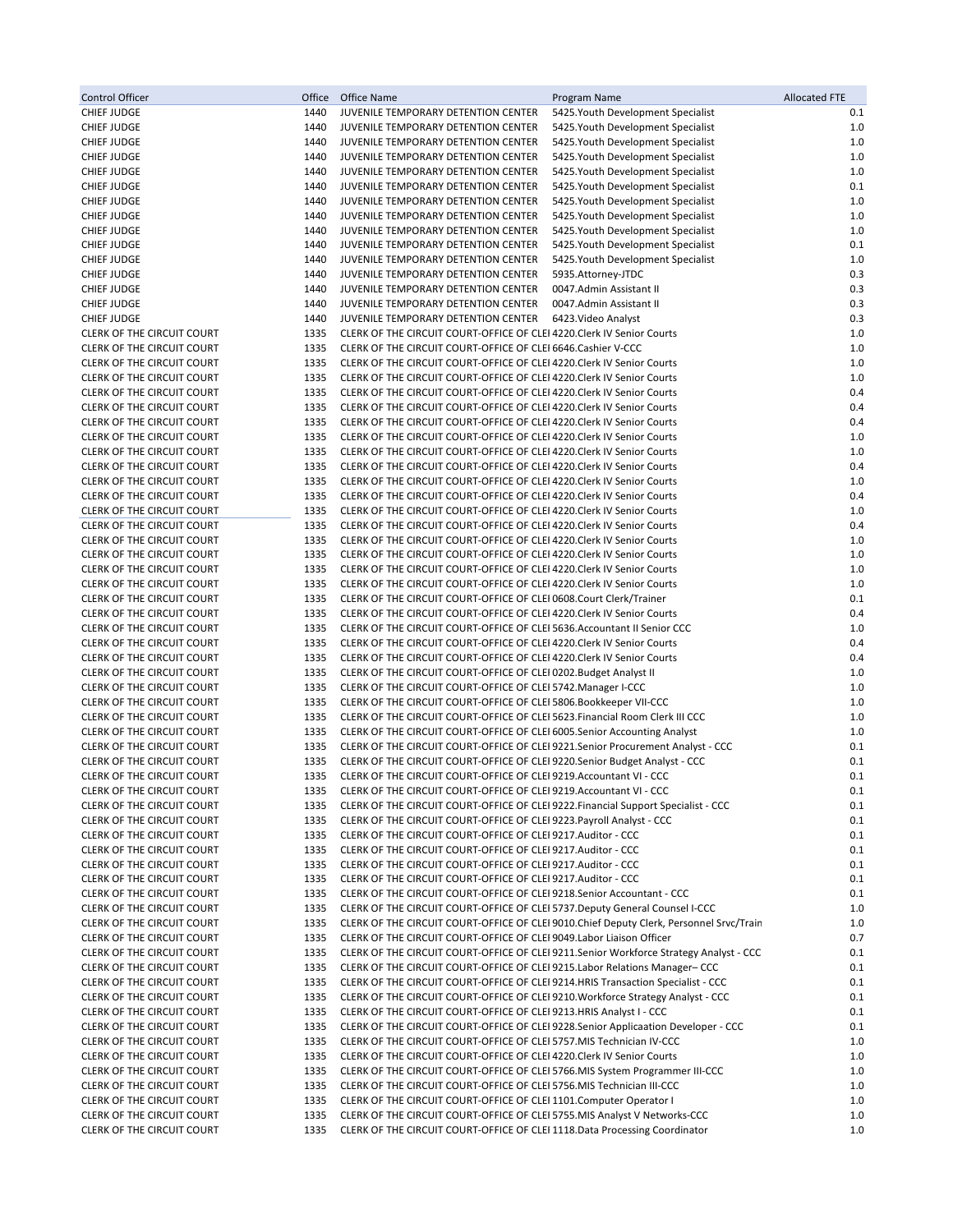| Control Officer                                                        |              | Office Office Name<br>Program Name                                                                                                                                            | <b>Allocated FTE</b> |
|------------------------------------------------------------------------|--------------|-------------------------------------------------------------------------------------------------------------------------------------------------------------------------------|----------------------|
| CLERK OF THE CIRCUIT COURT                                             | 1335         | CLERK OF THE CIRCUIT COURT-OFFICE OF CLEI 5763. MIS Analyst II Methods-CCC                                                                                                    | 1.0                  |
| CLERK OF THE CIRCUIT COURT                                             | 1335         | CLERK OF THE CIRCUIT COURT-OFFICE OF CLEI 5497. Chief Deputy Clerk IV                                                                                                         | 1.0                  |
| CLERK OF THE CIRCUIT COURT                                             | 1335         | CLERK OF THE CIRCUIT COURT-OFFICE OF CLEI 5496. Chief Deputy Clerk III                                                                                                        | $1.0$                |
| CLERK OF THE CIRCUIT COURT                                             | 1335         | CLERK OF THE CIRCUIT COURT-OFFICE OF CLEI 8876. Programmer IV - CCC                                                                                                           | $1.0$                |
| CLERK OF THE CIRCUIT COURT                                             | 1335         | CLERK OF THE CIRCUIT COURT-OFFICE OF CLEI 9036.Chief Deputy Clerk - Web Services                                                                                              | 0.8                  |
| CLERK OF THE CIRCUIT COURT                                             | 1335<br>1335 | CLERK OF THE CIRCUIT COURT-OFFICE OF CLEI 9231.Senior Systems Web Developer - CCC                                                                                             | 0.1<br>0.1           |
| CLERK OF THE CIRCUIT COURT<br><b>CLERK OF THE CIRCUIT COURT</b>        | 1335         | CLERK OF THE CIRCUIT COURT-OFFICE OF CLEI 9216.Leave of Absence Coordinator - CCC<br>CLERK OF THE CIRCUIT COURT-OFFICE OF CLEI 9224. Server Administrator - CCC               | 0.1                  |
| CLERK OF THE CIRCUIT COURT                                             | 1335         | CLERK OF THE CIRCUIT COURT-OFFICE OF CLEI 9226.SQL Application Developer - CCC                                                                                                | 0.1                  |
| <b>CLERK OF THE CIRCUIT COURT</b>                                      | 1335         | CLERK OF THE CIRCUIT COURT-OFFICE OF CLEI 9227.Senior SQL Database Administrator - CCO                                                                                        | 0.1                  |
| CLERK OF THE CIRCUIT COURT                                             | 1335         | CLERK OF THE CIRCUIT COURT-OFFICE OF CLEI 9229. Senior \. NET Developer - CCC                                                                                                 | 0.1                  |
| <b>CLERK OF THE CIRCUIT COURT</b>                                      | 1335         | CLERK OF THE CIRCUIT COURT-OFFICE OF CLEI 9225.Desktop Support Technician I - CCC                                                                                             | 0.1                  |
| CLERK OF THE CIRCUIT COURT                                             | 1335         | CLERK OF THE CIRCUIT COURT-OFFICE OF CLEI 9211.Senior Workforce Strategy Analyst - CCC                                                                                        | 0.1                  |
| <b>CLERK OF THE CIRCUIT COURT</b>                                      | 1335         | CLERK OF THE CIRCUIT COURT-OFFICE OF CLEI 9230. Desktop Support Analyst I - CCC                                                                                               | 0.1                  |
| <b>CLERK OF THE CIRCUIT COURT</b>                                      | 1335         | CLERK OF THE CIRCUIT COURT-OFFICE OF CLEI 9209. Paralegal - CCC                                                                                                               | 0.1                  |
| CLERK OF THE CIRCUIT COURT                                             | 1335         | CLERK OF THE CIRCUIT COURT-OFFICE OF CLEI 9236. Senior Security Investigator - CCC                                                                                            | 0.1                  |
| <b>CLERK OF THE CIRCUIT COURT</b>                                      | 1335         | CLERK OF THE CIRCUIT COURT-OFFICE OF CLEI 9235. Assistant Inspector General - CCC                                                                                             | 0.1                  |
| CLERK OF THE CIRCUIT COURT<br>CLERK OF THE CIRCUIT COURT               | 1335<br>1335 | CLERK OF THE CIRCUIT COURT-OFFICE OF CLEI 9235. Assistant Inspector General - CCC<br>CLERK OF THE CIRCUIT COURT-OFFICE OF CLEI 9234. Publication, Digital, & Multimedia Conte | 0.1<br>0.1           |
| <b>CLERK OF THE CIRCUIT COURT</b>                                      | 1335         | CLERK OF THE CIRCUIT COURT-OFFICE OF CLEI 9232.Community Engagement & Outreach Co                                                                                             | 0.1                  |
| <b>CLERK OF THE CIRCUIT COURT</b>                                      | 1335         | CLERK OF THE CIRCUIT COURT-OFFICE OF CLEI 0907.Clerk V                                                                                                                        | 1.0                  |
| CLERK OF THE CIRCUIT COURT                                             | 1335         | CLERK OF THE CIRCUIT COURT-OFFICE OF CLEI 4220. Clerk IV Senior Courts                                                                                                        | 0.4                  |
| <b>CLERK OF THE CIRCUIT COURT</b>                                      | 1335         | CLERK OF THE CIRCUIT COURT-OFFICE OF CLEI 4220. Clerk IV Senior Courts                                                                                                        | 0.4                  |
| <b>CLERK OF THE CIRCUIT COURT</b>                                      | 1335         | CLERK OF THE CIRCUIT COURT-OFFICE OF CLEI 5622. Financial Room Clerk II CCC                                                                                                   | 0.4                  |
| <b>CLERK OF THE CIRCUIT COURT</b>                                      | 1335         | CLERK OF THE CIRCUIT COURT-OFFICE OF CLEI 0551.Court Clerk I                                                                                                                  | $1.0$                |
| CLERK OF THE CIRCUIT COURT                                             | 1335         | CLERK OF THE CIRCUIT COURT-OFFICE OF CLEI 5625. Financial Room Clerk V CCC                                                                                                    | 1.0                  |
| <b>CLERK OF THE CIRCUIT COURT</b>                                      | 1335         | CLERK OF THE CIRCUIT COURT-OFFICE OF CLEI 5640. Warrant Clerk                                                                                                                 | 1.0                  |
| CLERK OF THE CIRCUIT COURT                                             | 1335         | CLERK OF THE CIRCUIT COURT-OFFICE OF CLEI 0955. Data Entry Operator III/G11                                                                                                   | 1.0                  |
| CLERK OF THE CIRCUIT COURT                                             | 1335         | CLERK OF THE CIRCUIT COURT-OFFICE OF CLEI 4220. Clerk IV Senior Courts                                                                                                        | 0.4                  |
| <b>CLERK OF THE CIRCUIT COURT</b><br>CLERK OF THE CIRCUIT COURT        | 1335<br>1335 | CLERK OF THE CIRCUIT COURT-OFFICE OF CLEI 4220. Clerk IV Senior Courts<br>CLERK OF THE CIRCUIT COURT-OFFICE OF CLEI 4220. Clerk IV Senior Courts                              | 0.4<br>0.4           |
| CLERK OF THE CIRCUIT COURT                                             | 1335         | CLERK OF THE CIRCUIT COURT-OFFICE OF CLEI 4220. Clerk IV Senior Courts                                                                                                        | 0.4                  |
| CLERK OF THE CIRCUIT COURT                                             | 1335         | CLERK OF THE CIRCUIT COURT-OFFICE OF CLEI 4220. Clerk IV Senior Courts                                                                                                        | 1.0                  |
| CLERK OF THE CIRCUIT COURT                                             | 1335         | CLERK OF THE CIRCUIT COURT-OFFICE OF CLEI 5622. Financial Room Clerk II CCC                                                                                                   | 0.4                  |
| CLERK OF THE CIRCUIT COURT                                             | 1335         | CLERK OF THE CIRCUIT COURT-OFFICE OF CLEI 0551.Court Clerk I                                                                                                                  | 0.1                  |
| CLERK OF THE CIRCUIT COURT                                             | 1335         | CLERK OF THE CIRCUIT COURT-OFFICE OF CLEI 5534. Assistant Manager III-CCC                                                                                                     | 1.0                  |
| CLERK OF THE CIRCUIT COURT                                             | 1335         | CLERK OF THE CIRCUIT COURT-OFFICE OF CLEI 5680. Time keeper Admin Asst I CCC                                                                                                  | $1.0$                |
| CLERK OF THE CIRCUIT COURT                                             | 1335         | CLERK OF THE CIRCUIT COURT-OFFICE OF CLEI 5544. General Office Assistant I                                                                                                    | $1.0$                |
| <b>CLERK OF THE CIRCUIT COURT</b>                                      | 1335         | CLERK OF THE CIRCUIT COURT-OFFICE OF CLEI 5681. Timekeeper Admin Asst II CCC                                                                                                  | 1.0                  |
| CLERK OF THE CIRCUIT COURT                                             | 1335         | CLERK OF THE CIRCUIT COURT-OFFICE OF CLEI 5542. Data Auditor I                                                                                                                | 1.0                  |
| CLERK OF THE CIRCUIT COURT<br>CLERK OF THE CIRCUIT COURT               | 1335<br>1335 | CLERK OF THE CIRCUIT COURT-OFFICE OF CLEI 5746. Manager V-CCC<br>CLERK OF THE CIRCUIT COURT-OFFICE OF CLEI 5488. Assistant Chief Deputy Clk III                               | 1.0<br>$1.0$         |
| CLERK OF THE CIRCUIT COURT                                             | 1335         | CLERK OF THE CIRCUIT COURT-OFFICE OF CLEI 4220. Clerk IV Senior Courts                                                                                                        | $1.0$                |
| CLERK OF THE CIRCUIT COURT                                             | 1335         | CLERK OF THE CIRCUIT COURT-OFFICE OF CLEI 0551.Court Clerk I                                                                                                                  | 0.1                  |
| <b>CLERK OF THE CIRCUIT COURT</b>                                      | 1335         | CLERK OF THE CIRCUIT COURT-OFFICE OF CLEI 0608.Court Clerk/Trainer                                                                                                            | 1.0                  |
| <b>CLERK OF THE CIRCUIT COURT</b>                                      | 1335         | CLERK OF THE CIRCUIT COURT-OFFICE OF CLEI 0551.Court Clerk I                                                                                                                  | 1.0                  |
| CLERK OF THE CIRCUIT COURT                                             | 1335         | CLERK OF THE CIRCUIT COURT-OFFICE OF CLEI 0551.Court Clerk I                                                                                                                  | 0.1                  |
| <b>CLERK OF THE CIRCUIT COURT</b>                                      | 1335         | CLERK OF THE CIRCUIT COURT-OFFICE OF CLEI 0551.Court Clerk I                                                                                                                  | 0.1                  |
| CLERK OF THE CIRCUIT COURT                                             | 1335         | CLERK OF THE CIRCUIT COURT-OFFICE OF CLEI 0551. Court Clerk I                                                                                                                 | 0.1                  |
| CLERK OF THE CIRCUIT COURT                                             | 1335         | CLERK OF THE CIRCUIT COURT-OFFICE OF CLEI 0551.Court Clerk I                                                                                                                  | 0.1                  |
| <b>CLERK OF THE CIRCUIT COURT</b>                                      | 1335         | CLERK OF THE CIRCUIT COURT-OFFICE OF CLEI 0551.Court Clerk I                                                                                                                  | 0.1                  |
| <b>CLERK OF THE CIRCUIT COURT</b><br><b>CLERK OF THE CIRCUIT COURT</b> | 1335<br>1335 | CLERK OF THE CIRCUIT COURT-OFFICE OF CLEI 0551. Court Clerk I<br>CLERK OF THE CIRCUIT COURT-OFFICE OF CLEI 0608.Court Clerk/Trainer                                           | 0.1<br>0.1           |
| <b>CLERK OF THE CIRCUIT COURT</b>                                      | 1335         | CLERK OF THE CIRCUIT COURT-OFFICE OF CLEI 0551.Court Clerk I                                                                                                                  | 1.0                  |
| <b>CLERK OF THE CIRCUIT COURT</b>                                      | 1335         | CLERK OF THE CIRCUIT COURT-OFFICE OF CLEI 0551. Court Clerk I                                                                                                                 | 1.0                  |
| CLERK OF THE CIRCUIT COURT                                             | 1335         | CLERK OF THE CIRCUIT COURT-OFFICE OF CLEI 0608.Court Clerk/Trainer                                                                                                            | 0.1                  |
| <b>CLERK OF THE CIRCUIT COURT</b>                                      | 1335         | CLERK OF THE CIRCUIT COURT-OFFICE OF CLEI 0551. Court Clerk I                                                                                                                 | 0.1                  |
| CLERK OF THE CIRCUIT COURT                                             | 1335         | CLERK OF THE CIRCUIT COURT-OFFICE OF CLEI 0551. Court Clerk I                                                                                                                 | 0.1                  |
| <b>CLERK OF THE CIRCUIT COURT</b>                                      | 1335         | CLERK OF THE CIRCUIT COURT-OFFICE OF CLEI 0551.Court Clerk I                                                                                                                  | 1.0                  |
| CLERK OF THE CIRCUIT COURT                                             | 1335         | CLERK OF THE CIRCUIT COURT-OFFICE OF CLEI 0551.Court Clerk I                                                                                                                  | 0.1                  |
| <b>CLERK OF THE CIRCUIT COURT</b>                                      | 1335         | CLERK OF THE CIRCUIT COURT-OFFICE OF CLEI 0551.Court Clerk I                                                                                                                  | 1.0                  |
| CLERK OF THE CIRCUIT COURT                                             | 1335         | CLERK OF THE CIRCUIT COURT-OFFICE OF CLEI 0551.Court Clerk I                                                                                                                  | 0.1                  |
| CLERK OF THE CIRCUIT COURT<br><b>CLERK OF THE CIRCUIT COURT</b>        | 1335<br>1335 | CLERK OF THE CIRCUIT COURT-OFFICE OF CLEI 0551.Court Clerk I<br>CLERK OF THE CIRCUIT COURT-OFFICE OF CLEI 0551.Court Clerk I                                                  | 0.1<br>0.1           |
| CLERK OF THE CIRCUIT COURT                                             | 1335         | CLERK OF THE CIRCUIT COURT-OFFICE OF CLEI 0551.Court Clerk I                                                                                                                  | 0.1                  |
| CLERK OF THE CIRCUIT COURT                                             | 1335         | CLERK OF THE CIRCUIT COURT-OFFICE OF CLEI 0551.Court Clerk I                                                                                                                  | 0.1                  |
| CLERK OF THE CIRCUIT COURT                                             | 1335         | CLERK OF THE CIRCUIT COURT-OFFICE OF CLEI 0551. Court Clerk I                                                                                                                 | 1.0                  |
| <b>CLERK OF THE CIRCUIT COURT</b>                                      | 1335         | CLERK OF THE CIRCUIT COURT-OFFICE OF CLEI 0608.Court Clerk/Trainer                                                                                                            | 1.0                  |
| CLERK OF THE CIRCUIT COURT                                             | 1335         | CLERK OF THE CIRCUIT COURT-OFFICE OF CLEI 0551.Court Clerk I                                                                                                                  | 0.1                  |
| <b>CLERK OF THE CIRCUIT COURT</b>                                      | 1335         | CLERK OF THE CIRCUIT COURT-OFFICE OF CLEI 0551. Court Clerk I                                                                                                                 | 0.1                  |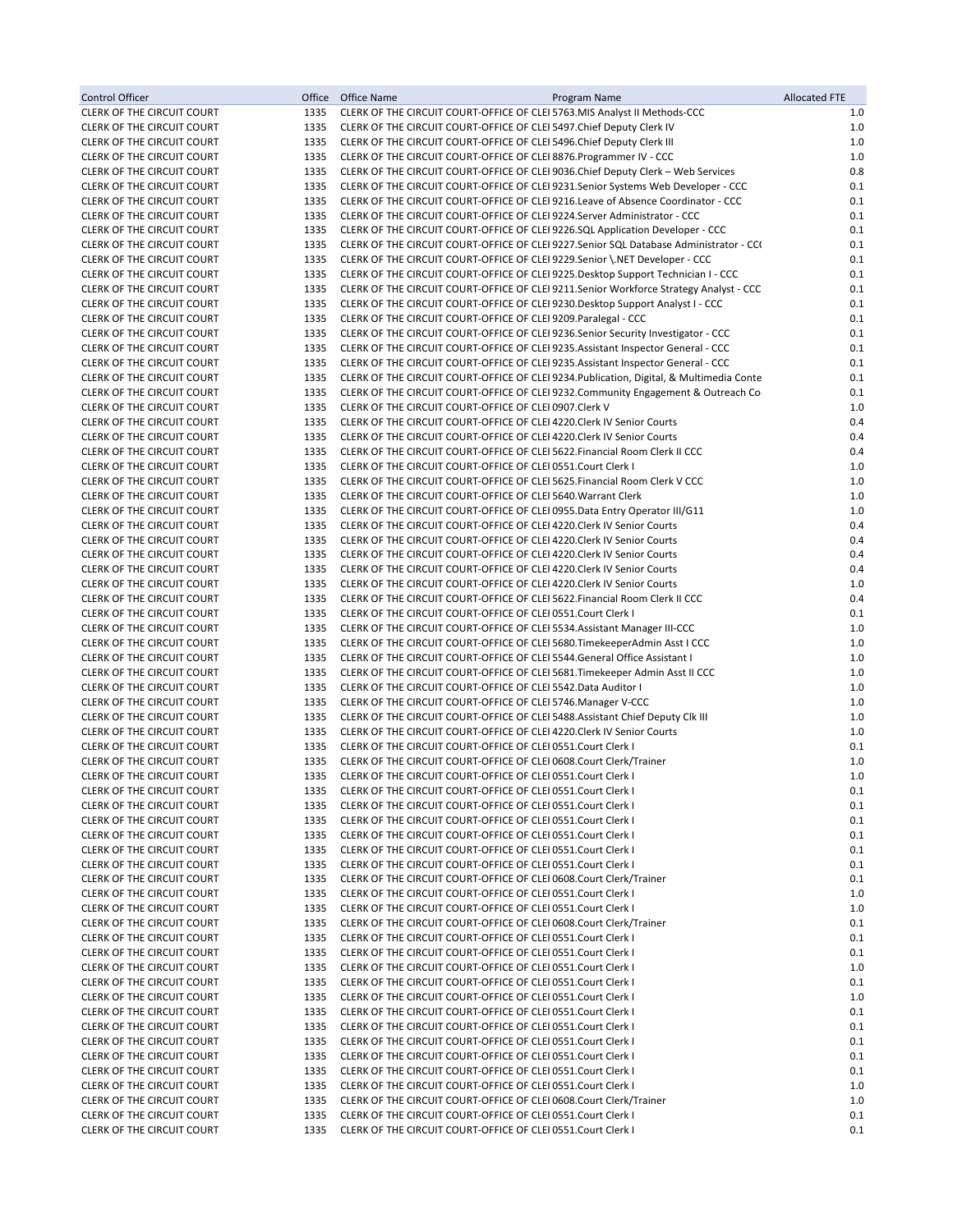| Control Officer                                                        | Office       | Office Name<br>Program Name                                                                                                            | <b>Allocated FTE</b> |
|------------------------------------------------------------------------|--------------|----------------------------------------------------------------------------------------------------------------------------------------|----------------------|
| <b>CLERK OF THE CIRCUIT COURT</b>                                      | 1335         | CLERK OF THE CIRCUIT COURT-OFFICE OF CLEI 0551.Court Clerk I                                                                           | 1.0                  |
| <b>CLERK OF THE CIRCUIT COURT</b>                                      | 1335         | CLERK OF THE CIRCUIT COURT-OFFICE OF CLEI 0551. Court Clerk I                                                                          | 0.1                  |
| <b>CLERK OF THE CIRCUIT COURT</b><br><b>CLERK OF THE CIRCUIT COURT</b> | 1335<br>1335 | CLERK OF THE CIRCUIT COURT-OFFICE OF CLEI 0551.Court Clerk I<br>CLERK OF THE CIRCUIT COURT-OFFICE OF CLEI 0551.Court Clerk I           | 0.1<br>0.1           |
| CLERK OF THE CIRCUIT COURT                                             | 1335         | CLERK OF THE CIRCUIT COURT-OFFICE OF CLEI 0551.Court Clerk I                                                                           | 0.1                  |
| <b>CLERK OF THE CIRCUIT COURT</b>                                      | 1335         | CLERK OF THE CIRCUIT COURT-OFFICE OF CLEI 0551.Court Clerk I                                                                           | 0.1                  |
| <b>CLERK OF THE CIRCUIT COURT</b>                                      | 1335         | CLERK OF THE CIRCUIT COURT-OFFICE OF CLEI 0551. Court Clerk I                                                                          | 1.0                  |
| <b>CLERK OF THE CIRCUIT COURT</b>                                      | 1335         | CLERK OF THE CIRCUIT COURT-OFFICE OF CLEI 0551.Court Clerk I                                                                           | 0.1                  |
| CLERK OF THE CIRCUIT COURT                                             | 1335         | CLERK OF THE CIRCUIT COURT-OFFICE OF CLEI 0551.Court Clerk I                                                                           | 1.0                  |
| <b>CLERK OF THE CIRCUIT COURT</b>                                      | 1335         | CLERK OF THE CIRCUIT COURT-OFFICE OF CLEI 0551.Court Clerk I                                                                           | 0.1                  |
| CLERK OF THE CIRCUIT COURT<br><b>CLERK OF THE CIRCUIT COURT</b>        | 1335<br>1335 | CLERK OF THE CIRCUIT COURT-OFFICE OF CLEI 0608.Court Clerk/Trainer<br>CLERK OF THE CIRCUIT COURT-OFFICE OF CLEI 0551. Court Clerk I    | 1.0<br>0.1           |
| <b>CLERK OF THE CIRCUIT COURT</b>                                      | 1335         | CLERK OF THE CIRCUIT COURT-OFFICE OF CLEI 0551.Court Clerk I                                                                           | 1.0                  |
| <b>CLERK OF THE CIRCUIT COURT</b>                                      | 1335         | CLERK OF THE CIRCUIT COURT-OFFICE OF CLEI 0551.Court Clerk I                                                                           | 0.1                  |
| <b>CLERK OF THE CIRCUIT COURT</b>                                      | 1335         | CLERK OF THE CIRCUIT COURT-OFFICE OF CLEI 0551.Court Clerk I                                                                           | 1.0                  |
| <b>CLERK OF THE CIRCUIT COURT</b>                                      | 1335         | CLERK OF THE CIRCUIT COURT-OFFICE OF CLEI 0551.Court Clerk I                                                                           | 1.0                  |
| <b>CLERK OF THE CIRCUIT COURT</b>                                      | 1335         | CLERK OF THE CIRCUIT COURT-OFFICE OF CLEI 0551.Court Clerk I                                                                           | 1.0                  |
| CLERK OF THE CIRCUIT COURT<br><b>CLERK OF THE CIRCUIT COURT</b>        | 1335<br>1335 | CLERK OF THE CIRCUIT COURT-OFFICE OF CLEI 0551. Court Clerk I<br>CLERK OF THE CIRCUIT COURT-OFFICE OF CLEI 0551.Court Clerk I          | 1.0<br>0.1           |
| <b>CLERK OF THE CIRCUIT COURT</b>                                      | 1335         | CLERK OF THE CIRCUIT COURT-OFFICE OF CLEI 0551.Court Clerk I                                                                           | 0.1                  |
| CLERK OF THE CIRCUIT COURT                                             | 1335         | CLERK OF THE CIRCUIT COURT-OFFICE OF CLEI 4220. Clerk IV Senior Courts                                                                 | 0.4                  |
| <b>CLERK OF THE CIRCUIT COURT</b>                                      | 1335         | CLERK OF THE CIRCUIT COURT-OFFICE OF CLEI 0551.Court Clerk I                                                                           | 0.1                  |
| <b>CLERK OF THE CIRCUIT COURT</b>                                      | 1335         | CLERK OF THE CIRCUIT COURT-OFFICE OF CLEI 0551.Court Clerk I                                                                           | 0.1                  |
| CLERK OF THE CIRCUIT COURT                                             | 1335         | CLERK OF THE CIRCUIT COURT-OFFICE OF CLEI 0551.Court Clerk I                                                                           | 0.1                  |
| <b>CLERK OF THE CIRCUIT COURT</b>                                      | 1335         | CLERK OF THE CIRCUIT COURT-OFFICE OF CLEI 0551.Court Clerk I                                                                           | 1.0                  |
| <b>CLERK OF THE CIRCUIT COURT</b><br><b>CLERK OF THE CIRCUIT COURT</b> | 1335<br>1335 | CLERK OF THE CIRCUIT COURT-OFFICE OF CLEI 0551. Court Clerk I<br>CLERK OF THE CIRCUIT COURT-OFFICE OF CLEI 0551.Court Clerk I          | 0.1<br>0.1           |
| <b>CLERK OF THE CIRCUIT COURT</b>                                      | 1335         | CLERK OF THE CIRCUIT COURT-OFFICE OF CLEI 0551.Court Clerk I                                                                           | 1.0                  |
| <b>CLERK OF THE CIRCUIT COURT</b>                                      | 1335         | CLERK OF THE CIRCUIT COURT-OFFICE OF CLEI 0551.Court Clerk I                                                                           | 0.1                  |
| <b>CLERK OF THE CIRCUIT COURT</b>                                      | 1335         | CLERK OF THE CIRCUIT COURT-OFFICE OF CLEI 0551.Court Clerk I                                                                           | 0.1                  |
| <b>CLERK OF THE CIRCUIT COURT</b>                                      | 1335         | CLERK OF THE CIRCUIT COURT-OFFICE OF CLEI 0551.Court Clerk I                                                                           | 1.0                  |
| <b>CLERK OF THE CIRCUIT COURT</b>                                      | 1335         | CLERK OF THE CIRCUIT COURT-OFFICE OF CLEI 0552. Court Clerk II                                                                         | 1.0                  |
| CLERK OF THE CIRCUIT COURT                                             | 1335         | CLERK OF THE CIRCUIT COURT-OFFICE OF CLEI 0551.Court Clerk I                                                                           | 1.0                  |
| <b>CLERK OF THE CIRCUIT COURT</b><br><b>CLERK OF THE CIRCUIT COURT</b> | 1335<br>1335 | CLERK OF THE CIRCUIT COURT-OFFICE OF CLEI 0552.Court Clerk II                                                                          | 1.0<br>0.4           |
| CLERK OF THE CIRCUIT COURT                                             | 1335         | CLERK OF THE CIRCUIT COURT-OFFICE OF CLEI 4220. Clerk IV Senior Courts<br>CLERK OF THE CIRCUIT COURT-OFFICE OF CLEI 0551.Court Clerk I | 0.1                  |
| <b>CLERK OF THE CIRCUIT COURT</b>                                      | 1335         | CLERK OF THE CIRCUIT COURT-OFFICE OF CLEI 0551.Court Clerk I                                                                           | 0.1                  |
| <b>CLERK OF THE CIRCUIT COURT</b>                                      | 1335         | CLERK OF THE CIRCUIT COURT-OFFICE OF CLEI 0551.Court Clerk I                                                                           | 1.0                  |
| CLERK OF THE CIRCUIT COURT                                             | 1335         | CLERK OF THE CIRCUIT COURT-OFFICE OF CLEI 0551.Court Clerk I                                                                           | 0.1                  |
| <b>CLERK OF THE CIRCUIT COURT</b>                                      | 1335         | CLERK OF THE CIRCUIT COURT-OFFICE OF CLEI 0551. Court Clerk I                                                                          | 0.1                  |
| <b>CLERK OF THE CIRCUIT COURT</b>                                      | 1335         | CLERK OF THE CIRCUIT COURT-OFFICE OF CLEI 0551.Court Clerk I                                                                           | 0.1                  |
| CLERK OF THE CIRCUIT COURT<br>CLERK OF THE CIRCUIT COURT               | 1335<br>1335 | CLERK OF THE CIRCUIT COURT-OFFICE OF CLEI 0551.Court Clerk I<br>CLERK OF THE CIRCUIT COURT-OFFICE OF CLEI 0551.Court Clerk I           | 0.1<br>0.1           |
| <b>CLERK OF THE CIRCUIT COURT</b>                                      | 1335         | CLERK OF THE CIRCUIT COURT-OFFICE OF CLEI 0551. Court Clerk I                                                                          | 0.1                  |
| <b>CLERK OF THE CIRCUIT COURT</b>                                      | 1335         | CLERK OF THE CIRCUIT COURT-OFFICE OF CLEI 0551.Court Clerk I                                                                           | 0.1                  |
| <b>CLERK OF THE CIRCUIT COURT</b>                                      | 1335         | CLERK OF THE CIRCUIT COURT-OFFICE OF CLEI 0551. Court Clerk I                                                                          | 0.1                  |
| CLERK OF THE CIRCUIT COURT                                             | 1335         | CLERK OF THE CIRCUIT COURT-OFFICE OF CLEI 0551.Court Clerk I                                                                           | 1.0                  |
| <b>CLERK OF THE CIRCUIT COURT</b>                                      | 1335         | CLERK OF THE CIRCUIT COURT-OFFICE OF CLEI 7667. Appeals Clerk I                                                                        | 0.1                  |
| CLERK OF THE CIRCUIT COURT<br><b>CLERK OF THE CIRCUIT COURT</b>        | 1335<br>1335 | CLERK OF THE CIRCUIT COURT-OFFICE OF CLEI 6658. Expungement Clerk I<br>CLERK OF THE CIRCUIT COURT-OFFICE OF CLEI 0551. Court Clerk I   | 0.4<br>0.1           |
| CLERK OF THE CIRCUIT COURT                                             | 1335         | CLERK OF THE CIRCUIT COURT-OFFICE OF CLEI 0551.Court Clerk I                                                                           | 0.1                  |
| CLERK OF THE CIRCUIT COURT                                             | 1335         | CLERK OF THE CIRCUIT COURT-OFFICE OF CLEI 0551.Court Clerk I                                                                           | 0.1                  |
| <b>CLERK OF THE CIRCUIT COURT</b>                                      | 1335         | CLERK OF THE CIRCUIT COURT-OFFICE OF CLEI 0551.Court Clerk I                                                                           | 0.1                  |
| CLERK OF THE CIRCUIT COURT                                             | 1335         | CLERK OF THE CIRCUIT COURT-OFFICE OF CLEI 0551.Court Clerk I                                                                           | 0.1                  |
| CLERK OF THE CIRCUIT COURT                                             | 1335         | CLERK OF THE CIRCUIT COURT-OFFICE OF CLEI 0551.Court Clerk I                                                                           | 0.1                  |
| CLERK OF THE CIRCUIT COURT                                             | 1335         | CLERK OF THE CIRCUIT COURT-OFFICE OF CLEI 5640. Warrant Clerk                                                                          | 0.1                  |
| <b>CLERK OF THE CIRCUIT COURT</b><br><b>CLERK OF THE CIRCUIT COURT</b> | 1335<br>1335 | CLERK OF THE CIRCUIT COURT-OFFICE OF CLEI 5640. Warrant Clerk<br>CLERK OF THE CIRCUIT COURT-OFFICE OF CLEI 5640. Warrant Clerk         | 0.1<br>0.1           |
| CLERK OF THE CIRCUIT COURT                                             | 1335         | CLERK OF THE CIRCUIT COURT-OFFICE OF CLEI 5640. Warrant Clerk                                                                          | 0.1                  |
| <b>CLERK OF THE CIRCUIT COURT</b>                                      | 1335         | CLERK OF THE CIRCUIT COURT-OFFICE OF CLEI 5640. Warrant Clerk                                                                          | 0.1                  |
| CLERK OF THE CIRCUIT COURT                                             | 1335         | CLERK OF THE CIRCUIT COURT-OFFICE OF CLEI 5640. Warrant Clerk                                                                          | 0.1                  |
| <b>CLERK OF THE CIRCUIT COURT</b>                                      | 1335         | CLERK OF THE CIRCUIT COURT-OFFICE OF CLEI 5640. Warrant Clerk                                                                          | 0.1                  |
| CLERK OF THE CIRCUIT COURT                                             | 1335         | CLERK OF THE CIRCUIT COURT-OFFICE OF CLEI 5640. Warrant Clerk                                                                          | 0.1                  |
| CLERK OF THE CIRCUIT COURT                                             | 1335<br>1335 | CLERK OF THE CIRCUIT COURT-OFFICE OF CLEI 5640. Warrant Clerk<br>CLERK OF THE CIRCUIT COURT-OFFICE OF CLEI 5640. Warrant Clerk         | 0.1                  |
| <b>CLERK OF THE CIRCUIT COURT</b><br><b>CLERK OF THE CIRCUIT COURT</b> | 1335         | CLERK OF THE CIRCUIT COURT-OFFICE OF CLEI 5640. Warrant Clerk                                                                          | 0.1<br>0.1           |
| CLERK OF THE CIRCUIT COURT                                             | 1335         | CLERK OF THE CIRCUIT COURT-OFFICE OF CLEI 5640. Warrant Clerk                                                                          | 0.1                  |
| <b>CLERK OF THE CIRCUIT COURT</b>                                      | 1335         | CLERK OF THE CIRCUIT COURT-OFFICE OF CLEI 5640. Warrant Clerk                                                                          | 0.1                  |
| CLERK OF THE CIRCUIT COURT                                             | 1335         | CLERK OF THE CIRCUIT COURT-OFFICE OF CLEI 5640. Warrant Clerk                                                                          | 0.1                  |
| CLERK OF THE CIRCUIT COURT                                             | 1335         | CLERK OF THE CIRCUIT COURT-OFFICE OF CLEI 9212. Training Coordinator – CCC                                                             | 0.1                  |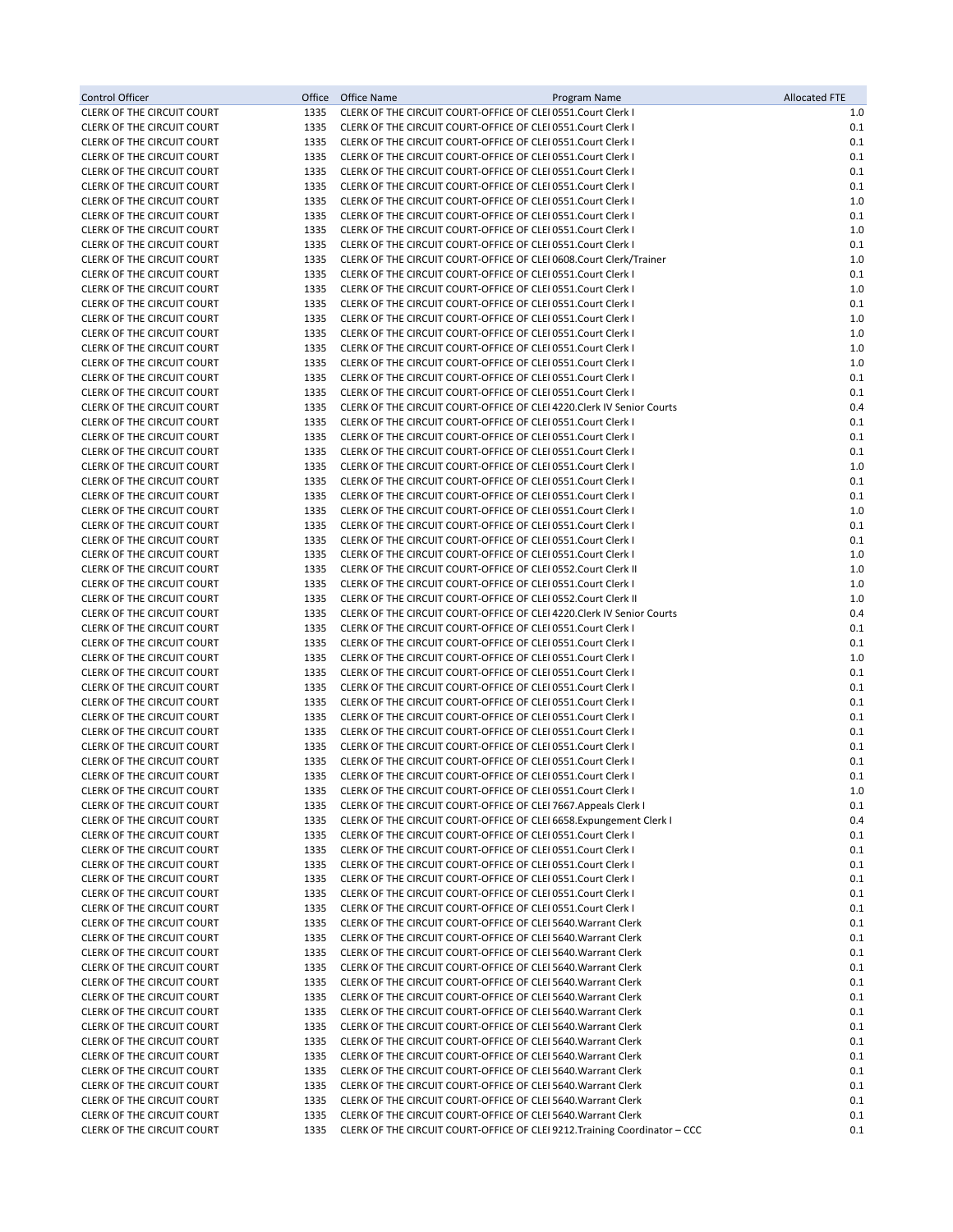| Control Officer                                                          | Office       | Office Name                                                                                                                                      | Program Name                                                                            | <b>Allocated FTE</b> |
|--------------------------------------------------------------------------|--------------|--------------------------------------------------------------------------------------------------------------------------------------------------|-----------------------------------------------------------------------------------------|----------------------|
| <b>CLERK OF THE CIRCUIT COURT</b>                                        | 1335         |                                                                                                                                                  | CLERK OF THE CIRCUIT COURT-OFFICE OF CLEI 9233. Facilities Management Coordinator - CCI | 0.1                  |
| CLERK OF THE CIRCUIT COURT                                               | 1335         | CLERK OF THE CIRCUIT COURT-OFFICE OF CLEI 0608.Court Clerk/Trainer                                                                               |                                                                                         | 0.1                  |
| <b>CLERK OF THE CIRCUIT COURT</b><br><b>CLERK OF THE CIRCUIT COURT</b>   | 1335<br>1335 | CLERK OF THE CIRCUIT COURT-OFFICE OF CLEI 0608.Court Clerk/Trainer<br>CLERK OF THE CIRCUIT COURT-OFFICE OF CLEI 0551. Court Clerk I              |                                                                                         | 0.1<br>0.1           |
| CLERK OF THE CIRCUIT COURT                                               | 1335         | CLERK OF THE CIRCUIT COURT-OFFICE OF CLEI 6658. Expungement Clerk I                                                                              |                                                                                         | 0.1                  |
| <b>CLERK OF THE CIRCUIT COURT</b>                                        | 1335         | CLERK OF THE CIRCUIT COURT-OFFICE OF CLEI 6658. Expungement Clerk I                                                                              |                                                                                         | 0.1                  |
| <b>CLERK OF THE CIRCUIT COURT</b>                                        | 1335         | CLERK OF THE CIRCUIT COURT-OFFICE OF CLEI 6658. Expungement Clerk I                                                                              |                                                                                         | 0.1                  |
| CLERK OF THE CIRCUIT COURT                                               | 1335         | CLERK OF THE CIRCUIT COURT-OFFICE OF CLEI 6658. Expungement Clerk I                                                                              |                                                                                         | 0.1                  |
| <b>CLERK OF THE CIRCUIT COURT</b>                                        | 1335         | CLERK OF THE CIRCUIT COURT-OFFICE OF CLEI 0551. Court Clerk I                                                                                    |                                                                                         | 0.1                  |
| <b>CLERK OF THE CIRCUIT COURT</b>                                        | 1335         | CLERK OF THE CIRCUIT COURT-OFFICE OF CLEI 6586. Expungement Clerk II                                                                             |                                                                                         | 1.0                  |
| CLERK OF THE CIRCUIT COURT<br>CLERK OF THE CIRCUIT COURT                 | 1335<br>1335 | CLERK OF THE CIRCUIT COURT-OFFICE OF CLEI 4220. Clerk IV Senior Courts<br>CLERK OF THE CIRCUIT COURT-OFFICE OF CLEI 4220. Clerk IV Senior Courts |                                                                                         | 0.4<br>1.0           |
| <b>CLERK OF THE CIRCUIT COURT</b>                                        | 1335         | CLERK OF THE CIRCUIT COURT-OFFICE OF CLEI 4220. Clerk IV Senior Courts                                                                           |                                                                                         | 0.4                  |
| CLERK OF THE CIRCUIT COURT                                               | 1335         | CLERK OF THE CIRCUIT COURT-OFFICE OF CLEI 4220. Clerk IV Senior Courts                                                                           |                                                                                         | 0.4                  |
| CLERK OF THE CIRCUIT COURT                                               | 1335         | CLERK OF THE CIRCUIT COURT-OFFICE OF CLEI 0046.Admin Assistant I                                                                                 |                                                                                         | 1.0                  |
| CLERK OF THE CIRCUIT COURT                                               | 1335         | CLERK OF THE CIRCUIT COURT-OFFICE OF CLEI 5746. Manager V-CCC                                                                                    |                                                                                         | 1.0                  |
| <b>CLERK OF THE CIRCUIT COURT</b>                                        | 1335         | CLERK OF THE CIRCUIT COURT-OFFICE OF CLEI 0046.Admin Assistant I                                                                                 |                                                                                         | 1.0                  |
| CLERK OF THE CIRCUIT COURT                                               | 1335         | CLERK OF THE CIRCUIT COURT-OFFICE OF CLEI 5681. Timekeeper Admin Asst II CCC                                                                     |                                                                                         | 1.0                  |
| <b>CLERK OF THE CIRCUIT COURT</b><br><b>CLERK OF THE CIRCUIT COURT</b>   | 1335<br>1335 | CLERK OF THE CIRCUIT COURT-OFFICE OF CLEI 5497. Chief Deputy Clerk IV<br>CLERK OF THE CIRCUIT COURT-OFFICE OF CLEI 5745. Manager IV-CCC          |                                                                                         | 1.0<br>1.0           |
| COOK COUNTY BOARD OF COMMISSIONERS                                       | 1018         | OFFICE OF THE SECRETARY TO THE BOARD OF 5818. Executive Assistant I                                                                              |                                                                                         | 1.0                  |
| COOK COUNTY BOARD OF COMMISSIONERS                                       | 1018         | OFFICE OF THE SECRETARY TO THE BOARD OF 0040. Secretary of the Board                                                                             |                                                                                         | 1.0                  |
| COOK COUNTY BOARD OF COMMISSIONERS                                       | 1018         | OFFICE OF THE SECRETARY TO THE BOARD OF 5531. Special Asst for Legal Affairs                                                                     |                                                                                         | 1.0                  |
| COOK COUNTY BOARD OF COMMISSIONERS                                       | 1081         | <b>FIRST DISTRICT</b>                                                                                                                            | 6792. Aide to the Commissioner II                                                       | 1.0                  |
| COOK COUNTY BOARD OF COMMISSIONERS                                       | 1082         | <b>SECOND DISTRICT</b>                                                                                                                           | 6791. Aide to the Commissioner I                                                        | 1.0                  |
| COOK COUNTY BOARD OF COMMISSIONERS                                       | 1083         | THIRD DISTRICT                                                                                                                                   | 6792. Aide to the Commissioner II                                                       | 1.0                  |
| COOK COUNTY BOARD OF COMMISSIONERS<br>COOK COUNTY BOARD OF COMMISSIONERS | 1085         | FIFTH DISTRICT                                                                                                                                   | 6791. Aide to the Commissioner I                                                        | 1.0                  |
| COOK COUNTY BOARD OF COMMISSIONERS                                       | 1085<br>1086 | FIFTH DISTRICT<br>SIXTH DISTRICT                                                                                                                 | 6791.Aide to the Commissioner I<br>6791.Aide to the Commissioner I                      | 1.0<br>1.0           |
| COOK COUNTY BOARD OF COMMISSIONERS                                       | 1087         | SEVENTH DISTRICT                                                                                                                                 | 6792. Aide to the Commissioner II                                                       | 1.0                  |
| COOK COUNTY BOARD OF COMMISSIONERS                                       | 1090         | <b>TENTH DISTRICT</b>                                                                                                                            | 6791. Aide to the Commissioner I                                                        | 1.0                  |
| COOK COUNTY BOARD OF COMMISSIONERS                                       | 1091         | ELEVENTH DISTRICT                                                                                                                                | 6792. Aide to the Commissioner II                                                       | 1.0                  |
| COOK COUNTY BOARD OF COMMISSIONERS                                       | 1091         | ELEVENTH DISTRICT                                                                                                                                | 6791.Aide to the Commissioner I                                                         | 1.0                  |
| COOK COUNTY BOARD OF COMMISSIONERS                                       | 1091         | <b>ELEVENTH DISTRICT</b>                                                                                                                         | 6791. Aide to the Commissioner I                                                        | 1.0                  |
| COOK COUNTY BOARD OF COMMISSIONERS<br>COOK COUNTY BOARD OF COMMISSIONERS | 1093         | THIRTEENTH DISTRICT<br><b>FOURTEENTH DISTRICT</b>                                                                                                | 6792. Aide to the Commissioner II<br>6791.Aide to the Commissioner I                    | 1.0<br>1.0           |
| COOK COUNTY BOARD OF COMMISSIONERS                                       | 1094<br>1096 | SIXTEENTH DISTRICT                                                                                                                               | 6791.Aide to the Commissioner I                                                         | 1.0                  |
| COOK COUNTY HEALTH                                                       | 4240         | <b>CERMAK HEALTH SERVICES</b>                                                                                                                    | 6824. Bldng Srvc Wrkr SEIU 73)                                                          | 1.0                  |
| COOK COUNTY HEALTH                                                       | 4240         | CERMAK HEALTH SERVICES                                                                                                                           | 2420. Building Service Supervisor                                                       | 1.0                  |
| <b>COOK COUNTY HEALTH</b>                                                | 4240         | <b>CERMAK HEALTH SERVICES</b>                                                                                                                    | 6824. Bldng Srvc Wrkr SEIU 73)                                                          | 1.0                  |
| <b>COOK COUNTY HEALTH</b>                                                | 4240         | <b>CERMAK HEALTH SERVICES</b>                                                                                                                    | 0254. Business Manager IV                                                               | 1.0                  |
| COOK COUNTY HEALTH                                                       | 4240         | CERMAK HEALTH SERVICES                                                                                                                           | 6824.Bldng Srvc Wrkr SEIU 73)                                                           | 1.0                  |
| COOK COUNTY HEALTH<br>COOK COUNTY HEALTH                                 | 4240<br>4240 | <b>CERMAK HEALTH SERVICES</b><br><b>CERMAK HEALTH SERVICES</b>                                                                                   | 6824.Bldng Srvc Wrkr SEIU 73)<br>1842.Laboratory Technician III                         | 0.6<br>1.0           |
| <b>COOK COUNTY HEALTH</b>                                                | 4240         | <b>CERMAK HEALTH SERVICES</b>                                                                                                                    | 2128. Phlebotomist III                                                                  | 1.0                  |
| <b>COOK COUNTY HEALTH</b>                                                | 4240         | <b>CERMAK HEALTH SERVICES</b>                                                                                                                    | 1842. Laboratory Technician III                                                         | 0.1                  |
| <b>COOK COUNTY HEALTH</b>                                                | 4240         | CERMAK HEALTH SERVICES                                                                                                                           | 1816. Physician Assistant I                                                             | $1.0\,$              |
| COOK COUNTY HEALTH                                                       | 4240         | CERMAK HEALTH SERVICES                                                                                                                           | 1816. Physician Assistant I                                                             | 1.0                  |
| COOK COUNTY HEALTH                                                       | 4240         | CERMAK HEALTH SERVICES                                                                                                                           | 1816. Physician Assistant I                                                             | 1.0                  |
| COOK COUNTY HEALTH                                                       | 4240         | CERMAK HEALTH SERVICES                                                                                                                           | 1943.Nurse Clinician                                                                    | 1.0                  |
| COOK COUNTY HEALTH<br>COOK COUNTY HEALTH                                 | 4240<br>4240 | <b>CERMAK HEALTH SERVICES</b><br>CERMAK HEALTH SERVICES                                                                                          | 1816. Physician Assistant I<br>1637. Attending Physician VII                            | 1.0<br>0.5           |
| COOK COUNTY HEALTH                                                       | 4240         | CERMAK HEALTH SERVICES                                                                                                                           | 1638.Attending Physician VIII                                                           | 0.0                  |
| COOK COUNTY HEALTH                                                       | 4240         | CERMAK HEALTH SERVICES                                                                                                                           | 1610. Mental Health Specialist III                                                      | 1.0                  |
| COOK COUNTY HEALTH                                                       | 4240         | CERMAK HEALTH SERVICES                                                                                                                           | 1526. Medical Social Worker V                                                           | 1.0                  |
| COOK COUNTY HEALTH                                                       | 4240         | CERMAK HEALTH SERVICES                                                                                                                           | 5431.Correctional Psychologist                                                          | 1.0                  |
| COOK COUNTY HEALTH                                                       | 4240         | CERMAK HEALTH SERVICES                                                                                                                           | 1526. Medical Social Worker V                                                           | 1.0                  |
| COOK COUNTY HEALTH                                                       | 4240         | <b>CERMAK HEALTH SERVICES</b>                                                                                                                    | 1610. Mental Health Specialist III                                                      | 1.0                  |
| COOK COUNTY HEALTH<br>COOK COUNTY HEALTH                                 | 4240<br>4240 | <b>CERMAK HEALTH SERVICES</b><br>CERMAK HEALTH SERVICES                                                                                          | 1610. Mental Health Specialist III<br>5431.Correctional Psychologist                    | 1.0<br>1.0           |
| COOK COUNTY HEALTH                                                       | 4240         | CERMAK HEALTH SERVICES                                                                                                                           | 2057. Activities Therapist II                                                           | 1.0                  |
| COOK COUNTY HEALTH                                                       | 4240         | CERMAK HEALTH SERVICES                                                                                                                           | 5431. Correctional Psychologist                                                         | 1.0                  |
| COOK COUNTY HEALTH                                                       | 4240         | <b>CERMAK HEALTH SERVICES</b>                                                                                                                    | 1610. Mental Health Specialist III                                                      | 1.0                  |
| COOK COUNTY HEALTH                                                       | 4240         | CERMAK HEALTH SERVICES                                                                                                                           | 1610. Mental Health Specialist III                                                      | 1.0                  |
| COOK COUNTY HEALTH                                                       | 4240         | CERMAK HEALTH SERVICES                                                                                                                           | 1526. Medical Social Worker V                                                           | 1.0                  |
| COOK COUNTY HEALTH                                                       | 4240         | CERMAK HEALTH SERVICES                                                                                                                           | 1816. Physician Assistant I                                                             | 1.0                  |
| COOK COUNTY HEALTH<br>COOK COUNTY HEALTH                                 | 4240<br>4240 | CERMAK HEALTH SERVICES<br>CERMAK HEALTH SERVICES                                                                                                 | 1816. Physician Assistant I<br>1816. Physician Assistant I                              | 0.6<br>0.6           |
| COOK COUNTY HEALTH                                                       | 4240         | <b>CERMAK HEALTH SERVICES</b>                                                                                                                    | 1816. Physician Assistant I                                                             | 0.7                  |
| COOK COUNTY HEALTH                                                       | 4240         | <b>CERMAK HEALTH SERVICES</b>                                                                                                                    | 1500.Dental Assistant                                                                   | 1.0                  |
|                                                                          |              |                                                                                                                                                  |                                                                                         |                      |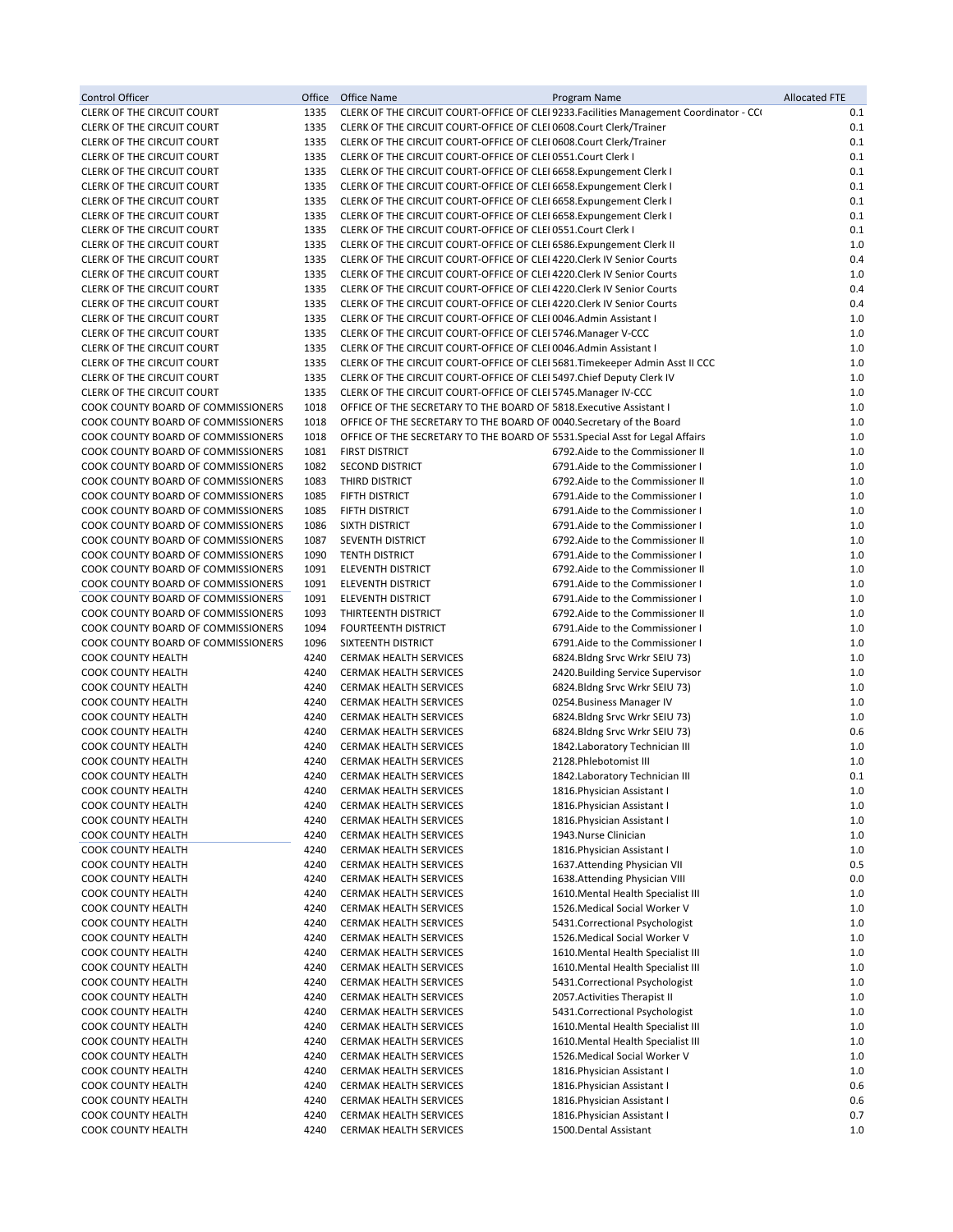| Control Officer                                        | Office       | Office Name                                                    | Program Name                                                           | <b>Allocated FTE</b> |
|--------------------------------------------------------|--------------|----------------------------------------------------------------|------------------------------------------------------------------------|----------------------|
| <b>COOK COUNTY HEALTH</b>                              | 4240         | <b>CERMAK HEALTH SERVICES</b>                                  | 1500.Dental Assistant                                                  | 1.0                  |
| COOK COUNTY HEALTH                                     | 4240         | CERMAK HEALTH SERVICES                                         | 1500.Dental Assistant                                                  | 1.0                  |
| COOK COUNTY HEALTH                                     | 4240         | <b>CERMAK HEALTH SERVICES</b>                                  | 1941.Clinical Nurse I                                                  | 1.0                  |
| COOK COUNTY HEALTH                                     | 4240         | CERMAK HEALTH SERVICES                                         | 1941.Clinical Nurse I                                                  | 1.0                  |
| <b>COOK COUNTY HEALTH</b>                              | 4240         | CERMAK HEALTH SERVICES                                         | 1941.Clinical Nurse I                                                  | 1.0                  |
| COOK COUNTY HEALTH                                     | 4240         | <b>CERMAK HEALTH SERVICES</b>                                  | 1941.Clinical Nurse I                                                  | 1.0                  |
| COOK COUNTY HEALTH                                     | 4240         | CERMAK HEALTH SERVICES                                         | 1941.Clinical Nurse I                                                  | 1.0                  |
| <b>COOK COUNTY HEALTH</b><br>COOK COUNTY HEALTH        | 4240<br>4240 | CERMAK HEALTH SERVICES<br><b>CERMAK HEALTH SERVICES</b>        | 1941.Clinical Nurse I<br>1941.Clinical Nurse I                         | 1.0<br>1.0           |
| <b>COOK COUNTY HEALTH</b>                              | 4240         | <b>CERMAK HEALTH SERVICES</b>                                  | 1941.Clinical Nurse I                                                  | 1.0                  |
| <b>COOK COUNTY HEALTH</b>                              | 4240         | <b>CERMAK HEALTH SERVICES</b>                                  | 1941.Clinical Nurse I                                                  | 1.0                  |
| <b>COOK COUNTY HEALTH</b>                              | 4240         | <b>CERMAK HEALTH SERVICES</b>                                  | 1941.Clinical Nurse I                                                  | 1.0                  |
| <b>COOK COUNTY HEALTH</b>                              | 4240         | <b>CERMAK HEALTH SERVICES</b>                                  | 5384.Nurse Coordinator II                                              | 1.0                  |
| COOK COUNTY HEALTH                                     | 4240         | CERMAK HEALTH SERVICES                                         | 1941.Clinical Nurse I                                                  | 1.0                  |
| COOK COUNTY HEALTH                                     | 4240         | <b>CERMAK HEALTH SERVICES</b>                                  | 1941.Clinical Nurse I                                                  | 1.0                  |
| <b>COOK COUNTY HEALTH</b>                              | 4240         | CERMAK HEALTH SERVICES                                         | 1941.Clinical Nurse I                                                  | 1.0                  |
| <b>COOK COUNTY HEALTH</b>                              | 4240         | CERMAK HEALTH SERVICES                                         | 1941.Clinical Nurse I                                                  | 1.0                  |
| COOK COUNTY HEALTH                                     | 4240         | CERMAK HEALTH SERVICES                                         | 1941.Clinical Nurse I                                                  | 1.0                  |
| COOK COUNTY HEALTH                                     | 4240         | CERMAK HEALTH SERVICES                                         | 1941.Clinical Nurse I                                                  | 1.0                  |
| <b>COOK COUNTY HEALTH</b>                              | 4240         | CERMAK HEALTH SERVICES                                         | 1941.Clinical Nurse I                                                  | 1.0                  |
| COOK COUNTY HEALTH                                     | 4240         | CERMAK HEALTH SERVICES                                         | 1941.Clinical Nurse I                                                  | 1.0                  |
| <b>COOK COUNTY HEALTH</b>                              | 4240         | CERMAK HEALTH SERVICES                                         | 1941.Clinical Nurse I                                                  | 1.0                  |
| COOK COUNTY HEALTH                                     | 4240         | CERMAK HEALTH SERVICES                                         | 2063.Correctional Medical Tech II                                      | 1.0                  |
| <b>COOK COUNTY HEALTH</b>                              | 4240         | CERMAK HEALTH SERVICES                                         | 5384. Nurse Coordinator II                                             | 1.0                  |
| COOK COUNTY HEALTH                                     | 4240         | CERMAK HEALTH SERVICES                                         | 1966. Licensed Practical Nurse II                                      | 1.0                  |
| COOK COUNTY HEALTH                                     | 4240         | CERMAK HEALTH SERVICES                                         | 1966. Licensed Practical Nurse II                                      | 1.0                  |
| <b>COOK COUNTY HEALTH</b>                              | 4240         | <b>CERMAK HEALTH SERVICES</b>                                  | 1941.Clinical Nurse I                                                  | 1.0                  |
| COOK COUNTY HEALTH                                     | 4240         | <b>CERMAK HEALTH SERVICES</b>                                  | 1966. Licensed Practical Nurse II                                      | 1.0                  |
| COOK COUNTY HEALTH                                     | 4240         | CERMAK HEALTH SERVICES                                         | 1942. Clinical Nurse II                                                | 1.0                  |
| <b>COOK COUNTY HEALTH</b><br><b>COOK COUNTY HEALTH</b> | 4240<br>4240 | <b>CERMAK HEALTH SERVICES</b><br><b>CERMAK HEALTH SERVICES</b> | 2063.Correctional Medical Tech II<br>2063.Correctional Medical Tech II | 1.0<br>1.0           |
| COOK COUNTY HEALTH                                     | 4240         | <b>CERMAK HEALTH SERVICES</b>                                  | 1966. Licensed Practical Nurse II                                      | 1.0                  |
| <b>COOK COUNTY HEALTH</b>                              | 4240         | CERMAK HEALTH SERVICES                                         | 6822.Emergency Resp Tech (SEIU 73)                                     | 1.0                  |
| <b>COOK COUNTY HEALTH</b>                              | 4240         | <b>CERMAK HEALTH SERVICES</b>                                  | 6822.Emergency Resp Tech (SEIU 73)                                     | 1.0                  |
| <b>COOK COUNTY HEALTH</b>                              | 4240         | CERMAK HEALTH SERVICES                                         | 1966. Licensed Practical Nurse II                                      | 0.9                  |
| COOK COUNTY HEALTH                                     | 4240         | CERMAK HEALTH SERVICES                                         | 1966. Licensed Practical Nurse II                                      | 0.9                  |
| <b>COOK COUNTY HEALTH</b>                              | 4240         | <b>CERMAK HEALTH SERVICES</b>                                  | 1966. Licensed Practical Nurse II                                      | 0.9                  |
| <b>COOK COUNTY HEALTH</b>                              | 4240         | CERMAK HEALTH SERVICES                                         | 1966. Licensed Practical Nurse II                                      | 0.9                  |
| COOK COUNTY HEALTH                                     | 4240         | CERMAK HEALTH SERVICES                                         | 1961.Attendant Patient Care                                            | 1.0                  |
| COOK COUNTY HEALTH                                     | 4240         | CERMAK HEALTH SERVICES                                         | 1961. Attendant Patient Care                                           | 1.0                  |
| <b>COOK COUNTY HEALTH</b>                              | 4240         | CERMAK HEALTH SERVICES                                         | 1961.Attendant Patient Care                                            | 1.0                  |
| <b>COOK COUNTY HEALTH</b>                              | 4240         | CERMAK HEALTH SERVICES                                         | 1966. Licensed Practical Nurse II                                      | 0.9                  |
| <b>COOK COUNTY HEALTH</b>                              | 4240         | CERMAK HEALTH SERVICES                                         | 1966. Licensed Practical Nurse II                                      | 0.9                  |
| COOK COUNTY HEALTH                                     | 4240         | CERMAK HEALTH SERVICES                                         | 1966. Licensed Practical Nurse II                                      | 0.9                  |
| COOK COUNTY HEALTH                                     | 4240         | CERMAK HEALTH SERVICES                                         | 1966. Licensed Practical Nurse II                                      | 0.9                  |
| <b>COOK COUNTY HEALTH</b>                              | 4240         | <b>CERMAK HEALTH SERVICES</b>                                  | 1966. Licensed Practical Nurse II                                      | 0.9                  |
| <b>COOK COUNTY HEALTH</b>                              | 4240         | CERMAK HEALTH SERVICES                                         | 1966. Licensed Practical Nurse II                                      | 0.9                  |
| COOK COUNTY HEALTH                                     | 4240         | <b>CERMAK HEALTH SERVICES</b>                                  | 1966. Licensed Practical Nurse II                                      | 1.0                  |
| <b>COOK COUNTY HEALTH</b>                              | 4240         | CERMAK HEALTH SERVICES                                         | 1961. Attendant Patient Care                                           | 1.0                  |
| COOK COUNTY HEALTH<br><b>COOK COUNTY HEALTH</b>        | 4240<br>4240 | CERMAK HEALTH SERVICES                                         | 1961.Attendant Patient Care<br>1961. Attendant Patient Care            | 1.0<br>1.0           |
| <b>COOK COUNTY HEALTH</b>                              | 4240         | CERMAK HEALTH SERVICES<br><b>CERMAK HEALTH SERVICES</b>        | 1966. Licensed Practical Nurse II                                      | 1.0                  |
| <b>COOK COUNTY HEALTH</b>                              | 4240         | CERMAK HEALTH SERVICES                                         | 1966. Licensed Practical Nurse II                                      | 1.0                  |
| <b>COOK COUNTY HEALTH</b>                              | 4240         | CERMAK HEALTH SERVICES                                         | 1966. Licensed Practical Nurse II                                      | 1.0                  |
| <b>COOK COUNTY HEALTH</b>                              | 4240         | <b>CERMAK HEALTH SERVICES</b>                                  | 1966. Licensed Practical Nurse II                                      | 1.0                  |
| COOK COUNTY HEALTH                                     | 4240         | CERMAK HEALTH SERVICES                                         | 1966. Licensed Practical Nurse II                                      | 1.0                  |
| COOK COUNTY HEALTH                                     | 4240         | CERMAK HEALTH SERVICES                                         | 1966. Licensed Practical Nurse II                                      | 1.0                  |
| <b>COOK COUNTY HEALTH</b>                              | 4240         | CERMAK HEALTH SERVICES                                         | 1966. Licensed Practical Nurse II                                      | 1.0                  |
| COOK COUNTY HEALTH                                     | 4240         | <b>CERMAK HEALTH SERVICES</b>                                  | 1966. Licensed Practical Nurse II                                      | 1.0                  |
| COOK COUNTY HEALTH                                     | 4240         | CERMAK HEALTH SERVICES                                         | 1966. Licensed Practical Nurse II                                      | 1.0                  |
| COOK COUNTY HEALTH                                     | 4240         | CERMAK HEALTH SERVICES                                         | 1966. Licensed Practical Nurse II                                      | 1.0                  |
| COOK COUNTY HEALTH                                     | 4240         | CERMAK HEALTH SERVICES                                         | 1966. Licensed Practical Nurse II                                      | 1.0                  |
| COOK COUNTY HEALTH                                     | 4240         | CERMAK HEALTH SERVICES                                         | 1961. Attendant Patient Care                                           | 1.0                  |
| COOK COUNTY HEALTH                                     | 4240         | CERMAK HEALTH SERVICES                                         | 1961. Attendant Patient Care                                           | 1.0                  |
| COOK COUNTY HEALTH                                     | 4240         | CERMAK HEALTH SERVICES                                         | 1966. Licensed Practical Nurse II                                      | 1.0                  |
| COOK COUNTY HEALTH                                     | 4240         | CERMAK HEALTH SERVICES                                         | 1966. Licensed Practical Nurse II                                      | 1.0                  |
| COOK COUNTY HEALTH                                     | 4240         | CERMAK HEALTH SERVICES                                         | 1966. Licensed Practical Nurse II                                      | 1.0                  |
| COOK COUNTY HEALTH                                     | 4240         | CERMAK HEALTH SERVICES                                         | 1961. Attendant Patient Care                                           | 1.0                  |
| <b>COOK COUNTY HEALTH</b>                              | 4240         | CERMAK HEALTH SERVICES                                         | 1961.Attendant Patient Care                                            | 1.0                  |
| <b>COOK COUNTY HEALTH</b>                              | 4240         | CERMAK HEALTH SERVICES                                         | 1966. Licensed Practical Nurse II                                      | 1.0                  |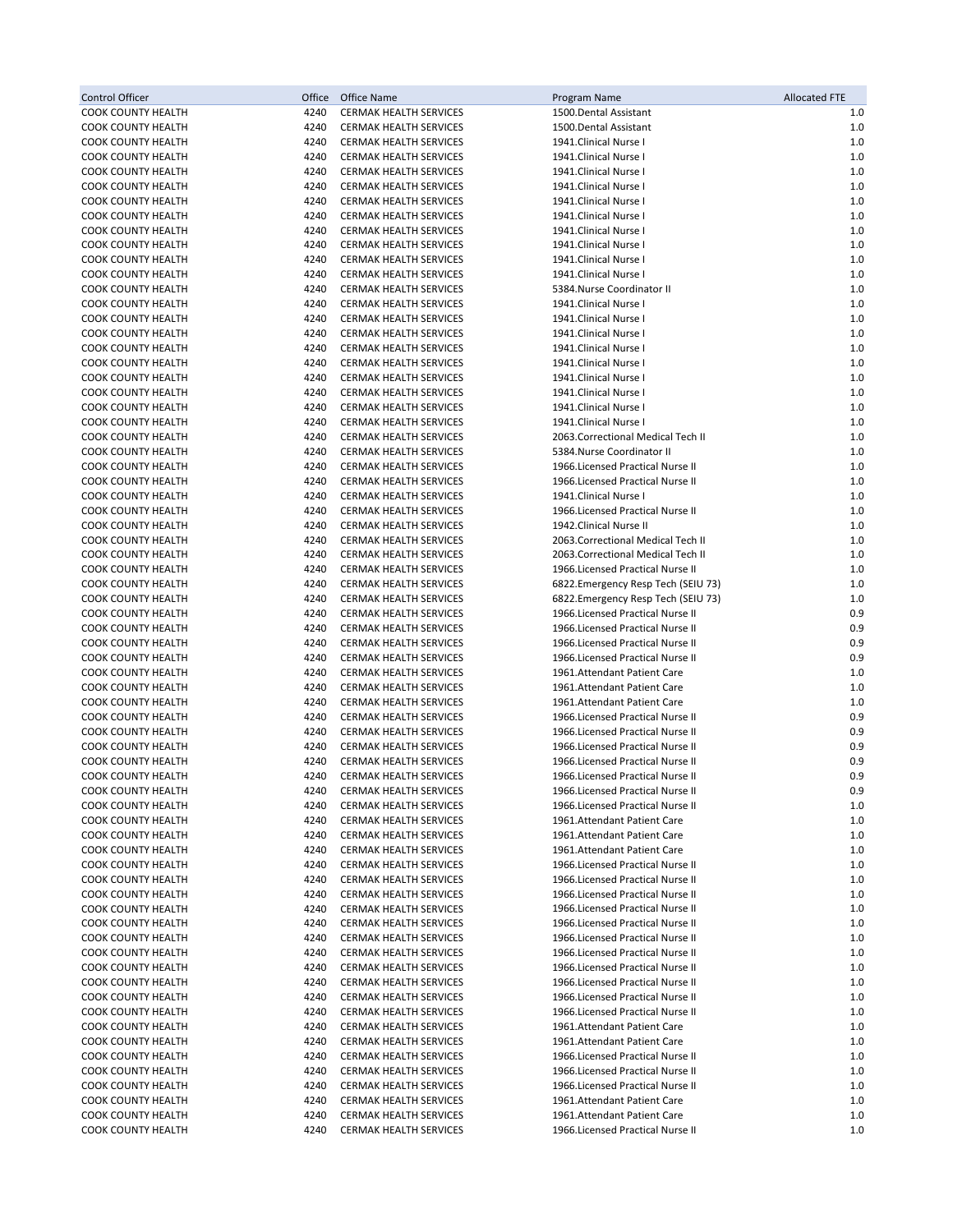| <b>Control Officer</b>                          | Office       | Office Name                                                    | Program Name                                                           | <b>Allocated FTE</b> |
|-------------------------------------------------|--------------|----------------------------------------------------------------|------------------------------------------------------------------------|----------------------|
| <b>COOK COUNTY HEALTH</b>                       | 4240         | CERMAK HEALTH SERVICES                                         | 1966.Licensed Practical Nurse II                                       | 1.0                  |
| COOK COUNTY HEALTH                              | 4240         | CERMAK HEALTH SERVICES                                         | 1966.Licensed Practical Nurse II                                       | 1.0                  |
| COOK COUNTY HEALTH                              | 4240         | <b>CERMAK HEALTH SERVICES</b>                                  | 1966. Licensed Practical Nurse II                                      | 1.0                  |
| COOK COUNTY HEALTH                              | 4240         | CERMAK HEALTH SERVICES                                         | 1966. Licensed Practical Nurse II                                      | 1.0                  |
| COOK COUNTY HEALTH<br><b>COOK COUNTY HEALTH</b> | 4240<br>4240 | <b>CERMAK HEALTH SERVICES</b>                                  | 1966.Licensed Practical Nurse II<br>1966. Licensed Practical Nurse II  | 1.0<br>1.0           |
| COOK COUNTY HEALTH                              | 4240         | <b>CERMAK HEALTH SERVICES</b><br>CERMAK HEALTH SERVICES        | 1966. Licensed Practical Nurse II                                      | 1.0                  |
| COOK COUNTY HEALTH                              | 4240         | <b>CERMAK HEALTH SERVICES</b>                                  | 1966.Licensed Practical Nurse II                                       | 1.0                  |
| COOK COUNTY HEALTH                              | 4240         | <b>CERMAK HEALTH SERVICES</b>                                  | 1966. Licensed Practical Nurse II                                      | 1.0                  |
| <b>COOK COUNTY HEALTH</b>                       | 4240         | CERMAK HEALTH SERVICES                                         | 1966. Licensed Practical Nurse II                                      | 1.0                  |
| COOK COUNTY HEALTH                              | 4240         | CERMAK HEALTH SERVICES                                         | 1966. Licensed Practical Nurse II                                      | 1.0                  |
| COOK COUNTY HEALTH                              | 4240         | <b>CERMAK HEALTH SERVICES</b>                                  | 1966. Licensed Practical Nurse II                                      | 1.0                  |
| <b>COOK COUNTY HEALTH</b>                       | 4240         | <b>CERMAK HEALTH SERVICES</b>                                  | 1966. Licensed Practical Nurse II                                      | 1.0                  |
| <b>COOK COUNTY HEALTH</b>                       | 4240         | CERMAK HEALTH SERVICES                                         | 1966. Licensed Practical Nurse II                                      | 1.0                  |
| COOK COUNTY HEALTH                              | 4240         | <b>CERMAK HEALTH SERVICES</b>                                  | 1966. Licensed Practical Nurse II                                      | 1.0                  |
| COOK COUNTY HEALTH                              | 4240         | CERMAK HEALTH SERVICES                                         | 1966. Licensed Practical Nurse II                                      | 1.0                  |
| COOK COUNTY HEALTH                              | 4240         | CERMAK HEALTH SERVICES                                         | 1966. Licensed Practical Nurse II                                      | 1.0                  |
| <b>COOK COUNTY HEALTH</b>                       | 4240         | <b>CERMAK HEALTH SERVICES</b>                                  | 1966. Licensed Practical Nurse II                                      | 1.0                  |
| COOK COUNTY HEALTH                              | 4240         | <b>CERMAK HEALTH SERVICES</b>                                  | 1961. Attendant Patient Care                                           | 1.0                  |
| <b>COOK COUNTY HEALTH</b>                       | 4240         | <b>CERMAK HEALTH SERVICES</b>                                  | 1966. Licensed Practical Nurse II                                      | 1.0                  |
| <b>COOK COUNTY HEALTH</b>                       | 4240<br>4240 | <b>CERMAK HEALTH SERVICES</b>                                  | 1966. Licensed Practical Nurse II<br>1966. Licensed Practical Nurse II | 1.0<br>1.0           |
| <b>COOK COUNTY HEALTH</b><br>COOK COUNTY HEALTH | 4240         | <b>CERMAK HEALTH SERVICES</b><br>CERMAK HEALTH SERVICES        | 1966. Licensed Practical Nurse II                                      | 1.0                  |
| <b>COOK COUNTY HEALTH</b>                       | 4240         | <b>CERMAK HEALTH SERVICES</b>                                  | 1966. Licensed Practical Nurse II                                      | 1.0                  |
| <b>COOK COUNTY HEALTH</b>                       | 4240         | <b>CERMAK HEALTH SERVICES</b>                                  | 1961. Attendant Patient Care                                           | 1.0                  |
| <b>COOK COUNTY HEALTH</b>                       | 4240         | <b>CERMAK HEALTH SERVICES</b>                                  | 1961.Attendant Patient Care                                            | 1.0                  |
| <b>COOK COUNTY HEALTH</b>                       | 4240         | <b>CERMAK HEALTH SERVICES</b>                                  | 1942. Clinical Nurse II                                                | 0.6                  |
| <b>COOK COUNTY HEALTH</b>                       | 4240         | <b>CERMAK HEALTH SERVICES</b>                                  | 1941.Clinical Nurse I                                                  | 0.3                  |
| <b>COOK COUNTY HEALTH</b>                       | 4240         | CERMAK HEALTH SERVICES                                         | 1941.Clinical Nurse I                                                  | 0.3                  |
| <b>COOK COUNTY HEALTH</b>                       | 4240         | <b>CERMAK HEALTH SERVICES</b>                                  | 1941.Clinical Nurse I                                                  | 0.3                  |
| <b>COOK COUNTY HEALTH</b>                       | 4240         | <b>CERMAK HEALTH SERVICES</b>                                  | 1941.Clinical Nurse I                                                  | 0.3                  |
| COOK COUNTY HEALTH                              | 4240         | CERMAK HEALTH SERVICES                                         | 1941.Clinical Nurse I                                                  | 0.3                  |
| <b>COOK COUNTY HEALTH</b>                       | 4240         | CERMAK HEALTH SERVICES                                         | 1941.Clinical Nurse I                                                  | 0.3                  |
| <b>COOK COUNTY HEALTH</b>                       | 4240         | <b>CERMAK HEALTH SERVICES</b>                                  | 1941.Clinical Nurse I                                                  | 0.3                  |
| COOK COUNTY HEALTH                              | 4240         | CERMAK HEALTH SERVICES                                         | 1941.Clinical Nurse I                                                  | 0.3                  |
| COOK COUNTY HEALTH                              | 4240         | CERMAK HEALTH SERVICES                                         | 1941.Clinical Nurse I                                                  | 0.3                  |
| <b>COOK COUNTY HEALTH</b>                       | 4240         | <b>CERMAK HEALTH SERVICES</b>                                  | 1941.Clinical Nurse I                                                  | 0.3                  |
| COOK COUNTY HEALTH<br>COOK COUNTY HEALTH        | 4240<br>4240 | CERMAK HEALTH SERVICES                                         | 1941.Clinical Nurse I                                                  | 0.3<br>0.3           |
| <b>COOK COUNTY HEALTH</b>                       | 4240         | CERMAK HEALTH SERVICES<br><b>CERMAK HEALTH SERVICES</b>        | 1941.Clinical Nurse I<br>1722. Associate Director of Nursing           | 0.3                  |
| COOK COUNTY HEALTH                              | 4240         | CERMAK HEALTH SERVICES                                         | 1941.Clinical Nurse I                                                  | 0.1                  |
| <b>COOK COUNTY HEALTH</b>                       | 4240         | <b>CERMAK HEALTH SERVICES</b>                                  | 1941.Clinical Nurse I                                                  | 0.1                  |
| <b>COOK COUNTY HEALTH</b>                       | 4240         | CERMAK HEALTH SERVICES                                         | 1941.Clinical Nurse I                                                  | 0.1                  |
| COOK COUNTY HEALTH                              | 4240         | CERMAK HEALTH SERVICES                                         | 1941.Clinical Nurse I                                                  | 0.1                  |
| <b>COOK COUNTY HEALTH</b>                       | 4240         | CERMAK HEALTH SERVICES                                         | 1941.Clinical Nurse I                                                  | 0.1                  |
| <b>COOK COUNTY HEALTH</b>                       | 4240         | <b>CERMAK HEALTH SERVICES</b>                                  | 0293.Administrative Analyst III                                        | 0.1                  |
| <b>COOK COUNTY HEALTH</b>                       | 4240         | CERMAK HEALTH SERVICES                                         | 2063.Correctional Medical Tech II                                      | 0.1                  |
| <b>COOK COUNTY HEALTH</b>                       | 4240         | CERMAK HEALTH SERVICES                                         | 1941.Clinical Nurse I                                                  | 0.0                  |
| <b>COOK COUNTY HEALTH</b>                       | 4240         | CERMAK HEALTH SERVICES                                         | 4718. Pharmacy Supervisor IV                                           | 1.0                  |
| COOK COUNTY HEALTH                              | 4240         | CERMAK HEALTH SERVICES                                         | 1878. Pharmacist                                                       | 1.0                  |
| COOK COUNTY HEALTH                              | 4240         | <b>CERMAK HEALTH SERVICES</b>                                  | 1878. Pharmacist                                                       | 1.0                  |
| COOK COUNTY HEALTH<br>COOK COUNTY HEALTH        | 4240<br>4240 | <b>CERMAK HEALTH SERVICES</b><br>CERMAK HEALTH SERVICES        | 2051. Pharmacy Tech ARNTE<br>1846.Clinical Pharmacist                  | 1.0<br>1.0           |
| COOK COUNTY HEALTH                              | 4240         | <b>CERMAK HEALTH SERVICES</b>                                  | 2051. Pharmacy Tech ARNTE                                              | 1.0                  |
| COOK COUNTY HEALTH                              | 4240         | <b>CERMAK HEALTH SERVICES</b>                                  | 2051. Pharmacy Tech ARNTE                                              | 1.0                  |
| COOK COUNTY HEALTH                              | 4240         | CERMAK HEALTH SERVICES                                         | 1878. Pharmacist                                                       | 1.0                  |
| COOK COUNTY HEALTH                              | 4240         | CERMAK HEALTH SERVICES                                         | 2051. Pharmacy Tech ARNTE                                              | 1.0                  |
| COOK COUNTY HEALTH                              | 4241         | <b>HEALTH SERVICES - JTDC</b>                                  | 1610. Mental Health Specialist III                                     | 1.0                  |
| COOK COUNTY HEALTH                              | 4241         | <b>HEALTH SERVICES - JTDC</b>                                  | 1610. Mental Health Specialist III                                     | 1.0                  |
| <b>COOK COUNTY HEALTH</b>                       | 4241         | <b>HEALTH SERVICES - JTDC</b>                                  | 7434. Psychiatric Social Worker, JTDC                                  | 1.0                  |
| COOK COUNTY HEALTH                              | 4241         | <b>HEALTH SERVICES - JTDC</b>                                  | 7435. Psychologist, JTDC                                               | 1.0                  |
| COOK COUNTY HEALTH                              | 4241         | <b>HEALTH SERVICES - JTDC</b>                                  | 1610. Mental Health Specialist III                                     | 1.0                  |
| COOK COUNTY HEALTH                              | 4241         | <b>HEALTH SERVICES - JTDC</b>                                  | 1610. Mental Health Specialist III                                     | 1.0                  |
| COOK COUNTY HEALTH                              | 4241         | <b>HEALTH SERVICES - JTDC</b>                                  | 7449. PostDoc Fellow                                                   | 1.0                  |
| COOK COUNTY HEALTH                              | 4241         | <b>HEALTH SERVICES - JTDC</b>                                  | 7922.Comm Bsd Soc Wrkr Care Coord, Juv Jus                             | 1.0                  |
| COOK COUNTY HEALTH                              | 4241         | <b>HEALTH SERVICES - JTDC</b>                                  | 7914. Community Health Worker, Juvenile Just                           | 1.0                  |
| COOK COUNTY HEALTH                              | 4241         | <b>HEALTH SERVICES - JTDC</b>                                  | 9106. Director of Juvenile Justice Behavorial HI                       | 0.0                  |
| COOK COUNTY HEALTH                              | 4241         | <b>HEALTH SERVICES - JTDC</b>                                  | 1941.Clinical Nurse I                                                  | 1.0                  |
| COOK COUNTY HEALTH<br><b>COOK COUNTY HEALTH</b> | 4241<br>4241 | <b>HEALTH SERVICES - JTDC</b><br><b>HEALTH SERVICES - JTDC</b> | 5384.Nurse Coordinator II<br>1941.Clinical Nurse I                     | 1.0<br>0.6           |
|                                                 |              |                                                                |                                                                        |                      |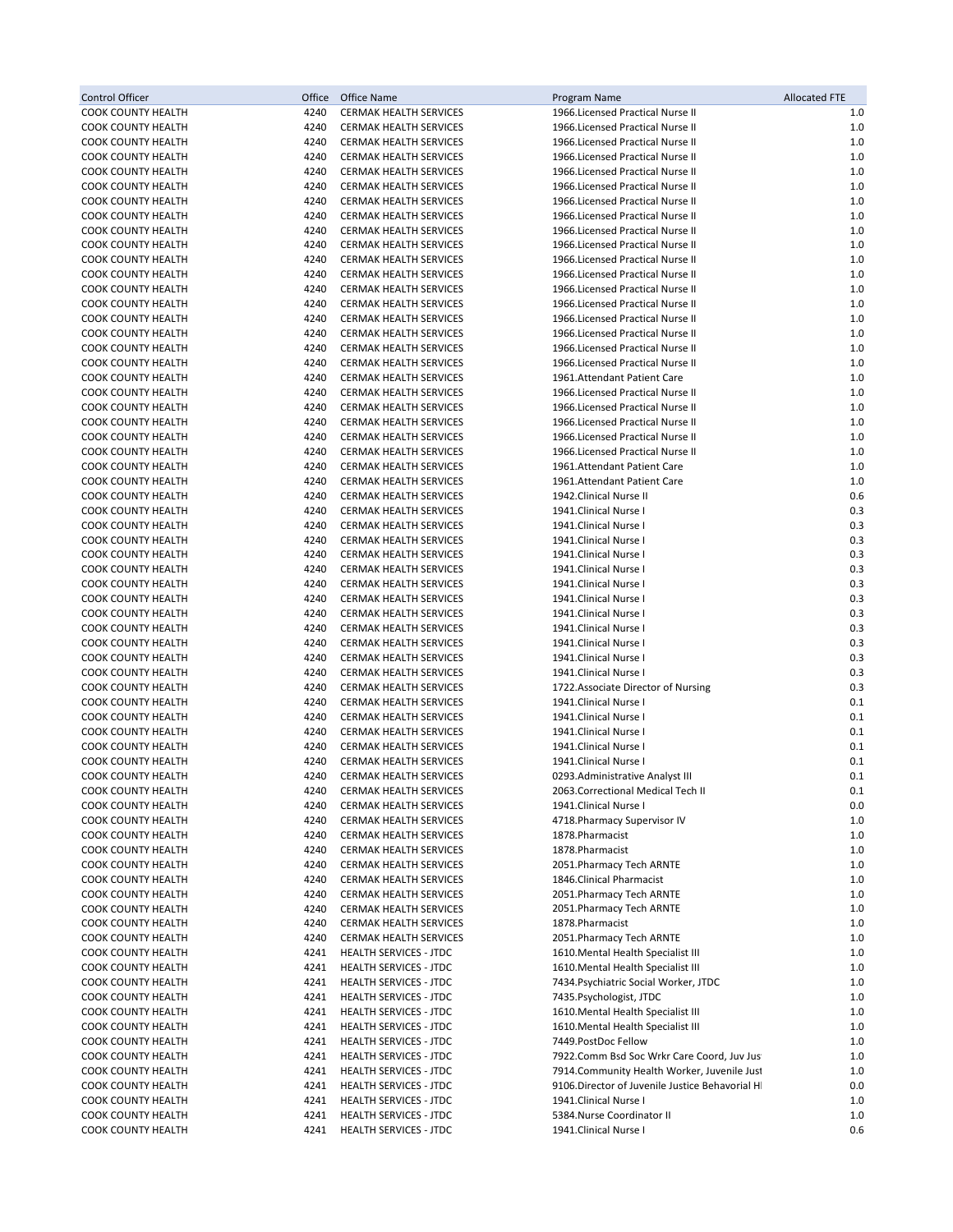| Control Officer                                        | Office       | Office Name                                                  | Program Name                                                                  | <b>Allocated FTE</b> |
|--------------------------------------------------------|--------------|--------------------------------------------------------------|-------------------------------------------------------------------------------|----------------------|
| COOK COUNTY HEALTH                                     | 4890         | HEALTH SYSTEM ADMINISTRATION                                 | 2023. Public Health Educator II                                               | 1.0                  |
| COOK COUNTY HEALTH                                     | 4890         | HEALTH SYSTEM ADMINISTRATION                                 | 2114. Epidemiologist IV                                                       | $1.0$                |
| COOK COUNTY HEALTH                                     | 4890         | HEALTH SYSTEM ADMINISTRATION                                 | 1971. Public Health Nurse I                                                   | 1.0                  |
| COOK COUNTY HEALTH                                     | 4890         | HEALTH SYSTEM ADMINISTRATION                                 | 1973. Public Health Nurse III                                                 | 1.0                  |
| COOK COUNTY HEALTH                                     | 4890         | HEALTH SYSTEM ADMINISTRATION                                 | 0028.Program Manager                                                          | $1.0$                |
| <b>COOK COUNTY HEALTH</b>                              | 4890         | <b>HEALTH SYSTEM ADMINISTRATION</b>                          | 8779. Lead Risk Assessor                                                      | 0.9                  |
| <b>COOK COUNTY HEALTH</b>                              | 4890         | HEALTH SYSTEM ADMINISTRATION                                 | 8779.Lead Risk Assessor                                                       | 0.9                  |
| COOK COUNTY HEALTH                                     | 4890         | HEALTH SYSTEM ADMINISTRATION                                 | 8779.Lead Risk Assessor                                                       | 0.9                  |
| COOK COUNTY HEALTH                                     | 4890         | HEALTH SYSTEM ADMINISTRATION                                 | 8779.Lead Risk Assessor                                                       | 0.9                  |
| <b>COOK COUNTY HEALTH</b>                              | 4890         | HEALTH SYSTEM ADMINISTRATION                                 | 6461.Community Outreach Worker                                                | 1.0                  |
| COOK COUNTY HEALTH                                     | 4890         | HEALTH SYSTEM ADMINISTRATION                                 | 0416.Communications Manager                                                   | 1.0                  |
| <b>COOK COUNTY HEALTH</b>                              | 4890         | HEALTH SYSTEM ADMINISTRATION                                 | 9061. Corporate Communications Manager - C                                    | 0.4                  |
| <b>COOK COUNTY HEALTH</b>                              | 4890         | HEALTH SYSTEM ADMINISTRATION                                 | 8022.Compliance Officer - CCHHS                                               | 1.0                  |
| <b>COOK COUNTY HEALTH</b>                              | 4890         | HEALTH SYSTEM ADMINISTRATION                                 | 9042.Compliance Analyst - CCH                                                 | 0.3                  |
| <b>COOK COUNTY HEALTH</b>                              | 4890         | HEALTH SYSTEM ADMINISTRATION                                 | 8009. Chief Info Ofcr-CCHHS                                                   | 1.0                  |
| COOK COUNTY HEALTH                                     | 4890         | HEALTH SYSTEM ADMINISTRATION                                 | 7413. Clinical Informatics Trainer                                            | 1.0                  |
| COOK COUNTY HEALTH                                     | 4890         | HEALTH SYSTEM ADMINISTRATION                                 | 7796.Service Desk Analyst I                                                   | 0.9                  |
| COOK COUNTY HEALTH                                     | 4890         | HEALTH SYSTEM ADMINISTRATION                                 | 7796.Service Desk Analyst I                                                   | 0.9                  |
| COOK COUNTY HEALTH                                     | 4890         | HEALTH SYSTEM ADMINISTRATION                                 | 7796.Service Desk Analyst I                                                   | 0.9                  |
| COOK COUNTY HEALTH                                     | 4890         | HEALTH SYSTEM ADMINISTRATION                                 | 7796.Service Desk Analyst I                                                   | 0.9                  |
| <b>COOK COUNTY HEALTH</b>                              | 4890         | HEALTH SYSTEM ADMINISTRATION                                 | 7796.Service Desk Analyst I                                                   | 0.9                  |
| COOK COUNTY HEALTH                                     | 4890         | HEALTH SYSTEM ADMINISTRATION                                 | 7966.Prog Mgr Employ Plan Office                                              | 1.0                  |
| <b>COOK COUNTY HEALTH</b>                              | 4890         | HEALTH SYSTEM ADMINISTRATION                                 | 5244. Financial Analyst                                                       | $1.0$                |
| COOK COUNTY HEALTH                                     | 4890         | HEALTH SYSTEM ADMINISTRATION                                 | 8085.Senior Director of Finance                                               | 1.0                  |
| COOK COUNTY HEALTH                                     | 4890         | HEALTH SYSTEM ADMINISTRATION                                 | 9043.Senior Accountant                                                        | 0.5                  |
| COOK COUNTY HEALTH                                     | 4890         | HEALTH SYSTEM ADMINISTRATION                                 | 6482. Equal Emp Opp Specialist                                                | $1.0$                |
| <b>COOK COUNTY HEALTH</b>                              | 4890         | HEALTH SYSTEM ADMINISTRATION                                 | 0766.Job Classification Specialist                                            | 1.0                  |
| COOK COUNTY HEALTH                                     | 4890         | HEALTH SYSTEM ADMINISTRATION                                 | 6794.Recruit&Select Analyst (RWDSU)                                           | 1.0                  |
| <b>COOK COUNTY HEALTH</b>                              | 4890         | HEALTH SYSTEM ADMINISTRATION                                 | 6794.Recruit&Select Analyst (RWDSU)                                           | $1.0$                |
| <b>COOK COUNTY HEALTH</b>                              | 4890         | HEALTH SYSTEM ADMINISTRATION                                 | 7822. Mgr of Org Development & Performance                                    | 1.0                  |
| COOK COUNTY HEALTH                                     | 4890         | HEALTH SYSTEM ADMINISTRATION                                 | 1687. Assistant Administrator                                                 | 1.0                  |
| COOK COUNTY HEALTH                                     | 4890         | HEALTH SYSTEM ADMINISTRATION                                 | 6748.Senior Internal Auditor                                                  | 1.0                  |
| COOK COUNTY HEALTH                                     | 4890         | HEALTH SYSTEM ADMINISTRATION                                 | 6367. Medical Staff Creden Manager                                            | 1.0                  |
| <b>COOK COUNTY HEALTH</b>                              | 4890         | HEALTH SYSTEM ADMINISTRATION                                 | 0048.Administrative Assistant III                                             | 0.9                  |
| COOK COUNTY HEALTH                                     | 4890         | HEALTH SYSTEM ADMINISTRATION                                 | 0048.Administrative Assistant III                                             | 1.0                  |
| COOK COUNTY HEALTH                                     | 4890         | HEALTH SYSTEM ADMINISTRATION                                 | 2085.DIRECTOR OF PLANT OPERATIONS                                             | 1.0                  |
| <b>COOK COUNTY HEALTH</b><br><b>COOK COUNTY HEALTH</b> | 4890<br>4890 | HEALTH SYSTEM ADMINISTRATION                                 | 8148.Dir Nursing Quality & Reg Compliance                                     | 1.0<br>1.0           |
| COOK COUNTY HEALTH                                     | 4890         | HEALTH SYSTEM ADMINISTRATION<br>HEALTH SYSTEM ADMINISTRATION | 8136. Nursing Director of Staffing & Workforce<br>6678.Senior Project Manager | 0.4                  |
| <b>COOK COUNTY HEALTH</b>                              | 4890         | HEALTH SYSTEM ADMINISTRATION                                 |                                                                               | 0.3                  |
| <b>COOK COUNTY HEALTH</b>                              | 4890         | HEALTH SYSTEM ADMINISTRATION                                 | 7943. Prog Mgr, Nurse Recruit<br>0293.Administrative Analyst III              | 0.2                  |
| <b>COOK COUNTY HEALTH</b>                              | 4890         | HEALTH SYSTEM ADMINISTRATION                                 | 0293.Administrative Analyst III                                               | 0.2                  |
| <b>COOK COUNTY HEALTH</b>                              | 4890         | HEALTH SYSTEM ADMINISTRATION                                 | 9114. Director of Patient Flow                                                | 0.2                  |
| <b>COOK COUNTY HEALTH</b>                              | 4890         | HEALTH SYSTEM ADMINISTRATION                                 | 7951.Nurs Srvs Bus Ops Mgr                                                    | 0.2                  |
| <b>COOK COUNTY HEALTH</b>                              | 4890         | HEALTH SYSTEM ADMINISTRATION                                 | 1722. Associate Director of Nursing                                           | 0.0                  |
| <b>COOK COUNTY HEALTH</b>                              | 4890         | HEALTH SYSTEM ADMINISTRATION                                 | 8003. Associate Chief Nursing Executive, Ambu                                 | 0.2                  |
| <b>COOK COUNTY HEALTH</b>                              | 4890         | HEALTH SYSTEM ADMINISTRATION                                 | 6678.Senior Project Manager                                                   | 1.0                  |
| <b>COOK COUNTY HEALTH</b>                              | 4890         | HEALTH SYSTEM ADMINISTRATION                                 | 1866.Scientific Officer II                                                    | 1.0                  |
| <b>COOK COUNTY HEALTH</b>                              | 4890         | HEALTH SYSTEM ADMINISTRATION                                 | 5438. Director of Patient Financial Services                                  | 1.0                  |
| COOK COUNTY HEALTH                                     | 4890         | HEALTH SYSTEM ADMINISTRATION                                 | 5929. Third Party Bill Follow Up Rp                                           | 1.0                  |
| COOK COUNTY HEALTH                                     | 4890         | HEALTH SYSTEM ADMINISTRATION                                 | 5929. Third Party Bill Follow Up Rp                                           | 0.9                  |
| COOK COUNTY HEALTH                                     | 4890         | HEALTH SYSTEM ADMINISTRATION                                 | 5929. Third Party Bill Follow Up Rp                                           | 1.0                  |
| <b>COOK COUNTY HEALTH</b>                              | 4890         | HEALTH SYSTEM ADMINISTRATION                                 | 5929. Third Party Bill Follow Up Rp                                           | 1.0                  |
| <b>COOK COUNTY HEALTH</b>                              | 4890         | HEALTH SYSTEM ADMINISTRATION                                 | 5929. Third Party Bill Follow Up Rp                                           | 1.0                  |
| COOK COUNTY HEALTH                                     | 4890         | HEALTH SYSTEM ADMINISTRATION                                 | 5928. Customer Serv and Self Pay Rep                                          | 0.9                  |
| COOK COUNTY HEALTH                                     | 4890         | HEALTH SYSTEM ADMINISTRATION                                 | 5450.Sys Mgr Pat Fin Svcs Cash App                                            | 1.0                  |
| <b>COOK COUNTY HEALTH</b>                              | 4890         | HEALTH SYSTEM ADMINISTRATION                                 | 5929. Third Party Bill Follow Up Rp                                           | $1.0$                |
| COOK COUNTY HEALTH                                     | 4890         | HEALTH SYSTEM ADMINISTRATION                                 | 5929. Third Party Bill Follow Up Rp                                           | 1.0                  |
| COOK COUNTY HEALTH                                     | 4890         | HEALTH SYSTEM ADMINISTRATION                                 | 6644.Pt Fin Srvs Qual Mgmt Coord                                              | 1.0                  |
| <b>COOK COUNTY HEALTH</b>                              | 4890         | HEALTH SYSTEM ADMINISTRATION                                 | 5929. Third Party Bill Follow Up Rp                                           | 1.0                  |
| COOK COUNTY HEALTH                                     | 4890         | HEALTH SYSTEM ADMINISTRATION                                 | 5928. Customer Serv and Self Pay Rep                                          | 1.0                  |
| COOK COUNTY HEALTH                                     | 4890         | HEALTH SYSTEM ADMINISTRATION                                 | 5926. Cash Applicat Representative                                            | 1.0                  |
| COOK COUNTY HEALTH                                     | 4890         | HEALTH SYSTEM ADMINISTRATION                                 | 6644.Pt Fin Srvs Qual Mgmt Coord                                              | 0.5                  |
| COOK COUNTY HEALTH                                     | 4890         | HEALTH SYSTEM ADMINISTRATION                                 | 5929. Third Party Bill Follow Up Rp                                           | 0.3                  |
| COOK COUNTY HEALTH                                     | 4890         | HEALTH SYSTEM ADMINISTRATION                                 | 8064.Dir of Risk Mgmt - CCHHS                                                 | 1.0                  |
| COOK COUNTY HEALTH                                     | 4890         | HEALTH SYSTEM ADMINISTRATION                                 | 8120. Operations Counsel                                                      | 1.0                  |
| COOK COUNTY HEALTH                                     | 4890         | HEALTH SYSTEM ADMINISTRATION                                 | 6852.Grant Writer - CCHHS                                                     | 1.0                  |
| COOK COUNTY HEALTH                                     | 4890         | HEALTH SYSTEM ADMINISTRATION                                 | 8055. Dir of Program Srvc & Innov                                             | 1.0                  |
| COOK COUNTY HEALTH                                     | 4890         | HEALTH SYSTEM ADMINISTRATION                                 | 7228.Data Modeling Analyst                                                    | 1.0                  |
| COOK COUNTY HEALTH                                     | 4890         | HEALTH SYSTEM ADMINISTRATION                                 | 5570. Program Coordinator                                                     | $1.0$                |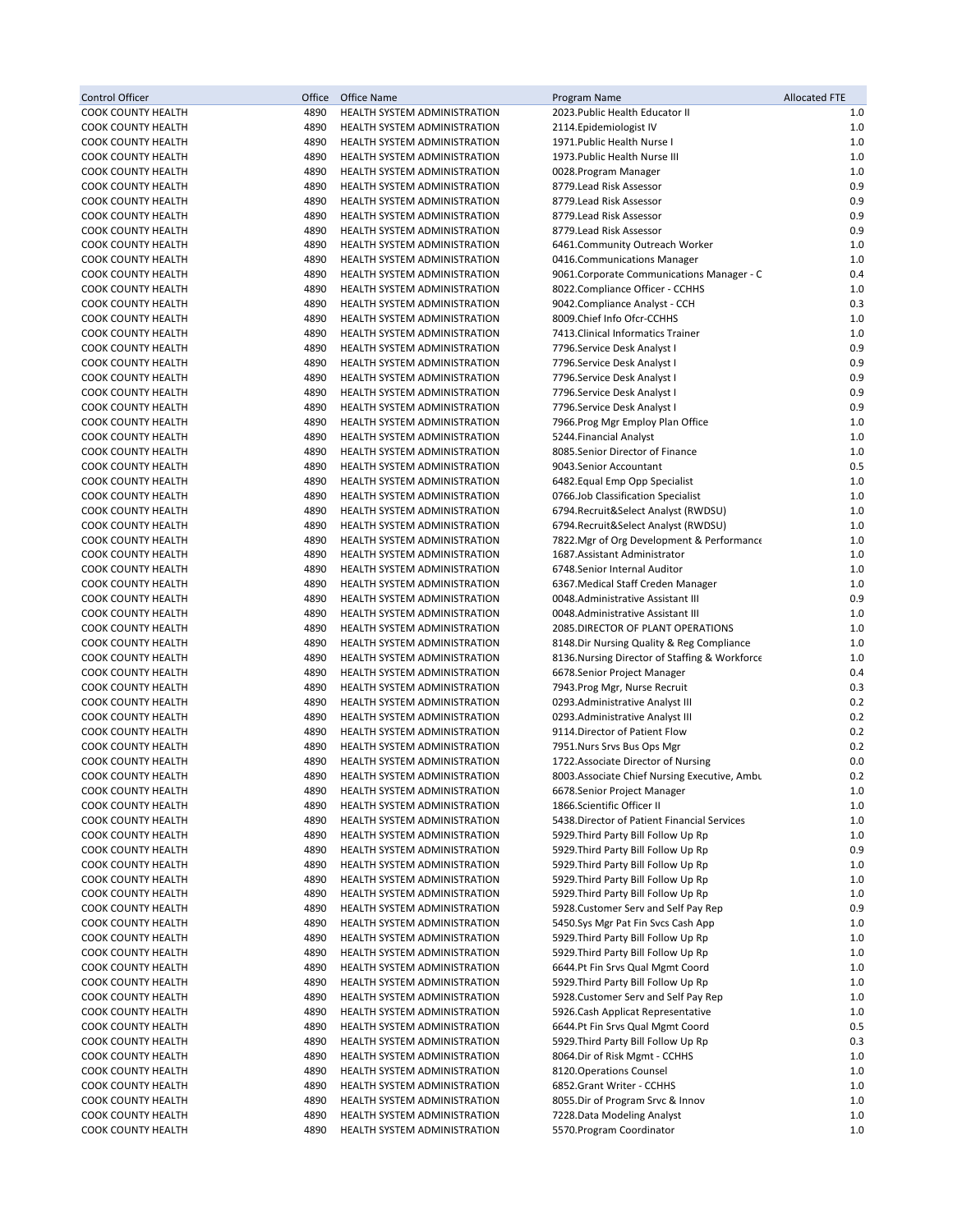| Control Officer                                 | Office       | <b>Office Name</b>                                           | Program Name                                                             | <b>Allocated FTE</b> |
|-------------------------------------------------|--------------|--------------------------------------------------------------|--------------------------------------------------------------------------|----------------------|
| COOK COUNTY HEALTH                              | 4890         | HEALTH SYSTEM ADMINISTRATION                                 | 5570. Program Coordinator                                                | 1.0                  |
| COOK COUNTY HEALTH                              | 4890         | HEALTH SYSTEM ADMINISTRATION                                 | 7946.Grant Coord, Spon Progs                                             | 0.6                  |
| <b>COOK COUNTY HEALTH</b>                       | 4890         | HEALTH SYSTEM ADMINISTRATION                                 | 9093.SQL Database Developer                                              | 0.2                  |
| COOK COUNTY HEALTH                              | 4890         | HEALTH SYSTEM ADMINISTRATION                                 | 9097. Research Program Grant Coordinator                                 | 0.2                  |
| COOK COUNTY HEALTH<br><b>COOK COUNTY HEALTH</b> | 4890<br>4890 | HEALTH SYSTEM ADMINISTRATION<br>HEALTH SYSTEM ADMINISTRATION | 6278.Senior Contract Specialist<br>6278.Senior Contract Specialist       | $1.0$<br>1.0         |
| <b>COOK COUNTY HEALTH</b>                       | 4890         | <b>HEALTH SYSTEM ADMINISTRATION</b>                          | 0293.Administrative Analyst III                                          | 0.3                  |
| COOK COUNTY HEALTH                              | 4890         | HEALTH SYSTEM ADMINISTRATION                                 | 8068.Dir of Sys Integ & Sprt - SChn                                      | 0.0                  |
| COOK COUNTY HEALTH                              | 4891         | PROVIDENT HOSPITAL                                           | 5505. Clinical Case Manager                                              | 1.0                  |
| <b>COOK COUNTY HEALTH</b>                       | 4891         | PROVIDENT HOSPITAL                                           | 8081. Operating Officer - Provident                                      | 1.0                  |
| COOK COUNTY HEALTH                              | 4891         | PROVIDENT HOSPITAL                                           | 0293.Administrative Analyst III                                          | 0.2                  |
| COOK COUNTY HEALTH                              | 4891         | PROVIDENT HOSPITAL                                           | 0907.Clerk V                                                             | 1.0                  |
| <b>COOK COUNTY HEALTH</b>                       | 4891         | PROVIDENT HOSPITAL                                           | 6641. Patient Access Qual Mgmt Coord                                     | 0.5                  |
| <b>COOK COUNTY HEALTH</b>                       | 4891         | PROVIDENT HOSPITAL                                           | 6641. Patient Access Qual Mgmt Coord                                     | 0.4                  |
| COOK COUNTY HEALTH                              | 4891         | PROVIDENT HOSPITAL                                           | 6641. Patient Access Qual Mgmt Coord                                     | 0.4                  |
| COOK COUNTY HEALTH                              | 4891         | PROVIDENT HOSPITAL                                           | 1642.Attending Physician XII                                             | 0.4                  |
| COOK COUNTY HEALTH                              | 4891         | PROVIDENT HOSPITAL                                           | 6930.Sterile Processing Tech-Cert                                        | $1.0$                |
| COOK COUNTY HEALTH                              | 4891<br>4891 | PROVIDENT HOSPITAL                                           | 6930.Sterile Processing Tech-Cert                                        | 1.0<br>1.0           |
| COOK COUNTY HEALTH<br><b>COOK COUNTY HEALTH</b> | 4891         | PROVIDENT HOSPITAL<br>PROVIDENT HOSPITAL                     | 7622.Sterile Processing Supervisor<br>6721. Telephone Operator II AFSCME | 1.0                  |
| COOK COUNTY HEALTH                              | 4891         | PROVIDENT HOSPITAL                                           | 6721. Telephone Operator II AFSCME                                       | $1.0$                |
| <b>COOK COUNTY HEALTH</b>                       | 4891         | PROVIDENT HOSPITAL                                           | 1941.Clinical Nurse I                                                    | $1.0$                |
| COOK COUNTY HEALTH                              | 4891         | PROVIDENT HOSPITAL                                           | 1941.Clinical Nurse I                                                    | $1.0$                |
| COOK COUNTY HEALTH                              | 4891         | PROVIDENT HOSPITAL                                           | 7678. Clinical Nurse I, Provident ICU                                    | $1.0$                |
| <b>COOK COUNTY HEALTH</b>                       | 4891         | PROVIDENT HOSPITAL                                           | 1941.Clinical Nurse I                                                    | 1.0                  |
| <b>COOK COUNTY HEALTH</b>                       | 4891         | PROVIDENT HOSPITAL                                           | 2064.Emergency Room Technician II                                        | 0.7                  |
| COOK COUNTY HEALTH                              | 4891         | PROVIDENT HOSPITAL                                           | 2064.Emergency Room Technician II                                        | 0.7                  |
| COOK COUNTY HEALTH                              | 4891         | PROVIDENT HOSPITAL                                           | 2064.Emergency Room Technician II                                        | 0.7                  |
| <b>COOK COUNTY HEALTH</b>                       | 4891         | PROVIDENT HOSPITAL                                           | 2064.Emergency Room Technician II                                        | 0.7                  |
| <b>COOK COUNTY HEALTH</b>                       | 4891         | PROVIDENT HOSPITAL                                           | 1941.Clinical Nurse I                                                    | 0.3                  |
| COOK COUNTY HEALTH                              | 4891<br>4891 | PROVIDENT HOSPITAL<br>PROVIDENT HOSPITAL                     | 1941.Clinical Nurse I<br>1941.Clinical Nurse I                           | 1.0<br>1.0           |
| COOK COUNTY HEALTH<br>COOK COUNTY HEALTH        | 4891         | PROVIDENT HOSPITAL                                           | 1941.Clinical Nurse I                                                    | $1.0$                |
| COOK COUNTY HEALTH                              | 4891         | PROVIDENT HOSPITAL                                           | 0253. Business Manager III                                               | 1.0                  |
| COOK COUNTY HEALTH                              | 4891         | PROVIDENT HOSPITAL                                           | 5571.Program Manager                                                     | 1.0                  |
| COOK COUNTY HEALTH                              | 4891         | PROVIDENT HOSPITAL                                           | 8803.Surgical Clinical Nurse Navigator                                   | 0.2                  |
| <b>COOK COUNTY HEALTH</b>                       | 4891         | PROVIDENT HOSPITAL                                           | 8803.Surgical Clinical Nurse Navigator                                   | 0.2                  |
| <b>COOK COUNTY HEALTH</b>                       | 4891         | PROVIDENT HOSPITAL                                           | 7990. Certified Surgical Tech                                            | 0.0                  |
| COOK COUNTY HEALTH                              | 4891         | PROVIDENT HOSPITAL                                           | 2458. Building Service Worker- Prov                                      | $1.0$                |
| <b>COOK COUNTY HEALTH</b>                       | 4891         | PROVIDENT HOSPITAL                                           | 2458. Building Service Worker- Prov                                      | 1.0                  |
| <b>COOK COUNTY HEALTH</b>                       | 4891         | PROVIDENT HOSPITAL                                           | 2458. Building Service Worker- Prov                                      | 1.0                  |
| <b>COOK COUNTY HEALTH</b>                       | 4891         | PROVIDENT HOSPITAL                                           | 2136.Dietician I                                                         | $1.0$                |
| COOK COUNTY HEALTH                              | 4891<br>4891 | PROVIDENT HOSPITAL<br>PROVIDENT HOSPITAL                     | 1957. Divisional Nursing Director                                        | 1.0<br>1.0           |
| COOK COUNTY HEALTH<br><b>COOK COUNTY HEALTH</b> | 4891         | PROVIDENT HOSPITAL                                           | 1842.Laboratory Technician III<br>1844. Medical Technologist II          | 1.0                  |
| <b>COOK COUNTY HEALTH</b>                       | 4891         | PROVIDENT HOSPITAL                                           | 7057.Storekeeper Leadman/Provident                                       | 1.0                  |
| <b>COOK COUNTY HEALTH</b>                       | 4891         | PROVIDENT HOSPITAL                                           | 1941.Clinical Nurse I                                                    | 1.0                  |
| COOK COUNTY HEALTH                              | 4891         | PROVIDENT HOSPITAL                                           | 1640. Attending Physician X                                              | 0.5                  |
| COOK COUNTY HEALTH                              | 4891         | PROVIDENT HOSPITAL                                           | 1878. Pharmacist                                                         | 1.0                  |
| COOK COUNTY HEALTH                              | 4891         | PROVIDENT HOSPITAL                                           | 6616. Pharmacy Tech ARNTE Provident                                      | 1.0                  |
| <b>COOK COUNTY HEALTH</b>                       | 4891         | PROVIDENT HOSPITAL                                           | 6616. Pharmacy Tech ARNTE Provident                                      | 1.0                  |
| COOK COUNTY HEALTH                              | 4891         | PROVIDENT HOSPITAL                                           | 2443.Fireman                                                             | 1.0                  |
| COOK COUNTY HEALTH                              | 4891         | PROVIDENT HOSPITAL                                           | 2451. Operating Engineer I                                               | 1.0                  |
| <b>COOK COUNTY HEALTH</b>                       | 4891         | PROVIDENT HOSPITAL                                           | 5388. House Administrator                                                | 0.2                  |
| COOK COUNTY HEALTH                              | 4891         | PROVIDENT HOSPITAL                                           | 1942. Clinical Nurse II                                                  | 1.0                  |
| COOK COUNTY HEALTH<br>COOK COUNTY HEALTH        | 4891<br>4891 | PROVIDENT HOSPITAL<br>PROVIDENT HOSPITAL                     | 1964. Operating Room Technician<br>7990. Certified Surgical Tech         | 1.0<br>1.0           |
| COOK COUNTY HEALTH                              | 4891         | PROVIDENT HOSPITAL                                           | 7990. Certified Surgical Tech                                            | 1.0                  |
| COOK COUNTY HEALTH                              | 4891         | PROVIDENT HOSPITAL                                           | 7990. Certified Surgical Tech                                            | 1.0                  |
| COOK COUNTY HEALTH                              | 4891         | PROVIDENT HOSPITAL                                           | 1941.Clinical Nurse I                                                    | 1.0                  |
| COOK COUNTY HEALTH                              | 4891         | PROVIDENT HOSPITAL                                           | 7990. Certified Surgical Tech                                            | 1.0                  |
| COOK COUNTY HEALTH                              | 4891         | PROVIDENT HOSPITAL                                           | 5384.Nurse Coordinator II                                                | 0.5                  |
| COOK COUNTY HEALTH                              | 4891         | PROVIDENT HOSPITAL                                           | 7990. Certified Surgical Tech                                            | 0.3                  |
| COOK COUNTY HEALTH                              | 4891         | PROVIDENT HOSPITAL                                           | 7701.Special Procedures Technologist Xray Co                             | 0.5                  |
| COOK COUNTY HEALTH                              | 4891         | PROVIDENT HOSPITAL                                           | 1941.Clinical Nurse I                                                    | 1.0                  |
| COOK COUNTY HEALTH                              | 4891         | PROVIDENT HOSPITAL                                           | 1942. Clinical Nurse II                                                  | 1.0                  |
| COOK COUNTY HEALTH                              | 4891         | PROVIDENT HOSPITAL                                           | 3990.APN-Nurse Practitioner                                              | 1.0                  |
| COOK COUNTY HEALTH                              | 4891         | PROVIDENT HOSPITAL                                           | 5296. Medical Assistant                                                  | 1.0                  |
| COOK COUNTY HEALTH                              | 4891         | PROVIDENT HOSPITAL                                           | 6983. Medical Assistant - Bilingual                                      | 1.0<br>$1.0\,$       |
| <b>COOK COUNTY HEALTH</b>                       | 4891         | PROVIDENT HOSPITAL                                           | 5296. Medical Assistant                                                  |                      |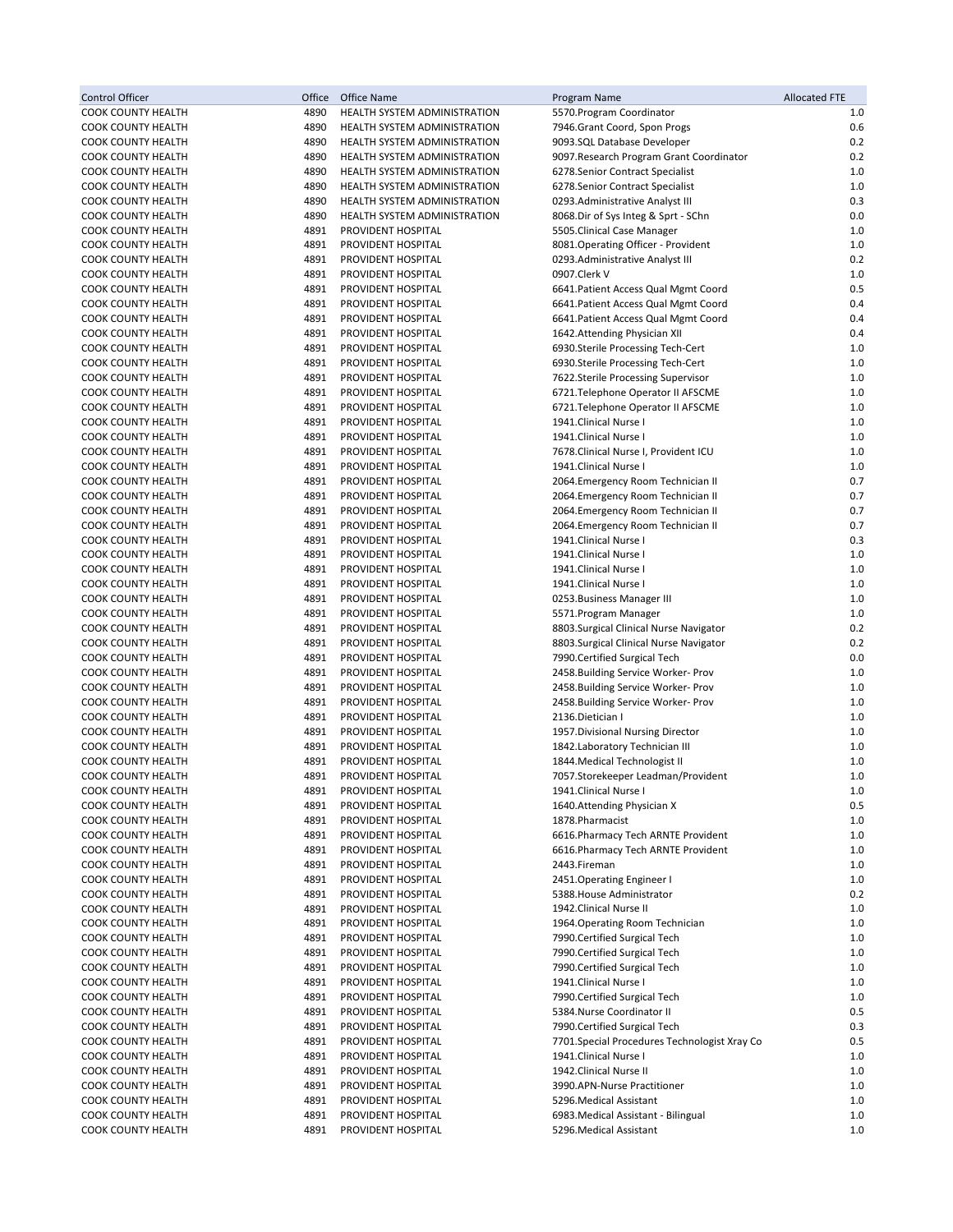| Control Officer                                        | Office       | Office Name                                                                                                                                            | Program Name                                                                   | <b>Allocated FTE</b> |
|--------------------------------------------------------|--------------|--------------------------------------------------------------------------------------------------------------------------------------------------------|--------------------------------------------------------------------------------|----------------------|
| <b>COOK COUNTY HEALTH</b>                              | 4891         | PROVIDENT HOSPITAL                                                                                                                                     | 0907.Clerk V                                                                   | 1.0                  |
| <b>COOK COUNTY HEALTH</b>                              | 4891         | PROVIDENT HOSPITAL                                                                                                                                     | 5296. Medical Assistant                                                        | 1.0                  |
| COOK COUNTY HEALTH                                     | 4891         | PROVIDENT HOSPITAL                                                                                                                                     | 5296. Medical Assistant                                                        | 1.0                  |
| <b>COOK COUNTY HEALTH</b>                              | 4891         | PROVIDENT HOSPITAL                                                                                                                                     | 5296. Medical Assistant                                                        | 1.0                  |
| <b>COOK COUNTY HEALTH</b>                              | 4891         | PROVIDENT HOSPITAL                                                                                                                                     | 5296. Medical Assistant                                                        | 1.0                  |
| COOK COUNTY HEALTH<br><b>COOK COUNTY HEALTH</b>        | 4891<br>4891 | <b>PROVIDENT HOSPITAL</b><br><b>PROVIDENT HOSPITAL</b>                                                                                                 | 0907.Clerk V<br>5296. Medical Assistant                                        | 1.0<br>1.0           |
| COOK COUNTY HEALTH                                     | 4891         | PROVIDENT HOSPITAL                                                                                                                                     | 0907.Clerk V                                                                   | 1.0                  |
| <b>COOK COUNTY HEALTH</b>                              | 4891         | PROVIDENT HOSPITAL                                                                                                                                     | 0907.Clerk V                                                                   | 1.0                  |
| <b>COOK COUNTY HEALTH</b>                              | 4891         | PROVIDENT HOSPITAL                                                                                                                                     | 1941.Clinical Nurse I                                                          | 1.0                  |
| <b>COOK COUNTY HEALTH</b>                              | 4891         | PROVIDENT HOSPITAL                                                                                                                                     | 1941.Clinical Nurse I                                                          | 1.0                  |
| <b>COOK COUNTY HEALTH</b>                              | 4891         | PROVIDENT HOSPITAL                                                                                                                                     | 1941.Clinical Nurse I                                                          | 1.0                  |
| <b>COOK COUNTY HEALTH</b>                              | 4891         | PROVIDENT HOSPITAL                                                                                                                                     | 5296. Medical Assistant                                                        | 0.3                  |
| <b>COOK COUNTY HEALTH</b>                              | 4891         | PROVIDENT HOSPITAL                                                                                                                                     | 1655. Attending Physician Sr IX                                                | 1.0                  |
| <b>COOK COUNTY HEALTH</b>                              | 4893         | AMBULATORY & COMMUNITY HEALTH NETWI 1943.Nurse Clinician                                                                                               |                                                                                | 1.0                  |
| <b>COOK COUNTY HEALTH</b>                              | 4893         | AMBULATORY & COMMUNITY HEALTH NETWI 8003. Assoc Nurse Exec Amb Srvc                                                                                    |                                                                                | 1.0                  |
| <b>COOK COUNTY HEALTH</b>                              | 4893<br>4893 |                                                                                                                                                        | AMBULATORY & COMMUNITY HEALTH NETW(7705.Director of Amulatory Managed Care & I | 1.0<br>1.0           |
| <b>COOK COUNTY HEALTH</b><br><b>COOK COUNTY HEALTH</b> | 4893         | AMBULATORY & COMMUNITY HEALTH NETW 0293. Administrative Analyst III<br>AMBULATORY & COMMUNITY HEALTH NETWI 7154. Director of CareLink                  |                                                                                | 0.5                  |
| COOK COUNTY HEALTH                                     | 4893         | AMBULATORY & COMMUNITY HEALTH NETWI 1941. Clinical Nurse I                                                                                             |                                                                                | 1.0                  |
| <b>COOK COUNTY HEALTH</b>                              | 4893         | AMBULATORY & COMMUNITY HEALTH NETW( 6983. Medical Assistant - Bilingual                                                                                |                                                                                | 0.2                  |
| <b>COOK COUNTY HEALTH</b>                              | 4893         | AMBULATORY & COMMUNITY HEALTH NETWI 5296. Medical Assistant                                                                                            |                                                                                | 1.0                  |
| <b>COOK COUNTY HEALTH</b>                              | 4893         | AMBULATORY & COMMUNITY HEALTH NETWI 7919.Psychiatric Adv Prac Registered Nurse                                                                         |                                                                                | 1.0                  |
| <b>COOK COUNTY HEALTH</b>                              | 4893         | AMBULATORY & COMMUNITY HEALTH NETWI 5296. Medical Assistant                                                                                            |                                                                                | 1.0                  |
| COOK COUNTY HEALTH                                     | 4893         | AMBULATORY & COMMUNITY HEALTH NETWI 7919. Psychiatric Adv Prac Registered Nurse                                                                        |                                                                                | 1.0                  |
| <b>COOK COUNTY HEALTH</b>                              | 4893         | AMBULATORY & COMMUNITY HEALTH NETWI 7919. Psychiatric Adv Prac Registered Nurse                                                                        |                                                                                | 1.0                  |
| COOK COUNTY HEALTH                                     | 4893         | AMBULATORY & COMMUNITY HEALTH NETWI 7648. Psychiatric Social Worker, Outpatient                                                                        |                                                                                | 1.0                  |
| <b>COOK COUNTY HEALTH</b><br><b>COOK COUNTY HEALTH</b> | 4893<br>4893 | AMBULATORY & COMMUNITY HEALTH NETWI 7919.Psychiatric Adv Prac Registered Nurse                                                                         |                                                                                | 1.0<br>1.0           |
| <b>COOK COUNTY HEALTH</b>                              | 4893         | AMBULATORY & COMMUNITY HEALTH NETWI 7919. Psychiatric Adv Prac Registered Nurse<br>AMBULATORY & COMMUNITY HEALTH NETWI 6738. Psychiatric Social Worker |                                                                                | 0.1                  |
| COOK COUNTY HEALTH                                     | 4893         | AMBULATORY & COMMUNITY HEALTH NETWI 0907.Clerk V                                                                                                       |                                                                                | 1.0                  |
| <b>COOK COUNTY HEALTH</b>                              | 4893         | AMBULATORY & COMMUNITY HEALTH NETWI 1941. Clinical Nurse I                                                                                             |                                                                                | 1.0                  |
| <b>COOK COUNTY HEALTH</b>                              | 4893         | AMBULATORY & COMMUNITY HEALTH NETWI 5296.Medical Assistant                                                                                             |                                                                                | 1.0                  |
| COOK COUNTY HEALTH                                     | 4893         | AMBULATORY & COMMUNITY HEALTH NETWI 7015. Clinical Nurse I-Bilingual                                                                                   |                                                                                | 1.0                  |
| <b>COOK COUNTY HEALTH</b>                              | 4893         | AMBULATORY & COMMUNITY HEALTH NETWI 1941. Clinical Nurse I                                                                                             |                                                                                | 1.0                  |
| <b>COOK COUNTY HEALTH</b>                              | 4893         | AMBULATORY & COMMUNITY HEALTH NETWI 5296. Medical Assistant                                                                                            |                                                                                | 1.0                  |
| COOK COUNTY HEALTH                                     | 4893         | AMBULATORY & COMMUNITY HEALTH NETWI 5296. Medical Assistant                                                                                            |                                                                                | 1.0                  |
| <b>COOK COUNTY HEALTH</b>                              | 4893         | AMBULATORY & COMMUNITY HEALTH NETWI 5296. Medical Assistant                                                                                            |                                                                                | 1.0                  |
| COOK COUNTY HEALTH                                     | 4893<br>4893 | AMBULATORY & COMMUNITY HEALTH NETWI 0907.Clerk V                                                                                                       |                                                                                | 1.0<br>1.0           |
| <b>COOK COUNTY HEALTH</b><br><b>COOK COUNTY HEALTH</b> | 4893         | AMBULATORY & COMMUNITY HEALTH NETWI 5296. Medical Assistant<br>AMBULATORY & COMMUNITY HEALTH NETWI 5296. Medical Assistant                             |                                                                                | 1.0                  |
| <b>COOK COUNTY HEALTH</b>                              | 4893         | AMBULATORY & COMMUNITY HEALTH NETWI 7919. Psychiatric Adv Prac Registered Nurse                                                                        |                                                                                | 1.0                  |
| <b>COOK COUNTY HEALTH</b>                              | 4893         | AMBULATORY & COMMUNITY HEALTH NETWI 6963. Health Educator                                                                                              |                                                                                | 1.0                  |
| <b>COOK COUNTY HEALTH</b>                              | 4893         | AMBULATORY & COMMUNITY HEALTH NETWI 5725. Psychologist-Stroger                                                                                         |                                                                                | 0.7                  |
| COOK COUNTY HEALTH                                     | 4893         | AMBULATORY & COMMUNITY HEALTH NETWI 7015. Clinical Nurse I-Bilingual                                                                                   |                                                                                | 1.0                  |
| <b>COOK COUNTY HEALTH</b>                              | 4893         | AMBULATORY & COMMUNITY HEALTH NETWI 7032.Clerk V - Bilingual                                                                                           |                                                                                | 1.0                  |
| COOK COUNTY HEALTH                                     | 4893         | AMBULATORY & COMMUNITY HEALTH NETW(0907.Clerk V                                                                                                        |                                                                                | 1.0                  |
| <b>COOK COUNTY HEALTH</b>                              | 4893         | AMBULATORY & COMMUNITY HEALTH NETWI 1500. Dental Assistant                                                                                             |                                                                                | 1.0                  |
| <b>COOK COUNTY HEALTH</b>                              | 4893         | AMBULATORY & COMMUNITY HEALTH NETWI 1636. Attending Physician VI                                                                                       |                                                                                | 1.0                  |
| <b>COOK COUNTY HEALTH</b>                              | 4893<br>4893 | AMBULATORY & COMMUNITY HEALTH NETW(0051.Administrative Assistant V<br>AMBULATORY & COMMUNITY HEALTH NETWI 5296.Medical Assistant                       |                                                                                | 1.0                  |
| <b>COOK COUNTY HEALTH</b><br><b>COOK COUNTY HEALTH</b> | 4893         | AMBULATORY & COMMUNITY HEALTH NETWI 1941.Clinical Nurse I                                                                                              |                                                                                | 1.0<br>1.0           |
| COOK COUNTY HEALTH                                     | 4893         | AMBULATORY & COMMUNITY HEALTH NETWI 0907.Clerk V                                                                                                       |                                                                                | 1.0                  |
| <b>COOK COUNTY HEALTH</b>                              | 4893         | AMBULATORY & COMMUNITY HEALTH NETWI 2055.Ophthal Elec & Visual Tech                                                                                    |                                                                                | 1.0                  |
| <b>COOK COUNTY HEALTH</b>                              | 4893         | AMBULATORY & COMMUNITY HEALTH NETWI 0907.Clerk V                                                                                                       |                                                                                | 1.0                  |
| <b>COOK COUNTY HEALTH</b>                              | 4893         | AMBULATORY & COMMUNITY HEALTH NETWI 1524. Medical Social Worker III                                                                                    |                                                                                | 0.1                  |
| <b>COOK COUNTY HEALTH</b>                              | 4893         | AMBULATORY & COMMUNITY HEALTH NETWI 6738. Psychiatric Social Worker                                                                                    |                                                                                | 1.0                  |
| <b>COOK COUNTY HEALTH</b>                              | 4893         | AMBULATORY & COMMUNITY HEALTH NETWI 9068.Ambulatory Clinic Manager, Bilingual                                                                          |                                                                                | 0.2                  |
| <b>COOK COUNTY HEALTH</b>                              | 4893         | AMBULATORY & COMMUNITY HEALTH NETWI 1636.Attending Physician VI                                                                                        |                                                                                | 1.0                  |
| <b>COOK COUNTY HEALTH</b><br><b>COOK COUNTY HEALTH</b> | 4893<br>4893 | AMBULATORY & COMMUNITY HEALTH NETWI 6738. Psychiatric Social Worker<br>AMBULATORY & COMMUNITY HEALTH NETWI 5296. Medical Assistant                     |                                                                                | 1.0<br>1.0           |
| COOK COUNTY HEALTH                                     | 4893         | AMBULATORY & COMMUNITY HEALTH NETWI 1636. Attending Physician VI                                                                                       |                                                                                | 0.0                  |
| <b>COOK COUNTY HEALTH</b>                              | 4893         | AMBULATORY & COMMUNITY HEALTH NETW(6983.Medical Assistant - Bilingual                                                                                  |                                                                                | 0.2                  |
| <b>COOK COUNTY HEALTH</b>                              | 4893         | AMBULATORY & COMMUNITY HEALTH NETWI 1636. Attending Physician VI                                                                                       |                                                                                | 1.0                  |
| COOK COUNTY HEALTH                                     | 4893         | AMBULATORY & COMMUNITY HEALTH NETWI 6983. Medical Assistant - Bilingual                                                                                |                                                                                | 1.0                  |
| <b>COOK COUNTY HEALTH</b>                              | 4893         | AMBULATORY & COMMUNITY HEALTH NETWI 7015. Clinical Nurse I-Bilingual                                                                                   |                                                                                | 1.0                  |
| <b>COOK COUNTY HEALTH</b>                              | 4893         | AMBULATORY & COMMUNITY HEALTH NETWI 7953. Medical Social Worker III, Biling                                                                            |                                                                                | 0.5                  |
| COOK COUNTY HEALTH                                     | 4894         | RUTH M. ROTHSTEIN CORE CENTER                                                                                                                          | 4097. Project Mgr-Support Svcs Hlth                                            | 1.0                  |
| COOK COUNTY HEALTH                                     | 4894         | RUTH M. ROTHSTEIN CORE CENTER                                                                                                                          | 7862. Proj Coord, CHIL Trans Care                                              | 1.0                  |
| <b>COOK COUNTY HEALTH</b>                              | 4894         | RUTH M. ROTHSTEIN CORE CENTER                                                                                                                          | 8996.Epidemiologist III CORE                                                   | 0.3                  |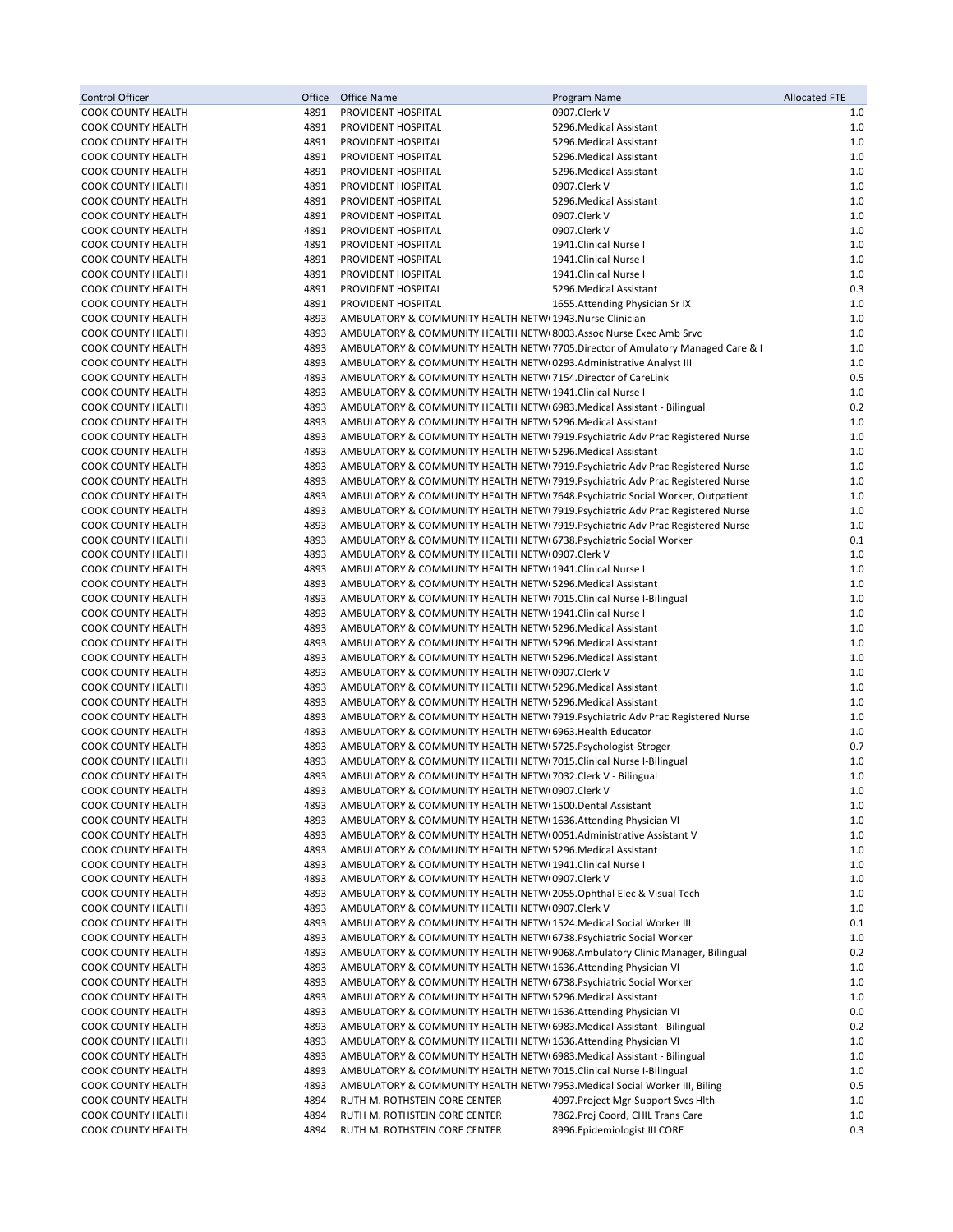| <b>Control Officer</b>                                 | Office       | <b>Office Name</b>                                         | Program Name                                                                 | <b>Allocated FTE</b> |
|--------------------------------------------------------|--------------|------------------------------------------------------------|------------------------------------------------------------------------------|----------------------|
| COOK COUNTY HEALTH                                     | 4894         | RUTH M. ROTHSTEIN CORE CENTER                              | 6544. Attending Physician VI-SC                                              | 1.0                  |
| <b>COOK COUNTY HEALTH</b>                              | 4894         | RUTH M. ROTHSTEIN CORE CENTER                              | 6546.Attending Physician VII-SC                                              | 1.0                  |
| <b>COOK COUNTY HEALTH</b>                              | 4894         | RUTH M. ROTHSTEIN CORE CENTER                              | 6950. Cluster Med Dir of HIV Service                                         | $1.0$                |
| COOK COUNTY HEALTH                                     | 4894         | RUTH M. ROTHSTEIN CORE CENTER                              | 1942. Clinical Nurse II                                                      | 1.0                  |
| <b>COOK COUNTY HEALTH</b><br><b>COOK COUNTY HEALTH</b> | 4894         | RUTH M. ROTHSTEIN CORE CENTER                              | 8836. Clinical Pharmacist, CORE Center                                       | 0.5                  |
| <b>COOK COUNTY HEALTH</b>                              | 4894<br>4895 | RUTH M. ROTHSTEIN CORE CENTER                              | 0907.Clerk V                                                                 | 1.0<br>1.0           |
| <b>COOK COUNTY HEALTH</b>                              | 4895         | DEPARTMENT OF PUBLIC HEALTH<br>DEPARTMENT OF PUBLIC HEALTH | 2002. Chief Operating Officer<br>4721.Regional Health Officer                | 0.9                  |
| <b>COOK COUNTY HEALTH</b>                              | 4895         | DEPARTMENT OF PUBLIC HEALTH                                | 4721.Regional Health Officer                                                 | 1.0                  |
| <b>COOK COUNTY HEALTH</b>                              | 4895         | DEPARTMENT OF PUBLIC HEALTH                                | 4721. Regional Health Officer                                                | $1.0$                |
| COOK COUNTY HEALTH                                     | 4895         | DEPARTMENT OF PUBLIC HEALTH                                | 4721. Regional Health Officer                                                | 1.0                  |
| <b>COOK COUNTY HEALTH</b>                              | 4895         | DEPARTMENT OF PUBLIC HEALTH                                | 4721.Regional Health Officer                                                 | 1.0                  |
| <b>COOK COUNTY HEALTH</b>                              | 4895         | DEPARTMENT OF PUBLIC HEALTH                                | 4721. Regional Health Officer                                                | 1.0                  |
| <b>COOK COUNTY HEALTH</b>                              | 4895         | DEPARTMENT OF PUBLIC HEALTH                                | 4721.Regional Health Officer                                                 | 1.0                  |
| COOK COUNTY HEALTH                                     | 4895         | DEPARTMENT OF PUBLIC HEALTH                                | 4721.Regional Health Officer                                                 | $1.0$                |
| COOK COUNTY HEALTH                                     | 4895         | DEPARTMENT OF PUBLIC HEALTH                                | 4721. Regional Health Officer                                                | 1.0                  |
| COOK COUNTY HEALTH                                     | 4895         | DEPARTMENT OF PUBLIC HEALTH                                | 4721.Regional Health Officer                                                 | $1.0$                |
| COOK COUNTY HEALTH                                     | 4895         | DEPARTMENT OF PUBLIC HEALTH                                | 4721.Regional Health Officer                                                 | 1.0                  |
| COOK COUNTY HEALTH                                     | 4895         | DEPARTMENT OF PUBLIC HEALTH                                | 6447.Senior Financial Analyst                                                | 0.0                  |
| <b>COOK COUNTY HEALTH</b>                              | 4895         | DEPARTMENT OF PUBLIC HEALTH                                | 4110.Epidemiologist Senior                                                   | $1.0$                |
| <b>COOK COUNTY HEALTH</b>                              | 4895         | DEPARTMENT OF PUBLIC HEALTH                                | 9118. Program Manager, Surveillance & Inform                                 | 0.0                  |
| COOK COUNTY HEALTH                                     | 4895         | DEPARTMENT OF PUBLIC HEALTH                                | 1974. Public Health Nurse IV                                                 | $1.0$                |
| COOK COUNTY HEALTH<br><b>COOK COUNTY HEALTH</b>        | 4895<br>4895 | DEPARTMENT OF PUBLIC HEALTH                                | 1905. Hearing/Vision Technician                                              | 1.0<br>1.0           |
| COOK COUNTY HEALTH                                     | 4895         | DEPARTMENT OF PUBLIC HEALTH<br>DEPARTMENT OF PUBLIC HEALTH | 1971. Public Health Nurse I<br>1971. Public Health Nurse I                   | 1.0                  |
| COOK COUNTY HEALTH                                     | 4895         | DEPARTMENT OF PUBLIC HEALTH                                | 0095. Program Coordinator                                                    | 1.0                  |
| <b>COOK COUNTY HEALTH</b>                              | 4895         | DEPARTMENT OF PUBLIC HEALTH                                | 2117.Epidemiologist III                                                      | 1.0                  |
| COOK COUNTY HEALTH                                     | 4895         | DEPARTMENT OF PUBLIC HEALTH                                | 0050.Administrative Assistant IV                                             | 1.0                  |
| COOK COUNTY HEALTH                                     | 4895         | DEPARTMENT OF PUBLIC HEALTH                                | 3990.APN-Nurse Practitioner                                                  | $1.0$                |
| <b>COOK COUNTY HEALTH</b>                              | 4895         | DEPARTMENT OF PUBLIC HEALTH                                | 1966. Licensed Practical Nurse II                                            | 1.0                  |
| <b>COOK COUNTY HEALTH</b>                              | 4895         | DEPARTMENT OF PUBLIC HEALTH                                | 2010. Medical Records Technician                                             | 1.0                  |
| COOK COUNTY HEALTH                                     | 4895         | DEPARTMENT OF PUBLIC HEALTH                                | 1971. Public Health Nurse I                                                  | 0.6                  |
| <b>COOK COUNTY HEALTH</b>                              | 4895         | DEPARTMENT OF PUBLIC HEALTH                                | 1971. Public Health Nurse I                                                  | 0.6                  |
| <b>COOK COUNTY HEALTH</b>                              | 4895         | DEPARTMENT OF PUBLIC HEALTH                                | 4110.Epidemiologist Senior                                                   | 1.0                  |
| COOK COUNTY HEALTH                                     | 4895         | DEPARTMENT OF PUBLIC HEALTH                                | 2028.Sanitarian II                                                           | 1.0                  |
| <b>COOK COUNTY HEALTH</b>                              | 4895         | DEPARTMENT OF PUBLIC HEALTH                                | 2117.Epidemiologist III                                                      | 1.0                  |
| <b>COOK COUNTY HEALTH</b>                              | 4895         | DEPARTMENT OF PUBLIC HEALTH                                | 8855. Community Health Worker, Comprehen:                                    | 1.0                  |
| COOK COUNTY HEALTH                                     | 4895         | DEPARTMENT OF PUBLIC HEALTH                                | 1172. Assistant State's Attorney                                             | 1.0                  |
| <b>COOK COUNTY HEALTH</b>                              | 4895         | DEPARTMENT OF PUBLIC HEALTH                                | 7704. Community Health Worker, Breast Healt                                  | 1.0                  |
| COOK COUNTY HEALTH                                     | 4895         | DEPARTMENT OF PUBLIC HEALTH                                | 8782. Housing Specialist - Bilingual<br>6785. Assited Outpt Treatmt Proj Mgr | 0.6                  |
| COOK COUNTY HEALTH<br>COOK COUNTY HEALTH               | 4895<br>4895 | DEPARTMENT OF PUBLIC HEALTH<br>DEPARTMENT OF PUBLIC HEALTH | 6786.Assited Outpt Treatmt Case Mgr                                          | $1.0$<br>1.0         |
| COOK COUNTY HEALTH                                     | 4895         | DEPARTMENT OF PUBLIC HEALTH                                | 6786. Assited Outpt Treatmt Case Mgr                                         | 1.0                  |
| COOK COUNTY HEALTH                                     | 4895         | DEPARTMENT OF PUBLIC HEALTH                                | 7421.Nutritionist I - DPH                                                    | 1.0                  |
| COOK COUNTY HEALTH                                     | 4895         | DEPARTMENT OF PUBLIC HEALTH                                | 7032.Clerk V - Bilingual                                                     | $1.0$                |
| <b>COOK COUNTY HEALTH</b>                              | 4895         | DEPARTMENT OF PUBLIC HEALTH                                | 7032.Clerk V - Bilingual                                                     | 1.0                  |
| COOK COUNTY HEALTH                                     | 4895         | DEPARTMENT OF PUBLIC HEALTH                                | 7687. Nutritionist I, Bilingual                                              | 1.0                  |
| COOK COUNTY HEALTH                                     | 4895         | DEPARTMENT OF PUBLIC HEALTH                                | 0907.Clerk V                                                                 | 1.0                  |
| <b>COOK COUNTY HEALTH</b>                              | 4895         | DEPARTMENT OF PUBLIC HEALTH                                | 2135. Dietary Technician                                                     | 1.0                  |
| <b>COOK COUNTY HEALTH</b>                              | 4895         | DEPARTMENT OF PUBLIC HEALTH                                | 2135. Dietary Technician                                                     | 1.0                  |
| COOK COUNTY HEALTH                                     | 4895         | DEPARTMENT OF PUBLIC HEALTH                                | 7687. Nutritionist I, Bilingual                                              | 1.0                  |
| <b>COOK COUNTY HEALTH</b>                              | 4895         | DEPARTMENT OF PUBLIC HEALTH                                | 7032. Clerk V - Bilingual                                                    | 1.0                  |
| <b>COOK COUNTY HEALTH</b>                              | 4895         | DEPARTMENT OF PUBLIC HEALTH                                | 0907.Clerk V                                                                 | 1.0                  |
| COOK COUNTY HEALTH                                     | 4895         | DEPARTMENT OF PUBLIC HEALTH                                | 0907.Clerk V                                                                 | 1.0                  |
| COOK COUNTY HEALTH                                     | 4895         | DEPARTMENT OF PUBLIC HEALTH                                | 7032. Clerk V - Bilingual                                                    | 1.0                  |
| COOK COUNTY HEALTH<br><b>COOK COUNTY HEALTH</b>        | 4895<br>4895 | DEPARTMENT OF PUBLIC HEALTH                                | 7032.Clerk V - Bilingual<br>7032. Clerk V - Bilingual                        | 1.0<br>1.0           |
| COOK COUNTY HEALTH                                     | 4895         | DEPARTMENT OF PUBLIC HEALTH<br>DEPARTMENT OF PUBLIC HEALTH | 7032. Clerk V - Bilingual                                                    | 1.0                  |
| <b>COOK COUNTY HEALTH</b>                              | 4895         | DEPARTMENT OF PUBLIC HEALTH                                | 7032.Clerk V - Bilingual                                                     | 1.0                  |
| <b>COOK COUNTY HEALTH</b>                              | 4895         | DEPARTMENT OF PUBLIC HEALTH                                | 7032. Clerk V - Bilingual                                                    | 1.0                  |
| <b>COOK COUNTY HEALTH</b>                              | 4895         | DEPARTMENT OF PUBLIC HEALTH                                | 0907.Clerk V                                                                 | 1.0                  |
| COOK COUNTY HEALTH                                     | 4895         | DEPARTMENT OF PUBLIC HEALTH                                | 9060. WIC Coordinator                                                        | 0.5                  |
| COOK COUNTY HEALTH                                     | 4895         | DEPARTMENT OF PUBLIC HEALTH                                | 4021. Public Health Emerg Resp Coord                                         | 0.9                  |
| <b>COOK COUNTY HEALTH</b>                              | 4895         | DEPARTMENT OF PUBLIC HEALTH                                | 1055. Project Director V                                                     | 0.9                  |
| COOK COUNTY HEALTH                                     | 4895         | DEPARTMENT OF PUBLIC HEALTH                                | 4021. Public Health Emerg Resp Coord                                         | 1.0                  |
| COOK COUNTY HEALTH                                     | 4895         | DEPARTMENT OF PUBLIC HEALTH                                | 6965.Recovery Coach                                                          | 1.0                  |
| COOK COUNTY HEALTH                                     | 4895         | DEPARTMENT OF PUBLIC HEALTH                                | 6965.Recovery Coach                                                          | 1.0                  |
| COOK COUNTY HEALTH                                     | 4895         | DEPARTMENT OF PUBLIC HEALTH                                | 6965.Recovery Coach                                                          | 0.5                  |
| <b>COOK COUNTY HEALTH</b>                              | 4895         | DEPARTMENT OF PUBLIC HEALTH                                | 6961. Housing Coordinator                                                    | 1.0                  |
| COOK COUNTY HEALTH                                     | 4895         | DEPARTMENT OF PUBLIC HEALTH                                | 6965.Recovery Coach                                                          | $1.0$                |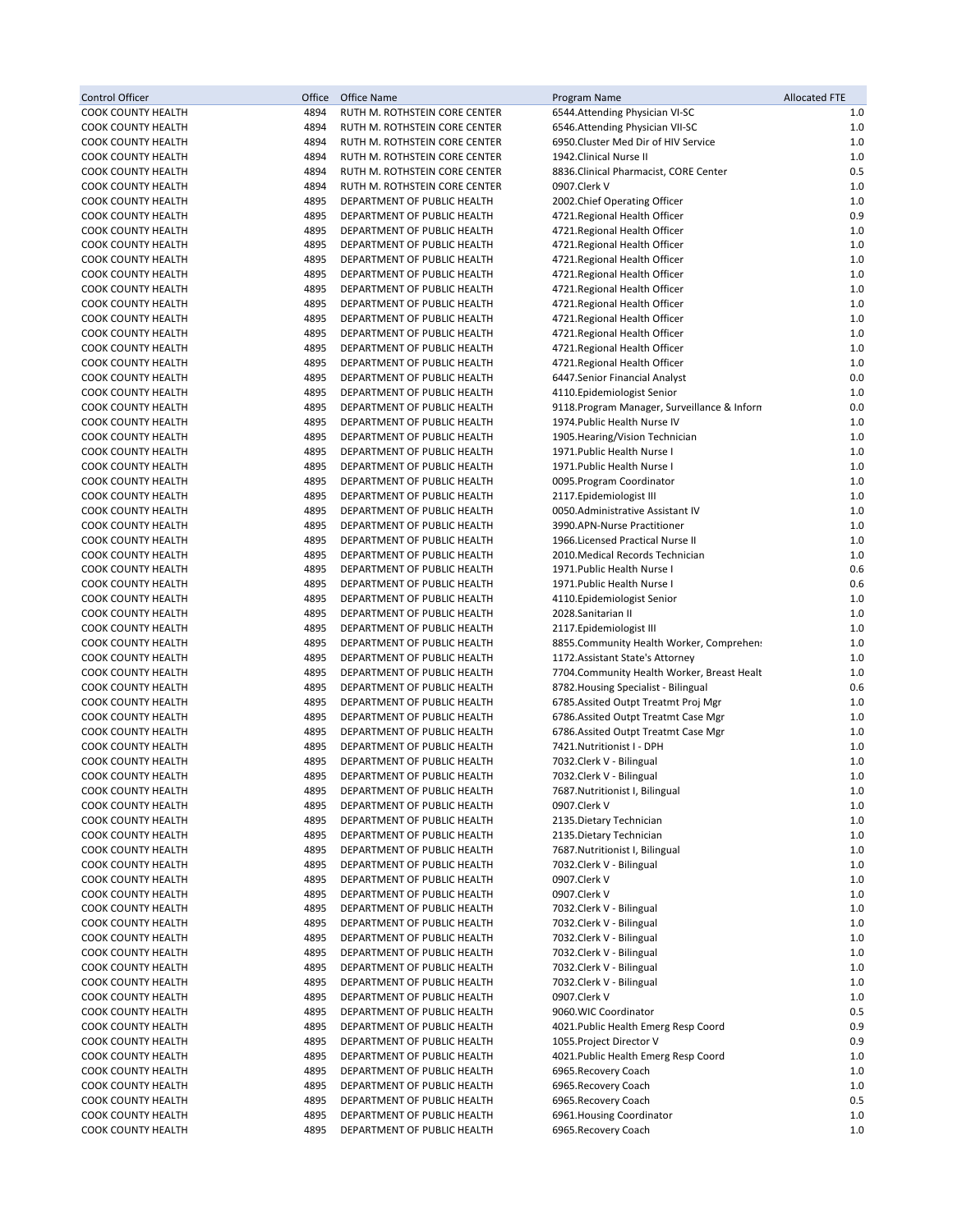| Control Officer                                 | Office       | Office Name                                                | Program Name                                                                       | <b>Allocated FTE</b> |
|-------------------------------------------------|--------------|------------------------------------------------------------|------------------------------------------------------------------------------------|----------------------|
| <b>COOK COUNTY HEALTH</b>                       | 4895         | DEPARTMENT OF PUBLIC HEALTH                                | 7652. Workforce Development Coordinator                                            | 1.0                  |
| COOK COUNTY HEALTH                              | 4895         | DEPARTMENT OF PUBLIC HEALTH                                | 6965.Recovery Coach                                                                | 1.0                  |
| <b>COOK COUNTY HEALTH</b>                       | 4895         | DEPARTMENT OF PUBLIC HEALTH                                | 6965.Recovery Coach                                                                | 1.0                  |
| <b>COOK COUNTY HEALTH</b>                       | 4895         | DEPARTMENT OF PUBLIC HEALTH                                | 9020. Recovery Coach, Healthy Start Grant                                          | 0.8                  |
| <b>COOK COUNTY HEALTH</b>                       | 4895         | DEPARTMENT OF PUBLIC HEALTH                                | 8995. Community Health Worker, BJA Grant                                           | 0.9                  |
| <b>COOK COUNTY HEALTH</b>                       | 4895         | DEPARTMENT OF PUBLIC HEALTH                                | 8776.Advanced Prac Registered Nurse Res                                            | 0.6                  |
| <b>COOK COUNTY HEALTH</b>                       | 4895         | DEPARTMENT OF PUBLIC HEALTH                                | 8776.Advanced Prac Registered Nurse Res                                            | 0.8                  |
| <b>COOK COUNTY HEALTH</b>                       | 4895         | DEPARTMENT OF PUBLIC HEALTH                                | 8776.Advanced Prac Registered Nurse Res                                            | 0.8                  |
| <b>COOK COUNTY HEALTH</b>                       | 4895         | DEPARTMENT OF PUBLIC HEALTH                                | 8776.Advanced Prac Registered Nurse Res                                            | 0.8                  |
| <b>COOK COUNTY HEALTH</b>                       | 4895         | DEPARTMENT OF PUBLIC HEALTH                                | 8057.Senior Director, COVID-19 Contact Tracir                                      | 1.0                  |
| <b>COOK COUNTY HEALTH</b>                       | 4895         | DEPARTMENT OF PUBLIC HEALTH                                | 7871.Asst Prog Coordinator - Training & Exerc                                      | 1.0                  |
| <b>COOK COUNTY HEALTH</b>                       | 4895         | DEPARTMENT OF PUBLIC HEALTH                                | 8912.COVID-19 Contact Tracer, Bilingual                                            | 1.0                  |
| <b>COOK COUNTY HEALTH</b>                       | 4895         | DEPARTMENT OF PUBLIC HEALTH                                | 8912.COVID-19 Contact Tracer, Bilingual                                            | 1.0                  |
| COOK COUNTY HEALTH<br><b>COOK COUNTY HEALTH</b> | 4895<br>4895 | DEPARTMENT OF PUBLIC HEALTH<br>DEPARTMENT OF PUBLIC HEALTH | 8912.COVID-19 Contact Tracer, Bilingual                                            | 1.0<br>1.0           |
| <b>COOK COUNTY HEALTH</b>                       | 4895         | DEPARTMENT OF PUBLIC HEALTH                                | 8912.COVID-19 Contact Tracer, Bilingual<br>8912.COVID-19 Contact Tracer, Bilingual | 1.0                  |
| <b>COOK COUNTY HEALTH</b>                       | 4895         | DEPARTMENT OF PUBLIC HEALTH                                | 8892.COVID-19 Contact Tracer                                                       | 1.0                  |
| <b>COOK COUNTY HEALTH</b>                       | 4895         | DEPARTMENT OF PUBLIC HEALTH                                | 8892.COVID-19 Contact Tracer                                                       | 1.0                  |
| COOK COUNTY HEALTH                              | 4895         | DEPARTMENT OF PUBLIC HEALTH                                | 8892.COVID-19 Contact Tracer                                                       | 1.0                  |
| <b>COOK COUNTY HEALTH</b>                       | 4895         | DEPARTMENT OF PUBLIC HEALTH                                | 8892.COVID-19 Contact Tracer                                                       | 1.0                  |
| <b>COOK COUNTY HEALTH</b>                       | 4895         | DEPARTMENT OF PUBLIC HEALTH                                | 8892.COVID-19 Contact Tracer                                                       | 1.0                  |
| <b>COOK COUNTY HEALTH</b>                       | 4895         | DEPARTMENT OF PUBLIC HEALTH                                | 8892.COVID-19 Contact Tracer                                                       | 1.0                  |
| <b>COOK COUNTY HEALTH</b>                       | 4895         | DEPARTMENT OF PUBLIC HEALTH                                | 8892.COVID-19 Contact Tracer                                                       | 1.0                  |
| <b>COOK COUNTY HEALTH</b>                       | 4895         | DEPARTMENT OF PUBLIC HEALTH                                | 8892.COVID-19 Contact Tracer                                                       | 1.0                  |
| <b>COOK COUNTY HEALTH</b>                       | 4895         | DEPARTMENT OF PUBLIC HEALTH                                | 8892.COVID-19 Contact Tracer                                                       | 1.0                  |
| COOK COUNTY HEALTH                              | 4895         | DEPARTMENT OF PUBLIC HEALTH                                | 8892.COVID-19 Contact Tracer                                                       | 1.0                  |
| <b>COOK COUNTY HEALTH</b>                       | 4895         | DEPARTMENT OF PUBLIC HEALTH                                | 8892.COVID-19 Contact Tracer                                                       | 1.0                  |
| <b>COOK COUNTY HEALTH</b>                       | 4895         | DEPARTMENT OF PUBLIC HEALTH                                | 8892.COVID-19 Contact Tracer                                                       | 1.0                  |
| COOK COUNTY HEALTH                              | 4895         | DEPARTMENT OF PUBLIC HEALTH                                | 8892.COVID-19 Contact Tracer                                                       | 1.0                  |
| <b>COOK COUNTY HEALTH</b>                       | 4895         | DEPARTMENT OF PUBLIC HEALTH                                | 8892.COVID-19 Contact Tracer                                                       | 1.0                  |
| <b>COOK COUNTY HEALTH</b>                       | 4895         | DEPARTMENT OF PUBLIC HEALTH                                | 8892.COVID-19 Contact Tracer                                                       | 1.0                  |
| <b>COOK COUNTY HEALTH</b>                       | 4895         | DEPARTMENT OF PUBLIC HEALTH                                | 8892.COVID-19 Contact Tracer                                                       | 1.0                  |
| <b>COOK COUNTY HEALTH</b>                       | 4895         | DEPARTMENT OF PUBLIC HEALTH                                | 8892.COVID-19 Contact Tracer                                                       | 1.0                  |
| <b>COOK COUNTY HEALTH</b>                       | 4895         | DEPARTMENT OF PUBLIC HEALTH                                | 8892.COVID-19 Contact Tracer                                                       | 1.0                  |
| <b>COOK COUNTY HEALTH</b>                       | 4895         | DEPARTMENT OF PUBLIC HEALTH                                | 8892.COVID-19 Contact Tracer                                                       | 1.0                  |
| COOK COUNTY HEALTH<br><b>COOK COUNTY HEALTH</b> | 4895<br>4895 | DEPARTMENT OF PUBLIC HEALTH<br>DEPARTMENT OF PUBLIC HEALTH | 8892.COVID-19 Contact Tracer<br>8892.COVID-19 Contact Tracer                       | 1.0<br>1.0           |
| <b>COOK COUNTY HEALTH</b>                       | 4895         | DEPARTMENT OF PUBLIC HEALTH                                | 8892.COVID-19 Contact Tracer                                                       | 1.0                  |
| COOK COUNTY HEALTH                              | 4895         | DEPARTMENT OF PUBLIC HEALTH                                | 8892.COVID-19 Contact Tracer                                                       | 1.0                  |
| <b>COOK COUNTY HEALTH</b>                       | 4895         | DEPARTMENT OF PUBLIC HEALTH                                | 8892.COVID-19 Contact Tracer                                                       | 1.0                  |
| <b>COOK COUNTY HEALTH</b>                       | 4895         | DEPARTMENT OF PUBLIC HEALTH                                | 8892.COVID-19 Contact Tracer                                                       | 1.0                  |
| COOK COUNTY HEALTH                              | 4895         | DEPARTMENT OF PUBLIC HEALTH                                | 8892.COVID-19 Contact Tracer                                                       | 1.0                  |
| <b>COOK COUNTY HEALTH</b>                       | 4895         | DEPARTMENT OF PUBLIC HEALTH                                | 8892.COVID-19 Contact Tracer                                                       | 1.0                  |
| <b>COOK COUNTY HEALTH</b>                       | 4895         | DEPARTMENT OF PUBLIC HEALTH                                | 8892.COVID-19 Contact Tracer                                                       | 1.0                  |
| COOK COUNTY HEALTH                              | 4895         | DEPARTMENT OF PUBLIC HEALTH                                | 8892.COVID-19 Contact Tracer                                                       | 1.0                  |
| <b>COOK COUNTY HEALTH</b>                       | 4895         | DEPARTMENT OF PUBLIC HEALTH                                | 8892.COVID-19 Contact Tracer                                                       | 1.0                  |
| <b>COOK COUNTY HEALTH</b>                       | 4895         | DEPARTMENT OF PUBLIC HEALTH                                | 8892.COVID-19 Contact Tracer                                                       | 1.0                  |
| COOK COUNTY HEALTH                              | 4895         | DEPARTMENT OF PUBLIC HEALTH                                | 8892.COVID-19 Contact Tracer                                                       | 1.0                  |
| <b>COOK COUNTY HEALTH</b>                       | 4895         | DEPARTMENT OF PUBLIC HEALTH                                | 8892.COVID-19 Contact Tracer                                                       | 1.0                  |
| <b>COOK COUNTY HEALTH</b>                       | 4895         | DEPARTMENT OF PUBLIC HEALTH                                | 8892.COVID-19 Contact Tracer                                                       | 1.0                  |
| COOK COUNTY HEALTH                              | 4895<br>4895 | DEPARTMENT OF PUBLIC HEALTH<br>DEPARTMENT OF PUBLIC HEALTH | 8892.COVID-19 Contact Tracer                                                       | 1.0                  |
| COOK COUNTY HEALTH<br>COOK COUNTY HEALTH        | 4895         | DEPARTMENT OF PUBLIC HEALTH                                | 8892.COVID-19 Contact Tracer<br>8892.COVID-19 Contact Tracer                       | 1.0<br>1.0           |
| <b>COOK COUNTY HEALTH</b>                       | 4895         | DEPARTMENT OF PUBLIC HEALTH                                | 8892.COVID-19 Contact Tracer                                                       | 1.0                  |
| <b>COOK COUNTY HEALTH</b>                       | 4895         | DEPARTMENT OF PUBLIC HEALTH                                | 8892.COVID-19 Contact Tracer                                                       | 1.0                  |
| COOK COUNTY HEALTH                              | 4895         | DEPARTMENT OF PUBLIC HEALTH                                | 8892.COVID-19 Contact Tracer                                                       | 1.0                  |
| <b>COOK COUNTY HEALTH</b>                       | 4895         | DEPARTMENT OF PUBLIC HEALTH                                | 8892.COVID-19 Contact Tracer                                                       | 1.0                  |
| COOK COUNTY HEALTH                              | 4895         | DEPARTMENT OF PUBLIC HEALTH                                | 8892.COVID-19 Contact Tracer                                                       | 1.0                  |
| COOK COUNTY HEALTH                              | 4895         | DEPARTMENT OF PUBLIC HEALTH                                | 8892.COVID-19 Contact Tracer                                                       | 1.0                  |
| COOK COUNTY HEALTH                              | 4895         | DEPARTMENT OF PUBLIC HEALTH                                | 8892.COVID-19 Contact Tracer                                                       | 1.0                  |
| COOK COUNTY HEALTH                              | 4895         | DEPARTMENT OF PUBLIC HEALTH                                | 8892.COVID-19 Contact Tracer                                                       | 1.0                  |
| COOK COUNTY HEALTH                              | 4895         | DEPARTMENT OF PUBLIC HEALTH                                | 8892.COVID-19 Contact Tracer                                                       | 1.0                  |
| COOK COUNTY HEALTH                              | 4895         | DEPARTMENT OF PUBLIC HEALTH                                | 8892.COVID-19 Contact Tracer                                                       | 1.0                  |
| COOK COUNTY HEALTH                              | 4895         | DEPARTMENT OF PUBLIC HEALTH                                | 8892.COVID-19 Contact Tracer                                                       | 1.0                  |
| COOK COUNTY HEALTH                              | 4895         | DEPARTMENT OF PUBLIC HEALTH                                | 8892.COVID-19 Contact Tracer                                                       | 1.0                  |
| COOK COUNTY HEALTH                              | 4895         | DEPARTMENT OF PUBLIC HEALTH                                | 8892.COVID-19 Contact Tracer                                                       | 1.0                  |
| COOK COUNTY HEALTH                              | 4895         | DEPARTMENT OF PUBLIC HEALTH                                | 8892.COVID-19 Contact Tracer                                                       | 1.0                  |
| COOK COUNTY HEALTH<br>COOK COUNTY HEALTH        | 4895<br>4895 | DEPARTMENT OF PUBLIC HEALTH<br>DEPARTMENT OF PUBLIC HEALTH | 8912.COVID-19 Contact Tracer, Bilingual<br>8912.COVID-19 Contact Tracer, Bilingual | 1.0<br>1.0           |
| <b>COOK COUNTY HEALTH</b>                       | 4895         | DEPARTMENT OF PUBLIC HEALTH                                | 8912.COVID-19 Contact Tracer, Bilingual                                            | 1.0                  |
|                                                 |              |                                                            |                                                                                    |                      |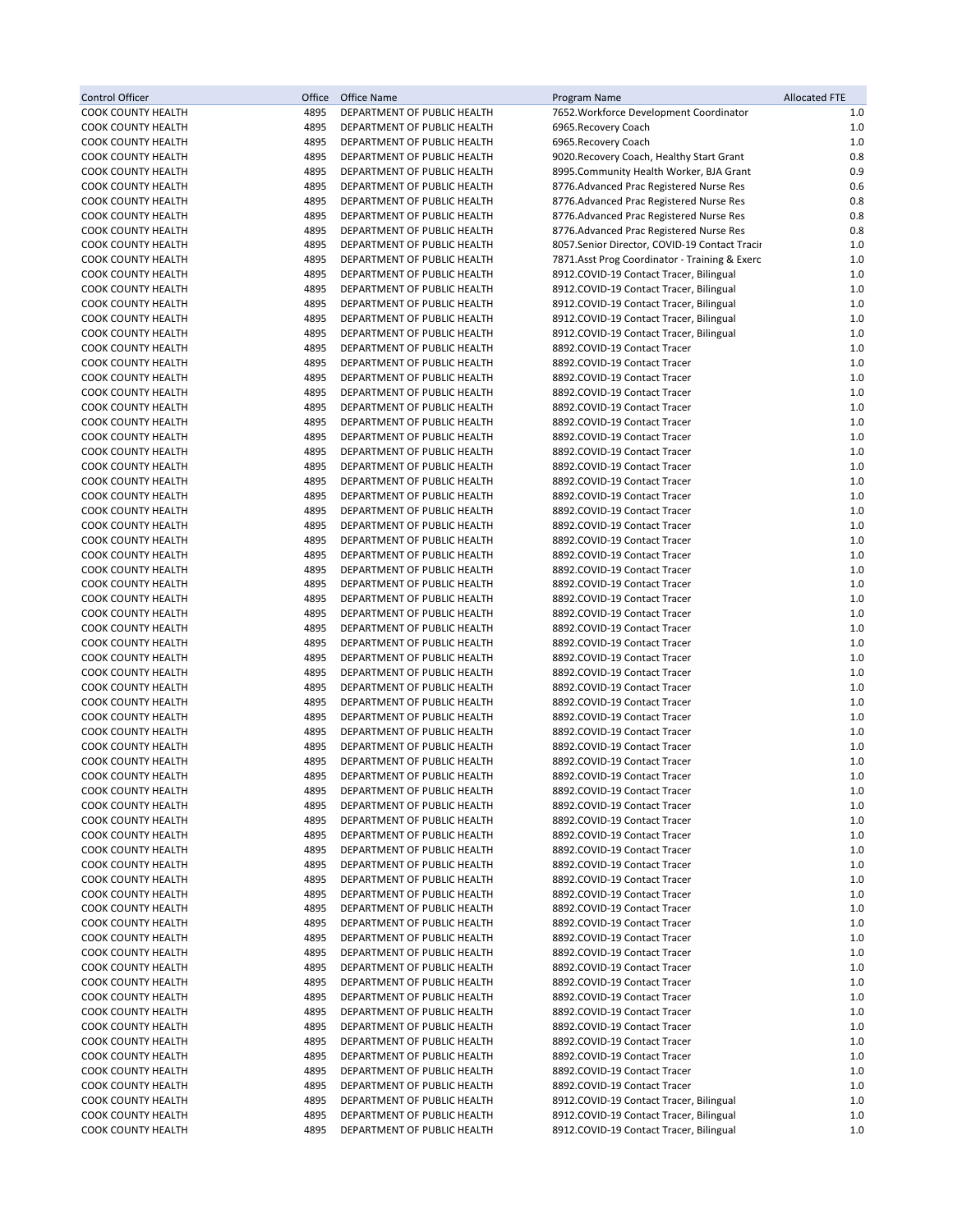| <b>Control Officer</b>                                 | Office       | Office Name                                                | Program Name                                                                                 | <b>Allocated FTE</b> |
|--------------------------------------------------------|--------------|------------------------------------------------------------|----------------------------------------------------------------------------------------------|----------------------|
| COOK COUNTY HEALTH                                     | 4895         | DEPARTMENT OF PUBLIC HEALTH                                | 8926.COVID-19 Case Investigation Supv                                                        | 0.8                  |
| COOK COUNTY HEALTH                                     | 4895         | DEPARTMENT OF PUBLIC HEALTH                                | 8937.COVID-19 Case Investigation Manager                                                     | 0.8                  |
| COOK COUNTY HEALTH                                     | 4895         | DEPARTMENT OF PUBLIC HEALTH                                | 8912.COVID-19 Contact Tracer, Bilingual                                                      | 1.0                  |
| COOK COUNTY HEALTH                                     | 4895         | DEPARTMENT OF PUBLIC HEALTH                                | 8912.COVID-19 Contact Tracer, Bilingual                                                      | 1.0                  |
| COOK COUNTY HEALTH<br><b>COOK COUNTY HEALTH</b>        | 4895<br>4895 | DEPARTMENT OF PUBLIC HEALTH<br>DEPARTMENT OF PUBLIC HEALTH | 8912.COVID-19 Contact Tracer, Bilingual<br>8912.COVID-19 Contact Tracer, Bilingual           | $1.0$<br>1.0         |
| <b>COOK COUNTY HEALTH</b>                              | 4895         | DEPARTMENT OF PUBLIC HEALTH                                | 8912.COVID-19 Contact Tracer, Bilingual                                                      | 1.0                  |
| <b>COOK COUNTY HEALTH</b>                              | 4895         | DEPARTMENT OF PUBLIC HEALTH                                | 8912.COVID-19 Contact Tracer, Bilingual                                                      | $1.0$                |
| <b>COOK COUNTY HEALTH</b>                              | 4895         | DEPARTMENT OF PUBLIC HEALTH                                | 8912.COVID-19 Contact Tracer, Bilingual                                                      | 1.0                  |
| <b>COOK COUNTY HEALTH</b>                              | 4895         | DEPARTMENT OF PUBLIC HEALTH                                | 8912.COVID-19 Contact Tracer, Bilingual                                                      | $1.0$                |
| <b>COOK COUNTY HEALTH</b>                              | 4895         | DEPARTMENT OF PUBLIC HEALTH                                | 8912.COVID-19 Contact Tracer, Bilingual                                                      | $1.0$                |
| <b>COOK COUNTY HEALTH</b>                              | 4895         | DEPARTMENT OF PUBLIC HEALTH                                | 8912.COVID-19 Contact Tracer, Bilingual                                                      | 1.0                  |
| <b>COOK COUNTY HEALTH</b>                              | 4895         | DEPARTMENT OF PUBLIC HEALTH                                | 8912.COVID-19 Contact Tracer, Bilingual                                                      | 1.0                  |
| <b>COOK COUNTY HEALTH</b>                              | 4895         | DEPARTMENT OF PUBLIC HEALTH                                | 8912.COVID-19 Contact Tracer, Bilingual                                                      | $1.0$                |
| COOK COUNTY HEALTH                                     | 4895         | DEPARTMENT OF PUBLIC HEALTH                                | 8912.COVID-19 Contact Tracer, Bilingual                                                      | $1.0$                |
| COOK COUNTY HEALTH                                     | 4895         | DEPARTMENT OF PUBLIC HEALTH                                | 8912.COVID-19 Contact Tracer, Bilingual                                                      | $1.0$                |
| COOK COUNTY HEALTH                                     | 4895         | DEPARTMENT OF PUBLIC HEALTH                                | 8912.COVID-19 Contact Tracer, Bilingual                                                      | $1.0$                |
| COOK COUNTY HEALTH                                     | 4895         | DEPARTMENT OF PUBLIC HEALTH                                | 8912.COVID-19 Contact Tracer, Bilingual                                                      | 1.0                  |
| COOK COUNTY HEALTH                                     | 4895<br>4895 | DEPARTMENT OF PUBLIC HEALTH                                | 8912.COVID-19 Contact Tracer, Bilingual                                                      | 1.0<br>1.0           |
| COOK COUNTY HEALTH<br><b>COOK COUNTY HEALTH</b>        | 4895         | DEPARTMENT OF PUBLIC HEALTH<br>DEPARTMENT OF PUBLIC HEALTH | 8912.COVID-19 Contact Tracer, Bilingual<br>8912.COVID-19 Contact Tracer, Bilingual           | $1.0$                |
| <b>COOK COUNTY HEALTH</b>                              | 4895         | DEPARTMENT OF PUBLIC HEALTH                                | 8912.COVID-19 Contact Tracer, Bilingual                                                      | $1.0$                |
| COOK COUNTY HEALTH                                     | 4895         | DEPARTMENT OF PUBLIC HEALTH                                | 8912.COVID-19 Contact Tracer, Bilingual                                                      | $1.0$                |
| COOK COUNTY HEALTH                                     | 4895         | DEPARTMENT OF PUBLIC HEALTH                                | 8912.COVID-19 Contact Tracer, Bilingual                                                      | $1.0$                |
| COOK COUNTY HEALTH                                     | 4895         | DEPARTMENT OF PUBLIC HEALTH                                | 8934. Financial Analyst, COVID-19                                                            | 1.0                  |
| <b>COOK COUNTY HEALTH</b>                              | 4895         | DEPARTMENT OF PUBLIC HEALTH                                | 8937.COVID-19 Case Investigation Manager                                                     | 1.0                  |
| COOK COUNTY HEALTH                                     | 4895         | DEPARTMENT OF PUBLIC HEALTH                                | 8926.COVID-19 Case Investigation Supv                                                        | 1.0                  |
| COOK COUNTY HEALTH                                     | 4895         | DEPARTMENT OF PUBLIC HEALTH                                | 8941.COVID-19 Community Moblization Coord                                                    | 1.0                  |
| COOK COUNTY HEALTH                                     | 4895         | DEPARTMENT OF PUBLIC HEALTH                                | 8932. Grant Administration Manager                                                           | $1.0$                |
| <b>COOK COUNTY HEALTH</b>                              | 4895         | DEPARTMENT OF PUBLIC HEALTH                                | 8933.COVID-19 Case Investigation Supervisor-                                                 | 1.0                  |
| COOK COUNTY HEALTH                                     | 4895         | DEPARTMENT OF PUBLIC HEALTH                                | 8933.COVID-19 Case Investigation Supervisor-                                                 | 1.0                  |
| COOK COUNTY HEALTH                                     | 4895         | DEPARTMENT OF PUBLIC HEALTH                                | 8933.COVID-19 Case Investigation Supervisor-                                                 | 1.0                  |
| <b>COOK COUNTY HEALTH</b><br><b>COOK COUNTY HEALTH</b> | 4895<br>4895 | DEPARTMENT OF PUBLIC HEALTH<br>DEPARTMENT OF PUBLIC HEALTH | 8933.COVID-19 Case Investigation Supervisor-                                                 | 1.0<br>1.0           |
| COOK COUNTY HEALTH                                     | 4895         | DEPARTMENT OF PUBLIC HEALTH                                | 8933.COVID-19 Case Investigation Supervisor-<br>8933.COVID-19 Case Investigation Supervisor- | 1.0                  |
| COOK COUNTY HEALTH                                     | 4895         | DEPARTMENT OF PUBLIC HEALTH                                | 8933.COVID-19 Case Investigation Supervisor-                                                 | $1.0$                |
| <b>COOK COUNTY HEALTH</b>                              | 4895         | DEPARTMENT OF PUBLIC HEALTH                                | 8924.COVID-19 Case Investigator                                                              | 1.0                  |
| <b>COOK COUNTY HEALTH</b>                              | 4895         | DEPARTMENT OF PUBLIC HEALTH                                | 8924.COVID-19 Case Investigator                                                              | 1.0                  |
| COOK COUNTY HEALTH                                     | 4895         | DEPARTMENT OF PUBLIC HEALTH                                | 8924.COVID-19 Case Investigator                                                              | $1.0$                |
| <b>COOK COUNTY HEALTH</b>                              | 4895         | DEPARTMENT OF PUBLIC HEALTH                                | 8924.COVID-19 Case Investigator                                                              | 1.0                  |
| <b>COOK COUNTY HEALTH</b>                              | 4895         | DEPARTMENT OF PUBLIC HEALTH                                | 8924.COVID-19 Case Investigator                                                              | 1.0                  |
| COOK COUNTY HEALTH                                     | 4895         | DEPARTMENT OF PUBLIC HEALTH                                | 8941.COVID-19 Community Moblization Coord                                                    | $1.0$                |
| <b>COOK COUNTY HEALTH</b>                              | 4895         | DEPARTMENT OF PUBLIC HEALTH                                | 8925.COVID-19 Case Investigator, Bilingual                                                   | 1.0                  |
| <b>COOK COUNTY HEALTH</b>                              | 4895         | DEPARTMENT OF PUBLIC HEALTH                                | 8925.COVID-19 Case Investigator, Bilingual                                                   | 1.0                  |
| <b>COOK COUNTY HEALTH</b><br><b>COOK COUNTY HEALTH</b> | 4895<br>4895 | DEPARTMENT OF PUBLIC HEALTH<br>DEPARTMENT OF PUBLIC HEALTH | 8925.COVID-19 Case Investigator, Bilingual<br>8925.COVID-19 Case Investigator, Bilingual     | 1.0<br>1.0           |
| <b>COOK COUNTY HEALTH</b>                              | 4895         | DEPARTMENT OF PUBLIC HEALTH                                | 8925.COVID-19 Case Investigator, Bilingual                                                   | 1.0                  |
| <b>COOK COUNTY HEALTH</b>                              | 4895         | DEPARTMENT OF PUBLIC HEALTH                                | 8925.COVID-19 Case Investigator, Bilingual                                                   | 1.0                  |
| COOK COUNTY HEALTH                                     | 4895         | DEPARTMENT OF PUBLIC HEALTH                                | 8925.COVID-19 Case Investigator, Bilingual                                                   | 1.0                  |
| COOK COUNTY HEALTH                                     | 4895         | DEPARTMENT OF PUBLIC HEALTH                                | 8925.COVID-19 Case Investigator, Bilingual                                                   | 1.0                  |
| COOK COUNTY HEALTH                                     | 4895         | DEPARTMENT OF PUBLIC HEALTH                                | 8925.COVID-19 Case Investigator, Bilingual                                                   | $1.0$                |
| <b>COOK COUNTY HEALTH</b>                              | 4895         | DEPARTMENT OF PUBLIC HEALTH                                | 8925.COVID-19 Case Investigator, Bilingual                                                   | 1.0                  |
| COOK COUNTY HEALTH                                     | 4895         | DEPARTMENT OF PUBLIC HEALTH                                | 8925.COVID-19 Case Investigator, Bilingual                                                   | 1.0                  |
| COOK COUNTY HEALTH                                     | 4895         | DEPARTMENT OF PUBLIC HEALTH                                | 8925.COVID-19 Case Investigator, Bilingual                                                   | 1.0                  |
| COOK COUNTY HEALTH                                     | 4895         | DEPARTMENT OF PUBLIC HEALTH                                | 8925.COVID-19 Case Investigator, Bilingual                                                   | 1.0                  |
| <b>COOK COUNTY HEALTH</b>                              | 4895         | DEPARTMENT OF PUBLIC HEALTH                                | 8925.COVID-19 Case Investigator, Bilingual                                                   | 1.0                  |
| COOK COUNTY HEALTH                                     | 4895         | DEPARTMENT OF PUBLIC HEALTH                                | 8925.COVID-19 Case Investigator, Bilingual                                                   | 1.0                  |
| COOK COUNTY HEALTH<br>COOK COUNTY HEALTH               | 4895<br>4895 | DEPARTMENT OF PUBLIC HEALTH<br>DEPARTMENT OF PUBLIC HEALTH | 8925.COVID-19 Case Investigator, Bilingual<br>8912.COVID-19 Contact Tracer, Bilingual        | 1.0<br>1.0           |
| <b>COOK COUNTY HEALTH</b>                              | 4895         | DEPARTMENT OF PUBLIC HEALTH                                | 8912.COVID-19 Contact Tracer, Bilingual                                                      | 1.0                  |
| COOK COUNTY HEALTH                                     | 4895         | DEPARTMENT OF PUBLIC HEALTH                                | 8912.COVID-19 Contact Tracer, Bilingual                                                      | 1.0                  |
| COOK COUNTY HEALTH                                     | 4895         | DEPARTMENT OF PUBLIC HEALTH                                | 8912.COVID-19 Contact Tracer, Bilingual                                                      | 1.0                  |
| COOK COUNTY HEALTH                                     | 4895         | DEPARTMENT OF PUBLIC HEALTH                                | 8912.COVID-19 Contact Tracer, Bilingual                                                      | 1.0                  |
| COOK COUNTY HEALTH                                     | 4895         | DEPARTMENT OF PUBLIC HEALTH                                | 8912.COVID-19 Contact Tracer, Bilingual                                                      | 1.0                  |
| COOK COUNTY HEALTH                                     | 4895         | DEPARTMENT OF PUBLIC HEALTH                                | 8912.COVID-19 Contact Tracer, Bilingual                                                      | 1.0                  |
| COOK COUNTY HEALTH                                     | 4895         | DEPARTMENT OF PUBLIC HEALTH                                | 8912.COVID-19 Contact Tracer, Bilingual                                                      | 1.0                  |
| COOK COUNTY HEALTH                                     | 4895         | DEPARTMENT OF PUBLIC HEALTH                                | 8912.COVID-19 Contact Tracer, Bilingual                                                      | 1.0                  |
| COOK COUNTY HEALTH                                     | 4895         | DEPARTMENT OF PUBLIC HEALTH                                | 8912.COVID-19 Contact Tracer, Bilingual                                                      | 1.0                  |
| COOK COUNTY HEALTH                                     | 4895         | DEPARTMENT OF PUBLIC HEALTH                                | 8912.COVID-19 Contact Tracer, Bilingual                                                      | 1.0                  |
| COOK COUNTY HEALTH                                     | 4895         | DEPARTMENT OF PUBLIC HEALTH                                | 8912.COVID-19 Contact Tracer, Bilingual                                                      | $1.0$                |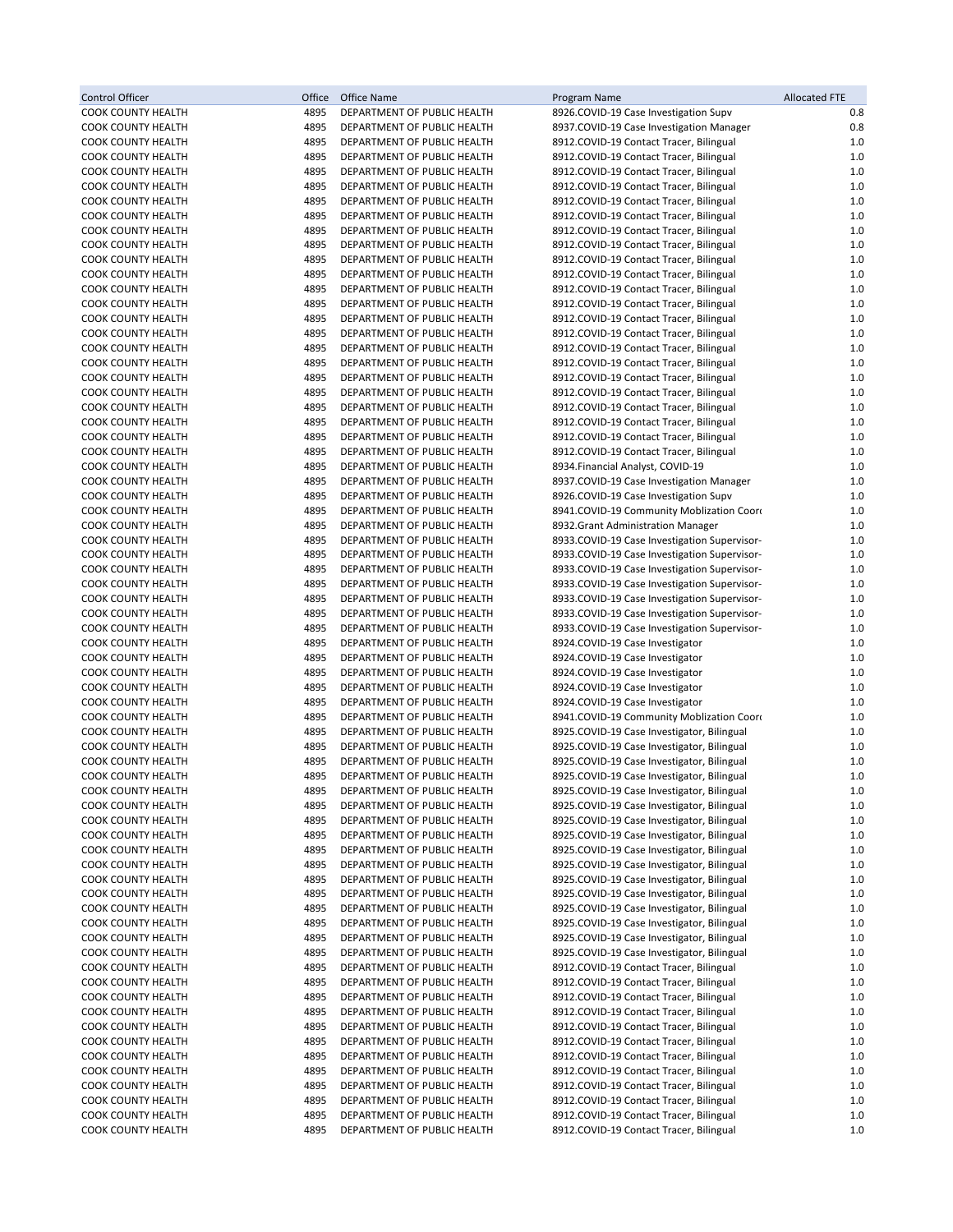| Control Officer                                        | Office       | Office Name                                                | Program Name                                                                       | <b>Allocated FTE</b> |
|--------------------------------------------------------|--------------|------------------------------------------------------------|------------------------------------------------------------------------------------|----------------------|
| COOK COUNTY HEALTH                                     | 4895         | DEPARTMENT OF PUBLIC HEALTH                                | 8912.COVID-19 Contact Tracer, Bilingual                                            | 1.0                  |
| COOK COUNTY HEALTH                                     | 4895         | DEPARTMENT OF PUBLIC HEALTH                                | 8912.COVID-19 Contact Tracer, Bilingual                                            | $1.0$                |
| <b>COOK COUNTY HEALTH</b>                              | 4895         | DEPARTMENT OF PUBLIC HEALTH                                | 8912.COVID-19 Contact Tracer, Bilingual                                            | 1.0                  |
| COOK COUNTY HEALTH                                     | 4895         | DEPARTMENT OF PUBLIC HEALTH                                | 8912.COVID-19 Contact Tracer, Bilingual                                            | 1.0                  |
| COOK COUNTY HEALTH                                     | 4895         | DEPARTMENT OF PUBLIC HEALTH                                | 8912.COVID-19 Contact Tracer, Bilingual                                            | $1.0$                |
| <b>COOK COUNTY HEALTH</b>                              | 4895<br>4895 | DEPARTMENT OF PUBLIC HEALTH                                | 8912.COVID-19 Contact Tracer, Bilingual                                            | 1.0<br>1.0           |
| <b>COOK COUNTY HEALTH</b><br><b>COOK COUNTY HEALTH</b> | 4895         | DEPARTMENT OF PUBLIC HEALTH<br>DEPARTMENT OF PUBLIC HEALTH | 8912.COVID-19 Contact Tracer, Bilingual<br>8912.COVID-19 Contact Tracer, Bilingual | $1.0$                |
| <b>COOK COUNTY HEALTH</b>                              | 4895         | DEPARTMENT OF PUBLIC HEALTH                                | 8912.COVID-19 Contact Tracer, Bilingual                                            | 1.0                  |
| <b>COOK COUNTY HEALTH</b>                              | 4895         | DEPARTMENT OF PUBLIC HEALTH                                | 8912.COVID-19 Contact Tracer, Bilingual                                            | $1.0$                |
| COOK COUNTY HEALTH                                     | 4895         | DEPARTMENT OF PUBLIC HEALTH                                | 8912.COVID-19 Contact Tracer, Bilingual                                            | $1.0$                |
| <b>COOK COUNTY HEALTH</b>                              | 4895         | DEPARTMENT OF PUBLIC HEALTH                                | 8912.COVID-19 Contact Tracer, Bilingual                                            | 1.0                  |
| <b>COOK COUNTY HEALTH</b>                              | 4895         | DEPARTMENT OF PUBLIC HEALTH                                | 8912.COVID-19 Contact Tracer, Bilingual                                            | 1.0                  |
| <b>COOK COUNTY HEALTH</b>                              | 4895         | DEPARTMENT OF PUBLIC HEALTH                                | 8912.COVID-19 Contact Tracer, Bilingual                                            | $1.0$                |
| COOK COUNTY HEALTH                                     | 4895         | DEPARTMENT OF PUBLIC HEALTH                                | 8924.COVID-19 Case Investigator                                                    | $1.0$                |
| COOK COUNTY HEALTH                                     | 4895         | DEPARTMENT OF PUBLIC HEALTH                                | 8924.COVID-19 Case Investigator                                                    | 1.0                  |
| COOK COUNTY HEALTH                                     | 4895         | DEPARTMENT OF PUBLIC HEALTH                                | 8924.COVID-19 Case Investigator                                                    | $1.0$                |
| COOK COUNTY HEALTH                                     | 4895         | DEPARTMENT OF PUBLIC HEALTH                                | 8924.COVID-19 Case Investigator                                                    | 1.0                  |
| COOK COUNTY HEALTH                                     | 4895         | DEPARTMENT OF PUBLIC HEALTH                                | 8924.COVID-19 Case Investigator                                                    | 1.0                  |
| COOK COUNTY HEALTH                                     | 4895         | DEPARTMENT OF PUBLIC HEALTH                                | 8924.COVID-19 Case Investigator                                                    | $1.0$                |
| COOK COUNTY HEALTH                                     | 4895         | DEPARTMENT OF PUBLIC HEALTH                                | 8924.COVID-19 Case Investigator                                                    | $1.0$                |
| COOK COUNTY HEALTH                                     | 4895         | DEPARTMENT OF PUBLIC HEALTH                                | 8924.COVID-19 Case Investigator                                                    | $1.0$                |
| COOK COUNTY HEALTH                                     | 4895         | DEPARTMENT OF PUBLIC HEALTH                                | 8924.COVID-19 Case Investigator                                                    | $1.0$                |
| COOK COUNTY HEALTH<br><b>COOK COUNTY HEALTH</b>        | 4895<br>4895 | DEPARTMENT OF PUBLIC HEALTH<br>DEPARTMENT OF PUBLIC HEALTH | 8924.COVID-19 Case Investigator<br>8924.COVID-19 Case Investigator                 | $1.0$<br>1.0         |
| <b>COOK COUNTY HEALTH</b>                              | 4895         | DEPARTMENT OF PUBLIC HEALTH                                | 8924.COVID-19 Case Investigator                                                    | 1.0                  |
| <b>COOK COUNTY HEALTH</b>                              | 4895         | DEPARTMENT OF PUBLIC HEALTH                                | 8977.COVID-19 Quality Improvement Data An                                          | $1.0$                |
| COOK COUNTY HEALTH                                     | 4895         | DEPARTMENT OF PUBLIC HEALTH                                | 8976. Digital Marketing & Communications Spo                                       | 1.0                  |
| COOK COUNTY HEALTH                                     | 4895         | DEPARTMENT OF PUBLIC HEALTH                                | 8935.COVID-19 Community Mobilization Coor                                          | 1.0                  |
| <b>COOK COUNTY HEALTH</b>                              | 4895         | DEPARTMENT OF PUBLIC HEALTH                                | 2024. Public Health Educator III                                                   | 0.8                  |
| COOK COUNTY HEALTH                                     | 4895         | DEPARTMENT OF PUBLIC HEALTH                                | 9035. Public Safety Educator                                                       | 0.5                  |
| COOK COUNTY HEALTH                                     | 4895         | DEPARTMENT OF PUBLIC HEALTH                                | 8926.COVID-19 Case Investigation Supv                                              | 0.7                  |
| <b>COOK COUNTY HEALTH</b>                              | 4895         | DEPARTMENT OF PUBLIC HEALTH                                | 8937.COVID-19 Case Investigation Manager                                           | 0.7                  |
| <b>COOK COUNTY HEALTH</b>                              | 4895         | DEPARTMENT OF PUBLIC HEALTH                                | 8925.COVID-19 Case Investigator, Bilingual                                         | 0.7                  |
| COOK COUNTY HEALTH                                     | 4895         | DEPARTMENT OF PUBLIC HEALTH                                | 8892.COVID-19 Contact Tracer                                                       | 0.7                  |
| COOK COUNTY HEALTH                                     | 4895         | DEPARTMENT OF PUBLIC HEALTH                                | 8912.COVID-19 Contact Tracer, Bilingual                                            | 0.7                  |
| <b>COOK COUNTY HEALTH</b>                              | 4895         | DEPARTMENT OF PUBLIC HEALTH                                | 7015.Clinical Nurse I-Bilingual                                                    | 0.7                  |
| <b>COOK COUNTY HEALTH</b>                              | 4895         | DEPARTMENT OF PUBLIC HEALTH                                | 8924.COVID-19 Case Investigator                                                    | 0.7                  |
| COOK COUNTY HEALTH                                     | 4895         | DEPARTMENT OF PUBLIC HEALTH                                | 5572. Project Coordinator                                                          | 0.7                  |
| <b>COOK COUNTY HEALTH</b>                              | 4895         | DEPARTMENT OF PUBLIC HEALTH                                | 1941.Clinical Nurse I                                                              | 0.7                  |
| <b>COOK COUNTY HEALTH</b><br>COOK COUNTY HEALTH        | 4896<br>4896 | HEALTH PLAN SERVICES<br>HEALTH PLAN SERVICES               | 5244. Financial Analyst<br>6637.Quality Assessment Coord RN                        | 1.0<br>$1.0$         |
| COOK COUNTY HEALTH                                     | 4896         | <b>HEALTH PLAN SERVICES</b>                                | 6703. Care Coordinator-Elderly                                                     | 1.0                  |
| <b>COOK COUNTY HEALTH</b>                              | 4896         | HEALTH PLAN SERVICES                                       | 6885.Nurse Care Coord-Elderly                                                      | 1.0                  |
| <b>COOK COUNTY HEALTH</b>                              | 4896         | HEALTH PLAN SERVICES                                       | 6685. Performance Improve Proj Analy                                               | 1.0                  |
| <b>COOK COUNTY HEALTH</b>                              | 4896         | <b>HEALTH PLAN SERVICES</b>                                | 6884. Nurse Care Coord-Disability                                                  | 1.0                  |
| <b>COOK COUNTY HEALTH</b>                              | 4896         | HEALTH PLAN SERVICES                                       | 5505. Clinical Case Manager                                                        | 1.0                  |
| COOK COUNTY HEALTH                                     | 4896         | <b>HEALTH PLAN SERVICES</b>                                | 6808. Mgr Complex Care Coordination                                                | 1.0                  |
| COOK COUNTY HEALTH                                     | 4896         | HEALTH PLAN SERVICES                                       | 6702. Care Coordinator-Disability                                                  | 1.0                  |
| COOK COUNTY HEALTH                                     | 4896         | <b>HEALTH PLAN SERVICES</b>                                | 6885.Nurse Care Coord-Elderly                                                      | 1.0                  |
| <b>COOK COUNTY HEALTH</b>                              | 4896         | <b>HEALTH PLAN SERVICES</b>                                | 6885.Nurse Care Coord-Elderly                                                      | 1.0                  |
| COOK COUNTY HEALTH                                     | 4896         | <b>HEALTH PLAN SERVICES</b>                                | 6992.Home/Comm Basd Srvs Ref Coord                                                 | 1.0                  |
| COOK COUNTY HEALTH                                     | 4896         | HEALTH PLAN SERVICES                                       | 6703.Care Coordinator-Elderly                                                      | 1.0                  |
| <b>COOK COUNTY HEALTH</b>                              | 4896         | <b>HEALTH PLAN SERVICES</b>                                | 6992.Home/Comm Basd Srvs Ref Coord                                                 | 1.0                  |
| <b>COOK COUNTY HEALTH</b>                              | 4896         | <b>HEALTH PLAN SERVICES</b>                                | 7654.Senior Manager of Enrollment                                                  | 1.0                  |
| <b>COOK COUNTY HEALTH</b>                              | 4896         | <b>HEALTH PLAN SERVICES</b>                                | 7661.Care Coordination Scheduler                                                   | 1.0                  |
| COOK COUNTY HEALTH                                     | 4896<br>4896 | HEALTH PLAN SERVICES                                       | 6702. Care Coordinator-Disability<br>7901. Mgr Pop Hlth & Perf Impvmt, Co Care     | 1.0                  |
| COOK COUNTY HEALTH<br><b>COOK COUNTY HEALTH</b>        | 4896         | <b>HEALTH PLAN SERVICES</b><br><b>HEALTH PLAN SERVICES</b> | 8151. Chief Executive Officer, Health Plan Serv                                    | 1.0<br>1.0           |
| <b>COOK COUNTY HEALTH</b>                              | 4896         | <b>HEALTH PLAN SERVICES</b>                                | 6635. Medicaid Managed Care Op Mgr                                                 | 1.0                  |
| COOK COUNTY HEALTH                                     | 4896         | <b>HEALTH PLAN SERVICES</b>                                | 6062.Enrollment/Retention Manager                                                  | 1.0                  |
| COOK COUNTY HEALTH                                     | 4896         | <b>HEALTH PLAN SERVICES</b>                                | 7978. Prog Coord Clinical Srvs - HHS                                               | 1.0                  |
| COOK COUNTY HEALTH                                     | 4896         | <b>HEALTH PLAN SERVICES</b>                                | 5505. Clinical Case Manager                                                        | 1.0                  |
| COOK COUNTY HEALTH                                     | 4896         | HEALTH PLAN SERVICES                                       | 6703. Care Coordinator-Elderly                                                     | 1.0                  |
| COOK COUNTY HEALTH                                     | 4896         | <b>HEALTH PLAN SERVICES</b>                                | 6703. Care Coordinator-Elderly                                                     | 1.0                  |
| COOK COUNTY HEALTH                                     | 4896         | HEALTH PLAN SERVICES                                       | 6703. Care Coordinator-Elderly                                                     | 1.0                  |
| COOK COUNTY HEALTH                                     | 4896         | <b>HEALTH PLAN SERVICES</b>                                | 6703. Care Coordinator-Elderly                                                     | 1.0                  |
| COOK COUNTY HEALTH                                     | 4896         | <b>HEALTH PLAN SERVICES</b>                                | 6703. Care Coordinator-Elderly                                                     | 1.0                  |
| COOK COUNTY HEALTH                                     | 4896         | HEALTH PLAN SERVICES                                       | 6703. Care Coordinator-Elderly                                                     | 1.0                  |
| <b>COOK COUNTY HEALTH</b>                              | 4896         | HEALTH PLAN SERVICES                                       | 7739.Long Term Care Social Work Care Coordi                                        | $1.0$                |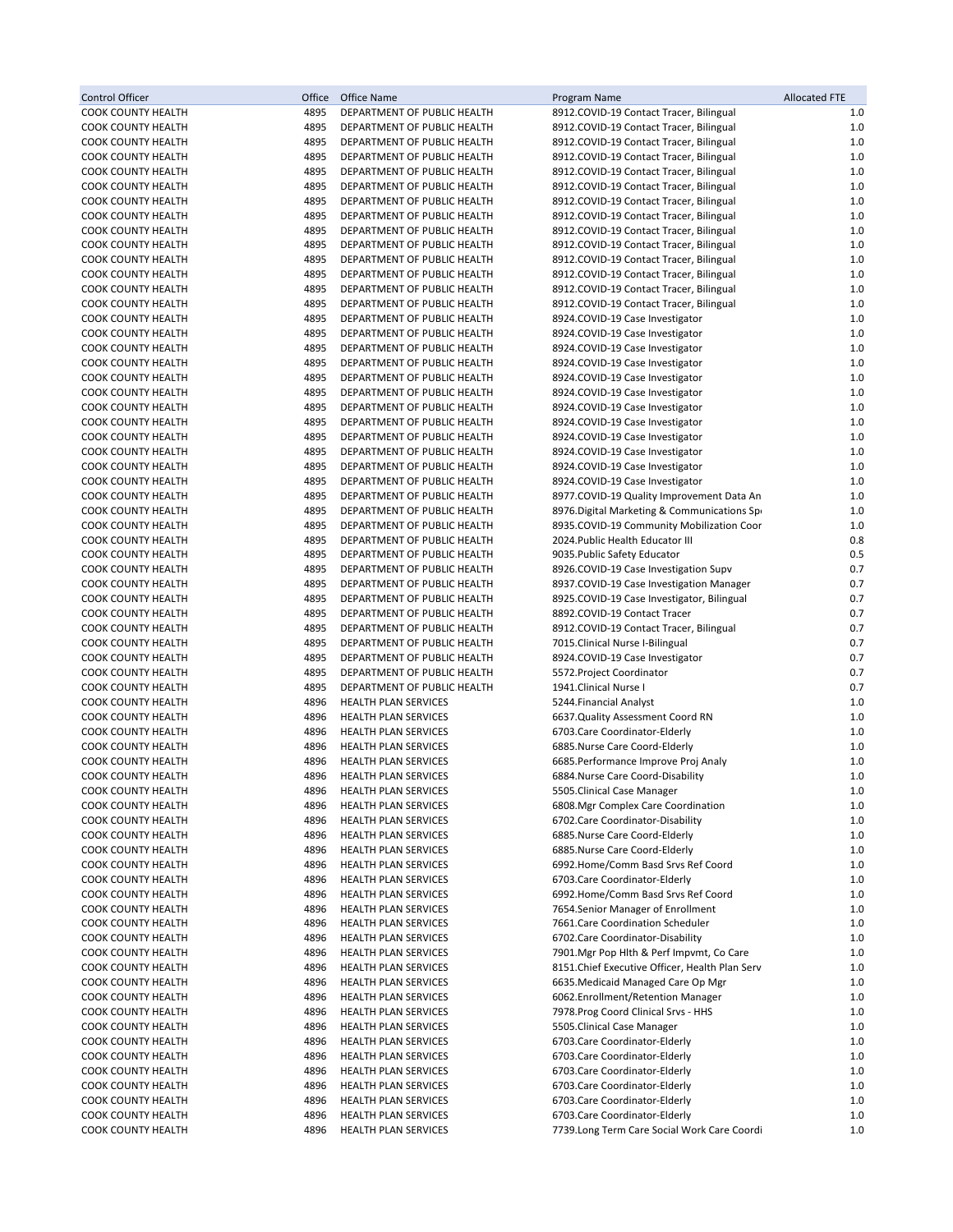| <b>Control Officer</b>                                 | Office       | Office Name                                                | Program Name                                                                       | <b>Allocated FTE</b> |
|--------------------------------------------------------|--------------|------------------------------------------------------------|------------------------------------------------------------------------------------|----------------------|
| <b>COOK COUNTY HEALTH</b>                              | 4896         | HEALTH PLAN SERVICES                                       | 6703. Care Coordinator-Elderly                                                     | 1.0                  |
| COOK COUNTY HEALTH                                     | 4896         | HEALTH PLAN SERVICES                                       | 6703. Care Coordinator-Elderly                                                     | $1.0$                |
| <b>COOK COUNTY HEALTH</b>                              | 4896         | <b>HEALTH PLAN SERVICES</b>                                | 7739.Long Term Care Social Work Care Coordi                                        | 1.0                  |
| <b>COOK COUNTY HEALTH</b>                              | 4896         | HEALTH PLAN SERVICES                                       | 7739.Long Term Care Social Work Care Coordi                                        | 1.0                  |
| <b>COOK COUNTY HEALTH</b><br><b>COOK COUNTY HEALTH</b> | 4896<br>4896 | <b>HEALTH PLAN SERVICES</b><br><b>HEALTH PLAN SERVICES</b> | 7739.Long Term Care Social Work Care Coordi                                        | $1.0$<br>1.0         |
| <b>COOK COUNTY HEALTH</b>                              | 4896         | <b>HEALTH PLAN SERVICES</b>                                | 7800.Dir of Finance Medicare/Medicaid, Coun<br>6678.Senior Project Manager         | 1.0                  |
| <b>COOK COUNTY HEALTH</b>                              | 4896         | <b>HEALTH PLAN SERVICES</b>                                | 6678.Senior Project Manager                                                        | 1.0                  |
| <b>COOK COUNTY HEALTH</b>                              | 4896         | <b>HEALTH PLAN SERVICES</b>                                | 6066. Manager of Provider Relations                                                | 1.0                  |
| <b>COOK COUNTY HEALTH</b>                              | 4896         | HEALTH PLAN SERVICES                                       | 7868. Medicare Operations Manager                                                  | $1.0$                |
| <b>COOK COUNTY HEALTH</b>                              | 4896         | HEALTH PLAN SERVICES                                       | 6635. Medicaid Managed Care Op Mgr                                                 | $1.0$                |
| <b>COOK COUNTY HEALTH</b>                              | 4896         | <b>HEALTH PLAN SERVICES</b>                                | 6873. Social Work Transtn Care Coord                                               | 1.0                  |
| <b>COOK COUNTY HEALTH</b>                              | 4896         | <b>HEALTH PLAN SERVICES</b>                                | 6702. Care Coordinator-Disability                                                  | $1.0$                |
| <b>COOK COUNTY HEALTH</b>                              | 4896         | <b>HEALTH PLAN SERVICES</b>                                | 6808. Mgr Complex Care Coordination                                                | $1.0$                |
| <b>COOK COUNTY HEALTH</b>                              | 4896         | <b>HEALTH PLAN SERVICES</b>                                | 6808.Mgr Complex Care Coordination                                                 | $1.0$                |
| <b>COOK COUNTY HEALTH</b>                              | 4896         | HEALTH PLAN SERVICES                                       | 6810.Community Health Worker                                                       | $1.0$                |
| COOK COUNTY HEALTH                                     | 4896         | HEALTH PLAN SERVICES                                       | 6808. Mgr Complex Care Coordination                                                | $1.0$                |
| <b>COOK COUNTY HEALTH</b>                              | 4896         | <b>HEALTH PLAN SERVICES</b>                                | 6811.CommunityBasedSocWorkCareCoord                                                | 1.0                  |
| <b>COOK COUNTY HEALTH</b>                              | 4896         | <b>HEALTH PLAN SERVICES</b>                                | 6811.CommunityBasedSocWorkCareCoord                                                | 1.0                  |
| <b>COOK COUNTY HEALTH</b>                              | 4896         | <b>HEALTH PLAN SERVICES</b>                                | 6811.CommunityBasedSocWorkCareCoord                                                | 1.0                  |
| <b>COOK COUNTY HEALTH</b>                              | 4896<br>4896 | <b>HEALTH PLAN SERVICES</b>                                | 5244. Financial Analyst                                                            | 1.0<br>1.0           |
| <b>COOK COUNTY HEALTH</b><br><b>COOK COUNTY HEALTH</b> | 4896         | <b>HEALTH PLAN SERVICES</b><br>HEALTH PLAN SERVICES        | 6085. Data Integration Analyst<br>7602.Dir of Projects & Strategic Initiativ, Coun | 1.0                  |
| <b>COOK COUNTY HEALTH</b>                              | 4896         | <b>HEALTH PLAN SERVICES</b>                                | 6884.Nurse Care Coord-Disability                                                   | 1.0                  |
| <b>COOK COUNTY HEALTH</b>                              | 4896         | <b>HEALTH PLAN SERVICES</b>                                | 7739.Long Term Care Social Work Care Coordi                                        | 1.0                  |
| <b>COOK COUNTY HEALTH</b>                              | 4896         | HEALTH PLAN SERVICES                                       | 6885.Nurse Care Coord-Elderly                                                      | 1.0                  |
| <b>COOK COUNTY HEALTH</b>                              | 4896         | <b>HEALTH PLAN SERVICES</b>                                | 6795.Comm Based Nurse Care Coord                                                   | 1.0                  |
| <b>COOK COUNTY HEALTH</b>                              | 4896         | <b>HEALTH PLAN SERVICES</b>                                | 6811.CommunityBasedSocWorkCareCoord                                                | 1.0                  |
| <b>COOK COUNTY HEALTH</b>                              | 4896         | HEALTH PLAN SERVICES                                       | 6811.CommunityBasedSocWorkCareCoord                                                | $1.0$                |
| <b>COOK COUNTY HEALTH</b>                              | 4896         | HEALTH PLAN SERVICES                                       | 6811.CommunityBasedSocWorkCareCoord                                                | 1.0                  |
| COOK COUNTY HEALTH                                     | 4896         | <b>HEALTH PLAN SERVICES</b>                                | 6811.CommunityBasedSocWorkCareCoord                                                | 1.0                  |
| COOK COUNTY HEALTH                                     | 4896         | <b>HEALTH PLAN SERVICES</b>                                | 6811.CommunityBasedSocWorkCareCoord                                                | 1.0                  |
| <b>COOK COUNTY HEALTH</b>                              | 4896         | <b>HEALTH PLAN SERVICES</b>                                | 6666. Manager, Quality of Care & Population H                                      | $1.0$                |
| <b>COOK COUNTY HEALTH</b>                              | 4896         | <b>HEALTH PLAN SERVICES</b>                                | 7978. Prog Coord Clinical Srvs - HHS                                               | $1.0$                |
| <b>COOK COUNTY HEALTH</b>                              | 4896         | HEALTH PLAN SERVICES                                       | 6992.Home/Comm Basd Srvs Ref Coord                                                 | 1.0                  |
| COOK COUNTY HEALTH                                     | 4896         | HEALTH PLAN SERVICES                                       | 6811.CommunityBasedSocWorkCareCoord                                                | $1.0$                |
| <b>COOK COUNTY HEALTH</b>                              | 4896<br>4896 | <b>HEALTH PLAN SERVICES</b>                                | 6811.CommunityBasedSocWorkCareCoord                                                | 1.0<br>1.0           |
| <b>COOK COUNTY HEALTH</b><br><b>COOK COUNTY HEALTH</b> | 4896         | <b>HEALTH PLAN SERVICES</b><br><b>HEALTH PLAN SERVICES</b> | 6811.CommunityBasedSocWorkCareCoord<br>8035.Dir of Clin Srvcs Cnty Care            | $1.0$                |
| <b>COOK COUNTY HEALTH</b>                              | 4896         | <b>HEALTH PLAN SERVICES</b>                                | 6884.Nurse Care Coord-Disability                                                   | 1.0                  |
| <b>COOK COUNTY HEALTH</b>                              | 4896         | <b>HEALTH PLAN SERVICES</b>                                | 6808. Mgr Complex Care Coordination                                                | 1.0                  |
| COOK COUNTY HEALTH                                     | 4896         | HEALTH PLAN SERVICES                                       | 6808.Mgr Complex Care Coordination                                                 | 1.0                  |
| <b>COOK COUNTY HEALTH</b>                              | 4896         | <b>HEALTH PLAN SERVICES</b>                                | 6992.Home/Comm Basd Srvs Ref Coord                                                 | 1.0                  |
| <b>COOK COUNTY HEALTH</b>                              | 4896         | <b>HEALTH PLAN SERVICES</b>                                | 6810.Community Health Worker                                                       | 1.0                  |
| <b>COOK COUNTY HEALTH</b>                              | 4896         | <b>HEALTH PLAN SERVICES</b>                                | 6811.CommunityBasedSocWorkCareCoord                                                | 1.0                  |
| <b>COOK COUNTY HEALTH</b>                              | 4896         | <b>HEALTH PLAN SERVICES</b>                                | 6811.CommunityBasedSocWorkCareCoord                                                | 1.0                  |
| COOK COUNTY HEALTH                                     | 4896         | HEALTH PLAN SERVICES                                       | 6811.CommunityBasedSocWorkCareCoord                                                | 1.0                  |
| <b>COOK COUNTY HEALTH</b>                              | 4896         | <b>HEALTH PLAN SERVICES</b>                                | 6746. Patient Transport Coordinator                                                | 1.0                  |
| COOK COUNTY HEALTH                                     | 4896         | HEALTH PLAN SERVICES                                       | 8109. Director of Provider Data Management                                         | 1.0                  |
| <b>COOK COUNTY HEALTH</b>                              | 4896         | HEALTH PLAN SERVICES                                       | 7978. Prog Coord Clinical Srvs - HHS                                               | $1.0\,$              |
| COOK COUNTY HEALTH<br><b>COOK COUNTY HEALTH</b>        | 4896         | <b>HEALTH PLAN SERVICES</b>                                | 7978. Prog Coord Clinical Srvs - HHS<br>6884.Nurse Care Coord-Disability           | 1.0<br>$1.0$         |
| COOK COUNTY HEALTH                                     | 4896<br>4896 | <b>HEALTH PLAN SERVICES</b><br><b>HEALTH PLAN SERVICES</b> | 6883. Nurse Care Coord-Brain Injury                                                | 1.0                  |
| COOK COUNTY HEALTH                                     | 4896         | HEALTH PLAN SERVICES                                       | 6885.Nurse Care Coord-Elderly                                                      | 1.0                  |
| COOK COUNTY HEALTH                                     | 4896         | <b>HEALTH PLAN SERVICES</b>                                | 6810.Community Health Worker                                                       | 1.0                  |
| COOK COUNTY HEALTH                                     | 4896         | <b>HEALTH PLAN SERVICES</b>                                | 6810.Community Health Worker                                                       | 1.0                  |
| COOK COUNTY HEALTH                                     | 4896         | HEALTH PLAN SERVICES                                       | 5244. Financial Analyst                                                            | $1.0$                |
| COOK COUNTY HEALTH                                     | 4896         | <b>HEALTH PLAN SERVICES</b>                                | 6635. Medicaid Managed Care Op Mgr                                                 | $1.0$                |
| COOK COUNTY HEALTH                                     | 4896         | <b>HEALTH PLAN SERVICES</b>                                | 6635. Medicaid Managed Care Op Mgr                                                 | 1.0                  |
| COOK COUNTY HEALTH                                     | 4896         | <b>HEALTH PLAN SERVICES</b>                                | 7802.Dir of Prog Mgmt & Perform Exlnce, Hea                                        | 1.0                  |
| COOK COUNTY HEALTH                                     | 4896         | HEALTH PLAN SERVICES                                       | 8843. Health, Safety & Welfare Program Mana                                        | 1.0                  |
| COOK COUNTY HEALTH                                     | 4896         | <b>HEALTH PLAN SERVICES</b>                                | 6702. Care Coordinator-Disability                                                  | 1.0                  |
| COOK COUNTY HEALTH                                     | 4896         | <b>HEALTH PLAN SERVICES</b>                                | 6702. Care Coordinator-Disability                                                  | 1.0                  |
| COOK COUNTY HEALTH                                     | 4896         | <b>HEALTH PLAN SERVICES</b>                                | 6702. Care Coordinator-Disability                                                  | $1.0$                |
| COOK COUNTY HEALTH                                     | 4896         | <b>HEALTH PLAN SERVICES</b>                                | 6992.Home/Comm Basd Srvs Ref Coord                                                 | 1.0                  |
| COOK COUNTY HEALTH<br>COOK COUNTY HEALTH               | 4896<br>4896 | <b>HEALTH PLAN SERVICES</b>                                | 6810.Community Health Worker<br>7661.Care Coordination Scheduler                   | 1.0<br>1.0           |
| COOK COUNTY HEALTH                                     | 4896         | HEALTH PLAN SERVICES<br><b>HEALTH PLAN SERVICES</b>        | 6808. Mgr Complex Care Coordination                                                | 1.0                  |
| COOK COUNTY HEALTH                                     | 4896         | HEALTH PLAN SERVICES                                       | 6811.CommunityBasedSocWorkCareCoord                                                | 1.0                  |
| COOK COUNTY HEALTH                                     | 4896         | HEALTH PLAN SERVICES                                       | 6811.CommunityBasedSocWorkCareCoord                                                | 1.0                  |
|                                                        |              |                                                            |                                                                                    |                      |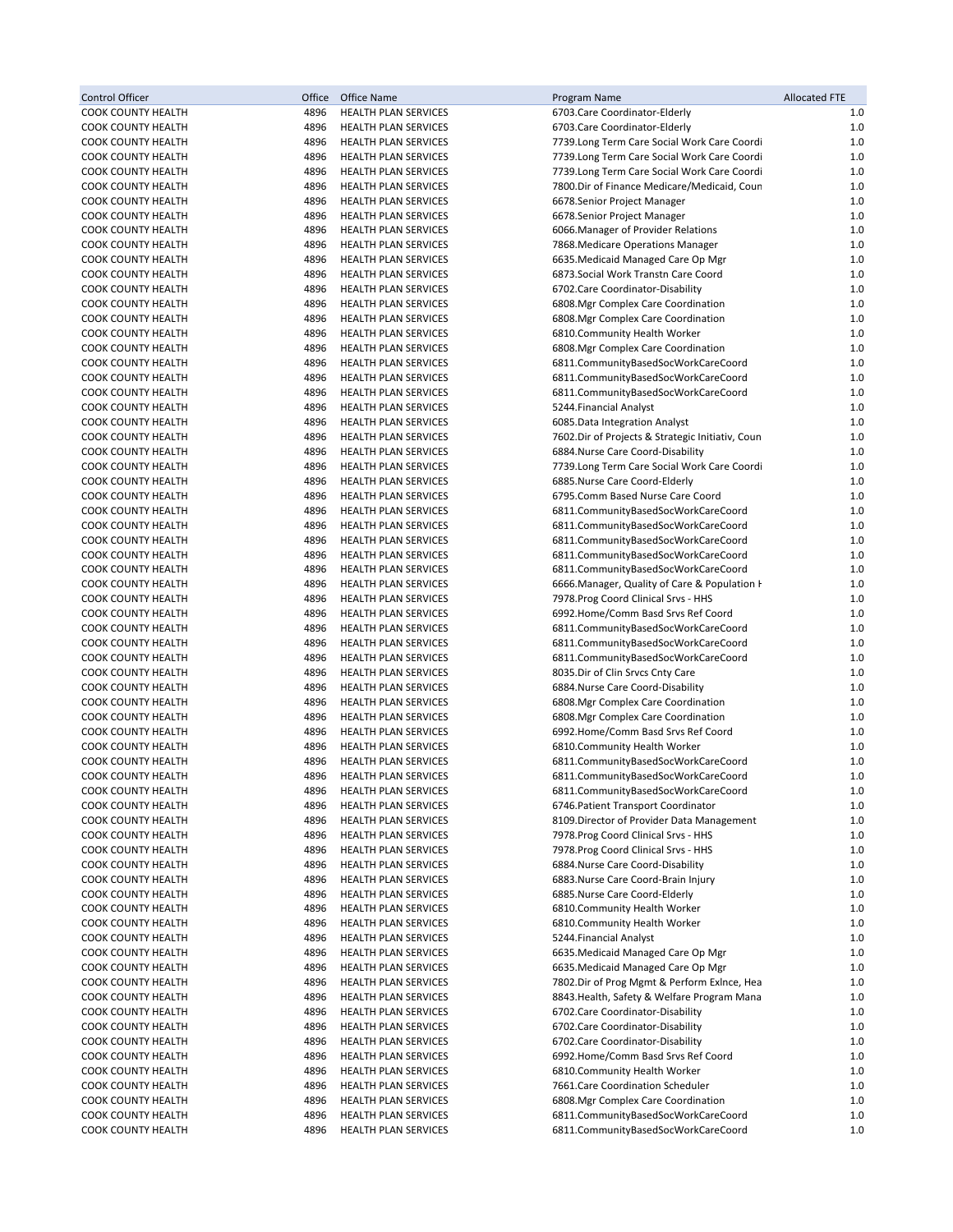| <b>Control Officer</b>                                 | Office       | Office Name                                         | Program Name                                                                      | <b>Allocated FTE</b> |
|--------------------------------------------------------|--------------|-----------------------------------------------------|-----------------------------------------------------------------------------------|----------------------|
| COOK COUNTY HEALTH                                     | 4896         | <b>HEALTH PLAN SERVICES</b>                         | 6811.CommunityBasedSocWorkCareCoord                                               | 1.0                  |
| COOK COUNTY HEALTH                                     | 4896         | <b>HEALTH PLAN SERVICES</b>                         | 5244. Financial Analyst                                                           | $1.0$                |
| <b>COOK COUNTY HEALTH</b>                              | 4896         | <b>HEALTH PLAN SERVICES</b>                         | 6676. Behavioral Health Program Mgr                                               | 1.0                  |
| <b>COOK COUNTY HEALTH</b>                              | 4896         | <b>HEALTH PLAN SERVICES</b>                         | 6808.Mgr Complex Care Coordination                                                | 1.0                  |
| <b>COOK COUNTY HEALTH</b>                              | 4896         | HEALTH PLAN SERVICES                                | 6884. Nurse Care Coord-Disability                                                 | $1.0$                |
| <b>COOK COUNTY HEALTH</b>                              | 4896         | <b>HEALTH PLAN SERVICES</b>                         | 6702.Care Coordinator-Disability                                                  | 1.0                  |
| <b>COOK COUNTY HEALTH</b>                              | 4896         | <b>HEALTH PLAN SERVICES</b>                         | 7739.Long Term Care Social Work Care Coordi                                       | 1.0                  |
| <b>COOK COUNTY HEALTH</b>                              | 4896         | HEALTH PLAN SERVICES                                | 6810.Community Health Worker                                                      | 1.0                  |
| COOK COUNTY HEALTH                                     | 4896         | <b>HEALTH PLAN SERVICES</b>                         | 6808. Mgr Complex Care Coordination                                               | 1.0                  |
| <b>COOK COUNTY HEALTH</b>                              | 4896         | <b>HEALTH PLAN SERVICES</b>                         | 7661.Care Coordination Scheduler                                                  | 1.0                  |
| COOK COUNTY HEALTH                                     | 4896         | HEALTH PLAN SERVICES                                | 6808.Mgr Complex Care Coordination                                                | 1.0                  |
| COOK COUNTY HEALTH                                     | 4896         | HEALTH PLAN SERVICES                                | 6795.Comm Based Nurse Care Coord                                                  | 1.0                  |
| <b>COOK COUNTY HEALTH</b>                              | 4896         | <b>HEALTH PLAN SERVICES</b>                         | 6795.Comm Based Nurse Care Coord                                                  | 1.0                  |
| <b>COOK COUNTY HEALTH</b>                              | 4896         | <b>HEALTH PLAN SERVICES</b>                         | 6635. Medicaid Managed Care Op Mgr                                                | 1.0                  |
| <b>COOK COUNTY HEALTH</b><br><b>COOK COUNTY HEALTH</b> | 4896<br>4896 | HEALTH PLAN SERVICES                                | 7978. Prog Coord Clinical Srvs - HHS                                              | $1.0$<br>1.0         |
| <b>COOK COUNTY HEALTH</b>                              | 4896         | <b>HEALTH PLAN SERVICES</b><br>HEALTH PLAN SERVICES | 5505. Clinical Case Manager<br>6885.Nurse Care Coord-Elderly                      | 1.0                  |
| <b>COOK COUNTY HEALTH</b>                              | 4896         | HEALTH PLAN SERVICES                                | 6992.Home/Comm Basd Srvs Ref Coord                                                | 1.0                  |
| <b>COOK COUNTY HEALTH</b>                              | 4896         | <b>HEALTH PLAN SERVICES</b>                         | 7606. Manager of Community Health Workers                                         | 1.0                  |
| <b>COOK COUNTY HEALTH</b>                              | 4896         | HEALTH PLAN SERVICES                                | 7661.Care Coordination Scheduler                                                  | 1.0                  |
| <b>COOK COUNTY HEALTH</b>                              | 4896         | <b>HEALTH PLAN SERVICES</b>                         | 6811.CommunityBasedSocWorkCareCoord                                               | 1.0                  |
| <b>COOK COUNTY HEALTH</b>                              | 4896         | <b>HEALTH PLAN SERVICES</b>                         | 6811.CommunityBasedSocWorkCareCoord                                               | 1.0                  |
| COOK COUNTY HEALTH                                     | 4896         | HEALTH PLAN SERVICES                                | 9025. Dir of Provider Contracting, Health Plan                                    | 0.6                  |
| COOK COUNTY HEALTH                                     | 4896         | HEALTH PLAN SERVICES                                | 8988. Director of Actuarial Services, Health Pla                                  | 0.6                  |
| COOK COUNTY HEALTH                                     | 4896         | <b>HEALTH PLAN SERVICES</b>                         | 9026. Pharmacy Benefit Operation Mgr                                              | 0.5                  |
| <b>COOK COUNTY HEALTH</b>                              | 4896         | <b>HEALTH PLAN SERVICES</b>                         | 6887. Nurse Transitional Care Coord                                               | 0.5                  |
| COOK COUNTY HEALTH                                     | 4896         | <b>HEALTH PLAN SERVICES</b>                         | 6887.Nurse Transitional Care Coord                                                | 0.5                  |
| <b>COOK COUNTY HEALTH</b>                              | 4896         | <b>HEALTH PLAN SERVICES</b>                         | 6887.Nurse Transitional Care Coord                                                | 0.5                  |
| <b>COOK COUNTY HEALTH</b>                              | 4896         | <b>HEALTH PLAN SERVICES</b>                         | 6887. Nurse Transitional Care Coord                                               | 0.5                  |
| COOK COUNTY HEALTH                                     | 4896         | <b>HEALTH PLAN SERVICES</b>                         | 9030.Data Integration Mgr                                                         | 0.4                  |
| <b>COOK COUNTY HEALTH</b>                              | 4896         | <b>HEALTH PLAN SERVICES</b>                         | 6992.Home/Comm Basd Srvs Ref Coord                                                | 0.7                  |
| <b>COOK COUNTY HEALTH</b>                              | 4896         | <b>HEALTH PLAN SERVICES</b>                         | 6992.Home/Comm Basd Srvs Ref Coord                                                | 0.7                  |
| <b>COOK COUNTY HEALTH</b>                              | 4896         | <b>HEALTH PLAN SERVICES</b>                         | 6992.Home/Comm Basd Srvs Ref Coord                                                | 0.7                  |
| <b>COOK COUNTY HEALTH</b>                              | 4896         | <b>HEALTH PLAN SERVICES</b>                         | 6884.Nurse Care Coord-Disability                                                  | 0.7                  |
| <b>COOK COUNTY HEALTH</b>                              | 4896         | <b>HEALTH PLAN SERVICES</b>                         | 0050.Administrative Assistant IV                                                  | 0.3                  |
| COOK COUNTY HEALTH                                     | 4896         | HEALTH PLAN SERVICES                                | 6811.CommunityBasedSocWorkCareCoord                                               | 0.5                  |
| <b>COOK COUNTY HEALTH</b>                              | 4896         | <b>HEALTH PLAN SERVICES</b>                         | 9027. Manager of Provider Data Management                                         | 0.3                  |
| <b>COOK COUNTY HEALTH</b><br><b>COOK COUNTY HEALTH</b> | 4896<br>4896 | <b>HEALTH PLAN SERVICES</b><br>HEALTH PLAN SERVICES | 6703. Care Coordinator-Elderly<br>7978. Prog Coord Clinical Srvs - HHS            | 0.6<br>0.6           |
| <b>COOK COUNTY HEALTH</b>                              | 4896         | <b>HEALTH PLAN SERVICES</b>                         | 6702. Care Coordinator-Disability                                                 | 0.6                  |
| <b>COOK COUNTY HEALTH</b>                              | 4896         | <b>HEALTH PLAN SERVICES</b>                         | 0907.Clerk V                                                                      | 0.6                  |
| COOK COUNTY HEALTH                                     | 4896         | HEALTH PLAN SERVICES                                | 8815. Pharmacy Medicaid Prog Mgr                                                  | 0.6                  |
| COOK COUNTY HEALTH                                     | 4896         | HEALTH PLAN SERVICES                                | 9053. Managed Care Clinical Operations Mana                                       | 0.6                  |
| <b>COOK COUNTY HEALTH</b>                              | 4896         | <b>HEALTH PLAN SERVICES</b>                         | 9053. Managed Care Clinical Operations Mana                                       | 0.6                  |
| <b>COOK COUNTY HEALTH</b>                              | 4896         | <b>HEALTH PLAN SERVICES</b>                         | 9053. Managed Care Clinical Operations Mana                                       | 0.6                  |
| <b>COOK COUNTY HEALTH</b>                              | 4896         | <b>HEALTH PLAN SERVICES</b>                         | 7661.Care Coordination Scheduler                                                  | 0.6                  |
| <b>COOK COUNTY HEALTH</b>                              | 4896         | <b>HEALTH PLAN SERVICES</b>                         | 7661. Care Coordination Scheduler                                                 | 0.6                  |
| COOK COUNTY HEALTH                                     | 4896         | HEALTH PLAN SERVICES                                | 7661.Care Coordination Scheduler                                                  | 0.6                  |
| COOK COUNTY HEALTH                                     | 4896         | <b>HEALTH PLAN SERVICES</b>                         | 7661.Care Coordination Scheduler                                                  | 0.6                  |
| <b>COOK COUNTY HEALTH</b>                              | 4896         | HEALTH PLAN SERVICES                                | 6763. Utilization Mgmt Program Mgr                                                | 0.3                  |
| COOK COUNTY HEALTH                                     | 4896         | <b>HEALTH PLAN SERVICES</b>                         | 6702. Care Coordinator-Disability                                                 | 0.3                  |
| COOK COUNTY HEALTH                                     | 4896         | <b>HEALTH PLAN SERVICES</b>                         | 6703. Care Coordinator-Elderly                                                    | 0.3                  |
| COOK COUNTY HEALTH                                     | 4896         | HEALTH PLAN SERVICES                                | 6702. Care Coordinator-Disability                                                 | 0.2                  |
| <b>COOK COUNTY HEALTH</b>                              | 4896         | <b>HEALTH PLAN SERVICES</b>                         | 6992.Home/Comm Basd Srvs Ref Coord                                                | 0.2                  |
| COOK COUNTY HEALTH                                     | 4896         | <b>HEALTH PLAN SERVICES</b>                         | 7656. Program Manager, CountyCare Operatio                                        | 0.2                  |
| COOK COUNTY HEALTH                                     | 4896         | <b>HEALTH PLAN SERVICES</b>                         | 6701.Care Coordinator-HIV/AIDS                                                    | 0.2                  |
| COOK COUNTY HEALTH                                     | 4896         | HEALTH PLAN SERVICES                                | 6703. Care Coordinator-Elderly                                                    | 0.2                  |
| COOK COUNTY HEALTH                                     | 4896         | <b>HEALTH PLAN SERVICES</b>                         | 9092. Provider Data Administrator                                                 | 0.2                  |
| COOK COUNTY HEALTH                                     | 4896         | <b>HEALTH PLAN SERVICES</b>                         | 9089.Senior Manager of Integrated Care Mana                                       | 0.2                  |
| COOK COUNTY HEALTH                                     | 4896<br>4896 | HEALTH PLAN SERVICES<br>HEALTH PLAN SERVICES        | 6700. Care Coordinator-Brain Injury                                               | 0.2<br>0.2           |
| COOK COUNTY HEALTH<br>COOK COUNTY HEALTH               | 4896         | <b>HEALTH PLAN SERVICES</b>                         | 7739.Long Term Care Social Work Care Coordi<br>6808.Mgr Complex Care Coordination | 0.2                  |
| COOK COUNTY HEALTH                                     | 4896         | <b>HEALTH PLAN SERVICES</b>                         | 6702. Care Coordinator-Disability                                                 | 0.2                  |
| COOK COUNTY HEALTH                                     | 4896         | HEALTH PLAN SERVICES                                | 7739.Long Term Care Social Work Care Coordi                                       | 0.2                  |
| COOK COUNTY HEALTH                                     | 4896         | <b>HEALTH PLAN SERVICES</b>                         | 6702. Care Coordinator-Disability                                                 | 0.2                  |
| COOK COUNTY HEALTH                                     | 4896         | <b>HEALTH PLAN SERVICES</b>                         | 6703. Care Coordinator-Elderly                                                    | 0.2                  |
| COOK COUNTY HEALTH                                     | 4896         | HEALTH PLAN SERVICES                                | 6703. Care Coordinator-Elderly                                                    | 0.2                  |
| COOK COUNTY HEALTH                                     | 4896         | HEALTH PLAN SERVICES                                | 8768.Sr Data Mgr - Health Plan Srvs                                               | 0.2                  |
| COOK COUNTY HEALTH                                     | 4896         | HEALTH PLAN SERVICES                                | 9086. Population Health Coordinator                                               | 0.2                  |
| COOK COUNTY HEALTH                                     | 4896         | HEALTH PLAN SERVICES                                | 9086. Population Health Coordinator                                               | 0.2                  |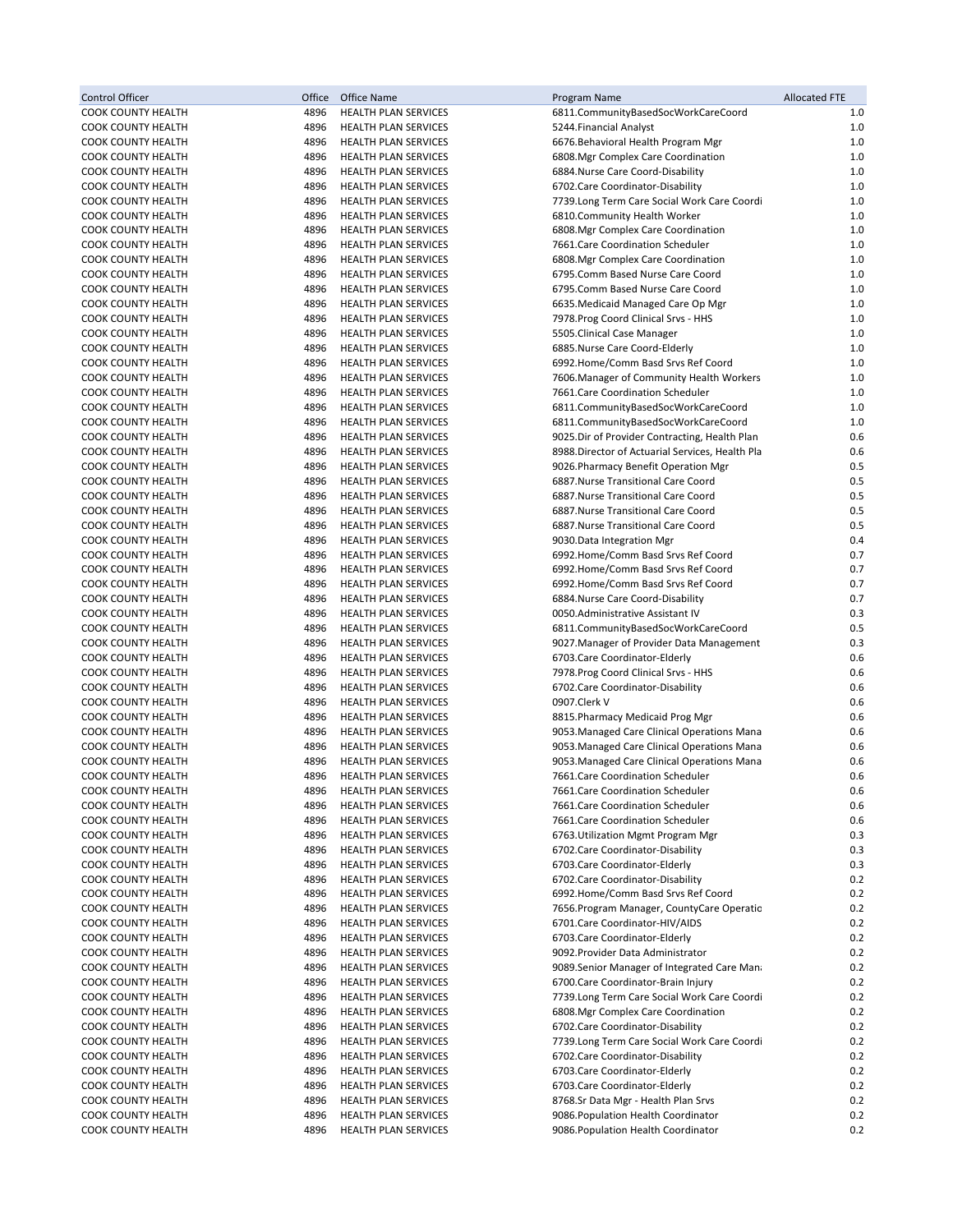| <b>Control Officer</b>                                 | Office       | Office Name                                                                                                                                  | Program Name                                                                             | <b>Allocated FTE</b> |
|--------------------------------------------------------|--------------|----------------------------------------------------------------------------------------------------------------------------------------------|------------------------------------------------------------------------------------------|----------------------|
| <b>COOK COUNTY HEALTH</b>                              | 4896         | <b>HEALTH PLAN SERVICES</b>                                                                                                                  | 9086. Population Health Coordinator                                                      | 0.2                  |
| <b>COOK COUNTY HEALTH</b>                              | 4896         | <b>HEALTH PLAN SERVICES</b>                                                                                                                  | 6523. Comm and Soc Srvs Mgr-Cty Care                                                     | 0.2                  |
| <b>COOK COUNTY HEALTH</b>                              | 4896         | HEALTH PLAN SERVICES                                                                                                                         | 7898. Senior Operations Manager, Health Plan                                             | 0.1                  |
| <b>COOK COUNTY HEALTH</b><br><b>COOK COUNTY HEALTH</b> | 4896<br>4896 | HEALTH PLAN SERVICES<br>HEALTH PLAN SERVICES                                                                                                 | 9086. Population Health Coordinator<br>7930. Dele & Oversignt Mgr, HPS                   | 0.1<br>0.1           |
| <b>COOK COUNTY HEALTH</b>                              | 4896         | <b>HEALTH PLAN SERVICES</b>                                                                                                                  | 9086. Population Health Coordinator                                                      | 0.1                  |
| COOK COUNTY HEALTH                                     | 4896         | <b>HEALTH PLAN SERVICES</b>                                                                                                                  | 9086. Population Health Coordinator                                                      | 0.1                  |
| <b>COOK COUNTY HEALTH</b>                              | 4896         | <b>HEALTH PLAN SERVICES</b>                                                                                                                  | 9086. Population Health Coordinator                                                      | 0.1                  |
| <b>COOK COUNTY HEALTH</b>                              | 4896         | <b>HEALTH PLAN SERVICES</b>                                                                                                                  | 9086. Population Health Coordinator                                                      | 0.1                  |
| <b>COOK COUNTY HEALTH</b>                              | 4896         | HEALTH PLAN SERVICES                                                                                                                         | 9086. Population Health Coordinator                                                      | 0.1                  |
| <b>COOK COUNTY HEALTH</b>                              | 4896         | <b>HEALTH PLAN SERVICES</b>                                                                                                                  | 9086. Population Health Coordinator                                                      | 0.1                  |
| COOK COUNTY HEALTH                                     | 4896         | <b>HEALTH PLAN SERVICES</b>                                                                                                                  | 6635. Medicaid Managed Care Op Mgr                                                       | 0.0                  |
| <b>COOK COUNTY HEALTH</b>                              | 4896         | HEALTH PLAN SERVICES                                                                                                                         | 9132. Senior Manager of Policy & Innovation                                              | 0.0                  |
| <b>COOK COUNTY HEALTH</b>                              | 4896         | <b>HEALTH PLAN SERVICES</b>                                                                                                                  | 6795.Comm Based Nurse Care Coord                                                         | 0.0                  |
| COOK COUNTY HEALTH<br>COOK COUNTY HEALTH               | 4896<br>4896 | <b>HEALTH PLAN SERVICES</b><br><b>HEALTH PLAN SERVICES</b>                                                                                   | 6873. Social Work Transtn Care Coord<br>6808. Mgr Complex Care Coordination              | 0.0<br>0.0           |
| <b>COOK COUNTY HEALTH</b>                              | 4896         | <b>HEALTH PLAN SERVICES</b>                                                                                                                  | 6790.LTSS Program Manager                                                                | 0.0                  |
| <b>COOK COUNTY HEALTH</b>                              | 4896         | <b>HEALTH PLAN SERVICES</b>                                                                                                                  | 7930. Dele & Oversignt Mgr, HPS                                                          | 0.0                  |
| COOK COUNTY HEALTH                                     | 4896         | HEALTH PLAN SERVICES                                                                                                                         | 8858. Provider Data Ops Specialist                                                       | 0.0                  |
| <b>COOK COUNTY HEALTH</b>                              | 4896         | <b>HEALTH PLAN SERVICES</b>                                                                                                                  | 6795.Comm Based Nurse Care Coord                                                         | 0.0                  |
| <b>COOK COUNTY HEALTH</b>                              | 4896         | <b>HEALTH PLAN SERVICES</b>                                                                                                                  | 6795.Comm Based Nurse Care Coord                                                         | 0.0                  |
| <b>COOK COUNTY HEALTH</b>                              | 4896         | <b>HEALTH PLAN SERVICES</b>                                                                                                                  | 6795.Comm Based Nurse Care Coord                                                         | 0.0                  |
| COOK COUNTY HEALTH                                     | 4896         | <b>HEALTH PLAN SERVICES</b>                                                                                                                  | 6990.Care Mgmt Nurse Coord                                                               | 0.0                  |
| <b>COOK COUNTY HEALTH</b>                              | 4896         | <b>HEALTH PLAN SERVICES</b>                                                                                                                  | 6678. Senior Project Manager                                                             | 0.1                  |
| <b>COOK COUNTY HEALTH</b><br><b>COOK COUNTY HEALTH</b> | 4896<br>4896 | HEALTH PLAN SERVICES<br><b>HEALTH PLAN SERVICES</b>                                                                                          | 6795.Comm Based Nurse Care Coord<br>6795.Comm Based Nurse Care Coord                     | 0.0<br>0.0           |
| <b>COOK COUNTY HEALTH</b>                              | 4896         | <b>HEALTH PLAN SERVICES</b>                                                                                                                  | 8767.Data Mgr, Health Plan Srvs                                                          | 0.0                  |
| <b>COOK COUNTY HEALTH</b>                              | 4896         | HEALTH PLAN SERVICES                                                                                                                         | 9026. Pharmacy Benefit Operation Mgr                                                     | 0.0                  |
| COOK COUNTY HEALTH                                     | 4896         | <b>HEALTH PLAN SERVICES</b>                                                                                                                  | 5276. Senior Director of Finance, Health Plan So                                         | 0.0                  |
| <b>COOK COUNTY HEALTH</b>                              | 4896         | <b>HEALTH PLAN SERVICES</b>                                                                                                                  | 8122. Senior Director of Network Managemen                                               | 0.0                  |
| COOK COUNTY HEALTH                                     | 4896         | HEALTH PLAN SERVICES                                                                                                                         | 7631. Health Plan Clinical Training Manager                                              | 0.0                  |
| COOK COUNTY HEALTH                                     | 4896         | HEALTH PLAN SERVICES                                                                                                                         | 8164. Senior Counsel, Health Plan Services                                               | 0.1                  |
| <b>COOK COUNTY HEALTH</b>                              | 4897         | JOHN H. STROGER JR, HOSPITAL OF COOK COU 6810. Community Health Worker                                                                       |                                                                                          | 1.0                  |
| <b>COOK COUNTY HEALTH</b>                              | 4897<br>4897 | JOHN H. STROGER JR, HOSPITAL OF COOK COL 7799. Patient Conceirge                                                                             |                                                                                          | 1.0<br>1.0           |
| COOK COUNTY HEALTH<br>COOK COUNTY HEALTH               | 4897         | JOHN H. STROGER JR, HOSPITAL OF COOK COL 6811.CommunityBasedSocWorkCareCoord                                                                 | JOHN H. STROGER JR, HOSPITAL OF COOK COL 7780. Patient Transportation Coordinator, Bilir | 1.0                  |
| <b>COOK COUNTY HEALTH</b>                              | 4897         | JOHN H. STROGER JR, HOSPITAL OF COOK COL 6810. Community Health Worker                                                                       |                                                                                          | 1.0                  |
| COOK COUNTY HEALTH                                     | 4897         | JOHN H. STROGER JR, HOSPITAL OF COOK COL0051.Administrative Assistant V                                                                      |                                                                                          | 1.0                  |
| COOK COUNTY HEALTH                                     | 4897         | JOHN H. STROGER JR, HOSPITAL OF COOK COUS 18. Bilngl Patient Care Navigator                                                                  |                                                                                          | 0.6                  |
| <b>COOK COUNTY HEALTH</b>                              | 4897         |                                                                                                                                              | JOHN H. STROGER JR, HOSPITAL OF COOK COUSI31.Comm Based Complex Care Coord Clinic        | 0.2                  |
| <b>COOK COUNTY HEALTH</b>                              | 4897         |                                                                                                                                              | JOHN H. STROGER JR, HOSPITAL OF COOK COU 9131.Comm Based Complex Care Coord Clinic       | 0.3                  |
| <b>COOK COUNTY HEALTH</b>                              | 4897         |                                                                                                                                              | JOHN H. STROGER JR, HOSPITAL OF COOK COL 8017. Chief Operating Officer, Stroger Hospital | 1.0                  |
| COOK COUNTY HEALTH<br><b>COOK COUNTY HEALTH</b>        | 4897<br>4897 | JOHN H. STROGER JR, HOSPITAL OF COOK COL 9050. Patient Access Manager<br>JOHN H. STROGER JR, HOSPITAL OF COOK COL0907.Clerk V                |                                                                                          | 0.5<br>1.0           |
| <b>COOK COUNTY HEALTH</b>                              | 4897         | JOHN H. STROGER JR, HOSPITAL OF COOK COL0907.Clerk V                                                                                         |                                                                                          | 1.0                  |
| <b>COOK COUNTY HEALTH</b>                              | 4897         | JOHN H. STROGER JR, HOSPITAL OF COOK COL0907.Clerk V                                                                                         |                                                                                          | 1.0                  |
| COOK COUNTY HEALTH                                     | 4897         | JOHN H. STROGER JR, HOSPITAL OF COOK COL0907.Clerk V                                                                                         |                                                                                          | 1.0                  |
| <b>COOK COUNTY HEALTH</b>                              | 4897         |                                                                                                                                              | JOHN H. STROGER JR, HOSPITAL OF COOK COL 7870. Patient Access Quality Mgmt Coord, Bilir  | 1.0                  |
| <b>COOK COUNTY HEALTH</b>                              | 4897         | JOHN H. STROGER JR, HOSPITAL OF COOK COL 1641. Attending Physician XI                                                                        |                                                                                          | 1.0                  |
| <b>COOK COUNTY HEALTH</b>                              | 4897         | JOHN H. STROGER JR, HOSPITAL OF COOK COL 6547. Attending Physician XII-SC                                                                    |                                                                                          | 1.0                  |
| COOK COUNTY HEALTH                                     | 4897         | JOHN H. STROGER JR, HOSPITAL OF COOK COL 1845. Medical Technologist III                                                                      |                                                                                          | 1.0                  |
| <b>COOK COUNTY HEALTH</b><br><b>COOK COUNTY HEALTH</b> | 4897<br>4897 | JOHN H. STROGER JR, HOSPITAL OF COOK COUT672. Cardiac Sonographer II<br>JOHN H. STROGER JR, HOSPITAL OF COOK COL 1816. Physician Assistant I |                                                                                          | 1.0<br>0.2           |
| <b>COOK COUNTY HEALTH</b>                              | 4897         | JOHN H. STROGER JR, HOSPITAL OF COOK COUT686. Cardiac Electrophysiologist                                                                    |                                                                                          | 0.0                  |
| COOK COUNTY HEALTH                                     | 4897         | JOHN H. STROGER JR, HOSPITAL OF COOK COL 7671. Cardiac Sonographer I                                                                         |                                                                                          | 0.0                  |
| <b>COOK COUNTY HEALTH</b>                              | 4897         | JOHN H. STROGER JR, HOSPITAL OF COOK COL 1816. Physician Assistant I                                                                         |                                                                                          | 0.1                  |
| <b>COOK COUNTY HEALTH</b>                              | 4897         | JOHN H. STROGER JR, HOSPITAL OF COOK COL 1941. Clinical Nurse I                                                                              |                                                                                          | 1.0                  |
| <b>COOK COUNTY HEALTH</b>                              | 4897         | JOHN H. STROGER JR, HOSPITAL OF COOK COL 1941. Clinical Nurse I                                                                              |                                                                                          | 1.0                  |
| <b>COOK COUNTY HEALTH</b>                              | 4897         | JOHN H. STROGER JR, HOSPITAL OF COOK COL 1941. Clinical Nurse I                                                                              |                                                                                          | 1.0                  |
| COOK COUNTY HEALTH                                     | 4897         | JOHN H. STROGER JR, HOSPITAL OF COOK COL 1941. Clinical Nurse I                                                                              |                                                                                          | 1.0                  |
| <b>COOK COUNTY HEALTH</b>                              | 4897         | JOHN H. STROGER JR, HOSPITAL OF COOK COL 1941. Clinical Nurse I                                                                              |                                                                                          | 1.0                  |
| <b>COOK COUNTY HEALTH</b><br><b>COOK COUNTY HEALTH</b> | 4897<br>4897 | JOHN H. STROGER JR, HOSPITAL OF COOK COL 1941. Clinical Nurse I<br>JOHN H. STROGER JR, HOSPITAL OF COOK COL 1941. Clinical Nurse I           |                                                                                          | 0.9<br>1.0           |
| <b>COOK COUNTY HEALTH</b>                              | 4897         | JOHN H. STROGER JR, HOSPITAL OF COOK COL 1941. Clinical Nurse I                                                                              |                                                                                          | 1.0                  |
| <b>COOK COUNTY HEALTH</b>                              | 4897         | JOHN H. STROGER JR, HOSPITAL OF COOK COL 1941. Clinical Nurse I                                                                              |                                                                                          | 1.0                  |
| <b>COOK COUNTY HEALTH</b>                              | 4897         | JOHN H. STROGER JR, HOSPITAL OF COOK COL 1941. Clinical Nurse I                                                                              |                                                                                          | 1.0                  |
| COOK COUNTY HEALTH                                     | 4897         | JOHN H. STROGER JR, HOSPITAL OF COOK COL 1941. Clinical Nurse I                                                                              |                                                                                          | 1.0                  |
| <b>COOK COUNTY HEALTH</b>                              | 4897         | JOHN H. STROGER JR, HOSPITAL OF COOK COL 1941. Clinical Nurse I                                                                              |                                                                                          | 1.0                  |
| COOK COUNTY HEALTH                                     | 4897         | JOHN H. STROGER JR, HOSPITAL OF COOK COL 1941. Clinical Nurse I                                                                              |                                                                                          | 1.0                  |
| COOK COUNTY HEALTH                                     | 4897         | JOHN H. STROGER JR, HOSPITAL OF COOK COL 1941. Clinical Nurse I                                                                              |                                                                                          | 1.0                  |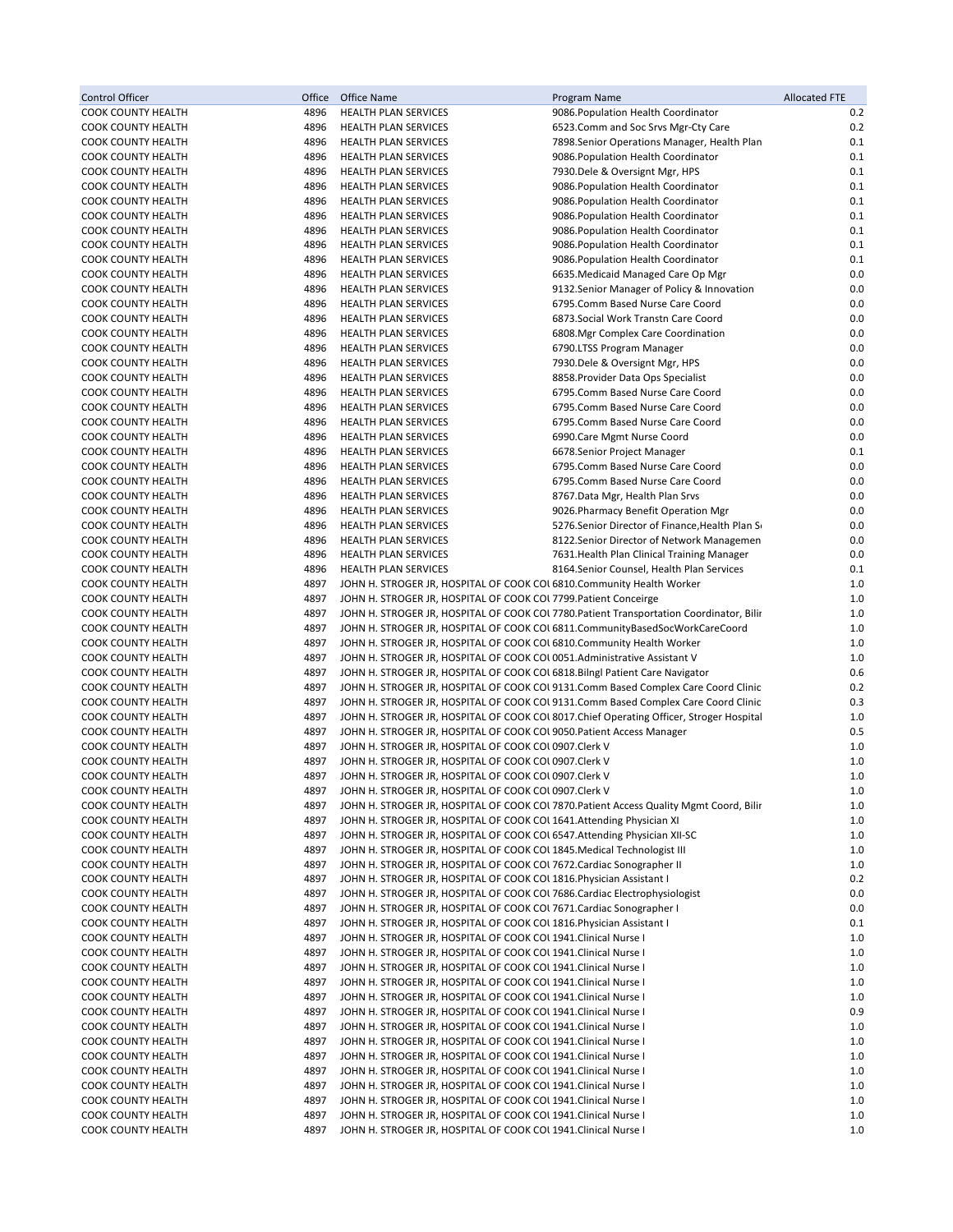| <b>Control Officer</b>                                 | Office       | Office Name<br>Program Name                                                                                                                                 | <b>Allocated FTE</b> |
|--------------------------------------------------------|--------------|-------------------------------------------------------------------------------------------------------------------------------------------------------------|----------------------|
| <b>COOK COUNTY HEALTH</b>                              | 4897         | JOHN H. STROGER JR, HOSPITAL OF COOK COL 1941. Clinical Nurse I                                                                                             | 1.0                  |
| <b>COOK COUNTY HEALTH</b>                              | 4897         | JOHN H. STROGER JR, HOSPITAL OF COOK COL 1941. Clinical Nurse I                                                                                             | 1.0                  |
| COOK COUNTY HEALTH                                     | 4897         | JOHN H. STROGER JR, HOSPITAL OF COOK COL 1941. Clinical Nurse I                                                                                             | 1.0                  |
| COOK COUNTY HEALTH                                     | 4897         | JOHN H. STROGER JR, HOSPITAL OF COOK COL 1941. Clinical Nurse I                                                                                             | 1.0                  |
| COOK COUNTY HEALTH                                     | 4897<br>4897 | JOHN H. STROGER JR, HOSPITAL OF COOK COU 2064. Emergency Room Technician II<br>JOHN H. STROGER JR, HOSPITAL OF COOK COU 2064. Emergency Room Technician II  | $1.0$<br>1.0         |
| COOK COUNTY HEALTH<br><b>COOK COUNTY HEALTH</b>        | 4897         | JOHN H. STROGER JR, HOSPITAL OF COOK COL 2064. Emergency Room Technician II                                                                                 | 1.0                  |
| COOK COUNTY HEALTH                                     | 4897         | JOHN H. STROGER JR, HOSPITAL OF COOK COL 1941. Clinical Nurse I                                                                                             | 1.0                  |
| COOK COUNTY HEALTH                                     | 4897         | JOHN H. STROGER JR, HOSPITAL OF COOK COL 1941. Clinical Nurse I                                                                                             | 1.0                  |
| <b>COOK COUNTY HEALTH</b>                              | 4897         | JOHN H. STROGER JR, HOSPITAL OF COOK COL 1941. Clinical Nurse I                                                                                             | 1.0                  |
| <b>COOK COUNTY HEALTH</b>                              | 4897         | JOHN H. STROGER JR, HOSPITAL OF COOK COL 1941. Clinical Nurse I                                                                                             | 0.9                  |
| <b>COOK COUNTY HEALTH</b>                              | 4897         | JOHN H. STROGER JR, HOSPITAL OF COOK COL 1941. Clinical Nurse I                                                                                             | 0.6                  |
| COOK COUNTY HEALTH                                     | 4897         | JOHN H. STROGER JR, HOSPITAL OF COOK COL 5384. Nurse Coordinator II                                                                                         | 0.4                  |
| <b>COOK COUNTY HEALTH</b>                              | 4897         | JOHN H. STROGER JR, HOSPITAL OF COOK COL 1722. Associate Director of Nursing                                                                                | 0.3                  |
| COOK COUNTY HEALTH                                     | 4897         | JOHN H. STROGER JR, HOSPITAL OF COOK COU 8125. Director of Emergency Room & Traumar                                                                         | 0.3                  |
| COOK COUNTY HEALTH<br><b>COOK COUNTY HEALTH</b>        | 4897<br>4897 | JOHN H. STROGER JR, HOSPITAL OF COOK COL5296. Medical Assistant<br>JOHN H. STROGER JR, HOSPITAL OF COOK COL0048.Administrative Assistant III                | 1.0<br>1.0           |
| COOK COUNTY HEALTH                                     | 4897         | JOHN H. STROGER JR, HOSPITAL OF COOK COU 2055. Ophthal Elec & Visual Tech                                                                                   | 1.0                  |
| <b>COOK COUNTY HEALTH</b>                              | 4897         | JOHN H. STROGER JR, HOSPITAL OF COOK COL 2055. Ophthal Elec & Visual Tech                                                                                   | 0.5                  |
| <b>COOK COUNTY HEALTH</b>                              | 4897         | JOHN H. STROGER JR, HOSPITAL OF COOK COL 1899. Pathologist Assistant                                                                                        | 1.0                  |
| COOK COUNTY HEALTH                                     | 4897         | JOHN H. STROGER JR, HOSPITAL OF COOK COUT 326. Medical Laboratory Scientist                                                                                 | 1.0                  |
| COOK COUNTY HEALTH                                     | 4897         | JOHN H. STROGER JR, HOSPITAL OF COOK COL 4003. Health Svces Representative I                                                                                | 1.0                  |
| <b>COOK COUNTY HEALTH</b>                              | 4897         | JOHN H. STROGER JR, HOSPITAL OF COOK COL 8737.Gen Anestesiologist                                                                                           | 1.0                  |
| <b>COOK COUNTY HEALTH</b>                              | 4897         | JOHN H. STROGER JR, HOSPITAL OF COOK COL 1941. Clinical Nurse I                                                                                             | 1.0                  |
| COOK COUNTY HEALTH                                     | 4897         | JOHN H. STROGER JR, HOSPITAL OF COOK COL 9081. Patient Care Technician                                                                                      | 0.0                  |
| <b>COOK COUNTY HEALTH</b>                              | 4897         | JOHN H. STROGER JR, HOSPITAL OF COOK COL 6823. Ward Clerk (SEIU 73)                                                                                         | 1.0                  |
| <b>COOK COUNTY HEALTH</b>                              | 4897         | JOHN H. STROGER JR, HOSPITAL OF COOK COL 6823. Ward Clerk (SEIU 73)                                                                                         | $1.0$                |
| COOK COUNTY HEALTH<br><b>COOK COUNTY HEALTH</b>        | 4897<br>4897 | JOHN H. STROGER JR, HOSPITAL OF COOK COL 9081. Patient Care Technician<br>JOHN H. STROGER JR, HOSPITAL OF COOK COL 9081. Patient Care Technician            | 0.3<br>0.3           |
| COOK COUNTY HEALTH                                     | 4897         | JOHN H. STROGER JR, HOSPITAL OF COOK COL 6489.Call Center Cust Sevice Rep                                                                                   | 1.0                  |
| <b>COOK COUNTY HEALTH</b>                              | 4897         | JOHN H. STROGER JR, HOSPITAL OF COOK COL0907.Clerk V                                                                                                        | $1.0$                |
| <b>COOK COUNTY HEALTH</b>                              | 4897         | JOHN H. STROGER JR, HOSPITAL OF COOK COL 6488. Call Center Operations Analyst                                                                               | 1.0                  |
| <b>COOK COUNTY HEALTH</b>                              | 4897         | JOHN H. STROGER JR, HOSPITAL OF COOK COL 6489. Call Center Cust Sevice Rep                                                                                  | 1.0                  |
| <b>COOK COUNTY HEALTH</b>                              | 4897         | JOHN H. STROGER JR, HOSPITAL OF COOK COL 6486.Call Center Supervisor                                                                                        | 0.4                  |
| <b>COOK COUNTY HEALTH</b>                              | 4897         | JOHN H. STROGER JR, HOSPITAL OF COOK COL0907.Clerk V                                                                                                        | 1.0                  |
| COOK COUNTY HEALTH                                     | 4897         | JOHN H. STROGER JR, HOSPITAL OF COOK COL 6544. Attending Physician VI-SC                                                                                    | 1.0                  |
| <b>COOK COUNTY HEALTH</b>                              | 4897         | JOHN H. STROGER JR, HOSPITAL OF COOK COUS396.Cl Lab Automated Svs Supv                                                                                      | 1.0                  |
| <b>COOK COUNTY HEALTH</b>                              | 4897         | JOHN H. STROGER JR, HOSPITAL OF COOK COL 8121. Senior Director of Laboratory Medicine                                                                       | 1.0                  |
| COOK COUNTY HEALTH<br>COOK COUNTY HEALTH               | 4897<br>4897 | JOHN H. STROGER JR, HOSPITAL OF COOK COL 5395. Laboratory Services Manager<br>JOHN H. STROGER JR, HOSPITAL OF COOK COL 7825. Laboratory Srvcs Supervisor    | 1.0<br>1.0           |
| <b>COOK COUNTY HEALTH</b>                              | 4897         | JOHN H. STROGER JR, HOSPITAL OF COOK COL 1845. Medical Technologist III                                                                                     | 1.0                  |
| <b>COOK COUNTY HEALTH</b>                              | 4897         | JOHN H. STROGER JR, HOSPITAL OF COOK COL 1844. Medical Technologist II                                                                                      | 1.0                  |
| COOK COUNTY HEALTH                                     | 4897         | JOHN H. STROGER JR, HOSPITAL OF COOK COU 7826. Medical Laboratory Scientist                                                                                 | 1.0                  |
| <b>COOK COUNTY HEALTH</b>                              | 4897         | JOHN H. STROGER JR, HOSPITAL OF COOK COL 1843. Medical Technologist I                                                                                       | 1.0                  |
| <b>COOK COUNTY HEALTH</b>                              | 4897         | JOHN H. STROGER JR, HOSPITAL OF COOK COL 7785. Clinical Laboratory Assistant                                                                                | 1.0                  |
| <b>COOK COUNTY HEALTH</b>                              | 4897         | JOHN H. STROGER JR, HOSPITAL OF COOK COL 7785. Clinical Laboratory Assistant                                                                                | 1.0                  |
| <b>COOK COUNTY HEALTH</b>                              | 4897         | JOHN H. STROGER JR, HOSPITAL OF COOK COU 7826. Medical Laboratory Scientist                                                                                 | 1.0                  |
| COOK COUNTY HEALTH                                     | 4897         | JOHN H. STROGER JR, HOSPITAL OF COOK COL 6549. Attending Physician IX-SC                                                                                    | 1.0                  |
| <b>COOK COUNTY HEALTH</b><br><b>COOK COUNTY HEALTH</b> | 4897<br>4897 | JOHN H. STROGER JR, HOSPITAL OF COOK COL 7785. Clinical Laboratory Assistant<br>JOHN H. STROGER JR, HOSPITAL OF COOK COUT 843. Medical Technologist Trainee | 1.0<br>$1.0$         |
| <b>COOK COUNTY HEALTH</b>                              | 4897         | JOHN H. STROGER JR, HOSPITAL OF COOK COL 1844. Medical Technologist II                                                                                      | 1.0                  |
| <b>COOK COUNTY HEALTH</b>                              | 4897         | JOHN H. STROGER JR, HOSPITAL OF COOK COL 7826. Medical Laboratory Scientist                                                                                 | 1.0                  |
| <b>COOK COUNTY HEALTH</b>                              | 4897         | JOHN H. STROGER JR, HOSPITAL OF COOK COL 6556. Medical Div Chair XII-SC                                                                                     | 1.0                  |
| <b>COOK COUNTY HEALTH</b>                              | 4897         | JOHN H. STROGER JR, HOSPITAL OF COOK COL 1941. Clinical Nurse I                                                                                             | 1.0                  |
| COOK COUNTY HEALTH                                     | 4897         | JOHN H. STROGER JR, HOSPITAL OF COOK COL 1941. Clinical Nurse I                                                                                             | 0.9                  |
| COOK COUNTY HEALTH                                     | 4897         | JOHN H. STROGER JR, HOSPITAL OF COOK COL 1941. Clinical Nurse I                                                                                             | 1.0                  |
| <b>COOK COUNTY HEALTH</b>                              | 4897         | JOHN H. STROGER JR, HOSPITAL OF COOK COL 1942. Clinical Nurse II                                                                                            | 1.0                  |
| COOK COUNTY HEALTH                                     | 4897         | JOHN H. STROGER JR, HOSPITAL OF COOK COL 1941. Clinical Nurse I                                                                                             | 1.0                  |
| COOK COUNTY HEALTH<br><b>COOK COUNTY HEALTH</b>        | 4897<br>4897 | JOHN H. STROGER JR, HOSPITAL OF COOK COL 6823. Ward Clerk (SEIU 73)<br>JOHN H. STROGER JR, HOSPITAL OF COOK COL 4595. Clinical Laboratory Supv III          | 0.2<br>1.0           |
| <b>COOK COUNTY HEALTH</b>                              | 4897         | JOHN H. STROGER JR, HOSPITAL OF COOK COL 2047. Cytotechnologist II                                                                                          | $1.0$                |
| <b>COOK COUNTY HEALTH</b>                              | 4897         | JOHN H. STROGER JR, HOSPITAL OF COOK COL 2047. Cytotechnologist II                                                                                          | 1.0                  |
| <b>COOK COUNTY HEALTH</b>                              | 4897         | JOHN H. STROGER JR, HOSPITAL OF COOK COL 2047.Cytotechnologist II                                                                                           | 1.0                  |
| COOK COUNTY HEALTH                                     | 4897         | JOHN H. STROGER JR, HOSPITAL OF COOK COL 6561. Attending Physician X-SC                                                                                     | 0.1                  |
| COOK COUNTY HEALTH                                     | 4897         | JOHN H. STROGER JR, HOSPITAL OF COOK COL 6549. Attending Physician IX-SC                                                                                    | 1.0                  |
| <b>COOK COUNTY HEALTH</b>                              | 4897         | JOHN H. STROGER JR, HOSPITAL OF COOK COL 1816. Physician Assistant I                                                                                        | 1.0                  |
| <b>COOK COUNTY HEALTH</b>                              | 4897         | JOHN H. STROGER JR, HOSPITAL OF COOK COU 0293. Administrative Analyst III                                                                                   | 1.0                  |
| COOK COUNTY HEALTH                                     | 4897         | JOHN H. STROGER JR, HOSPITAL OF COOK COL 6549. Attending Physician IX-SC                                                                                    | 1.0                  |
| <b>COOK COUNTY HEALTH</b><br><b>COOK COUNTY HEALTH</b> | 4897<br>4897 | JOHN H. STROGER JR, HOSPITAL OF COOK COL 5200. Health Systems Emerg Mgmt Coor<br>JOHN H. STROGER JR, HOSPITAL OF COOK COL 6549. Attending Physician IX-SC   | 1.0<br>0.6           |
|                                                        |              |                                                                                                                                                             |                      |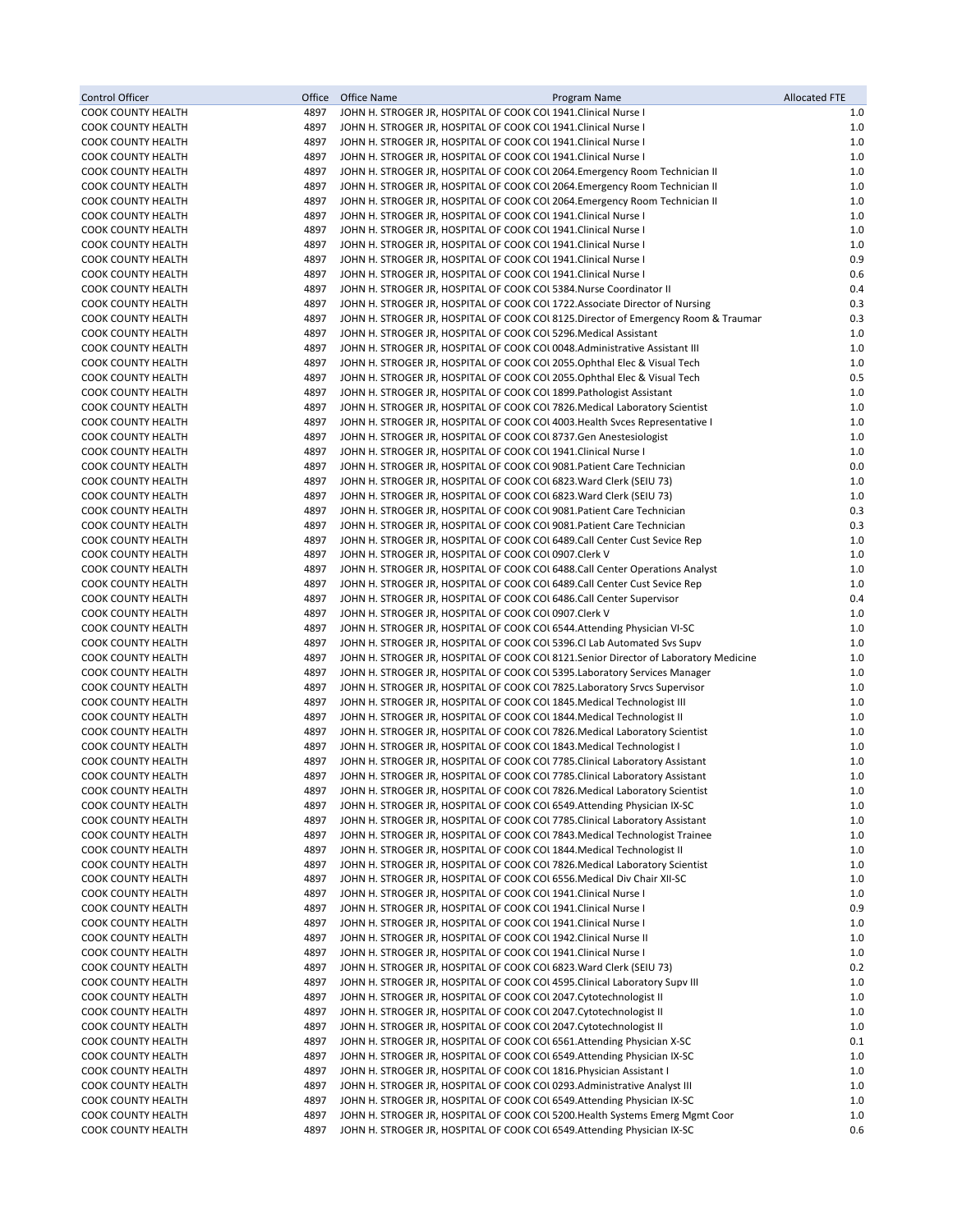| <b>Control Officer</b>                                 | Office       | Office Name<br>Program Name                                                                                                                                  | <b>Allocated FTE</b> |
|--------------------------------------------------------|--------------|--------------------------------------------------------------------------------------------------------------------------------------------------------------|----------------------|
| <b>COOK COUNTY HEALTH</b>                              | 4897         | JOHN H. STROGER JR, HOSPITAL OF COOK COL 1941. Clinical Nurse I                                                                                              | 1.0                  |
| <b>COOK COUNTY HEALTH</b>                              | 4897         | JOHN H. STROGER JR, HOSPITAL OF COOK COL 4826. Health Advocate - Inpatient                                                                                   | 1.0                  |
| COOK COUNTY HEALTH                                     | 4897         | JOHN H. STROGER JR, HOSPITAL OF COOK COL 1941. Clinical Nurse I                                                                                              | 1.0                  |
| <b>COOK COUNTY HEALTH</b>                              | 4897         | JOHN H. STROGER JR, HOSPITAL OF COOK COUT 7051. Endoscopy Technician                                                                                         | 1.0                  |
| COOK COUNTY HEALTH                                     | 4897         | JOHN H. STROGER JR, HOSPITAL OF COOK COUT 7051. Endoscopy Technician                                                                                         | 1.0                  |
| <b>COOK COUNTY HEALTH</b><br><b>COOK COUNTY HEALTH</b> | 4897<br>4897 | JOHN H. STROGER JR, HOSPITAL OF COOK COL0907.Clerk V<br>JOHN H. STROGER JR, HOSPITAL OF COOK COL 6824. Bldng Srvc Wrkr SEIU 73)                              | 0.3<br>1.0           |
| COOK COUNTY HEALTH                                     | 4897         | JOHN H. STROGER JR, HOSPITAL OF COOK COL 6824. Bldng Srvc Wrkr SEIU 73)                                                                                      | 1.0                  |
| COOK COUNTY HEALTH                                     | 4897         | JOHN H. STROGER JR, HOSPITAL OF COOK COL 6824. Bldng Srvc Wrkr SEIU 73)                                                                                      | 1.0                  |
| <b>COOK COUNTY HEALTH</b>                              | 4897         | JOHN H. STROGER JR, HOSPITAL OF COOK COL 0293. Administrative Analyst III                                                                                    | 1.0                  |
| <b>COOK COUNTY HEALTH</b>                              | 4897         | JOHN H. STROGER JR, HOSPITAL OF COOK COL 6824. Bldng Srvc Wrkr SEIU 73)                                                                                      | 1.0                  |
| COOK COUNTY HEALTH                                     | 4897         | JOHN H. STROGER JR, HOSPITAL OF COOK COL 2404. Building Custodian I                                                                                          | 1.0                  |
| COOK COUNTY HEALTH                                     | 4897         | JOHN H. STROGER JR, HOSPITAL OF COOK COL 6824. Bldng Srvc Wrkr SEIU 73)                                                                                      | 1.0                  |
| <b>COOK COUNTY HEALTH</b>                              | 4897         | JOHN H. STROGER JR, HOSPITAL OF COOK COL 6824. Bldng Srvc Wrkr SEIU 73)                                                                                      | 1.0                  |
| COOK COUNTY HEALTH                                     | 4897         | JOHN H. STROGER JR, HOSPITAL OF COOK COL 6694. Mgr of Environmental Services                                                                                 | 1.0                  |
| COOK COUNTY HEALTH                                     | 4897         | JOHN H. STROGER JR, HOSPITAL OF COOK COL 6824. Bldng Srvc Wrkr SEIU 73)                                                                                      | 1.0                  |
| COOK COUNTY HEALTH<br>COOK COUNTY HEALTH               | 4897<br>4897 | JOHN H. STROGER JR, HOSPITAL OF COOK COL 6824. Bldng Srvc Wrkr SEIU 73)<br>JOHN H. STROGER JR, HOSPITAL OF COOK COL 6824. Bldng Srvc Wrkr SEIU 73)           | 1.0<br>1.0           |
| <b>COOK COUNTY HEALTH</b>                              | 4897         | JOHN H. STROGER JR, HOSPITAL OF COOK COL 6824. Bldng Srvc Wrkr SEIU 73)                                                                                      | 1.0                  |
| <b>COOK COUNTY HEALTH</b>                              | 4897         | JOHN H. STROGER JR, HOSPITAL OF COOK COL 6824. Bldng Srvc Wrkr SEIU 73)                                                                                      | 1.0                  |
| COOK COUNTY HEALTH                                     | 4897         | JOHN H. STROGER JR, HOSPITAL OF COOK COL 6824. Bldng Srvc Wrkr SEIU 73)                                                                                      | 1.0                  |
| COOK COUNTY HEALTH                                     | 4897         | JOHN H. STROGER JR, HOSPITAL OF COOK COL 6824. Bldng Srvc Wrkr SEIU 73)                                                                                      | 1.0                  |
| <b>COOK COUNTY HEALTH</b>                              | 4897         | JOHN H. STROGER JR, HOSPITAL OF COOK COL 6824. Bldng Srvc Wrkr SEIU 73)                                                                                      | 1.0                  |
| COOK COUNTY HEALTH                                     | 4897         | JOHN H. STROGER JR, HOSPITAL OF COOK COL 6824. Bldng Srvc Wrkr SEIU 73)                                                                                      | 1.0                  |
| <b>COOK COUNTY HEALTH</b>                              | 4897         | JOHN H. STROGER JR, HOSPITAL OF COOK COL 6824. Bldng Srvc Wrkr SEIU 73)                                                                                      | 1.0                  |
| <b>COOK COUNTY HEALTH</b>                              | 4897         | JOHN H. STROGER JR, HOSPITAL OF COOK COL 8107. Director of Environmental Services                                                                            | 1.0                  |
| COOK COUNTY HEALTH                                     | 4897         | JOHN H. STROGER JR, HOSPITAL OF COOK COL 6828. Building SrvcWorker(SEIU73) OFC                                                                               | 1.0                  |
| COOK COUNTY HEALTH<br>COOK COUNTY HEALTH               | 4897<br>4897 | JOHN H. STROGER JR, HOSPITAL OF COOK COL 1794. Post Graduate Level Physician<br>JOHN H. STROGER JR, HOSPITAL OF COOK COL 6544. Attending Physician VI-SC     | 1.0<br>0.2           |
| <b>COOK COUNTY HEALTH</b>                              | 4897         | JOHN H. STROGER JR, HOSPITAL OF COOK COL 6544. Attending Physician VI-SC                                                                                     | 0.2                  |
| <b>COOK COUNTY HEALTH</b>                              | 4897         | JOHN H. STROGER JR, HOSPITAL OF COOK COL 0293. Administrative Analyst III                                                                                    | 0.2                  |
| <b>COOK COUNTY HEALTH</b>                              | 4897         | JOHN H. STROGER JR, HOSPITAL OF COOK COL 5296. Medical Assistant                                                                                             | 1.0                  |
| <b>COOK COUNTY HEALTH</b>                              | 4897         | JOHN H. STROGER JR, HOSPITAL OF COOK COL0907.Clerk V                                                                                                         | 1.0                  |
| <b>COOK COUNTY HEALTH</b>                              | 4897         | JOHN H. STROGER JR, HOSPITAL OF COOK COL 2138. Dietician III                                                                                                 | 1.0                  |
| <b>COOK COUNTY HEALTH</b>                              | 4897         | JOHN H. STROGER JR, HOSPITAL OF COOK COL0907.Clerk V                                                                                                         | 1.0                  |
| COOK COUNTY HEALTH                                     | 4897         | JOHN H. STROGER JR, HOSPITAL OF COOK COL 5296. Medical Assistant                                                                                             | 1.0                  |
| <b>COOK COUNTY HEALTH</b>                              | 4897         | JOHN H. STROGER JR, HOSPITAL OF COOK COL 5296. Medical Assistant                                                                                             | 1.0                  |
| <b>COOK COUNTY HEALTH</b>                              | 4897         | JOHN H. STROGER JR, HOSPITAL OF COOK COLO228 Cashier III                                                                                                     | 1.0                  |
| COOK COUNTY HEALTH<br><b>COOK COUNTY HEALTH</b>        | 4897<br>4897 | JOHN H. STROGER JR, HOSPITAL OF COOK COL0142.Accountant II<br>JOHN H. STROGER JR, HOSPITAL OF COOK COL0142.Accountant II                                     | 1.0<br>0.9           |
| <b>COOK COUNTY HEALTH</b>                              | 4897         | JOHN H. STROGER JR, HOSPITAL OF COOK COL0141.Accountant I                                                                                                    | 0.9                  |
| <b>COOK COUNTY HEALTH</b>                              | 4897         | JOHN H. STROGER JR, HOSPITAL OF COOK COL0142.Accountant II                                                                                                   | 0.9                  |
| COOK COUNTY HEALTH                                     | 4897         | JOHN H. STROGER JR, HOSPITAL OF COOK COLO111. Dir of Financial Control II                                                                                    | 0.9                  |
| COOK COUNTY HEALTH                                     | 4897         | JOHN H. STROGER JR, HOSPITAL OF COOK COLO231. Cashier Div Supervisor II                                                                                      | 1.0                  |
| <b>COOK COUNTY HEALTH</b>                              | 4897         | JOHN H. STROGER JR, HOSPITAL OF COOK COL 6825. Food Service Worker (SEIU 73)                                                                                 | 1.0                  |
| COOK COUNTY HEALTH                                     | 4897         | JOHN H. STROGER JR, HOSPITAL OF COOK COL 6827.Cook (SEIU 73)                                                                                                 | 1.0                  |
| <b>COOK COUNTY HEALTH</b>                              | 4897         | JOHN H. STROGER JR, HOSPITAL OF COOK COL 6825. Food Service Worker (SEIU 73)                                                                                 | 1.0                  |
| <b>COOK COUNTY HEALTH</b><br><b>COOK COUNTY HEALTH</b> | 4897<br>4897 | JOHN H. STROGER JR, HOSPITAL OF COOK COL 6825. Food Service Worker (SEIU 73)<br>JOHN H. STROGER JR, HOSPITAL OF COOK COL 6825. Food Service Worker (SEIU 73) | 1.0<br>1.0           |
| <b>COOK COUNTY HEALTH</b>                              | 4897         | JOHN H. STROGER JR, HOSPITAL OF COOK COL 6827.Cook (SEIU 73)                                                                                                 | 1.0                  |
| <b>COOK COUNTY HEALTH</b>                              | 4897         | JOHN H. STROGER JR, HOSPITAL OF COOK COL 6827.Cook (SEIU 73)                                                                                                 | 1.0                  |
| <b>COOK COUNTY HEALTH</b>                              | 4897         | JOHN H. STROGER JR, HOSPITAL OF COOK COL 2137. Dietician II                                                                                                  | 1.0                  |
| COOK COUNTY HEALTH                                     | 4897         | JOHN H. STROGER JR, HOSPITAL OF COOK COL 2135. Dietary Technician                                                                                            | 1.0                  |
| <b>COOK COUNTY HEALTH</b>                              | 4897         | JOHN H. STROGER JR, HOSPITAL OF COOK COL 2116. Food Service Supervisor                                                                                       | 1.0                  |
| COOK COUNTY HEALTH                                     | 4897         | JOHN H. STROGER JR, HOSPITAL OF COOK COL 2116. Food Service Supervisor                                                                                       | 1.0                  |
| COOK COUNTY HEALTH                                     | 4897         | JOHN H. STROGER JR, HOSPITAL OF COOK COL 6825. Food Service Worker (SEIU 73)                                                                                 | 1.0                  |
| <b>COOK COUNTY HEALTH</b>                              | 4897         | JOHN H. STROGER JR, HOSPITAL OF COOK COL 6825. Food Service Worker (SEIU 73)                                                                                 | 1.0                  |
| COOK COUNTY HEALTH<br><b>COOK COUNTY HEALTH</b>        | 4897<br>4897 | JOHN H. STROGER JR, HOSPITAL OF COOK COL 6825. Food Service Worker (SEIU 73)<br>JOHN H. STROGER JR, HOSPITAL OF COOK COL 6825. Food Service Worker (SEIU 73) | 1.0<br>1.0           |
| COOK COUNTY HEALTH                                     | 4897         | JOHN H. STROGER JR, HOSPITAL OF COOK COL 6825. Food Service Worker (SEIU 73)                                                                                 | 1.0                  |
| <b>COOK COUNTY HEALTH</b>                              | 4897         | JOHN H. STROGER JR, HOSPITAL OF COOK COL 2137. Dietician II                                                                                                  | 1.0                  |
| <b>COOK COUNTY HEALTH</b>                              | 4897         | JOHN H. STROGER JR, HOSPITAL OF COOK COL 6825. Food Service Worker (SEIU 73)                                                                                 | 1.0                  |
| <b>COOK COUNTY HEALTH</b>                              | 4897         | JOHN H. STROGER JR, HOSPITAL OF COOK COL 6825. Food Service Worker (SEIU 73)                                                                                 | 0.5                  |
| <b>COOK COUNTY HEALTH</b>                              | 4897         | JOHN H. STROGER JR, HOSPITAL OF COOK COL 6825. Food Service Worker (SEIU 73)                                                                                 | 0.5                  |
| COOK COUNTY HEALTH                                     | 4897         | JOHN H. STROGER JR, HOSPITAL OF COOK COL 6825. Food Service Worker (SEIU 73)                                                                                 | 0.5                  |
| <b>COOK COUNTY HEALTH</b>                              | 4897         | JOHN H. STROGER JR, HOSPITAL OF COOK COL 6825. Food Service Worker (SEIU 73)                                                                                 | 0.5                  |
| <b>COOK COUNTY HEALTH</b>                              | 4897         | JOHN H. STROGER JR, HOSPITAL OF COOK COL 6825. Food Service Worker (SEIU 73)                                                                                 | 0.5                  |
| COOK COUNTY HEALTH<br><b>COOK COUNTY HEALTH</b>        | 4897<br>4897 | JOHN H. STROGER JR, HOSPITAL OF COOK COL 6547. Attending Physician XII-SC<br>JOHN H. STROGER JR, HOSPITAL OF COOK COU 6250. Residency Program Coordinator    | 1.0<br>1.0           |
| COOK COUNTY HEALTH                                     | 4897         | JOHN H. STROGER JR, HOSPITAL OF COOK COL 6547. Attending Physician XII-SC                                                                                    | 0.1                  |
|                                                        |              |                                                                                                                                                              |                      |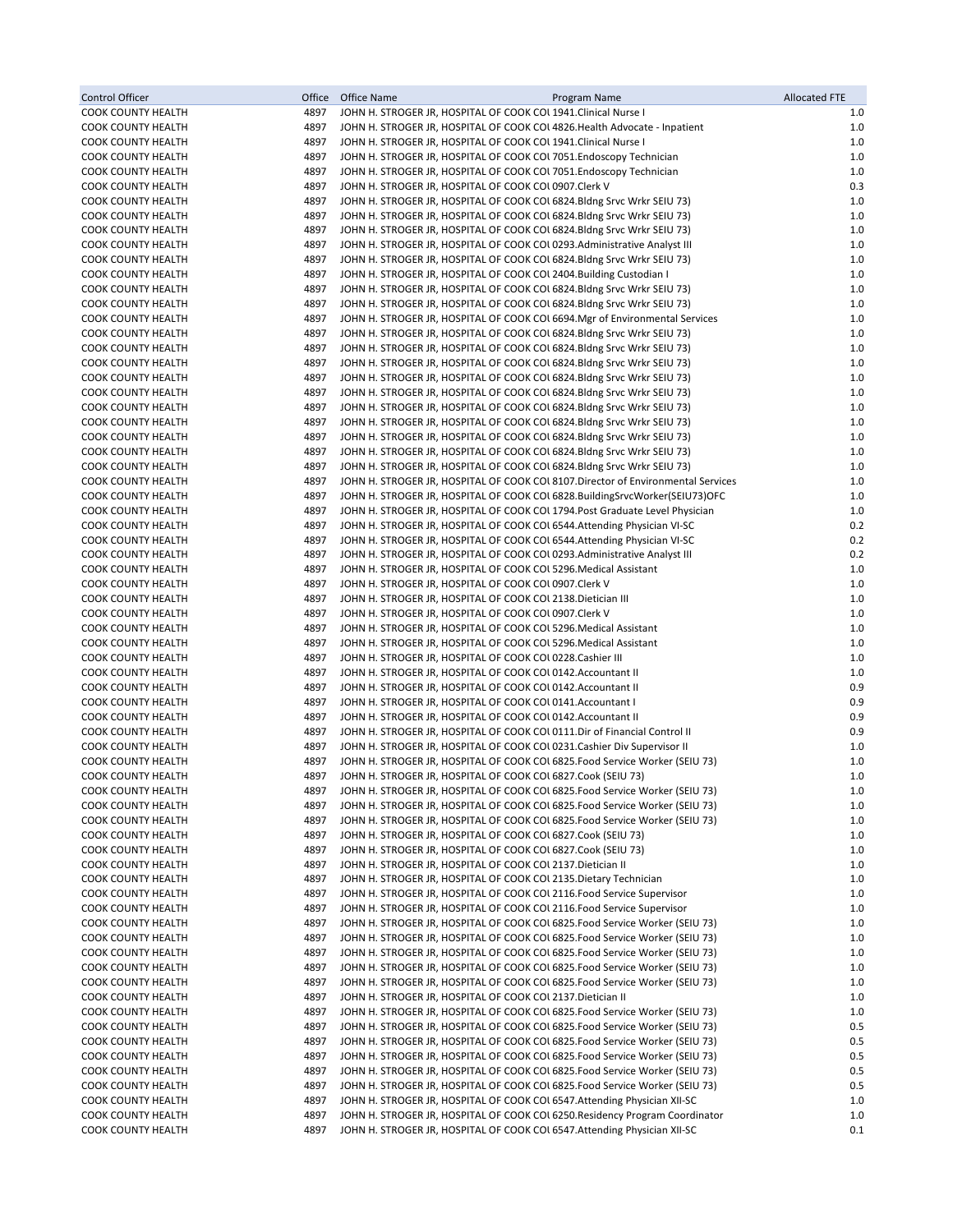| Control Officer                                        | Office       | Office Name | Program Name                                                                                                                                           | <b>Allocated FTE</b> |
|--------------------------------------------------------|--------------|-------------|--------------------------------------------------------------------------------------------------------------------------------------------------------|----------------------|
| <b>COOK COUNTY HEALTH</b>                              | 4897         |             | JOHN H. STROGER JR, HOSPITAL OF COOK COL 1941. Clinical Nurse I                                                                                        | 1.0                  |
| <b>COOK COUNTY HEALTH</b>                              | 4897         |             | JOHN H. STROGER JR, HOSPITAL OF COOK COL 1941. Clinical Nurse I                                                                                        | 1.0                  |
| <b>COOK COUNTY HEALTH</b>                              | 4897         |             | JOHN H. STROGER JR, HOSPITAL OF COOK COL 1941. Clinical Nurse I                                                                                        | 1.0                  |
| <b>COOK COUNTY HEALTH</b>                              | 4897         |             | JOHN H. STROGER JR, HOSPITAL OF COOK COL 1941. Clinical Nurse I                                                                                        | 1.0                  |
| <b>COOK COUNTY HEALTH</b><br><b>COOK COUNTY HEALTH</b> | 4897<br>4897 |             | JOHN H. STROGER JR, HOSPITAL OF COOK COL 1942. Clinical Nurse II<br>JOHN H. STROGER JR, HOSPITAL OF COOK COL 1942. Clinical Nurse II                   | 1.0<br>1.0           |
| <b>COOK COUNTY HEALTH</b>                              | 4897         |             | JOHN H. STROGER JR, HOSPITAL OF COOK COL 1942. Clinical Nurse II                                                                                       | 1.0                  |
| <b>COOK COUNTY HEALTH</b>                              | 4897         |             | JOHN H. STROGER JR, HOSPITAL OF COOK COL 5384. Nurse Coordinator II                                                                                    | 1.0                  |
| <b>COOK COUNTY HEALTH</b>                              | 4897         |             | JOHN H. STROGER JR, HOSPITAL OF COOK COL 1942. Clinical Nurse II                                                                                       | 1.0                  |
| <b>COOK COUNTY HEALTH</b>                              | 4897         |             | JOHN H. STROGER JR, HOSPITAL OF COOK COL 6823 Ward Clerk (SEIU 73)                                                                                     | 1.0                  |
| COOK COUNTY HEALTH                                     | 4897         |             | JOHN H. STROGER JR, HOSPITAL OF COOK COL 6823. Ward Clerk (SEIU 73)                                                                                    | 1.0                  |
| <b>COOK COUNTY HEALTH</b>                              | 4897         |             | JOHN H. STROGER JR, HOSPITAL OF COOK COL 4826. Health Advocate - Inpatient                                                                             | 1.0                  |
| <b>COOK COUNTY HEALTH</b>                              | 4897         |             | JOHN H. STROGER JR, HOSPITAL OF COOK COL 5384. Nurse Coordinator II                                                                                    | 0.4                  |
| <b>COOK COUNTY HEALTH</b>                              | 4897<br>4897 |             | JOHN H. STROGER JR, HOSPITAL OF COOK COL 6544. Attending Physician VI-SC<br>JOHN H. STROGER JR, HOSPITAL OF COOK COL 6169. Chair of the Div of Gen Med | 1.0<br>1.0           |
| <b>COOK COUNTY HEALTH</b><br><b>COOK COUNTY HEALTH</b> | 4897         |             | JOHN H. STROGER JR, HOSPITAL OF COOK COL 6544. Attending Physician VI-SC                                                                               | 1.0                  |
| <b>COOK COUNTY HEALTH</b>                              | 4897         |             | JOHN H. STROGER JR, HOSPITAL OF COOK COL 6544. Attending Physician VI-SC                                                                               | 1.0                  |
| <b>COOK COUNTY HEALTH</b>                              | 4897         |             | JOHN H. STROGER JR, HOSPITAL OF COOK COL 6544. Attending Physician VI-SC                                                                               | 1.0                  |
| <b>COOK COUNTY HEALTH</b>                              | 4897         |             | JOHN H. STROGER JR, HOSPITAL OF COOK COU 6548. Attending Physician VIII-SC                                                                             | 0.4                  |
| <b>COOK COUNTY HEALTH</b>                              | 4897         |             | JOHN H. STROGER JR, HOSPITAL OF COOK COL 0293. Administrative Analyst III                                                                              | 0.5                  |
| <b>COOK COUNTY HEALTH</b>                              | 4897         |             | JOHN H. STROGER JR, HOSPITAL OF COOK COL 1816. Physician Assistant I                                                                                   | 0.5                  |
| <b>COOK COUNTY HEALTH</b>                              | 4897         |             | JOHN H. STROGER JR, HOSPITAL OF COOK COL 1816. Physician Assistant I                                                                                   | 0.3                  |
| <b>COOK COUNTY HEALTH</b>                              | 4897         |             | JOHN H. STROGER JR, HOSPITAL OF COOK COL 7334.Att Physician VII - Non-Union                                                                            | 0.0                  |
| <b>COOK COUNTY HEALTH</b><br><b>COOK COUNTY HEALTH</b> | 4897<br>4897 |             | JOHN H. STROGER JR, HOSPITAL OF COOK COL 7334.Att Physician VII - Non-Union<br>JOHN H. STROGER JR, HOSPITAL OF COOK COL 6823 Ward Clerk (SEIU 73)      | 0.0<br>1.0           |
| <b>COOK COUNTY HEALTH</b>                              | 4897         |             | JOHN H. STROGER JR, HOSPITAL OF COOK COL0912.Administrative Aide                                                                                       | 1.0                  |
| <b>COOK COUNTY HEALTH</b>                              | 4897         |             | JOHN H. STROGER JR, HOSPITAL OF COOK COL 6823. Ward Clerk (SEIU 73)                                                                                    | 1.0                  |
| <b>COOK COUNTY HEALTH</b>                              | 4897         |             | JOHN H. STROGER JR, HOSPITAL OF COOK COL 6823. Ward Clerk (SEIU 73)                                                                                    | 1.0                  |
| <b>COOK COUNTY HEALTH</b>                              | 4897         |             | JOHN H. STROGER JR, HOSPITAL OF COOK COL 9081. Patient Care Technician                                                                                 | 0.7                  |
| <b>COOK COUNTY HEALTH</b>                              | 4897         |             | JOHN H. STROGER JR, HOSPITAL OF COOK COL 9081. Patient Care Technician                                                                                 | 0.7                  |
| <b>COOK COUNTY HEALTH</b>                              | 4897         |             | JOHN H. STROGER JR, HOSPITAL OF COOK COL 9081. Patient Care Technician                                                                                 | 0.2                  |
| <b>COOK COUNTY HEALTH</b>                              | 4897         |             | JOHN H. STROGER JR, HOSPITAL OF COOK COL 1942. Clinical Nurse II                                                                                       | 1.0                  |
| <b>COOK COUNTY HEALTH</b><br><b>COOK COUNTY HEALTH</b> | 4897<br>4897 |             | JOHN H. STROGER JR, HOSPITAL OF COOK COL 6823. Ward Clerk (SEIU 73)                                                                                    | 1.0<br>1.0           |
| <b>COOK COUNTY HEALTH</b>                              | 4897         |             | JOHN H. STROGER JR, HOSPITAL OF COOK COL 1941. Clinical Nurse I<br>JOHN H. STROGER JR, HOSPITAL OF COOK COL 6823 Ward Clerk (SEIU 73)                  | 1.0                  |
| <b>COOK COUNTY HEALTH</b>                              | 4897         |             | JOHN H. STROGER JR, HOSPITAL OF COOK COL 1942. Clinical Nurse II                                                                                       | 1.0                  |
| <b>COOK COUNTY HEALTH</b>                              | 4897         |             | JOHN H. STROGER JR, HOSPITAL OF COOK COL 9081. Patient Care Technician                                                                                 | 0.7                  |
| COOK COUNTY HEALTH                                     | 4897         |             | JOHN H. STROGER JR, HOSPITAL OF COOK COL 9081. Patient Care Technician                                                                                 | 0.7                  |
| <b>COOK COUNTY HEALTH</b>                              | 4897         |             | JOHN H. STROGER JR, HOSPITAL OF COOK COL 1941. Clinical Nurse I                                                                                        | 1.0                  |
| <b>COOK COUNTY HEALTH</b>                              | 4897         |             | JOHN H. STROGER JR, HOSPITAL OF COOK COL 1941. Clinical Nurse I                                                                                        | 1.0                  |
| <b>COOK COUNTY HEALTH</b>                              | 4897<br>4897 |             | JOHN H. STROGER JR, HOSPITAL OF COOK COL 1941. Clinical Nurse I                                                                                        | 1.0<br>1.0           |
| <b>COOK COUNTY HEALTH</b><br><b>COOK COUNTY HEALTH</b> | 4897         |             | JOHN H. STROGER JR, HOSPITAL OF COOK COL 1941. Clinical Nurse I<br>JOHN H. STROGER JR, HOSPITAL OF COOK COL 1941. Clinical Nurse I                     | 1.0                  |
| <b>COOK COUNTY HEALTH</b>                              | 4897         |             | JOHN H. STROGER JR, HOSPITAL OF COOK COL 1941. Clinical Nurse I                                                                                        | 1.0                  |
| <b>COOK COUNTY HEALTH</b>                              | 4897         |             | JOHN H. STROGER JR, HOSPITAL OF COOK COL 1941. Clinical Nurse I                                                                                        | 1.0                  |
| <b>COOK COUNTY HEALTH</b>                              | 4897         |             | JOHN H. STROGER JR, HOSPITAL OF COOK COL 9081. Patient Care Technician                                                                                 | 0.7                  |
| <b>COOK COUNTY HEALTH</b>                              | 4897         |             | JOHN H. STROGER JR, HOSPITAL OF COOK COL 9081. Patient Care Technician                                                                                 | 0.7                  |
| <b>COOK COUNTY HEALTH</b>                              | 4897         |             | JOHN H. STROGER JR, HOSPITAL OF COOK COL 9081. Patient Care Technician                                                                                 | 0.2                  |
| <b>COOK COUNTY HEALTH</b>                              | 4897         |             | JOHN H. STROGER JR, HOSPITAL OF COOK COL 3999. In-House Registry Nurse                                                                                 | 0.2                  |
| <b>COOK COUNTY HEALTH</b>                              | 4897<br>4897 |             | JOHN H. STROGER JR, HOSPITAL OF COOK COL 1941. Clinical Nurse I<br>JOHN H. STROGER JR, HOSPITAL OF COOK COU 3999. In-House Registry Nurse              | 1.0                  |
| <b>COOK COUNTY HEALTH</b><br><b>COOK COUNTY HEALTH</b> | 4897         |             | JOHN H. STROGER JR, HOSPITAL OF COOK COL 1941. Clinical Nurse I                                                                                        | 1.0<br>1.0           |
| COOK COUNTY HEALTH                                     | 4897         |             | JOHN H. STROGER JR, HOSPITAL OF COOK COL 1941. Clinical Nurse I                                                                                        | 1.0                  |
| COOK COUNTY HEALTH                                     | 4897         |             | JOHN H. STROGER JR, HOSPITAL OF COOK COL 1943. Nurse Clinician                                                                                         | 1.0                  |
| COOK COUNTY HEALTH                                     | 4897         |             | JOHN H. STROGER JR, HOSPITAL OF COOK COL 5384. Nurse Coordinator II                                                                                    | 1.0                  |
| <b>COOK COUNTY HEALTH</b>                              | 4897         |             | JOHN H. STROGER JR, HOSPITAL OF COOK COL 9081. Patient Care Technician                                                                                 | 0.7                  |
| <b>COOK COUNTY HEALTH</b>                              | 4897         |             | JOHN H. STROGER JR, HOSPITAL OF COOK COL 9081. Patient Care Technician                                                                                 | 0.7                  |
| COOK COUNTY HEALTH                                     | 4897         |             | JOHN H. STROGER JR, HOSPITAL OF COOK COL 9081. Patient Care Technician                                                                                 | 0.7                  |
| <b>COOK COUNTY HEALTH</b><br>COOK COUNTY HEALTH        | 4897<br>4897 |             | JOHN H. STROGER JR, HOSPITAL OF COOK COL 9081. Patient Care Technician<br>JOHN H. STROGER JR, HOSPITAL OF COOK COL 9081. Patient Care Technician       | 0.4<br>0.3           |
| <b>COOK COUNTY HEALTH</b>                              | 4897         |             | JOHN H. STROGER JR, HOSPITAL OF COOK COL 9081. Patient Care Technician                                                                                 | 0.3                  |
| <b>COOK COUNTY HEALTH</b>                              | 4897         |             | JOHN H. STROGER JR, HOSPITAL OF COOK COL 1941. Clinical Nurse I                                                                                        | 1.0                  |
| COOK COUNTY HEALTH                                     | 4897         |             | JOHN H. STROGER JR, HOSPITAL OF COOK COL 4826. Health Advocate - Inpatient                                                                             | 0.9                  |
| COOK COUNTY HEALTH                                     | 4897         |             | JOHN H. STROGER JR, HOSPITAL OF COOK COL 4826. Health Advocate - Inpatient                                                                             | 1.0                  |
| COOK COUNTY HEALTH                                     | 4897         |             | JOHN H. STROGER JR, HOSPITAL OF COOK COL 4826. Health Advocate - Inpatient                                                                             | 1.0                  |
| <b>COOK COUNTY HEALTH</b>                              | 4897         |             | JOHN H. STROGER JR, HOSPITAL OF COOK COL 5384. Nurse Coordinator II                                                                                    | 1.0                  |
| <b>COOK COUNTY HEALTH</b>                              | 4897<br>4897 |             | JOHN H. STROGER JR, HOSPITAL OF COOK COL 4826. Health Advocate - Inpatient                                                                             | 1.0<br>0.3           |
| <b>COOK COUNTY HEALTH</b><br><b>COOK COUNTY HEALTH</b> | 4897         |             | JOHN H. STROGER JR, HOSPITAL OF COOK COL 9081. Patient Care Technician<br>JOHN H. STROGER JR, HOSPITAL OF COOK COL 4826. Health Advocate - Inpatient   | 1.0                  |
| <b>COOK COUNTY HEALTH</b>                              | 4897         |             | JOHN H. STROGER JR, HOSPITAL OF COOK COL 1942. Clinical Nurse II                                                                                       | 1.0                  |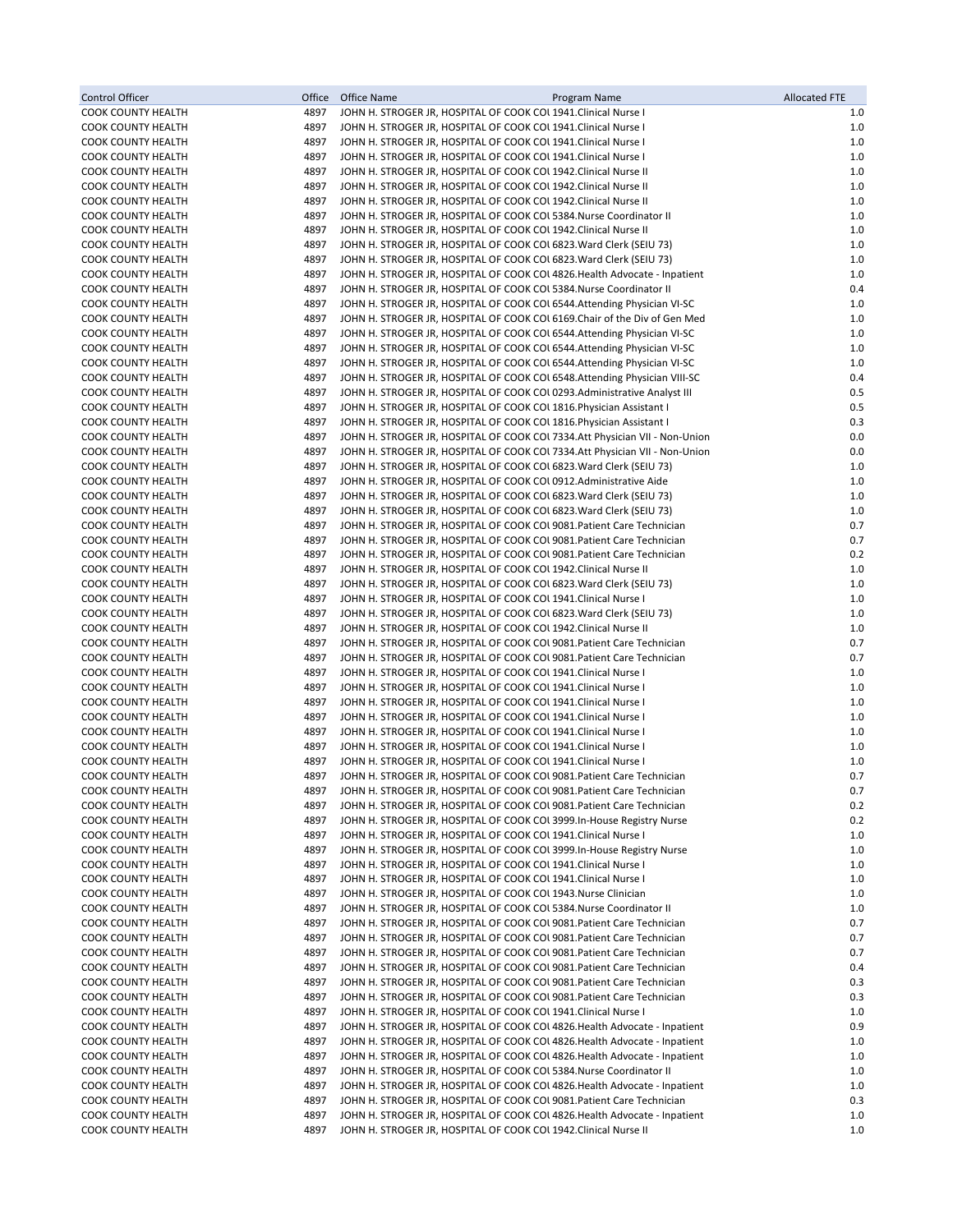| Control Officer                                 | Office       | <b>Office Name</b><br>Program Name                                                                                                                    | <b>Allocated FTE</b> |
|-------------------------------------------------|--------------|-------------------------------------------------------------------------------------------------------------------------------------------------------|----------------------|
| COOK COUNTY HEALTH                              | 4897         | JOHN H. STROGER JR, HOSPITAL OF COOK COL 1941. Clinical Nurse I                                                                                       | 0.6                  |
| COOK COUNTY HEALTH                              | 4897         | JOHN H. STROGER JR, HOSPITAL OF COOK COL 9081. Patient Care Technician                                                                                | 0.3                  |
| COOK COUNTY HEALTH                              | 4897         | JOHN H. STROGER JR, HOSPITAL OF COOK COL 9081. Patient Care Technician                                                                                | 0.3                  |
| COOK COUNTY HEALTH                              | 4897         | JOHN H. STROGER JR, HOSPITAL OF COOK COL 9081. Patient Care Technician                                                                                | 0.0                  |
| COOK COUNTY HEALTH<br><b>COOK COUNTY HEALTH</b> | 4897<br>4897 | JOHN H. STROGER JR, HOSPITAL OF COOK COL 1649. Medical Div Chairman XII<br>JOHN H. STROGER JR, HOSPITAL OF COOK COL 6823 Ward Clerk (SEIU 73)         | 1.0<br>1.0           |
| COOK COUNTY HEALTH                              | 4897         | JOHN H. STROGER JR, HOSPITAL OF COOK COL 6890. Telemetry Monitor Technician                                                                           | 1.0                  |
| COOK COUNTY HEALTH                              | 4897         | JOHN H. STROGER JR, HOSPITAL OF COOK COL 6890. Telemetry Monitor Technician                                                                           | 1.0                  |
| COOK COUNTY HEALTH                              | 4897         | JOHN H. STROGER JR, HOSPITAL OF COOK COL 6823. Ward Clerk (SEIU 73)                                                                                   | 1.0                  |
| COOK COUNTY HEALTH                              | 4897         | JOHN H. STROGER JR, HOSPITAL OF COOK COL 6890. Telemetry Monitor Technician                                                                           | 1.0                  |
| COOK COUNTY HEALTH                              | 4897         | JOHN H. STROGER JR, HOSPITAL OF COOK COL 9081. Patient Care Technician                                                                                | 0.3                  |
| <b>COOK COUNTY HEALTH</b>                       | 4897         | JOHN H. STROGER JR, HOSPITAL OF COOK COL 9081. Patient Care Technician                                                                                | 0.3                  |
| COOK COUNTY HEALTH                              | 4897         | JOHN H. STROGER JR, HOSPITAL OF COOK COL 9081. Patient Care Technician                                                                                | 0.3                  |
| COOK COUNTY HEALTH                              | 4897         | JOHN H. STROGER JR, HOSPITAL OF COOK COL 9081. Patient Care Technician                                                                                | 0.3                  |
| <b>COOK COUNTY HEALTH</b>                       | 4897         | JOHN H. STROGER JR, HOSPITAL OF COOK COL 9081. Patient Care Technician                                                                                | 0.2                  |
| COOK COUNTY HEALTH                              | 4897         | JOHN H. STROGER JR, HOSPITAL OF COOK COL 4826. Health Advocate - Inpatient                                                                            | 1.0                  |
| COOK COUNTY HEALTH                              | 4897         | JOHN H. STROGER JR, HOSPITAL OF COOK COL 1941. Clinical Nurse I                                                                                       | 1.0<br>0.9           |
| COOK COUNTY HEALTH<br>COOK COUNTY HEALTH        | 4897<br>4897 | JOHN H. STROGER JR, HOSPITAL OF COOK COL 4826. Health Advocate - Inpatient<br>JOHN H. STROGER JR, HOSPITAL OF COOK COL 1942. Clinical Nurse II        | 1.0                  |
| COOK COUNTY HEALTH                              | 4897         | JOHN H. STROGER JR, HOSPITAL OF COOK COL 1941. Clinical Nurse I                                                                                       | $1.0$                |
| <b>COOK COUNTY HEALTH</b>                       | 4897         | JOHN H. STROGER JR, HOSPITAL OF COOK COL 1941. Clinical Nurse I                                                                                       | 1.0                  |
| COOK COUNTY HEALTH                              | 4897         | JOHN H. STROGER JR, HOSPITAL OF COOK COL 1941. Clinical Nurse I                                                                                       | 1.0                  |
| <b>COOK COUNTY HEALTH</b>                       | 4897         | JOHN H. STROGER JR, HOSPITAL OF COOK COL 1942. Clinical Nurse II                                                                                      | 1.0                  |
| <b>COOK COUNTY HEALTH</b>                       | 4897         | JOHN H. STROGER JR, HOSPITAL OF COOK COL 1941. Clinical Nurse I                                                                                       | 1.0                  |
| <b>COOK COUNTY HEALTH</b>                       | 4897         | JOHN H. STROGER JR, HOSPITAL OF COOK COL 1941. Clinical Nurse I                                                                                       | 0.9                  |
| COOK COUNTY HEALTH                              | 4897         | JOHN H. STROGER JR, HOSPITAL OF COOK COL 1941. Clinical Nurse I                                                                                       | 1.0                  |
| <b>COOK COUNTY HEALTH</b>                       | 4897         | JOHN H. STROGER JR, HOSPITAL OF COOK COL 1941. Clinical Nurse I                                                                                       | 0.9                  |
| <b>COOK COUNTY HEALTH</b>                       | 4897         | JOHN H. STROGER JR, HOSPITAL OF COOK COL 9081. Patient Care Technician                                                                                | 0.3                  |
| <b>COOK COUNTY HEALTH</b>                       | 4897         | JOHN H. STROGER JR, HOSPITAL OF COOK COL 9081. Patient Care Technician                                                                                | 0.3                  |
| <b>COOK COUNTY HEALTH</b>                       | 4897         | JOHN H. STROGER JR, HOSPITAL OF COOK COL 9081. Patient Care Technician                                                                                | 0.3<br>0.2           |
| <b>COOK COUNTY HEALTH</b><br>COOK COUNTY HEALTH | 4897<br>4897 | JOHN H. STROGER JR, HOSPITAL OF COOK COL 9081. Patient Care Technician<br>JOHN H. STROGER JR, HOSPITAL OF COOK COL 1941. Clinical Nurse I             | $1.0$                |
| COOK COUNTY HEALTH                              | 4897         | JOHN H. STROGER JR, HOSPITAL OF COOK COL 1941. Clinical Nurse I                                                                                       | 1.0                  |
| <b>COOK COUNTY HEALTH</b>                       | 4897         | JOHN H. STROGER JR, HOSPITAL OF COOK COL 6823 Ward Clerk (SEIU 73)                                                                                    | 1.0                  |
| COOK COUNTY HEALTH                              | 4897         | JOHN H. STROGER JR, HOSPITAL OF COOK COL 6823 Ward Clerk (SEIU 73)                                                                                    | 1.0                  |
| COOK COUNTY HEALTH                              | 4897         | JOHN H. STROGER JR, HOSPITAL OF COOK COL 9081. Patient Care Technician                                                                                | 0.3                  |
| <b>COOK COUNTY HEALTH</b>                       | 4897         | JOHN H. STROGER JR, HOSPITAL OF COOK COL 9081. Patient Care Technician                                                                                | 0.3                  |
| COOK COUNTY HEALTH                              | 4897         | JOHN H. STROGER JR, HOSPITAL OF COOK COL 9081. Patient Care Technician                                                                                | 0.3                  |
| COOK COUNTY HEALTH                              | 4897         | JOHN H. STROGER JR, HOSPITAL OF COOK COL 9081. Patient Care Technician                                                                                | 0.3                  |
| <b>COOK COUNTY HEALTH</b>                       | 4897         | JOHN H. STROGER JR, HOSPITAL OF COOK COL 6611. Attending Physician Sr X-SC                                                                            | 1.0                  |
| COOK COUNTY HEALTH                              | 4897         | JOHN H. STROGER JR, HOSPITAL OF COOK COL 6545. Attending Physician XI-SC                                                                              | 1.0                  |
| COOK COUNTY HEALTH<br><b>COOK COUNTY HEALTH</b> | 4897<br>4897 | JOHN H. STROGER JR, HOSPITAL OF COOK COL 6545. Attending Physician XI-SC                                                                              | 1.0<br>1.0           |
| <b>COOK COUNTY HEALTH</b>                       | 4897         | JOHN H. STROGER JR, HOSPITAL OF COOK COL 1843. Medical Technologist I<br>JOHN H. STROGER JR, HOSPITAL OF COOK COL 4610. Histotechnologist I           | 1.0                  |
| <b>COOK COUNTY HEALTH</b>                       | 4897         | JOHN H. STROGER JR, HOSPITAL OF COOK COU 4595. Clinical Laboratory Supv III                                                                           | 0.2                  |
| <b>COOK COUNTY HEALTH</b>                       | 4897         | JOHN H. STROGER JR, HOSPITAL OF COOK COL 6548. Attending Physician VIII-SC                                                                            | 1.0                  |
| <b>COOK COUNTY HEALTH</b>                       | 4897         | JOHN H. STROGER JR, HOSPITAL OF COOK COL 6546. Attending Physician VII-SC                                                                             | 1.0                  |
| <b>COOK COUNTY HEALTH</b>                       | 4897         | JOHN H. STROGER JR, HOSPITAL OF COOK COU 6548. Attending Physician VIII-SC                                                                            | 1.0                  |
| COOK COUNTY HEALTH                              | 4897         | JOHN H. STROGER JR, HOSPITAL OF COOK COL 1842. Laboratory Technician III                                                                              | 1.0                  |
| COOK COUNTY HEALTH                              | 4897         | JOHN H. STROGER JR, HOSPITAL OF COOK COL 1853. Biochemist III                                                                                         | 1.0                  |
| COOK COUNTY HEALTH                              | 4897         | JOHN H. STROGER JR, HOSPITAL OF COOK COL 1995. Transportation Supervisor                                                                              | 1.0                  |
| <b>COOK COUNTY HEALTH</b>                       | 4897         | JOHN H. STROGER JR, HOSPITAL OF COOK COL 6820. Transporter (SEIU 73)                                                                                  | 1.0                  |
| COOK COUNTY HEALTH                              | 4897         | JOHN H. STROGER JR, HOSPITAL OF COOK COL 6820. Transporter (SEIU 73)                                                                                  | 1.0                  |
| COOK COUNTY HEALTH<br>COOK COUNTY HEALTH        | 4897<br>4897 | JOHN H. STROGER JR, HOSPITAL OF COOK COL 6820. Transporter (SEIU 73)<br>JOHN H. STROGER JR, HOSPITAL OF COOK COL 6802. Scheduler/Dispatcher (SEIU 73) | 1.0<br>1.0           |
| COOK COUNTY HEALTH                              | 4897         | JOHN H. STROGER JR, HOSPITAL OF COOK COU 6820. Transporter (SEIU 73)                                                                                  | 1.0                  |
| COOK COUNTY HEALTH                              | 4897         | JOHN H. STROGER JR, HOSPITAL OF COOK COL 6820. Transporter (SEIU 73)                                                                                  | 1.0                  |
| COOK COUNTY HEALTH                              | 4897         | JOHN H. STROGER JR, HOSPITAL OF COOK COU 6820. Transporter (SEIU 73)                                                                                  | 1.0                  |
| COOK COUNTY HEALTH                              | 4897         | JOHN H. STROGER JR, HOSPITAL OF COOK COL 6820. Transporter (SEIU 73)                                                                                  | 1.0                  |
| <b>COOK COUNTY HEALTH</b>                       | 4897         | JOHN H. STROGER JR, HOSPITAL OF COOK COL 6231. Interpreter                                                                                            | 1.0                  |
| <b>COOK COUNTY HEALTH</b>                       | 4897         | JOHN H. STROGER JR, HOSPITAL OF COOK COL 6231. Interpreter                                                                                            | 1.0                  |
| COOK COUNTY HEALTH                              | 4897         | JOHN H. STROGER JR, HOSPITAL OF COOK COL 1941. Clinical Nurse I                                                                                       | 1.0                  |
| COOK COUNTY HEALTH                              | 4897         | JOHN H. STROGER JR, HOSPITAL OF COOK COL 1941. Clinical Nurse I                                                                                       | 1.0                  |
| COOK COUNTY HEALTH                              | 4897         | JOHN H. STROGER JR, HOSPITAL OF COOK COL 1941. Clinical Nurse I                                                                                       | 0.6                  |
| COOK COUNTY HEALTH<br>COOK COUNTY HEALTH        | 4897<br>4897 | JOHN H. STROGER JR, HOSPITAL OF COOK COL 1942. Clinical Nurse II<br>JOHN H. STROGER JR, HOSPITAL OF COOK COL 1941. Clinical Nurse I                   | 1.0<br>1.0           |
| COOK COUNTY HEALTH                              | 4897         | JOHN H. STROGER JR, HOSPITAL OF COOK COL 1941. Clinical Nurse I                                                                                       | 1.0                  |
| COOK COUNTY HEALTH                              | 4897         | JOHN H. STROGER JR, HOSPITAL OF COOK COL 1941. Clinical Nurse I                                                                                       | 1.0                  |
| COOK COUNTY HEALTH                              | 4897         | JOHN H. STROGER JR, HOSPITAL OF COOK COL 4826. Health Advocate - Inpatient                                                                            | 1.0                  |
| COOK COUNTY HEALTH                              | 4897         | JOHN H. STROGER JR, HOSPITAL OF COOK COL 7693. Clinical Nurse I, Labor & Delivery, Bilingu                                                            | 1.0                  |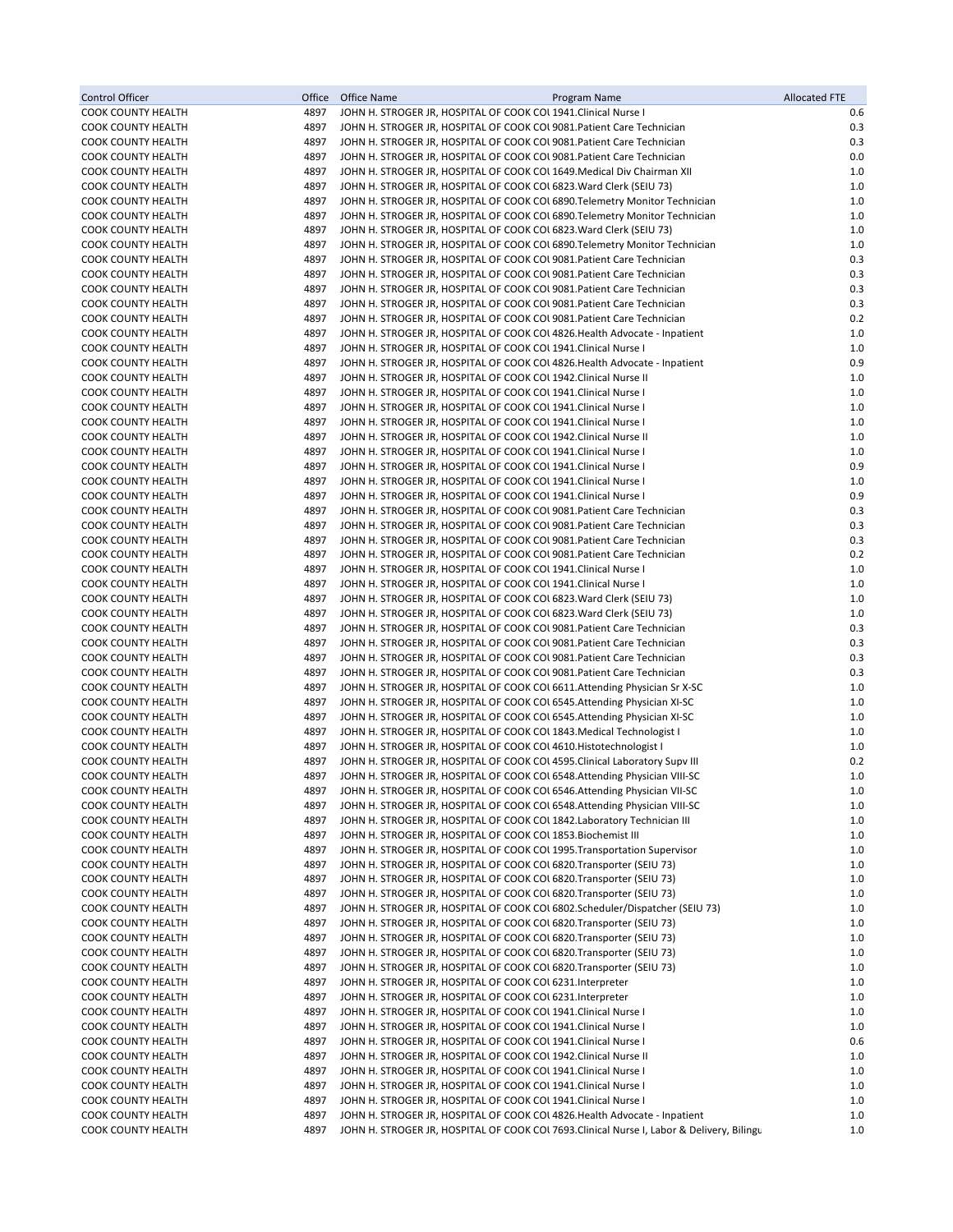| Control Officer                                        | Office       | <b>Office Name</b><br>Program Name                                                                                                                    | <b>Allocated FTE</b> |
|--------------------------------------------------------|--------------|-------------------------------------------------------------------------------------------------------------------------------------------------------|----------------------|
| <b>COOK COUNTY HEALTH</b>                              | 4897         | JOHN H. STROGER JR, HOSPITAL OF COOK COL 7693. Clinical Nurse I, Labor & Delivery, Bilingu                                                            | 1.0                  |
| COOK COUNTY HEALTH                                     | 4897         | JOHN H. STROGER JR, HOSPITAL OF COOK COL 7693. Clinical Nurse I, Labor & Delivery, Bilingu                                                            | 1.0                  |
| <b>COOK COUNTY HEALTH</b>                              | 4897         | JOHN H. STROGER JR, HOSPITAL OF COOK COL 7693. Clinical Nurse I, Labor & Delivery, Bilingu                                                            | 0.5                  |
| COOK COUNTY HEALTH                                     | 4897         | JOHN H. STROGER JR, HOSPITAL OF COOK COL 7990. Certified Surgical Tech                                                                                | 0.2                  |
| COOK COUNTY HEALTH                                     | 4897         | JOHN H. STROGER JR, HOSPITAL OF COOK COLO917. Mail Section Supervisor                                                                                 | 1.0                  |
| <b>COOK COUNTY HEALTH</b><br><b>COOK COUNTY HEALTH</b> | 4897<br>4897 | JOHN H. STROGER JR, HOSPITAL OF COOK COL0907.Clerk V<br>JOHN H. STROGER JR, HOSPITAL OF COOK COL 2141. Special Procedures Technician                  | 1.0<br>0.9           |
| COOK COUNTY HEALTH                                     | 4897         | JOHN H. STROGER JR, HOSPITAL OF COOK COL 1240.Storekpr Leadman/JHS/ACHN/CHS                                                                           | 1.0                  |
| COOK COUNTY HEALTH                                     | 4897         | JOHN H. STROGER JR, HOSPITAL OF COOK COL 1234.Storekeeper IV                                                                                          | 1.0                  |
| <b>COOK COUNTY HEALTH</b>                              | 4897         | JOHN H. STROGER JR, HOSPITAL OF COOK COL 6534. Shift Supr of Ops & Logistics                                                                          | 1.0                  |
| COOK COUNTY HEALTH                                     | 4897         | JOHN H. STROGER JR, HOSPITAL OF COOK COL 1235.Storekeeper V                                                                                           | 1.0                  |
| <b>COOK COUNTY HEALTH</b>                              | 4897         | JOHN H. STROGER JR, HOSPITAL OF COOK COU 1230. Supply Clerk Leadman-OFH                                                                               | 1.0                  |
| COOK COUNTY HEALTH                                     | 4897         | JOHN H. STROGER JR, HOSPITAL OF COOK COL 0919. Business Office Supervisor                                                                             | 1.0                  |
| COOK COUNTY HEALTH                                     | 4897         | JOHN H. STROGER JR, HOSPITAL OF COOK COL 1234.Storekeeper IV                                                                                          | 1.0                  |
| COOK COUNTY HEALTH                                     | 4897         | JOHN H. STROGER JR, HOSPITAL OF COOK COL 1240.Storekpr Leadman/JHS/ACHN/CHS                                                                           | 1.0                  |
| COOK COUNTY HEALTH                                     | 4897         | JOHN H. STROGER JR, HOSPITAL OF COOK COL 1234.Storekeeper IV                                                                                          | 1.0                  |
| COOK COUNTY HEALTH                                     | 4897         | JOHN H. STROGER JR, HOSPITAL OF COOK COL 4231. Associated Medical Chairman                                                                            | 1.0                  |
| COOK COUNTY HEALTH                                     | 4897         | JOHN H. STROGER JR, HOSPITAL OF COOK COL 6545. Attending Physician XI-SC                                                                              | 0.0                  |
| <b>COOK COUNTY HEALTH</b><br><b>COOK COUNTY HEALTH</b> | 4897<br>4897 | JOHN H. STROGER JR, HOSPITAL OF COOK COL 8032. Dir of Adv Prac Providers<br>JOHN H. STROGER JR, HOSPITAL OF COOK COU 0293. Administrative Analyst III | 1.0<br>1.0           |
| COOK COUNTY HEALTH                                     | 4897         | JOHN H. STROGER JR, HOSPITAL OF COOK COL 0048. Administrative Assistant III                                                                           | 1.0                  |
| COOK COUNTY HEALTH                                     | 4897         | JOHN H. STROGER JR, HOSPITAL OF COOK COU 6394. Grad Medical Education Mgr                                                                             | 0.2                  |
| COOK COUNTY HEALTH                                     | 4897         | JOHN H. STROGER JR, HOSPITAL OF COOK COL 1794. Post Graduate Level Physician                                                                          | 1.0                  |
| COOK COUNTY HEALTH                                     | 4897         | JOHN H. STROGER JR, HOSPITAL OF COOK COL 1794. Post Graduate Level Physician                                                                          | 1.0                  |
| COOK COUNTY HEALTH                                     | 4897         | JOHN H. STROGER JR, HOSPITAL OF COOK COL 1794. Post Graduate Level Physician                                                                          | 1.0                  |
| COOK COUNTY HEALTH                                     | 4897         | JOHN H. STROGER JR, HOSPITAL OF COOK COL 1794. Post Graduate Level Physician                                                                          | 1.0                  |
| COOK COUNTY HEALTH                                     | 4897         | JOHN H. STROGER JR, HOSPITAL OF COOK COL 1941. Clinical Nurse I                                                                                       | $1.0$                |
| COOK COUNTY HEALTH                                     | 4897         | JOHN H. STROGER JR, HOSPITAL OF COOK COL 1941. Clinical Nurse I                                                                                       | 1.0                  |
| COOK COUNTY HEALTH                                     | 4897         | JOHN H. STROGER JR, HOSPITAL OF COOK COL 1941. Clinical Nurse I                                                                                       | 1.0                  |
| <b>COOK COUNTY HEALTH</b>                              | 4897         | JOHN H. STROGER JR, HOSPITAL OF COOK COL 1941. Clinical Nurse I                                                                                       | 1.0                  |
| COOK COUNTY HEALTH                                     | 4897         | JOHN H. STROGER JR, HOSPITAL OF COOK COL 1941. Clinical Nurse I                                                                                       | 1.0                  |
| COOK COUNTY HEALTH                                     | 4897         | JOHN H. STROGER JR, HOSPITAL OF COOK COL 1942. Clinical Nurse II                                                                                      | 1.0                  |
| COOK COUNTY HEALTH                                     | 4897         | JOHN H. STROGER JR, HOSPITAL OF COOK COL 1941. Clinical Nurse I                                                                                       | 0.9                  |
| <b>COOK COUNTY HEALTH</b><br><b>COOK COUNTY HEALTH</b> | 4897<br>4897 | JOHN H. STROGER JR, HOSPITAL OF COOK COL 1943. Nurse Clinician<br>JOHN H. STROGER JR, HOSPITAL OF COOK COL 1941. Clinical Nurse I                     | 1.0<br>1.0           |
| COOK COUNTY HEALTH                                     | 4897         | JOHN H. STROGER JR, HOSPITAL OF COOK COL 1941. Clinical Nurse I                                                                                       | 1.0                  |
| <b>COOK COUNTY HEALTH</b>                              | 4897         | JOHN H. STROGER JR, HOSPITAL OF COOK COL 1941. Clinical Nurse I                                                                                       | $1.0$                |
| COOK COUNTY HEALTH                                     | 4897         | JOHN H. STROGER JR, HOSPITAL OF COOK COL 1941. Clinical Nurse I                                                                                       | 0.9                  |
| COOK COUNTY HEALTH                                     | 4897         | JOHN H. STROGER JR, HOSPITAL OF COOK COL 1941. Clinical Nurse I                                                                                       | 0.8                  |
| COOK COUNTY HEALTH                                     | 4897         | JOHN H. STROGER JR, HOSPITAL OF COOK COL 1941. Clinical Nurse I                                                                                       | 1.0                  |
| <b>COOK COUNTY HEALTH</b>                              | 4897         | JOHN H. STROGER JR, HOSPITAL OF COOK COL 1941. Clinical Nurse I                                                                                       | 1.0                  |
| COOK COUNTY HEALTH                                     | 4897         | JOHN H. STROGER JR, HOSPITAL OF COOK COUS 823. Ward Clerk (SEIU 73)                                                                                   | 1.0                  |
| COOK COUNTY HEALTH                                     | 4897         | JOHN H. STROGER JR, HOSPITAL OF COOK COL 1941. Clinical Nurse I                                                                                       | 0.8                  |
| <b>COOK COUNTY HEALTH</b>                              | 4897         | JOHN H. STROGER JR, HOSPITAL OF COOK COL 1941. Clinical Nurse I                                                                                       | 1.0                  |
| COOK COUNTY HEALTH<br><b>COOK COUNTY HEALTH</b>        | 4897         | JOHN H. STROGER JR, HOSPITAL OF COOK COL 1941. Clinical Nurse I                                                                                       | 1.0                  |
|                                                        | 4897         | JOHN H. STROGER JR, HOSPITAL OF COOK COL 1941. Clinical Nurse I                                                                                       | 0.8                  |
| <b>COOK COUNTY HEALTH</b><br>COOK COUNTY HEALTH        | 4897<br>4897 | JOHN H. STROGER JR, HOSPITAL OF COOK COL 1941. Clinical Nurse I<br>JOHN H. STROGER JR, HOSPITAL OF COOK COL 1943. Nurse Clinician                     | 0.8<br>0.2           |
| COOK COUNTY HEALTH                                     | 4897         | JOHN H. STROGER JR, HOSPITAL OF COOK COU 1690. Tumor Registry Supervisor                                                                              | 1.0                  |
| <b>COOK COUNTY HEALTH</b>                              | 4897         | JOHN H. STROGER JR, HOSPITAL OF COOK COLO955. Data Entry Operator III/G11                                                                             | $1.0$                |
| COOK COUNTY HEALTH                                     | 4897         | JOHN H. STROGER JR, HOSPITAL OF COOK COL 7850. Certified Health Info Mgmt Tech                                                                        | 0.5                  |
| <b>COOK COUNTY HEALTH</b>                              | 4897         | JOHN H. STROGER JR, HOSPITAL OF COOK COL 7850. Certified Health Info Mgmt Tech                                                                        | 0.5                  |
| <b>COOK COUNTY HEALTH</b>                              | 4897         | JOHN H. STROGER JR, HOSPITAL OF COOK COL 0293. Administrative Analyst III                                                                             | 0.2                  |
| COOK COUNTY HEALTH                                     | 4897         | JOHN H. STROGER JR, HOSPITAL OF COOK COL 6823 Ward Clerk (SEIU 73)                                                                                    | 1.0                  |
| COOK COUNTY HEALTH                                     | 4897         | JOHN H. STROGER JR, HOSPITAL OF COOK COL 1942. Clinical Nurse II                                                                                      | 1.0                  |
| <b>COOK COUNTY HEALTH</b>                              | 4897         | JOHN H. STROGER JR, HOSPITAL OF COOK COL 4826. Health Advocate - Inpatient                                                                            | 1.0                  |
| COOK COUNTY HEALTH                                     | 4897         | JOHN H. STROGER JR, HOSPITAL OF COOK COL 1941. Clinical Nurse I                                                                                       | 1.0                  |
| COOK COUNTY HEALTH<br>COOK COUNTY HEALTH               | 4897<br>4897 | JOHN H. STROGER JR, HOSPITAL OF COOK COL 1941. Clinical Nurse I<br>JOHN H. STROGER JR, HOSPITAL OF COOK COL 1941. Clinical Nurse I                    | 1.0<br>1.0           |
| COOK COUNTY HEALTH                                     | 4897         | JOHN H. STROGER JR, HOSPITAL OF COOK COL 1941. Clinical Nurse I                                                                                       | 1.0                  |
| COOK COUNTY HEALTH                                     | 4897         | JOHN H. STROGER JR, HOSPITAL OF COOK COL 5384. Nurse Coordinator II                                                                                   | 0.9                  |
| <b>COOK COUNTY HEALTH</b>                              | 4897         | JOHN H. STROGER JR, HOSPITAL OF COOK COL 1941. Clinical Nurse I                                                                                       | 1.0                  |
| COOK COUNTY HEALTH                                     | 4897         | JOHN H. STROGER JR, HOSPITAL OF COOK COL 2138 Dietician III                                                                                           | 1.0                  |
| COOK COUNTY HEALTH                                     | 4897         | JOHN H. STROGER JR, HOSPITAL OF COOK COL0907.Clerk V                                                                                                  | 1.0                  |
| COOK COUNTY HEALTH                                     | 4897         | JOHN H. STROGER JR, HOSPITAL OF COOK COL 1941. Clinical Nurse I                                                                                       | 1.0                  |
| COOK COUNTY HEALTH                                     | 4897         | JOHN H. STROGER JR, HOSPITAL OF COOK COL 1941. Clinical Nurse I                                                                                       | 1.0                  |
| COOK COUNTY HEALTH                                     | 4897         | JOHN H. STROGER JR, HOSPITAL OF COOK COL 1941. Clinical Nurse I                                                                                       | 1.0                  |
| COOK COUNTY HEALTH                                     | 4897         | JOHN H. STROGER JR, HOSPITAL OF COOK COL 1941. Clinical Nurse I                                                                                       | 1.0                  |
| COOK COUNTY HEALTH                                     | 4897         | JOHN H. STROGER JR, HOSPITAL OF COOK COL 6823 Ward Clerk (SEIU 73)                                                                                    | 1.0                  |
| COOK COUNTY HEALTH                                     | 4897         | JOHN H. STROGER JR, HOSPITAL OF COOK COL 1843. Medical Technologist I                                                                                 | 0.4                  |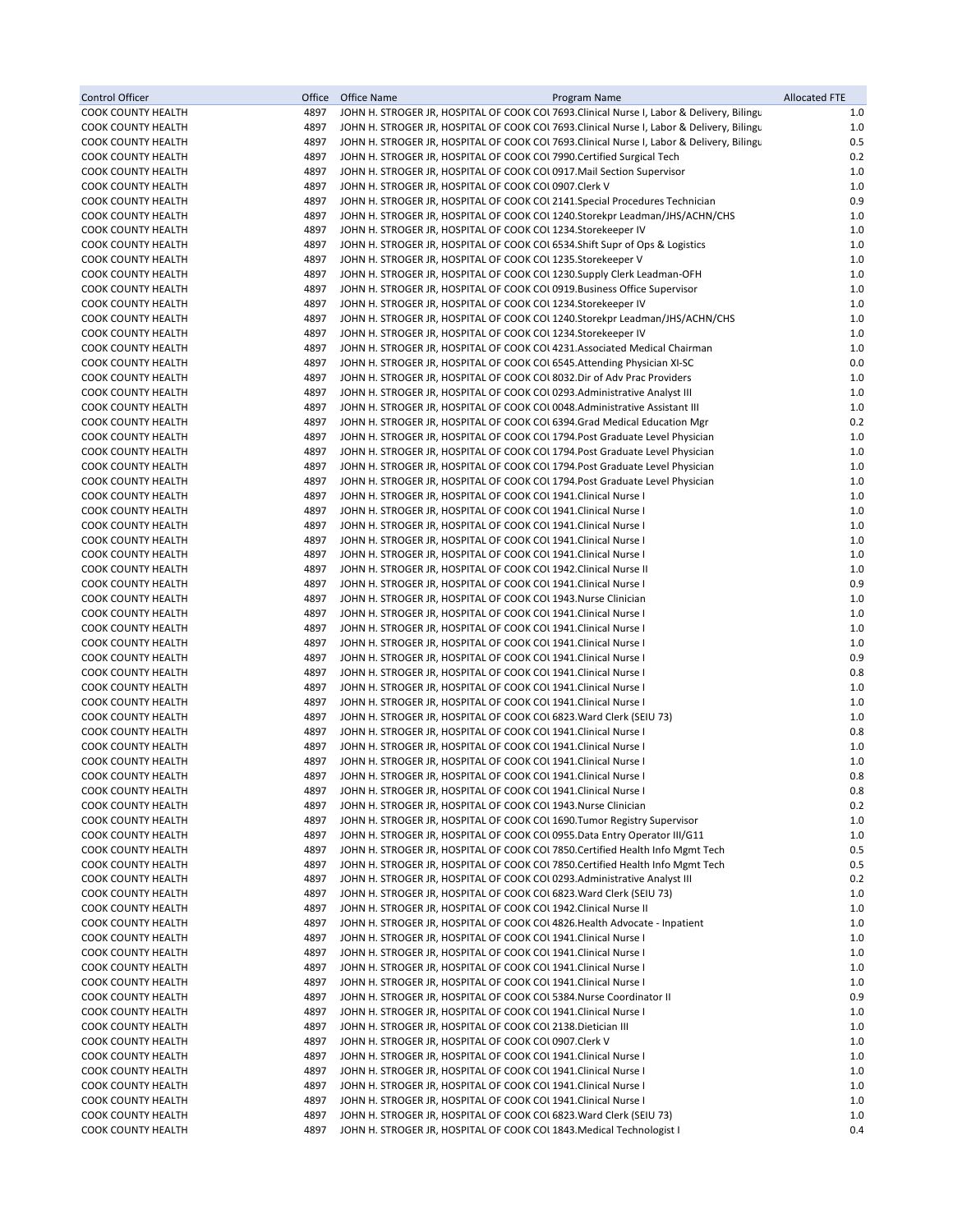| Control Officer                                        | Office       | Office Name<br>Program Name                                                                                                                                           | <b>Allocated FTE</b> |
|--------------------------------------------------------|--------------|-----------------------------------------------------------------------------------------------------------------------------------------------------------------------|----------------------|
| COOK COUNTY HEALTH                                     | 4897         | JOHN H. STROGER JR, HOSPITAL OF COOK COL0907.Clerk V                                                                                                                  | 1.0                  |
| COOK COUNTY HEALTH                                     | 4897         | JOHN H. STROGER JR, HOSPITAL OF COOK COL 1816. Physician Assistant I                                                                                                  | 1.0                  |
| <b>COOK COUNTY HEALTH</b>                              | 4897         | JOHN H. STROGER JR, HOSPITAL OF COOK COL 6128. Chr of the Div of Neuro Surg                                                                                           | 1.0                  |
| COOK COUNTY HEALTH                                     | 4897         | JOHN H. STROGER JR, HOSPITAL OF COOK COL 1816. Physician Assistant I                                                                                                  | 1.0                  |
| COOK COUNTY HEALTH                                     | 4897         | JOHN H. STROGER JR, HOSPITAL OF COOK COL 6547. Attending Physician XII-SC                                                                                             | 1.0                  |
| <b>COOK COUNTY HEALTH</b><br>COOK COUNTY HEALTH        | 4897<br>4897 | JOHN H. STROGER JR, HOSPITAL OF COOK COL 6547. Attending Physician XII-SC<br>JOHN H. STROGER JR, HOSPITAL OF COOK COL 7666.PET/CT Technologist                        | $1.0$<br>1.0         |
| COOK COUNTY HEALTH                                     | 4897         | JOHN H. STROGER JR, HOSPITAL OF COOK COL 1982. Master Instructer                                                                                                      | $1.0$                |
| COOK COUNTY HEALTH                                     | 4897         | JOHN H. STROGER JR, HOSPITAL OF COOK COL 0293. Administrative Analyst III                                                                                             | 1.0                  |
| COOK COUNTY HEALTH                                     | 4897         | JOHN H. STROGER JR, HOSPITAL OF COOK COU 8142. Director of Nursing Excellence and Magr                                                                                | 0.5                  |
| COOK COUNTY HEALTH                                     | 4897         | JOHN H. STROGER JR, HOSPITAL OF COOK COL 7037. Mgr Clinical Excellence&NDNQI                                                                                          | 0.2                  |
| COOK COUNTY HEALTH                                     | 4897         | JOHN H. STROGER JR, HOSPITAL OF COOK COUS 129. Dir of Nursing Professional Development                                                                                | 0.1                  |
| <b>COOK COUNTY HEALTH</b>                              | 4897         | JOHN H. STROGER JR, HOSPITAL OF COOK COL 9194. Clinical Nurse Leader                                                                                                  | 0.0                  |
| COOK COUNTY HEALTH                                     | 4897         | JOHN H. STROGER JR, HOSPITAL OF COOK COL 9194. Clinical Nurse Leader                                                                                                  | 0.0                  |
| <b>COOK COUNTY HEALTH</b>                              | 4897         | JOHN H. STROGER JR, HOSPITAL OF COOK COL 9194. Clinical Nurse Leader                                                                                                  | 0.0                  |
| COOK COUNTY HEALTH                                     | 4897         | JOHN H. STROGER JR, HOSPITAL OF COOK COL 9194. Clinical Nurse Leader                                                                                                  | 0.0                  |
| COOK COUNTY HEALTH                                     | 4897         | JOHN H. STROGER JR, HOSPITAL OF COOK COL 3990.APN-Nurse Practitioner                                                                                                  | 1.0                  |
| COOK COUNTY HEALTH                                     | 4897<br>4897 | JOHN H. STROGER JR, HOSPITAL OF COOK COL 6925. Certified Hand Therapist                                                                                               | $1.0$<br>0.2         |
| COOK COUNTY HEALTH<br>COOK COUNTY HEALTH               | 4897         | JOHN H. STROGER JR, HOSPITAL OF COOK COL 1940. Speech Language Pathologist II<br>JOHN H. STROGER JR, HOSPITAL OF COOK COU 9116. Occupational Therapy Associate Manage | 0.1                  |
| <b>COOK COUNTY HEALTH</b>                              | 4897         | JOHN H. STROGER JR, HOSPITAL OF COOK COL 2041.Occupational Therapist I                                                                                                | 0.0                  |
| COOK COUNTY HEALTH                                     | 4897         | JOHN H. STROGER JR, HOSPITAL OF COOK COL 1524. Medical Social Worker III                                                                                              | 1.0                  |
| COOK COUNTY HEALTH                                     | 4897         | JOHN H. STROGER JR, HOSPITAL OF COOK COL 6564. Attend Physician Sr IX SC                                                                                              | 1.0                  |
| <b>COOK COUNTY HEALTH</b>                              | 4897         | JOHN H. STROGER JR, HOSPITAL OF COOK COL 1943. Nurse Clinician                                                                                                        | 1.0                  |
| COOK COUNTY HEALTH                                     | 4897         | JOHN H. STROGER JR, HOSPITAL OF COOK COL 1941. Clinical Nurse I                                                                                                       | 1.0                  |
| COOK COUNTY HEALTH                                     | 4897         | JOHN H. STROGER JR, HOSPITAL OF COOK COL 1941. Clinical Nurse I                                                                                                       | 1.0                  |
| <b>COOK COUNTY HEALTH</b>                              | 4897         | JOHN H. STROGER JR, HOSPITAL OF COOK COL 1941. Clinical Nurse I                                                                                                       | $1.0$                |
| <b>COOK COUNTY HEALTH</b>                              | 4897         | JOHN H. STROGER JR, HOSPITAL OF COOK COL 1941. Clinical Nurse I                                                                                                       | 1.0                  |
| COOK COUNTY HEALTH                                     | 4897         | JOHN H. STROGER JR, HOSPITAL OF COOK COL 1941. Clinical Nurse I                                                                                                       | 1.0                  |
| <b>COOK COUNTY HEALTH</b>                              | 4897         | JOHN H. STROGER JR, HOSPITAL OF COOK COL 1941. Clinical Nurse I                                                                                                       | 1.0                  |
| <b>COOK COUNTY HEALTH</b>                              | 4897<br>4897 | JOHN H. STROGER JR, HOSPITAL OF COOK COL 1942. Clinical Nurse II                                                                                                      | 1.0                  |
| COOK COUNTY HEALTH<br>COOK COUNTY HEALTH               | 4897         | JOHN H. STROGER JR, HOSPITAL OF COOK COL 1941. Clinical Nurse I<br>JOHN H. STROGER JR, HOSPITAL OF COOK COL 1941. Clinical Nurse I                                    | 1.0<br>1.0           |
| <b>COOK COUNTY HEALTH</b>                              | 4897         | JOHN H. STROGER JR, HOSPITAL OF COOK COL 1941. Clinical Nurse I                                                                                                       | 1.0                  |
| COOK COUNTY HEALTH                                     | 4897         | JOHN H. STROGER JR, HOSPITAL OF COOK COL 7990. Certified Surgical Tech                                                                                                | 1.0                  |
| COOK COUNTY HEALTH                                     | 4897         | JOHN H. STROGER JR, HOSPITAL OF COOK COL 7990. Certified Surgical Tech                                                                                                | 1.0                  |
| <b>COOK COUNTY HEALTH</b>                              | 4897         | JOHN H. STROGER JR, HOSPITAL OF COOK COL 7990. Certified Surgical Tech                                                                                                | 1.0                  |
| COOK COUNTY HEALTH                                     | 4897         | JOHN H. STROGER JR, HOSPITAL OF COOK COL 7990. Certified Surgical Tech                                                                                                | 1.0                  |
| COOK COUNTY HEALTH                                     | 4897         | JOHN H. STROGER JR, HOSPITAL OF COOK COL 7990. Certified Surgical Tech                                                                                                | 1.0                  |
| <b>COOK COUNTY HEALTH</b>                              | 4897         | JOHN H. STROGER JR, HOSPITAL OF COOK COL 7990. Certified Surgical Tech                                                                                                | 1.0                  |
| <b>COOK COUNTY HEALTH</b>                              | 4897         | JOHN H. STROGER JR, HOSPITAL OF COOK COL 7990. Certified Surgical Tech                                                                                                | 1.0                  |
| COOK COUNTY HEALTH                                     | 4897         | JOHN H. STROGER JR, HOSPITAL OF COOK COL 7990. Certified Surgical Tech                                                                                                | 0.3                  |
| <b>COOK COUNTY HEALTH</b>                              | 4897         | JOHN H. STROGER JR, HOSPITAL OF COOK COL 7990. Certified Surgical Tech                                                                                                | 0.3                  |
| <b>COOK COUNTY HEALTH</b><br><b>COOK COUNTY HEALTH</b> | 4897<br>4897 | JOHN H. STROGER JR, HOSPITAL OF COOK COL 6809.OR Throughput (Flow Coordntor)<br>JOHN H. STROGER JR, HOSPITAL OF COOK COL 0293. Administrative Analyst III             | 1.0<br>0.5           |
| <b>COOK COUNTY HEALTH</b>                              | 4897         | JOHN H. STROGER JR, HOSPITAL OF COOK COL 5384. Nurse Coordinator II                                                                                                   | 0.3                  |
| <b>COOK COUNTY HEALTH</b>                              | 4897         | JOHN H. STROGER JR, HOSPITAL OF COOK COL 6545. Attending Physician XI-SC                                                                                              | 1.0                  |
| COOK COUNTY HEALTH                                     | 4897         | JOHN H. STROGER JR, HOSPITAL OF COOK COU 1816. Physician Assistant I                                                                                                  | 1.0                  |
| COOK COUNTY HEALTH                                     | 4897         | JOHN H. STROGER JR, HOSPITAL OF COOK COL 6561. Attending Physician X-SC                                                                                               | 1.0                  |
| COOK COUNTY HEALTH                                     | 4897         | JOHN H. STROGER JR, HOSPITAL OF COOK COL 6132. Chr of the Div of Ortho Surg                                                                                           | 1.0                  |
| <b>COOK COUNTY HEALTH</b>                              | 4897         | JOHN H. STROGER JR, HOSPITAL OF COOK COL 6544. Attending Physician VI-SC                                                                                              | 1.0                  |
| COOK COUNTY HEALTH                                     | 4897         | JOHN H. STROGER JR, HOSPITAL OF COOK COL5296. Medical Assistant                                                                                                       | 1.0                  |
| <b>COOK COUNTY HEALTH</b>                              | 4897         | JOHN H. STROGER JR, HOSPITAL OF COOK COL 7017. Acupuncturist                                                                                                          | 1.0                  |
| COOK COUNTY HEALTH                                     | 4897         | JOHN H. STROGER JR, HOSPITAL OF COOK COL0907.Clerk V                                                                                                                  | 1.0                  |
| COOK COUNTY HEALTH                                     | 4897         | JOHN H. STROGER JR, HOSPITAL OF COOK COL 5296. Medical Assistant                                                                                                      | 1.0                  |
| COOK COUNTY HEALTH                                     | 4897         | JOHN H. STROGER JR, HOSPITAL OF COOK COL 1941. Clinical Nurse I                                                                                                       | 0.2                  |
| COOK COUNTY HEALTH<br>COOK COUNTY HEALTH               | 4897<br>4897 | JOHN H. STROGER JR, HOSPITAL OF COOK COL 7843. Medical Technologist Trainee<br>JOHN H. STROGER JR, HOSPITAL OF COOK COL 7785. Clinical Laboratory Assistant           | 1.0<br>1.0           |
| <b>COOK COUNTY HEALTH</b>                              | 4897         | JOHN H. STROGER JR, HOSPITAL OF COOK COL 6548. Attending Physician VIII-SC                                                                                            | 0.9                  |
| COOK COUNTY HEALTH                                     | 4897         | JOHN H. STROGER JR, HOSPITAL OF COOK COL 4826. Health Advocate - Inpatient                                                                                            | 1.0                  |
| <b>COOK COUNTY HEALTH</b>                              | 4897         | JOHN H. STROGER JR, HOSPITAL OF COOK COL 6823. Ward Clerk (SEIU 73)                                                                                                   | 1.0                  |
| COOK COUNTY HEALTH                                     | 4897         | JOHN H. STROGER JR, HOSPITAL OF COOK COL 6544. Attending Physician VI-SC                                                                                              | 1.0                  |
| COOK COUNTY HEALTH                                     | 4897         | JOHN H. STROGER JR, HOSPITAL OF COOK COL 6544. Attending Physician VI-SC                                                                                              | 1.0                  |
| COOK COUNTY HEALTH                                     | 4897         | JOHN H. STROGER JR, HOSPITAL OF COOK COL 6544. Attending Physician VI-SC                                                                                              | 1.0                  |
| COOK COUNTY HEALTH                                     | 4897         | JOHN H. STROGER JR, HOSPITAL OF COOK COL 1941. Clinical Nurse I                                                                                                       | 1.0                  |
| COOK COUNTY HEALTH                                     | 4897         | JOHN H. STROGER JR, HOSPITAL OF COOK COL 1941. Clinical Nurse I                                                                                                       | 1.0                  |
| COOK COUNTY HEALTH                                     | 4897         | JOHN H. STROGER JR, HOSPITAL OF COOK COU 6677. In-Hse RegistryNurse-Specialty                                                                                         | 1.0                  |
| COOK COUNTY HEALTH                                     | 4897         | JOHN H. STROGER JR, HOSPITAL OF COOK COL 1942. Clinical Nurse II                                                                                                      | 1.0                  |
| COOK COUNTY HEALTH<br>COOK COUNTY HEALTH               | 4897<br>4897 | JOHN H. STROGER JR, HOSPITAL OF COOK COL 1941. Clinical Nurse I<br>JOHN H. STROGER JR, HOSPITAL OF COOK COL 1941. Clinical Nurse I                                    | 1.0<br>1.0           |
|                                                        |              |                                                                                                                                                                       |                      |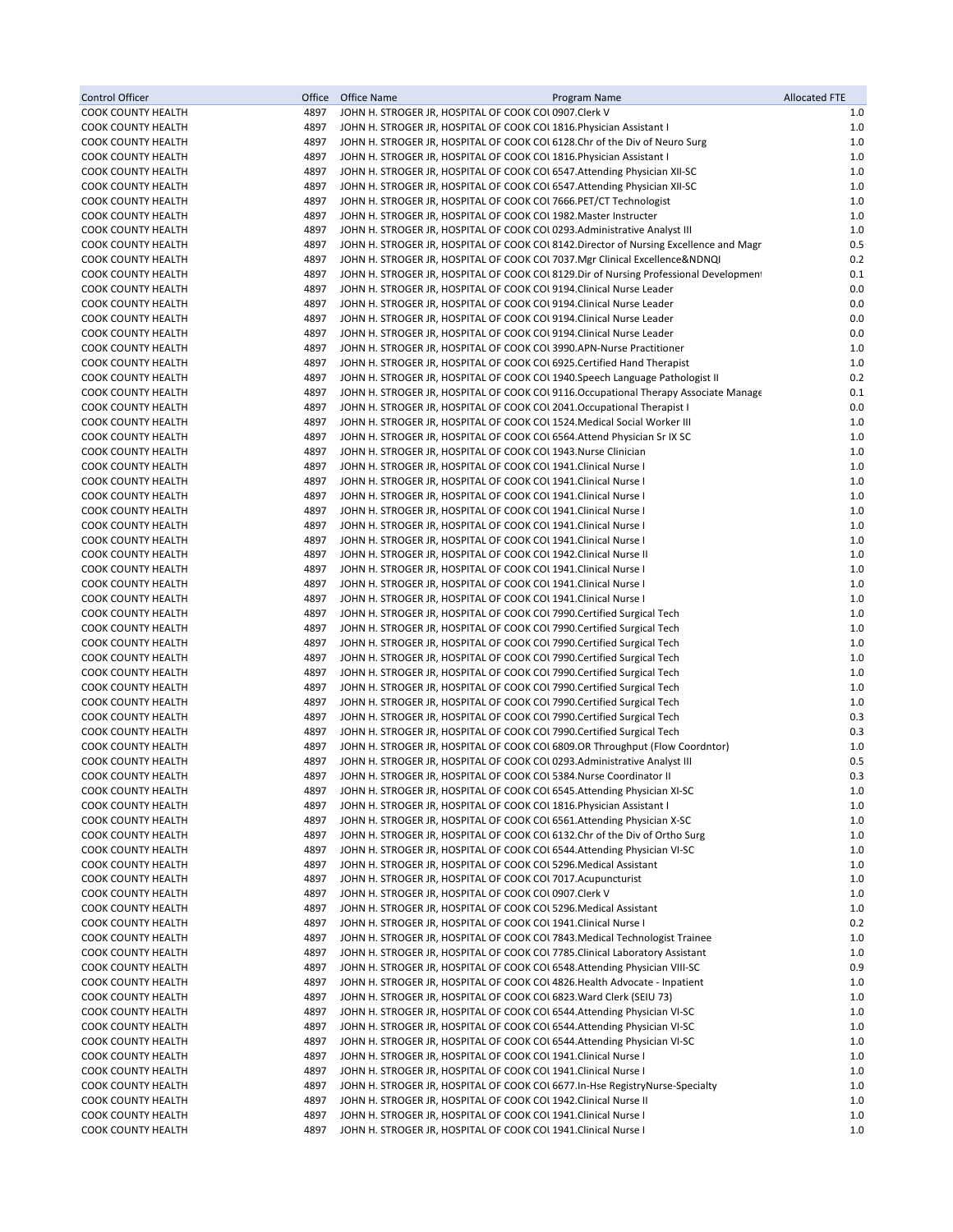| <b>Control Officer</b>                                 | Office       | Office Name<br>Program Name                                                                                                                                  | <b>Allocated FTE</b> |
|--------------------------------------------------------|--------------|--------------------------------------------------------------------------------------------------------------------------------------------------------------|----------------------|
| <b>COOK COUNTY HEALTH</b>                              | 4897         | JOHN H. STROGER JR, HOSPITAL OF COOK COL 6823. Ward Clerk (SEIU 73)                                                                                          | 1.0                  |
| <b>COOK COUNTY HEALTH</b>                              | 4897         | JOHN H. STROGER JR, HOSPITAL OF COOK COL 3990.APN-Nurse Practitioner                                                                                         | 1.0                  |
| <b>COOK COUNTY HEALTH</b>                              | 4897<br>4897 | JOHN H. STROGER JR, HOSPITAL OF COOK COL 9194. Clinical Nurse Leader                                                                                         | 0.0<br>1.0           |
| <b>COOK COUNTY HEALTH</b><br><b>COOK COUNTY HEALTH</b> | 4897         | JOHN H. STROGER JR, HOSPITAL OF COOK COL 2051. Pharmacy Tech ARNTE<br>JOHN H. STROGER JR, HOSPITAL OF COOK COL 2051. Pharmacy Tech ARNTE                     | 1.0                  |
| <b>COOK COUNTY HEALTH</b>                              | 4897         | JOHN H. STROGER JR, HOSPITAL OF COOK COU 2051. Pharmacy Tech ARNTE                                                                                           | $1.0$                |
| <b>COOK COUNTY HEALTH</b>                              | 4897         | JOHN H. STROGER JR, HOSPITAL OF COOK COL 2051. Pharmacy Tech ARNTE                                                                                           | 1.0                  |
| <b>COOK COUNTY HEALTH</b>                              | 4897         | JOHN H. STROGER JR, HOSPITAL OF COOK COL 2051. Pharmacy Tech ARNTE                                                                                           | $1.0$                |
| <b>COOK COUNTY HEALTH</b>                              | 4897         | JOHN H. STROGER JR, HOSPITAL OF COOK COL 2051. Pharmacy Tech ARNTE                                                                                           | 1.0                  |
| <b>COOK COUNTY HEALTH</b>                              | 4897         | JOHN H. STROGER JR, HOSPITAL OF COOK COL 2051. Pharmacy Tech ARNTE                                                                                           | 1.0                  |
| <b>COOK COUNTY HEALTH</b><br><b>COOK COUNTY HEALTH</b> | 4897<br>4897 | JOHN H. STROGER JR, HOSPITAL OF COOK COL 1878. Pharmacist<br>JOHN H. STROGER JR, HOSPITAL OF COOK COL 1878. Pharmacist                                       | 1.0<br>1.0           |
| <b>COOK COUNTY HEALTH</b>                              | 4897         | JOHN H. STROGER JR, HOSPITAL OF COOK COL 2051. Pharmacy Tech ARNTE                                                                                           | $1.0$                |
| <b>COOK COUNTY HEALTH</b>                              | 4897         | JOHN H. STROGER JR, HOSPITAL OF COOK COL 2051. Pharmacy Tech ARNTE                                                                                           | 1.0                  |
| <b>COOK COUNTY HEALTH</b>                              | 4897         | JOHN H. STROGER JR, HOSPITAL OF COOK COL 2051. Pharmacy Tech ARNTE                                                                                           | 1.0                  |
| <b>COOK COUNTY HEALTH</b>                              | 4897         | JOHN H. STROGER JR, HOSPITAL OF COOK COL 2051. Pharmacy Tech ARNTE                                                                                           | 1.0                  |
| <b>COOK COUNTY HEALTH</b>                              | 4897         | JOHN H. STROGER JR, HOSPITAL OF COOK COL 2051. Pharmacy Tech ARNTE                                                                                           | 1.0                  |
| <b>COOK COUNTY HEALTH</b>                              | 4897         | JOHN H. STROGER JR, HOSPITAL OF COOK COL 4688. Pharmacy Technician ARNTE OFH                                                                                 | 1.0                  |
| <b>COOK COUNTY HEALTH</b><br><b>COOK COUNTY HEALTH</b> | 4897<br>4897 | JOHN H. STROGER JR, HOSPITAL OF COOK COL 4688. Pharmacy Technician ARNTE OFH<br>JOHN H. STROGER JR, HOSPITAL OF COOK COL 4688. Pharmacy Technician ARNTE OFH | 1.0<br>1.0           |
| <b>COOK COUNTY HEALTH</b>                              | 4897         | JOHN H. STROGER JR, HOSPITAL OF COOK COL 1878. Pharmacist                                                                                                    | 1.0                  |
| <b>COOK COUNTY HEALTH</b>                              | 4897         | JOHN H. STROGER JR, HOSPITAL OF COOK COL 1878. Pharmacist                                                                                                    | 1.0                  |
| <b>COOK COUNTY HEALTH</b>                              | 4897         | JOHN H. STROGER JR, HOSPITAL OF COOK COU 6802. Scheduler/Dispatcher (SEIU 73)                                                                                | 1.0                  |
| <b>COOK COUNTY HEALTH</b>                              | 4897         | JOHN H. STROGER JR, HOSPITAL OF COOK COL 7785. Clinical Laboratory Assistant                                                                                 | 1.0                  |
| <b>COOK COUNTY HEALTH</b>                              | 4897         | JOHN H. STROGER JR, HOSPITAL OF COOK COL 7785. Clinical Laboratory Assistant                                                                                 | 0.2                  |
| <b>COOK COUNTY HEALTH</b>                              | 4897         | JOHN H. STROGER JR, HOSPITAL OF COOK COL 7785 Clinical Laboratory Assistant                                                                                  | 0.2                  |
| <b>COOK COUNTY HEALTH</b><br><b>COOK COUNTY HEALTH</b> | 4897<br>4897 | JOHN H. STROGER JR, HOSPITAL OF COOK COL 2035. Physical Therapist II<br>JOHN H. STROGER JR, HOSPITAL OF COOK COL 2035. Physical Therapist II                 | 1.0<br>1.0           |
| <b>COOK COUNTY HEALTH</b>                              | 4897         | JOHN H. STROGER JR, HOSPITAL OF COOK COL0907.Clerk V                                                                                                         | 1.0                  |
| <b>COOK COUNTY HEALTH</b>                              | 4897         | JOHN H. STROGER JR, HOSPITAL OF COOK COL 9069. Physical Therapy Manager, Pediatrics                                                                          | 0.4                  |
| <b>COOK COUNTY HEALTH</b>                              | 4897         | JOHN H. STROGER JR, HOSPITAL OF COOK COL 2035. Physical Therapist II                                                                                         | 0.1                  |
| <b>COOK COUNTY HEALTH</b>                              | 4897         | JOHN H. STROGER JR, HOSPITAL OF COOK COL 0048. Administrative Assistant III                                                                                  | 1.0                  |
| <b>COOK COUNTY HEALTH</b>                              | 4897         | JOHN H. STROGER JR, HOSPITAL OF COOK COL 2392.Laborer                                                                                                        | 1.0                  |
| <b>COOK COUNTY HEALTH</b>                              | 4897         | JOHN H. STROGER JR, HOSPITAL OF COOK COL 2445. Mechanical Assistant                                                                                          | 1.0                  |
| <b>COOK COUNTY HEALTH</b><br><b>COOK COUNTY HEALTH</b> | 4897<br>4897 | JOHN H. STROGER JR, HOSPITAL OF COOK COL 2451. Operating Engineer I<br>JOHN H. STROGER JR, HOSPITAL OF COOK COL 2451. Operating Engineer I                   | 1.0<br>1.0           |
| <b>COOK COUNTY HEALTH</b>                              | 4897         | JOHN H. STROGER JR, HOSPITAL OF COOK COL 2331. Machinist                                                                                                     | 1.0                  |
| <b>COOK COUNTY HEALTH</b>                              | 4897         | JOHN H. STROGER JR, HOSPITAL OF COOK COU 1816. Physician Assistant I                                                                                         | 1.0                  |
| <b>COOK COUNTY HEALTH</b>                              | 4897         | JOHN H. STROGER JR, HOSPITAL OF COOK COL 3990. APN-Nurse Practitioner                                                                                        | 0.8                  |
| <b>COOK COUNTY HEALTH</b>                              | 4897         | JOHN H. STROGER JR, HOSPITAL OF COOK COL 5388 House Administrator                                                                                            | 1.0                  |
| <b>COOK COUNTY HEALTH</b>                              | 4897         | JOHN H. STROGER JR, HOSPITAL OF COOK COL 6823. Ward Clerk (SEIU 73)                                                                                          | $1.0$                |
| <b>COOK COUNTY HEALTH</b>                              | 4897<br>4897 | JOHN H. STROGER JR, HOSPITAL OF COOK COL 6823 Ward Clerk (SEIU 73)<br>JOHN H. STROGER JR, HOSPITAL OF COOK COL 5388. House Administrator                     | $1.0$<br>0.6         |
| <b>COOK COUNTY HEALTH</b><br><b>COOK COUNTY HEALTH</b> | 4897         | JOHN H. STROGER JR, HOSPITAL OF COOK COL 7028.Administrative Asst V-CCHHS                                                                                    | 0.3                  |
| <b>COOK COUNTY HEALTH</b>                              | 4897         | JOHN H. STROGER JR, HOSPITAL OF COOK COU 9136.RN Coordinator Bed Management                                                                                  | 0.2                  |
| <b>COOK COUNTY HEALTH</b>                              | 4897         | JOHN H. STROGER JR, HOSPITAL OF COOK COL 1941. Clinical Nurse I                                                                                              | 1.0                  |
| <b>COOK COUNTY HEALTH</b>                              | 4897         | JOHN H. STROGER JR, HOSPITAL OF COOK COL 1941. Clinical Nurse I                                                                                              | 1.0                  |
| <b>COOK COUNTY HEALTH</b>                              | 4897         | JOHN H. STROGER JR, HOSPITAL OF COOK COL 1941. Clinical Nurse I                                                                                              | 1.0                  |
| <b>COOK COUNTY HEALTH</b>                              | 4897         | JOHN H. STROGER JR, HOSPITAL OF COOK COL 1964. Operating Room Technician                                                                                     | 1.0                  |
| <b>COOK COUNTY HEALTH</b><br><b>COOK COUNTY HEALTH</b> | 4897<br>4897 | JOHN H. STROGER JR, HOSPITAL OF COOK COL 6206.Ch of the Div of Psychiatry ER<br>JOHN H. STROGER JR, HOSPITAL OF COOK COL 5725. Psychologist-Stroger          | 1.0<br>1.0           |
| <b>COOK COUNTY HEALTH</b>                              | 4897         | JOHN H. STROGER JR, HOSPITAL OF COOK COL 6738. Psychiatric Social Worker                                                                                     | 1.0                  |
| <b>COOK COUNTY HEALTH</b>                              | 4897         | JOHN H. STROGER JR, HOSPITAL OF COOK COL 5725. Psychologist-Stroger                                                                                          | 1.0                  |
| <b>COOK COUNTY HEALTH</b>                              | 4897         | JOHN H. STROGER JR, HOSPITAL OF COOK COL 7919. Psychiatric Adv Prac Registered Nurse                                                                         | 1.0                  |
| <b>COOK COUNTY HEALTH</b>                              | 4897         | JOHN H. STROGER JR, HOSPITAL OF COOK COL 7919. Psychiatric Adv Prac Registered Nurse                                                                         | 1.0                  |
| <b>COOK COUNTY HEALTH</b>                              | 4897         | JOHN H. STROGER JR, HOSPITAL OF COOK COL 7919. Psychiatric Adv Prac Registered Nurse                                                                         | 1.0                  |
| <b>COOK COUNTY HEALTH</b>                              | 4897         | JOHN H. STROGER JR, HOSPITAL OF COOK COL 6546. Attending Physician VII-SC                                                                                    | 0.1                  |
| <b>COOK COUNTY HEALTH</b><br><b>COOK COUNTY HEALTH</b> | 4897<br>4897 | JOHN H. STROGER JR, HOSPITAL OF COOK COL 9083. Chief Psychologist<br>JOHN H. STROGER JR, HOSPITAL OF COOK COL 6738 Psychiatric Social Worker                 | 0.1<br>0.1           |
| <b>COOK COUNTY HEALTH</b>                              | 4897         | JOHN H. STROGER JR, HOSPITAL OF COOK COL 6552. Medical Div Chair VIII-SC                                                                                     | 1.0                  |
| <b>COOK COUNTY HEALTH</b>                              | 4897         | JOHN H. STROGER JR, HOSPITAL OF COOK COL 2036. Respiratory Therapist                                                                                         | 1.0                  |
| <b>COOK COUNTY HEALTH</b>                              | 4897         | JOHN H. STROGER JR, HOSPITAL OF COOK COL 2036. Respiratory Therapist                                                                                         | 0.9                  |
| <b>COOK COUNTY HEALTH</b>                              | 4897         | JOHN H. STROGER JR, HOSPITAL OF COOK COL 2036. Respiratory Therapist                                                                                         | 0.9                  |
| <b>COOK COUNTY HEALTH</b>                              | 4897         | JOHN H. STROGER JR, HOSPITAL OF COOK COL 2036. Respiratory Therapist                                                                                         | 1.0                  |
| <b>COOK COUNTY HEALTH</b>                              | 4897<br>4897 | JOHN H. STROGER JR, HOSPITAL OF COOK COL 2036. Respiratory Therapist                                                                                         | 1.0<br>1.0           |
| <b>COOK COUNTY HEALTH</b><br><b>COOK COUNTY HEALTH</b> | 4897         | JOHN H. STROGER JR, HOSPITAL OF COOK COL 2036. Respiratory Therapist<br>JOHN H. STROGER JR, HOSPITAL OF COOK COL 2036. Respiratory Therapist                 | 1.0                  |
| <b>COOK COUNTY HEALTH</b>                              | 4897         | JOHN H. STROGER JR, HOSPITAL OF COOK COL 2036. Respiratory Therapist                                                                                         | 1.0                  |
| <b>COOK COUNTY HEALTH</b>                              | 4897         | JOHN H. STROGER JR, HOSPITAL OF COOK COL 7638. Critical Care Respiratory Specialist                                                                          | 1.0                  |
| <b>COOK COUNTY HEALTH</b>                              | 4897         | JOHN H. STROGER JR, HOSPITAL OF COOK COL 7638. Critical Care Respiratory Specialist                                                                          | 1.0                  |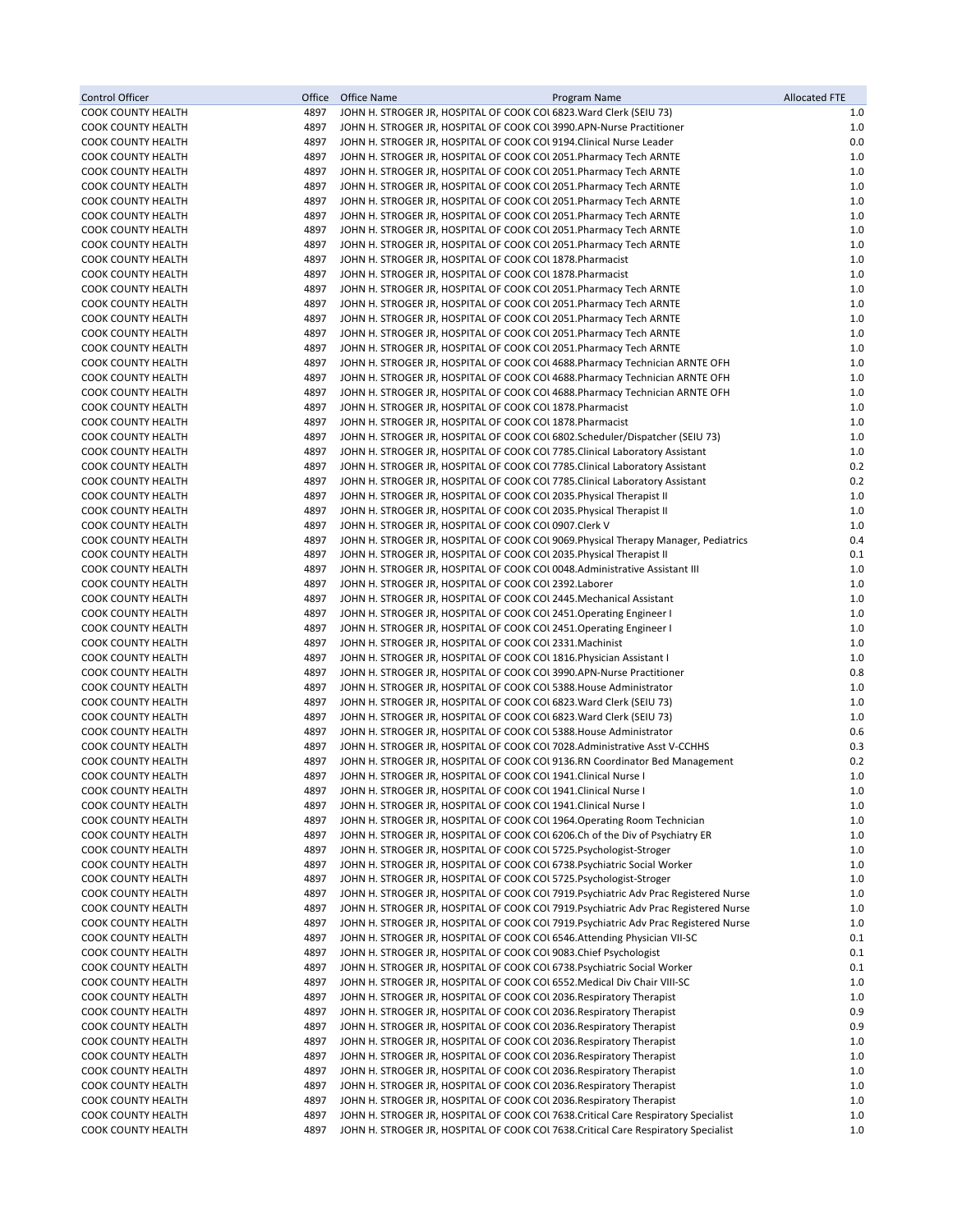| Control Officer                                        | Office       | Office Name<br>Program Name                                                                                                                                                           | <b>Allocated FTE</b> |
|--------------------------------------------------------|--------------|---------------------------------------------------------------------------------------------------------------------------------------------------------------------------------------|----------------------|
| <b>COOK COUNTY HEALTH</b>                              | 4897         | JOHN H. STROGER JR, HOSPITAL OF COOK COL 9150.Associate Manager of Respiratory Servic                                                                                                 | 0.0                  |
| <b>COOK COUNTY HEALTH</b>                              | 4897         | JOHN H. STROGER JR, HOSPITAL OF COOK COL 9150. Associate Manager of Respiratory Servic                                                                                                | 0.0                  |
| <b>COOK COUNTY HEALTH</b>                              | 4897         | JOHN H. STROGER JR, HOSPITAL OF COOK COL 6650. Pulmonary Clinical Director                                                                                                            | 1.0                  |
| <b>COOK COUNTY HEALTH</b>                              | 4897         | JOHN H. STROGER JR, HOSPITAL OF COOK COU 6170.Ch of the Div of Pul Med ICU                                                                                                            | 1.0                  |
| <b>COOK COUNTY HEALTH</b>                              | 4897<br>4897 | JOHN H. STROGER JR, HOSPITAL OF COOK COL 7836. Inverventional Pulmonologist                                                                                                           | 1.0<br>$1.0$         |
| <b>COOK COUNTY HEALTH</b><br><b>COOK COUNTY HEALTH</b> | 4897         | JOHN H. STROGER JR, HOSPITAL OF COOK COL 6561. Attending Physician X-SC<br>JOHN H. STROGER JR, HOSPITAL OF COOK COL 2036. Respiratory Therapist                                       | 1.0                  |
| <b>COOK COUNTY HEALTH</b>                              | 4897         | JOHN H. STROGER JR, HOSPITAL OF COOK COL 1050. Patient Service Coordinator                                                                                                            | $1.0$                |
| <b>COOK COUNTY HEALTH</b>                              | 4897         | JOHN H. STROGER JR, HOSPITAL OF COOK COL 8019. Chief Quality Officer                                                                                                                  | $1.0$                |
| <b>COOK COUNTY HEALTH</b>                              | 4897         | JOHN H. STROGER JR, HOSPITAL OF COOK COU 8052. Director of Patient Experience                                                                                                         | 1.0                  |
| <b>COOK COUNTY HEALTH</b>                              | 4897         | JOHN H. STROGER JR, HOSPITAL OF COOK COL 8108 Director of Patient Safety                                                                                                              | 1.0                  |
| <b>COOK COUNTY HEALTH</b>                              | 4897         | JOHN H. STROGER JR, HOSPITAL OF COOK COL 8760. Asst Dir of Qual Reg Affairs & Accreditati                                                                                             | 0.5                  |
| <b>COOK COUNTY HEALTH</b>                              | 4897         | JOHN H. STROGER JR, HOSPITAL OF COOK COUST 73. Mgr Clinical Excellence & PI                                                                                                           | 0.1                  |
| <b>COOK COUNTY HEALTH</b>                              | 4897         | JOHN H. STROGER JR, HOSPITAL OF COOK COL 6547. Attending Physician XII-SC                                                                                                             | 1.0                  |
| <b>COOK COUNTY HEALTH</b>                              | 4897         | JOHN H. STROGER JR, HOSPITAL OF COOK COL 6893. DiagRadiologyResidencyProgDir                                                                                                          | 1.0                  |
| <b>COOK COUNTY HEALTH</b>                              | 4897<br>4897 | JOHN H. STROGER JR, HOSPITAL OF COOK COL0907.Clerk V                                                                                                                                  | 1.0<br>0.9           |
| <b>COOK COUNTY HEALTH</b><br><b>COOK COUNTY HEALTH</b> | 4897         | JOHN H. STROGER JR, HOSPITAL OF COOK COL 2077. Radiologic Technologist<br>JOHN H. STROGER JR, HOSPITAL OF COOK COL 2077. Radiologic Technologist                                      | 1.0                  |
| <b>COOK COUNTY HEALTH</b>                              | 4897         | JOHN H. STROGER JR, HOSPITAL OF COOK COL 2077. Radiologic Technologist                                                                                                                | 1.0                  |
| <b>COOK COUNTY HEALTH</b>                              | 4897         | JOHN H. STROGER JR, HOSPITAL OF COOK COL 2077. Radiologic Technologist                                                                                                                | $1.0$                |
| <b>COOK COUNTY HEALTH</b>                              | 4897         | JOHN H. STROGER JR, HOSPITAL OF COOK COL 2077. Radiologic Technologist                                                                                                                | 1.0                  |
| <b>COOK COUNTY HEALTH</b>                              | 4897         | JOHN H. STROGER JR, HOSPITAL OF COOK COL 5296. Medical Assistant                                                                                                                      | 0.3                  |
| <b>COOK COUNTY HEALTH</b>                              | 4897         | JOHN H. STROGER JR, HOSPITAL OF COOK COL 7535. Spec Proc Techno - IR/X-Ray                                                                                                            | 0.0                  |
| <b>COOK COUNTY HEALTH</b>                              | 4897         | JOHN H. STROGER JR, HOSPITAL OF COOK COL 1941. Clinical Nurse I                                                                                                                       | 1.0                  |
| <b>COOK COUNTY HEALTH</b>                              | 4897         | JOHN H. STROGER JR, HOSPITAL OF COOK COL 1941. Clinical Nurse I                                                                                                                       | 0.9                  |
| <b>COOK COUNTY HEALTH</b>                              | 4897         | JOHN H. STROGER JR, HOSPITAL OF COOK COL 1941. Clinical Nurse I                                                                                                                       | 0.9                  |
| <b>COOK COUNTY HEALTH</b>                              | 4897         | JOHN H. STROGER JR, HOSPITAL OF COOK COL 6600.PACS Assistant                                                                                                                          | 0.6                  |
| <b>COOK COUNTY HEALTH</b><br><b>COOK COUNTY HEALTH</b> | 4897<br>4897 | JOHN H. STROGER JR, HOSPITAL OF COOK COL 9046. Technical Supervisor - Ultrasound<br>JOHN H. STROGER JR, HOSPITAL OF COOK COU 9188. Mammography Operations Supervisor                  | 0.3<br>0.1           |
| <b>COOK COUNTY HEALTH</b>                              | 4897         | JOHN H. STROGER JR, HOSPITAL OF COOK COL 2077. Radiologic Technologist                                                                                                                | 1.0                  |
| <b>COOK COUNTY HEALTH</b>                              | 4897         | JOHN H. STROGER JR, HOSPITAL OF COOK COL 2098.ULTRASOUND TECHNICIAN                                                                                                                   | 1.0                  |
| <b>COOK COUNTY HEALTH</b>                              | 4897         | JOHN H. STROGER JR, HOSPITAL OF COOK COL 2097.CAT TECHNOLOGIST                                                                                                                        | 1.0                  |
| <b>COOK COUNTY HEALTH</b>                              | 4897         | JOHN H. STROGER JR, HOSPITAL OF COOK COL 2097.CAT TECHNOLOGIST                                                                                                                        | 1.0                  |
| <b>COOK COUNTY HEALTH</b>                              | 4897         | JOHN H. STROGER JR, HOSPITAL OF COOK COL 2141.Special Procedures Technician                                                                                                           | 1.0                  |
| <b>COOK COUNTY HEALTH</b>                              | 4897         | JOHN H. STROGER JR, HOSPITAL OF COOK COL 6547. Attending Physician XII-SC                                                                                                             | 0.8                  |
| <b>COOK COUNTY HEALTH</b>                              | 4897         | JOHN H. STROGER JR, HOSPITAL OF COOK COUT 160. Manager of Imaging Services                                                                                                            | 0.0                  |
| <b>COOK COUNTY HEALTH</b>                              | 4897         | JOHN H. STROGER JR, HOSPITAL OF COOK COL0907.Clerk V                                                                                                                                  | 1.0                  |
| <b>COOK COUNTY HEALTH</b>                              | 4897         | JOHN H. STROGER JR, HOSPITAL OF COOK COL 2141. Special Procedures Technician                                                                                                          | 0.2                  |
| <b>COOK COUNTY HEALTH</b><br><b>COOK COUNTY HEALTH</b> | 4897<br>4897 | JOHN H. STROGER JR, HOSPITAL OF COOK COL 1518. Caseworker Mang Unit<br>JOHN H. STROGER JR, HOSPITAL OF COOK COL 1518. Caseworker Mang Unit                                            | 1.0<br>1.0           |
| <b>COOK COUNTY HEALTH</b>                              | 4897         | JOHN H. STROGER JR, HOSPITAL OF COOK COL 1518. Caseworker Mang Unit                                                                                                                   | 1.0                  |
| <b>COOK COUNTY HEALTH</b>                              | 4897         | JOHN H. STROGER JR, HOSPITAL OF COOK COL 1518. Caseworker Mang Unit                                                                                                                   | 1.0                  |
| <b>COOK COUNTY HEALTH</b>                              | 4897         | JOHN H. STROGER JR, HOSPITAL OF COOK COL 7744. Caseworker MANG Unit, Bilingual                                                                                                        | 1.0                  |
| <b>COOK COUNTY HEALTH</b>                              | 4897         | JOHN H. STROGER JR, HOSPITAL OF COOK COL 1518. Caseworker Mang Unit                                                                                                                   | $1.0$                |
| <b>COOK COUNTY HEALTH</b>                              | 4897         | JOHN H. STROGER JR, HOSPITAL OF COOK COL 7744. Caseworker MANG Unit, Bilingual                                                                                                        | 0.8                  |
| <b>COOK COUNTY HEALTH</b>                              | 4897         | JOHN H. STROGER JR, HOSPITAL OF COOK COL 7744. Caseworker MANG Unit, Bilingual                                                                                                        | 0.8                  |
| <b>COOK COUNTY HEALTH</b>                              | 4897         | JOHN H. STROGER JR, HOSPITAL OF COOK COL 7744.Caseworker MANG Unit, Bilingual                                                                                                         | 0.5                  |
| <b>COOK COUNTY HEALTH</b>                              | 4897         | JOHN H. STROGER JR, HOSPITAL OF COOK COL 7744. Caseworker MANG Unit, Bilingual                                                                                                        | 0.4                  |
| <b>COOK COUNTY HEALTH</b><br><b>COOK COUNTY HEALTH</b> | 4897<br>4897 | JOHN H. STROGER JR, HOSPITAL OF COOK COL 7744. Caseworker MANG Unit, Bilingual<br>JOHN H. STROGER JR, HOSPITAL OF COOK COL 7744. Caseworker MANG Unit, Bilingual                      | 0.4<br>0.3           |
| <b>COOK COUNTY HEALTH</b>                              | 4897         | JOHN H. STROGER JR, HOSPITAL OF COOK COL 1518. Caseworker Mang Unit                                                                                                                   | 0.3                  |
| <b>COOK COUNTY HEALTH</b>                              | 4897         | JOHN H. STROGER JR, HOSPITAL OF COOK COL 2084. DIALYSIS TECHNICIAN                                                                                                                    | 1.0                  |
| <b>COOK COUNTY HEALTH</b>                              | 4897         | JOHN H. STROGER JR, HOSPITAL OF COOK COL 6823 Ward Clerk (SEIU 73)                                                                                                                    | 1.0                  |
| <b>COOK COUNTY HEALTH</b>                              | 4897         | JOHN H. STROGER JR, HOSPITAL OF COOK COL 1941. Clinical Nurse I                                                                                                                       | 1.0                  |
| <b>COOK COUNTY HEALTH</b>                              | 4897         | JOHN H. STROGER JR, HOSPITAL OF COOK COU 2084 DIALYSIS TECHNICIAN                                                                                                                     | 1.0                  |
| <b>COOK COUNTY HEALTH</b>                              | 4897         | JOHN H. STROGER JR, HOSPITAL OF COOK COU 2084 DIALYSIS TECHNICIAN                                                                                                                     | 1.0                  |
| <b>COOK COUNTY HEALTH</b>                              | 4897         | JOHN H. STROGER JR, HOSPITAL OF COOK COL 8994. Peritoneal Dialysis & Hemodialysis Nurse                                                                                               | 0.8                  |
| <b>COOK COUNTY HEALTH</b>                              | 4897         | JOHN H. STROGER JR, HOSPITAL OF COOK COL 8994. Peritoneal Dialysis & Hemodialysis Nurse                                                                                               | 0.4                  |
| <b>COOK COUNTY HEALTH</b><br><b>COOK COUNTY HEALTH</b> | 4897<br>4897 | JOHN H. STROGER JR, HOSPITAL OF COOK COL0907.Clerk V<br>JOHN H. STROGER JR, HOSPITAL OF COOK COL 7843. Medical Technologist Trainee                                                   | 0.0<br>1.0           |
| <b>COOK COUNTY HEALTH</b>                              | 4897         | JOHN H. STROGER JR, HOSPITAL OF COOK COL 1816. Physician Assistant I                                                                                                                  | 0.5                  |
| <b>COOK COUNTY HEALTH</b>                              | 4897         | JOHN H. STROGER JR, HOSPITAL OF COOK COL 6638. Cancer Genetic Counselor                                                                                                               | 1.0                  |
| <b>COOK COUNTY HEALTH</b>                              | 4897         | JOHN H. STROGER JR, HOSPITAL OF COOK COL 9071. Director of Operations, CCH Cancer Prog                                                                                                | 0.2                  |
| <b>COOK COUNTY HEALTH</b>                              | 4897         | JOHN H. STROGER JR, HOSPITAL OF COOK COL 9070. Cancer Center Patient Liaison                                                                                                          | 0.2                  |
| <b>COOK COUNTY HEALTH</b>                              | 4897         | JOHN H. STROGER JR, HOSPITAL OF COOK COL 9070. Cancer Center Patient Liaison                                                                                                          | 0.1                  |
| <b>COOK COUNTY HEALTH</b>                              | 4897         | JOHN H. STROGER JR, HOSPITAL OF COOK COU 9072. Genetics Counselor Assistant                                                                                                           | 0.0                  |
| <b>COOK COUNTY HEALTH</b>                              | 4897         | JOHN H. STROGER JR, HOSPITAL OF COOK COL 1941. Clinical Nurse I                                                                                                                       | 1.0                  |
| <b>COOK COUNTY HEALTH</b>                              | 4897         | JOHN H. STROGER JR, HOSPITAL OF COOK COL 1941. Clinical Nurse I                                                                                                                       | 1.0                  |
| <b>COOK COUNTY HEALTH</b><br><b>COOK COUNTY HEALTH</b> | 4897<br>4897 | JOHN H. STROGER JR, HOSPITAL OF COOK COL 8145. Nursing Dir Primary Care Clinical Practice<br>JOHN H. STROGER JR, HOSPITAL OF COOK COL 9062. Float Pool Clinical Nurse, Cross-Function | 0.5<br>0.4           |
|                                                        |              |                                                                                                                                                                                       |                      |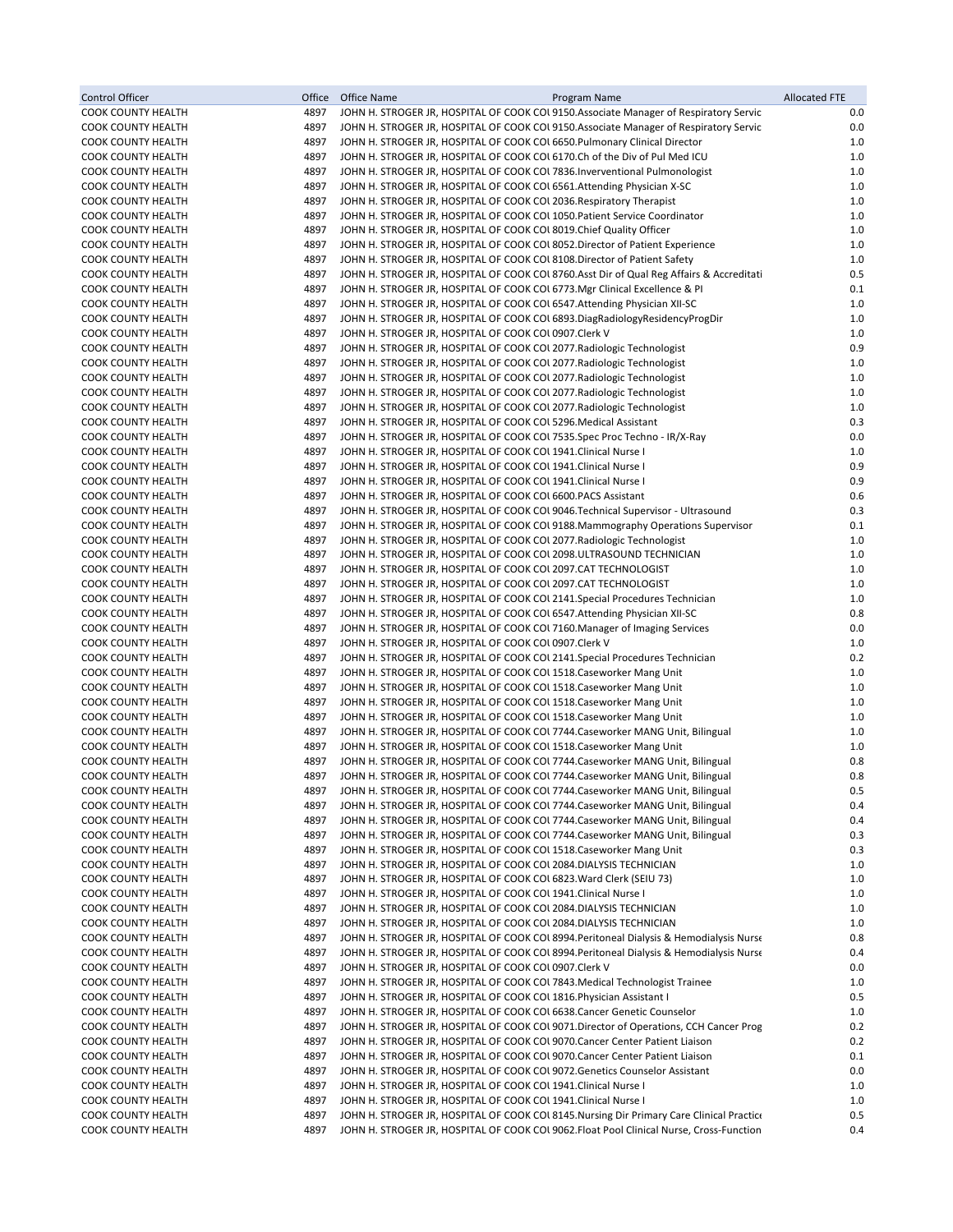| <b>Control Officer</b>                                 | Office       | Office Name<br>Program Name                                                                                                                                                          | <b>Allocated FTE</b> |
|--------------------------------------------------------|--------------|--------------------------------------------------------------------------------------------------------------------------------------------------------------------------------------|----------------------|
| <b>COOK COUNTY HEALTH</b>                              | 4897         | JOHN H. STROGER JR, HOSPITAL OF COOK COL 9062. Float Pool Clinical Nurse, Cross-Function                                                                                             | 0.4                  |
| <b>COOK COUNTY HEALTH</b>                              | 4897         | JOHN H. STROGER JR, HOSPITAL OF COOK COL 9062. Float Pool Clinical Nurse, Cross-Function                                                                                             | 0.4                  |
| <b>COOK COUNTY HEALTH</b>                              | 4897         | JOHN H. STROGER JR, HOSPITAL OF COOK COL 9062. Float Pool Clinical Nurse, Cross-Function                                                                                             | 0.4                  |
| <b>COOK COUNTY HEALTH</b>                              | 4897         | JOHN H. STROGER JR, HOSPITAL OF COOK COL 9062. Float Pool Clinical Nurse, Cross-Function                                                                                             | 0.4                  |
| <b>COOK COUNTY HEALTH</b><br><b>COOK COUNTY HEALTH</b> | 4897<br>4897 | JOHN H. STROGER JR, HOSPITAL OF COOK COL 9062. Float Pool Clinical Nurse, Cross-Function<br>JOHN H. STROGER JR, HOSPITAL OF COOK COL 9062. Float Pool Clinical Nurse, Cross-Function | 0.4<br>0.4           |
| <b>COOK COUNTY HEALTH</b>                              | 4897         | JOHN H. STROGER JR, HOSPITAL OF COOK COL 9062. Float Pool Clinical Nurse, Cross-Function                                                                                             | 0.4                  |
| <b>COOK COUNTY HEALTH</b>                              | 4897         | JOHN H. STROGER JR, HOSPITAL OF COOK COL 9062. Float Pool Clinical Nurse, Cross-Function                                                                                             | 0.4                  |
| <b>COOK COUNTY HEALTH</b>                              | 4897         | JOHN H. STROGER JR, HOSPITAL OF COOK COL 9062. Float Pool Clinical Nurse, Cross-Function                                                                                             | 0.4                  |
| <b>COOK COUNTY HEALTH</b>                              | 4897         | JOHN H. STROGER JR, HOSPITAL OF COOK COL 9062. Float Pool Clinical Nurse, Cross-Function                                                                                             | 0.4                  |
| <b>COOK COUNTY HEALTH</b>                              | 4897         | JOHN H. STROGER JR, HOSPITAL OF COOK COL 9063. Float Pool Clinical Nurse, Operating Roor                                                                                             | 0.4                  |
| <b>COOK COUNTY HEALTH</b>                              | 4897         | JOHN H. STROGER JR, HOSPITAL OF COOK COL 9062. Float Pool Clinical Nurse, Cross-Function                                                                                             | 0.4                  |
| <b>COOK COUNTY HEALTH</b>                              | 4897         | JOHN H. STROGER JR, HOSPITAL OF COOK COL 9062.Float Pool Clinical Nurse, Cross-Function                                                                                              | 0.4                  |
| <b>COOK COUNTY HEALTH</b>                              | 4897         | JOHN H. STROGER JR, HOSPITAL OF COOK COL 9062. Float Pool Clinical Nurse, Cross-Function                                                                                             | 0.4                  |
| <b>COOK COUNTY HEALTH</b><br><b>COOK COUNTY HEALTH</b> | 4897<br>4897 | JOHN H. STROGER JR, HOSPITAL OF COOK COL 9063. Float Pool Clinical Nurse, Operating Roor<br>JOHN H. STROGER JR, HOSPITAL OF COOK COL 9062. Float Pool Clinical Nurse, Cross-Function | 0.4<br>0.4           |
| <b>COOK COUNTY HEALTH</b>                              | 4897         | JOHN H. STROGER JR, HOSPITAL OF COOK COU 9063. Float Pool Clinical Nurse, Operating Roor                                                                                             | 0.4                  |
| <b>COOK COUNTY HEALTH</b>                              | 4897         | JOHN H. STROGER JR, HOSPITAL OF COOK COL 9063. Float Pool Clinical Nurse, Operating Roor                                                                                             | 0.4                  |
| <b>COOK COUNTY HEALTH</b>                              | 4897         | JOHN H. STROGER JR, HOSPITAL OF COOK COL 9063. Float Pool Clinical Nurse, Operating Roor                                                                                             | 0.4                  |
| <b>COOK COUNTY HEALTH</b>                              | 4897         | JOHN H. STROGER JR, HOSPITAL OF COOK COL 9062.Float Pool Clinical Nurse, Cross-Function                                                                                              | 0.4                  |
| <b>COOK COUNTY HEALTH</b>                              | 4897         | JOHN H. STROGER JR, HOSPITAL OF COOK COL 9063. Float Pool Clinical Nurse, Operating Roor                                                                                             | 0.4                  |
| <b>COOK COUNTY HEALTH</b>                              | 4897         | JOHN H. STROGER JR, HOSPITAL OF COOK COL 9062. Float Pool Clinical Nurse, Cross-Function                                                                                             | 0.7                  |
| <b>COOK COUNTY HEALTH</b>                              | 4897         | JOHN H. STROGER JR, HOSPITAL OF COOK COL 9063. Float Pool Clinical Nurse, Operating Roor                                                                                             | 0.7                  |
| <b>COOK COUNTY HEALTH</b>                              | 4897         | JOHN H. STROGER JR, HOSPITAL OF COOK COL 9062. Float Pool Clinical Nurse, Cross-Function                                                                                             | 0.7                  |
| <b>COOK COUNTY HEALTH</b><br><b>COOK COUNTY HEALTH</b> | 4897<br>4897 | JOHN H. STROGER JR, HOSPITAL OF COOK COL 9062. Float Pool Clinical Nurse, Cross-Function                                                                                             | 0.7<br>0.7           |
| <b>COOK COUNTY HEALTH</b>                              | 4897         | JOHN H. STROGER JR, HOSPITAL OF COOK COL 9063. Float Pool Clinical Nurse, Operating Roor<br>JOHN H. STROGER JR, HOSPITAL OF COOK COL 9063. Float Pool Clinical Nurse, Operating Roor | 0.3                  |
| <b>COOK COUNTY HEALTH</b>                              | 4897         | JOHN H. STROGER JR, HOSPITAL OF COOK COL 9062. Float Pool Clinical Nurse, Cross-Function                                                                                             | 0.3                  |
| <b>COOK COUNTY HEALTH</b>                              | 4897         | JOHN H. STROGER JR, HOSPITAL OF COOK COL 9081. Patient Care Technician                                                                                                               | 0.3                  |
| <b>COOK COUNTY HEALTH</b>                              | 4897         | JOHN H. STROGER JR, HOSPITAL OF COOK COL 9081. Patient Care Technician                                                                                                               | 0.3                  |
| <b>COOK COUNTY HEALTH</b>                              | 4897         | JOHN H. STROGER JR, HOSPITAL OF COOK COL 9081. Patient Care Technician                                                                                                               | 0.3                  |
| <b>COOK COUNTY HEALTH</b>                              | 4897         | JOHN H. STROGER JR, HOSPITAL OF COOK COL 9081. Patient Care Technician                                                                                                               | 0.3                  |
| <b>COOK COUNTY HEALTH</b>                              | 4897         | JOHN H. STROGER JR, HOSPITAL OF COOK COL 9081. Patient Care Technician                                                                                                               | 0.3                  |
| <b>COOK COUNTY HEALTH</b>                              | 4897         | JOHN H. STROGER JR, HOSPITAL OF COOK COL 9081. Patient Care Technician                                                                                                               | 0.3<br>0.3           |
| <b>COOK COUNTY HEALTH</b><br><b>COOK COUNTY HEALTH</b> | 4897<br>4897 | JOHN H. STROGER JR, HOSPITAL OF COOK COL 9081. Patient Care Technician<br>JOHN H. STROGER JR, HOSPITAL OF COOK COL 9081. Patient Care Technician                                     | 0.2                  |
| <b>COOK COUNTY HEALTH</b>                              | 4897         | JOHN H. STROGER JR, HOSPITAL OF COOK COL 9081. Patient Care Technician                                                                                                               | 0.2                  |
| <b>COOK COUNTY HEALTH</b>                              | 4897         | JOHN H. STROGER JR, HOSPITAL OF COOK COL 9081. Patient Care Technician                                                                                                               | 0.2                  |
| <b>COOK COUNTY HEALTH</b>                              | 4897         | JOHN H. STROGER JR, HOSPITAL OF COOK COL 9081. Patient Care Technician                                                                                                               | 0.2                  |
| <b>COOK COUNTY HEALTH</b>                              | 4897         | JOHN H. STROGER JR, HOSPITAL OF COOK COL 9081. Patient Care Technician                                                                                                               | 0.2                  |
| <b>COOK COUNTY HEALTH</b>                              | 4897         | JOHN H. STROGER JR, HOSPITAL OF COOK COL 9081. Patient Care Technician                                                                                                               | 0.2                  |
| <b>COOK COUNTY HEALTH</b>                              | 4897         | JOHN H. STROGER JR, HOSPITAL OF COOK COL 9081. Patient Care Technician                                                                                                               | 0.2                  |
| <b>COOK COUNTY HEALTH</b>                              | 4897<br>4897 | JOHN H. STROGER JR, HOSPITAL OF COOK COL 5384. Nurse Coordinator II                                                                                                                  | 0.2<br>0.2           |
| <b>COOK COUNTY HEALTH</b><br><b>COOK COUNTY HEALTH</b> | 4897         | JOHN H. STROGER JR, HOSPITAL OF COOK COL 9081. Patient Care Technician<br>JOHN H. STROGER JR, HOSPITAL OF COOK COL 5388 House Administrator                                          | 0.2                  |
| <b>COOK COUNTY HEALTH</b>                              | 4897         | JOHN H. STROGER JR, HOSPITAL OF COOK COL 5296. Medical Assistant                                                                                                                     | 1.0                  |
| <b>COOK COUNTY HEALTH</b>                              | 4897         | JOHN H. STROGER JR, HOSPITAL OF COOK COL 5296. Medical Assistant                                                                                                                     | $1.0\,$              |
| <b>COOK COUNTY HEALTH</b>                              | 4897         | JOHN H. STROGER JR, HOSPITAL OF COOK COL0907.Clerk V                                                                                                                                 | 1.0                  |
| <b>COOK COUNTY HEALTH</b>                              | 4897         | JOHN H. STROGER JR, HOSPITAL OF COOK COL 1941. Clinical Nurse I                                                                                                                      | 1.0                  |
| <b>COOK COUNTY HEALTH</b>                              | 4897         | JOHN H. STROGER JR, HOSPITAL OF COOK COL 1941. Clinical Nurse I                                                                                                                      | 1.0                  |
| <b>COOK COUNTY HEALTH</b>                              | 4897         | JOHN H. STROGER JR, HOSPITAL OF COOK COL 5296. Medical Assistant                                                                                                                     | 1.0                  |
| <b>COOK COUNTY HEALTH</b>                              | 4897         | JOHN H. STROGER JR, HOSPITAL OF COOK COL5296. Medical Assistant                                                                                                                      | 1.0                  |
| <b>COOK COUNTY HEALTH</b><br><b>COOK COUNTY HEALTH</b> | 4897<br>4897 | JOHN H. STROGER JR, HOSPITAL OF COOK COL 5296. Medical Assistant<br>JOHN H. STROGER JR, HOSPITAL OF COOK COL 5296. Medical Assistant                                                 | 1.0<br>1.0           |
| <b>COOK COUNTY HEALTH</b>                              | 4897         | JOHN H. STROGER JR, HOSPITAL OF COOK COL 1941. Clinical Nurse I                                                                                                                      | 1.0                  |
| <b>COOK COUNTY HEALTH</b>                              | 4897         | JOHN H. STROGER JR, HOSPITAL OF COOK COL 1941. Clinical Nurse I                                                                                                                      | 1.0                  |
| <b>COOK COUNTY HEALTH</b>                              | 4897         | JOHN H. STROGER JR, HOSPITAL OF COOK COL 5296. Medical Assistant                                                                                                                     | 1.0                  |
| <b>COOK COUNTY HEALTH</b>                              | 4897         | JOHN H. STROGER JR, HOSPITAL OF COOK COL 1941. Clinical Nurse I                                                                                                                      | 1.0                  |
| <b>COOK COUNTY HEALTH</b>                              | 4897         | JOHN H. STROGER JR, HOSPITAL OF COOK COL 3990.APN-Nurse Practitioner                                                                                                                 | 1.0                  |
| <b>COOK COUNTY HEALTH</b>                              | 4897         | JOHN H. STROGER JR, HOSPITAL OF COOK COUS 527. Pre-Registration Specialist                                                                                                           | 1.0                  |
| COOK COUNTY HEALTH                                     | 4897         | JOHN H. STROGER JR, HOSPITAL OF COOK COL 6549. Attending Physician IX-SC                                                                                                             | 0.7                  |
| <b>COOK COUNTY HEALTH</b>                              | 4897         | JOHN H. STROGER JR, HOSPITAL OF COOK COL 4826. Health Advocate - Inpatient                                                                                                           | 1.0                  |
| <b>COOK COUNTY HEALTH</b><br>COOK COUNTY HEALTH        | 4897<br>4897 | JOHN H. STROGER JR, HOSPITAL OF COOK COL 2455. Hospital Sec Officer II CCH<br>JOHN H. STROGER JR, HOSPITAL OF COOK COL 2417. Hospital Police Officer                                 | 1.0<br>1.0           |
| <b>COOK COUNTY HEALTH</b>                              | 4897         | JOHN H. STROGER JR, HOSPITAL OF COOK COL 2417. Hospital Police Officer                                                                                                               | 1.0                  |
| <b>COOK COUNTY HEALTH</b>                              | 4897         | JOHN H. STROGER JR, HOSPITAL OF COOK COL 2417 Hospital Police Officer                                                                                                                | 1.0                  |
| <b>COOK COUNTY HEALTH</b>                              | 4897         | JOHN H. STROGER JR, HOSPITAL OF COOK COL 2417. Hospital Police Officer                                                                                                               | 1.0                  |
| <b>COOK COUNTY HEALTH</b>                              | 4897         | JOHN H. STROGER JR, HOSPITAL OF COOK COL 2417. Hospital Police Officer                                                                                                               | 1.0                  |
| <b>COOK COUNTY HEALTH</b>                              | 4897         | JOHN H. STROGER JR, HOSPITAL OF COOK COL 2417. Hospital Police Officer                                                                                                               | 1.0                  |
| <b>COOK COUNTY HEALTH</b>                              | 4897         | JOHN H. STROGER JR, HOSPITAL OF COOK COL 2462. Hospital Security Aide                                                                                                                | 0.2                  |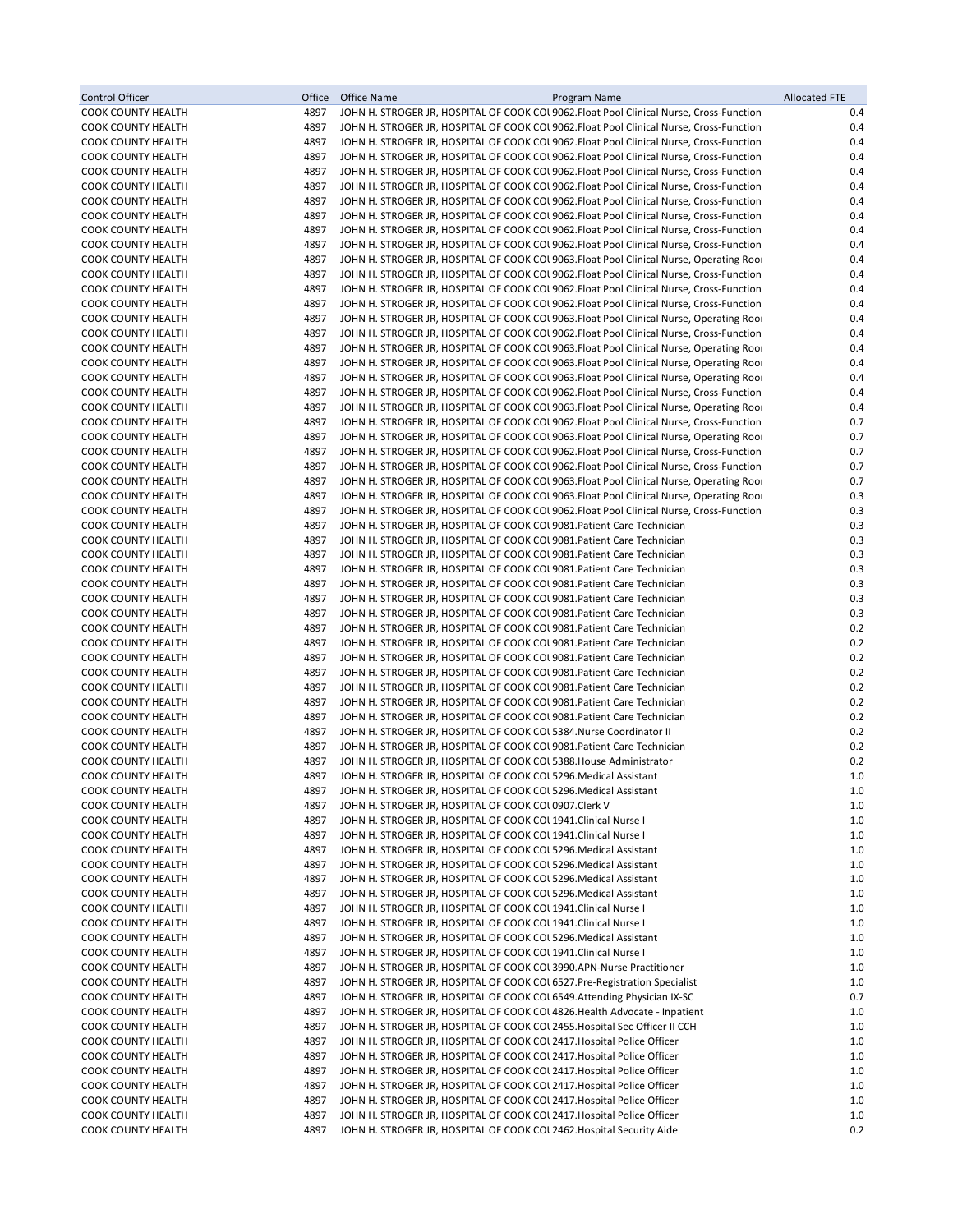| Control Officer                                        | Office       | Office Name<br>Program Name                                                                                                                                | <b>Allocated FTE</b> |
|--------------------------------------------------------|--------------|------------------------------------------------------------------------------------------------------------------------------------------------------------|----------------------|
| <b>COOK COUNTY HEALTH</b>                              | 4897         | JOHN H. STROGER JR, HOSPITAL OF COOK COL 1942. Clinical Nurse II                                                                                           | 1.0                  |
| <b>COOK COUNTY HEALTH</b>                              | 4897         | JOHN H. STROGER JR, HOSPITAL OF COOK COL 1942. Clinical Nurse II                                                                                           | 1.0                  |
| <b>COOK COUNTY HEALTH</b>                              | 4897         | JOHN H. STROGER JR, HOSPITAL OF COOK COL 1941. Clinical Nurse I                                                                                            | 1.0                  |
| COOK COUNTY HEALTH                                     | 4897         | JOHN H. STROGER JR, HOSPITAL OF COOK COL 1941. Clinical Nurse I                                                                                            | 1.0                  |
| <b>COOK COUNTY HEALTH</b>                              | 4897         | JOHN H. STROGER JR, HOSPITAL OF COOK COL 1941. Clinical Nurse I                                                                                            | $1.0$                |
| <b>COOK COUNTY HEALTH</b><br><b>COOK COUNTY HEALTH</b> | 4897<br>4897 | JOHN H. STROGER JR, HOSPITAL OF COOK COL 1941. Clinical Nurse I<br>JOHN H. STROGER JR, HOSPITAL OF COOK COL 1941. Clinical Nurse I                         | 1.0<br>1.0           |
| <b>COOK COUNTY HEALTH</b>                              | 4897         | JOHN H. STROGER JR, HOSPITAL OF COOK COL 1941. Clinical Nurse I                                                                                            | 1.0                  |
| <b>COOK COUNTY HEALTH</b>                              | 4897         | JOHN H. STROGER JR, HOSPITAL OF COOK COL 1941. Clinical Nurse I                                                                                            | 1.0                  |
| <b>COOK COUNTY HEALTH</b>                              | 4897         | JOHN H. STROGER JR, HOSPITAL OF COOK COUT043.MgrSpeechLanguage&Hearing Srvs                                                                                | 1.0                  |
| <b>COOK COUNTY HEALTH</b>                              | 4897         | JOHN H. STROGER JR, HOSPITAL OF COOK COL 1940. Speech Language Pathologist II                                                                              | 0.0                  |
| <b>COOK COUNTY HEALTH</b>                              | 4897         | JOHN H. STROGER JR, HOSPITAL OF COOK COL 6930. Sterile Processing Tech-Cert                                                                                | 1.0                  |
| <b>COOK COUNTY HEALTH</b>                              | 4897         | JOHN H. STROGER JR, HOSPITAL OF COOK COL 6930. Sterile Processing Tech-Cert                                                                                | 1.0                  |
| <b>COOK COUNTY HEALTH</b>                              | 4897         | JOHN H. STROGER JR, HOSPITAL OF COOK COL 6930. Sterile Processing Tech-Cert                                                                                | 1.0                  |
| <b>COOK COUNTY HEALTH</b>                              | 4897         | JOHN H. STROGER JR, HOSPITAL OF COOK COL 6930. Sterile Processing Tech-Cert                                                                                | 1.0                  |
| <b>COOK COUNTY HEALTH</b>                              | 4897         | JOHN H. STROGER JR, HOSPITAL OF COOK COL 6930. Sterile Processing Tech-Cert                                                                                | 1.0                  |
| <b>COOK COUNTY HEALTH</b>                              | 4897         | JOHN H. STROGER JR, HOSPITAL OF COOK COL 6930. Sterile Processing Tech-Cert                                                                                | $1.0$                |
| <b>COOK COUNTY HEALTH</b>                              | 4897         | JOHN H. STROGER JR, HOSPITAL OF COOK COL 6930. Sterile Processing Tech-Cert                                                                                | $1.0$<br>1.0         |
| <b>COOK COUNTY HEALTH</b><br>COOK COUNTY HEALTH        | 4897<br>4897 | JOHN H. STROGER JR, HOSPITAL OF COOK COL 6930. Sterile Processing Tech-Cert<br>JOHN H. STROGER JR, HOSPITAL OF COOK COL 6930. Sterile Processing Tech-Cert | $1.0$                |
| <b>COOK COUNTY HEALTH</b>                              | 4897         | JOHN H. STROGER JR, HOSPITAL OF COOK COL 6930. Sterile Processing Tech-Cert                                                                                | $1.0$                |
| <b>COOK COUNTY HEALTH</b>                              | 4897         | JOHN H. STROGER JR, HOSPITAL OF COOK COL 6930. Sterile Processing Tech-Cert                                                                                | 1.0                  |
| <b>COOK COUNTY HEALTH</b>                              | 4897         | JOHN H. STROGER JR, HOSPITAL OF COOK COL 6930. Sterile Processing Tech-Cert                                                                                | 1.0                  |
| <b>COOK COUNTY HEALTH</b>                              | 4897         | JOHN H. STROGER JR, HOSPITAL OF COOK COL 6656. Sterile Processing Manager                                                                                  | 0.6                  |
| <b>COOK COUNTY HEALTH</b>                              | 4897         | JOHN H. STROGER JR, HOSPITAL OF COOK COL 8921.Sterile Processing & Dist Coord - HHS                                                                        | 0.6                  |
| <b>COOK COUNTY HEALTH</b>                              | 4897         | JOHN H. STROGER JR, HOSPITAL OF COOK COL 7622. Sterile Processing Supervisor                                                                               | 0.6                  |
| <b>COOK COUNTY HEALTH</b>                              | 4897         | JOHN H. STROGER JR, HOSPITAL OF COOK COL 7622. Sterile Processing Supervisor                                                                               | 0.6                  |
| <b>COOK COUNTY HEALTH</b>                              | 4897         | JOHN H. STROGER JR, HOSPITAL OF COOK COL 6930. Sterile Processing Tech-Cert                                                                                | 0.1                  |
| <b>COOK COUNTY HEALTH</b>                              | 4897         | JOHN H. STROGER JR, HOSPITAL OF COOK COL 1816. Physician Assistant I                                                                                       | 1.0                  |
| COOK COUNTY HEALTH                                     | 4897         | JOHN H. STROGER JR, HOSPITAL OF COOK COL 6723. Telephone Operator AFSCME                                                                                   | 1.0                  |
| <b>COOK COUNTY HEALTH</b>                              | 4897         | JOHN H. STROGER JR, HOSPITAL OF COOK COL 1845. Medical Technologist III                                                                                    | 1.0                  |
| <b>COOK COUNTY HEALTH</b><br><b>COOK COUNTY HEALTH</b> | 4897<br>4897 | JOHN H. STROGER JR, HOSPITAL OF COOK COL 7826. Medical Laboratory Scientist<br>JOHN H. STROGER JR, HOSPITAL OF COOK COL 7826. Medical Laboratory Scientist | 0.2<br>0.2           |
| COOK COUNTY HEALTH                                     | 4897         | JOHN H. STROGER JR, HOSPITAL OF COOK COL 6854. Trauma Registrar                                                                                            | 1.0                  |
| <b>COOK COUNTY HEALTH</b>                              | 4897         | JOHN H. STROGER JR, HOSPITAL OF COOK COL 3993.APN-Cert Reg Nurse Anesthetist                                                                               | 1.0                  |
| <b>COOK COUNTY HEALTH</b>                              | 4897         | JOHN H. STROGER JR, HOSPITAL OF COOK COL 3993.APN-Cert Reg Nurse Anesthetist                                                                               | 0.9                  |
| <b>COOK COUNTY HEALTH</b>                              | 4897         | JOHN H. STROGER JR, HOSPITAL OF COOK COL 1941. Clinical Nurse I                                                                                            | 1.0                  |
| <b>COOK COUNTY HEALTH</b>                              | 4897         | JOHN H. STROGER JR, HOSPITAL OF COOK COL 6823. Ward Clerk (SEIU 73)                                                                                        | 1.0                  |
| <b>COOK COUNTY HEALTH</b>                              | 4897         | JOHN H. STROGER JR, HOSPITAL OF COOK COL 1941. Clinical Nurse I                                                                                            | 1.0                  |
| <b>COOK COUNTY HEALTH</b>                              | 4897         | JOHN H. STROGER JR, HOSPITAL OF COOK COL 1941. Clinical Nurse I                                                                                            | 1.0                  |
| <b>COOK COUNTY HEALTH</b>                              | 4897         | JOHN H. STROGER JR, HOSPITAL OF COOK COL 6823. Ward Clerk (SEIU 73)                                                                                        | 1.0                  |
| <b>COOK COUNTY HEALTH</b>                              | 4897         | JOHN H. STROGER JR, HOSPITAL OF COOK COL 1942. Clinical Nurse II                                                                                           | 1.0                  |
| <b>COOK COUNTY HEALTH</b><br><b>COOK COUNTY HEALTH</b> | 4897<br>4897 | JOHN H. STROGER JR, HOSPITAL OF COOK COL 4826. Health Advocate - Inpatient<br>JOHN H. STROGER JR, HOSPITAL OF COOK COL 1941.Clinical Nurse I               | 1.0<br>1.0           |
| COOK COUNTY HEALTH                                     | 4897         | JOHN H. STROGER JR, HOSPITAL OF COOK COL 1941. Clinical Nurse I                                                                                            | 1.0                  |
| COOK COUNTY HEALTH                                     | 4897         | JOHN H. STROGER JR, HOSPITAL OF COOK COL 1941. Clinical Nurse I                                                                                            | 1.0                  |
| COOK COUNTY HEALTH                                     | 4897         | JOHN H. STROGER JR, HOSPITAL OF COOK COL 1941.Clinical Nurse I                                                                                             | 1.0                  |
| <b>COOK COUNTY HEALTH</b>                              | 4897         | JOHN H. STROGER JR, HOSPITAL OF COOK COL0907.Clerk V                                                                                                       | 1.0                  |
| <b>COOK COUNTY HEALTH</b>                              | 4897         | JOHN H. STROGER JR, HOSPITAL OF COOK COL 5296. Medical Assistant                                                                                           | 1.0                  |
| <b>COOK COUNTY HEALTH</b>                              | 4897         | JOHN H. STROGER JR, HOSPITAL OF COOK COL 5296. Medical Assistant                                                                                           | 1.0                  |
| <b>COOK COUNTY HEALTH</b>                              | 4897         | JOHN H. STROGER JR, HOSPITAL OF COOK COL 8803. Clinical Nurse Navigator                                                                                    | 1.0                  |
| <b>COOK COUNTY HEALTH</b>                              | 4897         | JOHN H. STROGER JR, HOSPITAL OF COOK COL0907.Clerk V                                                                                                       | 1.0                  |
| <b>COOK COUNTY HEALTH</b>                              | 4897         | JOHN H. STROGER JR, HOSPITAL OF COOK COL 5296. Medical Assistant                                                                                           | 1.0                  |
| <b>COOK COUNTY HEALTH</b>                              | 4897         | JOHN H. STROGER JR, HOSPITAL OF COOK COL5296. Medical Assistant                                                                                            | 1.0                  |
| <b>COOK COUNTY HEALTH</b><br><b>COOK COUNTY HEALTH</b> | 4897<br>4897 | JOHN H. STROGER JR, HOSPITAL OF COOK COL0907.Clerk V<br>JOHN H. STROGER JR, HOSPITAL OF COOK COL 1941. Clinical Nurse I                                    | 1.0<br>1.0           |
| <b>COOK COUNTY HEALTH</b>                              | 4897         | JOHN H. STROGER JR, HOSPITAL OF COOK COL 5296. Medical Assistant                                                                                           | 1.0                  |
| <b>COOK COUNTY HEALTH</b>                              | 4897         | JOHN H. STROGER JR, HOSPITAL OF COOK COL 1941. Clinical Nurse I                                                                                            | 1.0                  |
| <b>COOK COUNTY HEALTH</b>                              | 4897         | JOHN H. STROGER JR, HOSPITAL OF COOK COL 1941. Clinical Nurse I                                                                                            | 1.0                  |
| <b>COOK COUNTY HEALTH</b>                              | 4897         | JOHN H. STROGER JR, HOSPITAL OF COOK COL 5296. Medical Assistant                                                                                           | 1.0                  |
| <b>COOK COUNTY HEALTH</b>                              | 4897         | JOHN H. STROGER JR, HOSPITAL OF COOK COL 5296. Medical Assistant                                                                                           | 1.0                  |
| <b>COOK COUNTY HEALTH</b>                              | 4897         | JOHN H. STROGER JR, HOSPITAL OF COOK COL 5296. Medical Assistant                                                                                           | 1.0                  |
| <b>COOK COUNTY HEALTH</b>                              | 4897         | JOHN H. STROGER JR, HOSPITAL OF COOK COL 5296. Medical Assistant                                                                                           | 1.0                  |
| <b>COOK COUNTY HEALTH</b>                              | 4897         | JOHN H. STROGER JR, HOSPITAL OF COOK COL 7917. Maternal Child Care Navigator                                                                               | 0.3                  |
| <b>COOK COUNTY HEALTH</b>                              | 4897         | JOHN H. STROGER JR, HOSPITAL OF COOK COL 5296. Medical Assistant                                                                                           | 1.0                  |
| <b>COOK COUNTY HEALTH</b>                              | 4897         | JOHN H. STROGER JR, HOSPITAL OF COOK COL0907.Clerk V                                                                                                       | 1.0                  |
| <b>COOK COUNTY HEALTH</b><br><b>COOK COUNTY HEALTH</b> | 4897<br>4897 | JOHN H. STROGER JR, HOSPITAL OF COOK COL 1941. Clinical Nurse I<br>JOHN H. STROGER JR, HOSPITAL OF COOK COL 5296. Medical Assistant                        | 1.0<br>1.0           |
| <b>COOK COUNTY HEALTH</b>                              | 4897         | JOHN H. STROGER JR, HOSPITAL OF COOK COL0907.Clerk V                                                                                                       | 1.0                  |
| COOK COUNTY HEALTH                                     | 4897         | JOHN H. STROGER JR, HOSPITAL OF COOK COL 1941. Clinical Nurse I                                                                                            | 1.0                  |
|                                                        |              |                                                                                                                                                            |                      |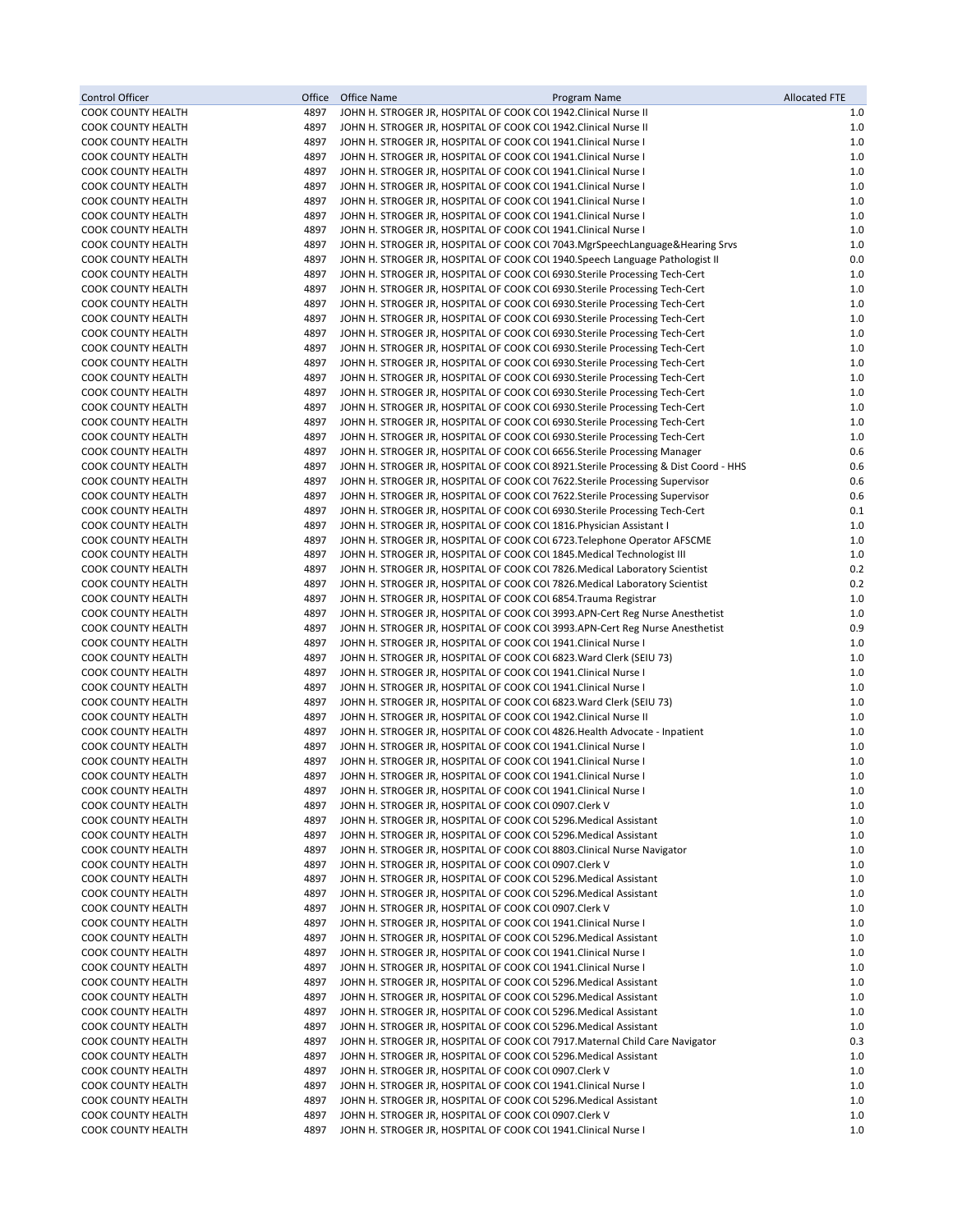| Control Officer                                 | Office       | Office Name                                                                                                                                          | Program Name                                                                          | <b>Allocated FTE</b> |
|-------------------------------------------------|--------------|------------------------------------------------------------------------------------------------------------------------------------------------------|---------------------------------------------------------------------------------------|----------------------|
| <b>COOK COUNTY HEALTH</b>                       | 4897         | JOHN H. STROGER JR, HOSPITAL OF COOK COL 7152.RHS Clinical Nurse I                                                                                   |                                                                                       | 1.0                  |
| <b>COOK COUNTY HEALTH</b>                       | 4897         | JOHN H. STROGER JR, HOSPITAL OF COOK COL 7151.RHS Medical Assistant                                                                                  |                                                                                       | 1.0                  |
| <b>COOK COUNTY HEALTH</b>                       | 4897         | JOHN H. STROGER JR, HOSPITAL OF COOK COL 7151.RHS Medical Assistant                                                                                  |                                                                                       | 1.0                  |
| COOK COUNTY HEALTH                              | 4897         | JOHN H. STROGER JR, HOSPITAL OF COOK COL 1941. Clinical Nurse I                                                                                      |                                                                                       | 1.0                  |
| COOK COUNTY HEALTH                              | 4897         | JOHN H. STROGER JR, HOSPITAL OF COOK COL 6983. Medical Assistant - Bilingual                                                                         |                                                                                       | 0.3                  |
| COOK COUNTY HEALTH                              | 4897<br>4897 | JOHN H. STROGER JR, HOSPITAL OF COOK COL 6432. Dir of Inpatient Care Coord                                                                           |                                                                                       | 1.0<br>1.0           |
| COOK COUNTY HEALTH<br>COOK COUNTY HEALTH        | 4897         | JOHN H. STROGER JR, HOSPITAL OF COOK COL 1524. Medical Social Worker III<br>JOHN H. STROGER JR, HOSPITAL OF COOK COL 1524. Medical Social Worker III |                                                                                       | 1.0                  |
| COOK COUNTY HEALTH                              | 4897         | JOHN H. STROGER JR, HOSPITAL OF COOK COL 1524. Medical Social Worker III                                                                             |                                                                                       | 1.0                  |
| COOK COUNTY HEALTH                              | 4897         | JOHN H. STROGER JR, HOSPITAL OF COOK COL0907.Clerk V                                                                                                 |                                                                                       | 1.0                  |
| <b>COOK COUNTY HEALTH</b>                       | 4897         | JOHN H. STROGER JR, HOSPITAL OF COOK COL0907.Clerk V                                                                                                 |                                                                                       | 1.0                  |
| <b>COOK COUNTY HEALTH</b>                       | 4897         | JOHN H. STROGER JR, HOSPITAL OF COOK COL 6439. Patient Care Navigator I                                                                              |                                                                                       | 0.9                  |
| <b>COOK COUNTY HEALTH</b>                       | 4897         | JOHN H. STROGER JR, HOSPITAL OF COOK COL 6756. Provider Scheduling Coord                                                                             |                                                                                       | 1.0                  |
| <b>COOK COUNTY HEALTH</b>                       | 4897         | JOHN H. STROGER JR, HOSPITAL OF COOK COL 5505. Clinical Case Manager                                                                                 |                                                                                       | 1.0                  |
| <b>COOK COUNTY HEALTH</b>                       | 4897         |                                                                                                                                                      | JOHN H. STROGER JR, HOSPITAL OF COOK COL 7739.Long Term Care Social Work Care Coordi  | 1.0                  |
| COOK COUNTY HEALTH                              | 4897         | JOHN H. STROGER JR, HOSPITAL OF COOK COL 6873. Social Work Transtn Care Coord                                                                        |                                                                                       | 1.0                  |
| <b>COOK COUNTY HEALTH</b>                       | 4897         |                                                                                                                                                      | JOHN H. STROGER JR, HOSPITAL OF COOK COL 7739.Long Term Care Social Work Care Coordi  | 1.0                  |
| COOK COUNTY HEALTH                              | 4897         | JOHN H. STROGER JR, HOSPITAL OF COOK COL 1524. Medical Social Worker III                                                                             |                                                                                       | 1.0                  |
| COOK COUNTY HEALTH<br><b>COOK COUNTY HEALTH</b> | 4897<br>4897 | JOHN H. STROGER JR, HOSPITAL OF COOK COL 5505. Clinical Case Manager<br>JOHN H. STROGER JR, HOSPITAL OF COOK COL 5505. Clinical Case Manager         |                                                                                       | 0.0<br>0.0           |
| <b>COOK COUNTY HEALTH</b>                       | 4897         | JOHN H. STROGER JR, HOSPITAL OF COOK COL 5505. Clinical Case Manager                                                                                 |                                                                                       | 0.0                  |
| COOK COUNTY HEALTH                              | 4897         | JOHN H. STROGER JR, HOSPITAL OF COOK COL 5505. Clinical Case Manager                                                                                 |                                                                                       | 0.0                  |
| <b>COOK COUNTY HEALTH</b>                       | 4897         | JOHN H. STROGER JR, HOSPITAL OF COOK COL 5505 Clinical Case Manager                                                                                  |                                                                                       | 0.0                  |
| <b>COOK COUNTY HEALTH</b>                       | 4897         |                                                                                                                                                      | JOHN H. STROGER JR, HOSPITAL OF COOK COU 9077. Case Management Support Specialist - C | 0.0                  |
| <b>COOK COUNTY HEALTH</b>                       | 4897         | JOHN H. STROGER JR, HOSPITAL OF COOK COL 1816. Physician Assistant I                                                                                 |                                                                                       | 1.0                  |
| COOK COUNTY HEALTH                              | 4897         | JOHN H. STROGER JR, HOSPITAL OF COOK COL 0048. Administrative Assistant III                                                                          |                                                                                       | 1.0                  |
| <b>COOK COUNTY HEALTH</b>                       | 4897         | JOHN H. STROGER JR, HOSPITAL OF COOK COL0907.Clerk V                                                                                                 |                                                                                       | 1.0                  |
| COOK COUNTY HEALTH                              | 4897         | JOHN H. STROGER JR, HOSPITAL OF COOK COL5296. Medical Assistant                                                                                      |                                                                                       | 0.3                  |
| COOK COUNTY LAND BANK AUTHORITY                 | 1586         | LAND BANK AUTHORITY                                                                                                                                  | 6298. Senior Acquisitions Manager                                                     | 1.0                  |
| COOK COUNTY LAND BANK AUTHORITY                 | 1586         | LAND BANK AUTHORITY                                                                                                                                  | 5819. Executive Assistant II                                                          | 1.0                  |
| <b>COUNTY CLERK</b>                             | 1110         | <b>COUNTY CLERK</b>                                                                                                                                  | 4771. Deputy Chief of Staff                                                           | 1.0                  |
| <b>COUNTY CLERK</b><br><b>COUNTY CLERK</b>      | 1110<br>1110 | <b>COUNTY CLERK</b><br><b>COUNTY CLERK</b>                                                                                                           | 0014.Recorder<br>7804. Director of Communications - CC                                | 1.0<br>1.0           |
| <b>COUNTY CLERK</b>                             | 1110         | <b>COUNTY CLERK</b>                                                                                                                                  | 8881.Exec\. Asst\. to Dpty Clerk of Real Estate                                       | 1.0                  |
| <b>COUNTY CLERK</b>                             | 1110         | <b>COUNTY CLERK</b>                                                                                                                                  | 0048.Administrative Assistant III                                                     | 1.0                  |
| <b>COUNTY CLERK</b>                             | 1110         | <b>COUNTY CLERK</b>                                                                                                                                  | 5818. Executive Assistant I                                                           | 1.0                  |
| <b>COUNTY CLERK</b>                             | 1110         | <b>COUNTY CLERK</b>                                                                                                                                  | 8830.Communications Specialist                                                        | 1.0                  |
| <b>COUNTY CLERK</b>                             | 1110         | <b>COUNTY CLERK</b>                                                                                                                                  | 0048.Administrative Assistant III                                                     | 1.0                  |
| <b>COUNTY CLERK</b>                             | 1110         | <b>COUNTY CLERK</b>                                                                                                                                  | 5803.Administrative Support VII                                                       | 1.0                  |
| <b>COUNTY CLERK</b>                             | 1110         | <b>COUNTY CLERK</b>                                                                                                                                  | 4843.Clerk V-County Clerk/Sheriff                                                     | 1.0                  |
| <b>COUNTY CLERK</b>                             | 1110         | <b>COUNTY CLERK</b>                                                                                                                                  | 4842.Clerk V-County Clerk                                                             | 1.0                  |
| <b>COUNTY CLERK</b>                             | 1110         | <b>COUNTY CLERK</b>                                                                                                                                  | 8910.Sr\. Accountant - County Clerk                                                   | 1.0                  |
| <b>COUNTY CLERK</b>                             | 1110         | <b>COUNTY CLERK</b>                                                                                                                                  | 9024.Accountant - County Clerk                                                        | 0.9                  |
| <b>COUNTY CLERK</b><br><b>COUNTY CLERK</b>      | 1110<br>1110 | <b>COUNTY CLERK</b><br><b>COUNTY CLERK</b>                                                                                                           | 5136. Human Resources Generalist<br>8920.Dir Train & Prof Development - County C      | 1.0<br>1.0           |
| <b>COUNTY CLERK</b>                             | 1110         | <b>COUNTY CLERK</b>                                                                                                                                  | 8951.Human Resources Coordinator                                                      | 0.8                  |
| <b>COUNTY CLERK</b>                             | 1110         | <b>COUNTY CLERK</b>                                                                                                                                  | 6675.Information Security Analyst                                                     | 1.0                  |
| <b>COUNTY CLERK</b>                             | 1110         | <b>COUNTY CLERK</b>                                                                                                                                  | 0050.Administrative Assistant IV                                                      | 1.0                  |
| <b>COUNTY CLERK</b>                             | 1110         | <b>COUNTY CLERK</b>                                                                                                                                  | 1108. Programmer IV                                                                   | 1.0                  |
| <b>COUNTY CLERK</b>                             | 1110         | <b>COUNTY CLERK</b>                                                                                                                                  | 8819. Legal Support Coordinator - Co Clerk                                            | 1.0                  |
| <b>COUNTY CLERK</b>                             | 1110         | <b>COUNTY CLERK</b>                                                                                                                                  | 0048.Administrative Assistant III                                                     | 1.0                  |
| <b>COUNTY CLERK</b>                             | 1110         | <b>COUNTY CLERK</b>                                                                                                                                  | 5801. Administrative Support V                                                        | 1.0                  |
| <b>COUNTY CLERK</b>                             | 1110         | <b>COUNTY CLERK</b>                                                                                                                                  | 2448. Community Outreach Coordinator - Cou                                            | 1.0                  |
| <b>COUNTY CLERK</b>                             | 1110         | <b>COUNTY CLERK</b>                                                                                                                                  | 8830.Communications Specialist                                                        | 1.0                  |
| <b>COUNTY CLERK</b>                             | 1110         | <b>COUNTY CLERK</b>                                                                                                                                  | 8830.Communications Specialist                                                        | 1.0                  |
| <b>COUNTY CLERK</b><br><b>COUNTY CLERK</b>      | 1110<br>1110 | <b>COUNTY CLERK</b><br><b>COUNTY CLERK</b>                                                                                                           | 7855. Technology Mgr Election Equipment<br>5818. Executive Assistant I                | 1.0<br>1.0           |
| <b>COUNTY CLERK</b>                             | 1110         | <b>COUNTY CLERK</b>                                                                                                                                  | 9005.Recorder VI - County Clerk                                                       | 0.9                  |
| <b>COUNTY CLERK</b>                             | 1110         | <b>COUNTY CLERK</b>                                                                                                                                  | 8891.Asst\. Manager of Recording Operations                                           | 1.0                  |
| <b>COUNTY CLERK</b>                             | 1110         | <b>COUNTY CLERK</b>                                                                                                                                  | 8908. Recording Supervisor - County Clerk                                             | 1.0                  |
| <b>COUNTY CLERK</b>                             | 1110         | <b>COUNTY CLERK</b>                                                                                                                                  | 6664. Exec Asst to Dep Rec Ops ROD                                                    | 1.0                  |
| <b>COUNTY CLERK</b>                             | 1110         | <b>COUNTY CLERK</b>                                                                                                                                  | 8905. Manager of Security                                                             | 1.0                  |
| <b>COUNTY CLERK</b>                             | 1110         | <b>COUNTY CLERK</b>                                                                                                                                  | 0048.Administrative Assistant III                                                     | 1.0                  |
| <b>COUNTY CLERK</b>                             | 1110         | <b>COUNTY CLERK</b>                                                                                                                                  | 0067.Exec Asst to the Director                                                        | 1.0                  |
| <b>COUNTY CLERK</b>                             | 1110         | <b>COUNTY CLERK</b>                                                                                                                                  | 4843. Clerk V-County Clerk/Sheriff                                                    | 1.0                  |
| <b>COUNTY CLERK</b>                             | 1110         | <b>COUNTY CLERK</b>                                                                                                                                  | 0047.Admin Assistant II                                                               | 1.0                  |
| <b>COUNTY CLERK</b>                             | 1110         | <b>COUNTY CLERK</b>                                                                                                                                  | 0659. Election Polling Place Coord                                                    | 1.0                  |
| <b>COUNTY CLERK</b><br><b>COUNTY CLERK</b>      | 1110<br>1110 | <b>COUNTY CLERK</b><br><b>COUNTY CLERK</b>                                                                                                           | 4843. Clerk V-County Clerk/Sheriff<br>4843. Clerk V-County Clerk/Sheriff              | 1.0<br>1.0           |
| <b>COUNTY CLERK</b>                             | 1110         | <b>COUNTY CLERK</b>                                                                                                                                  | 0043.Assistant to County Clerk                                                        | 1.0                  |
|                                                 |              |                                                                                                                                                      |                                                                                       |                      |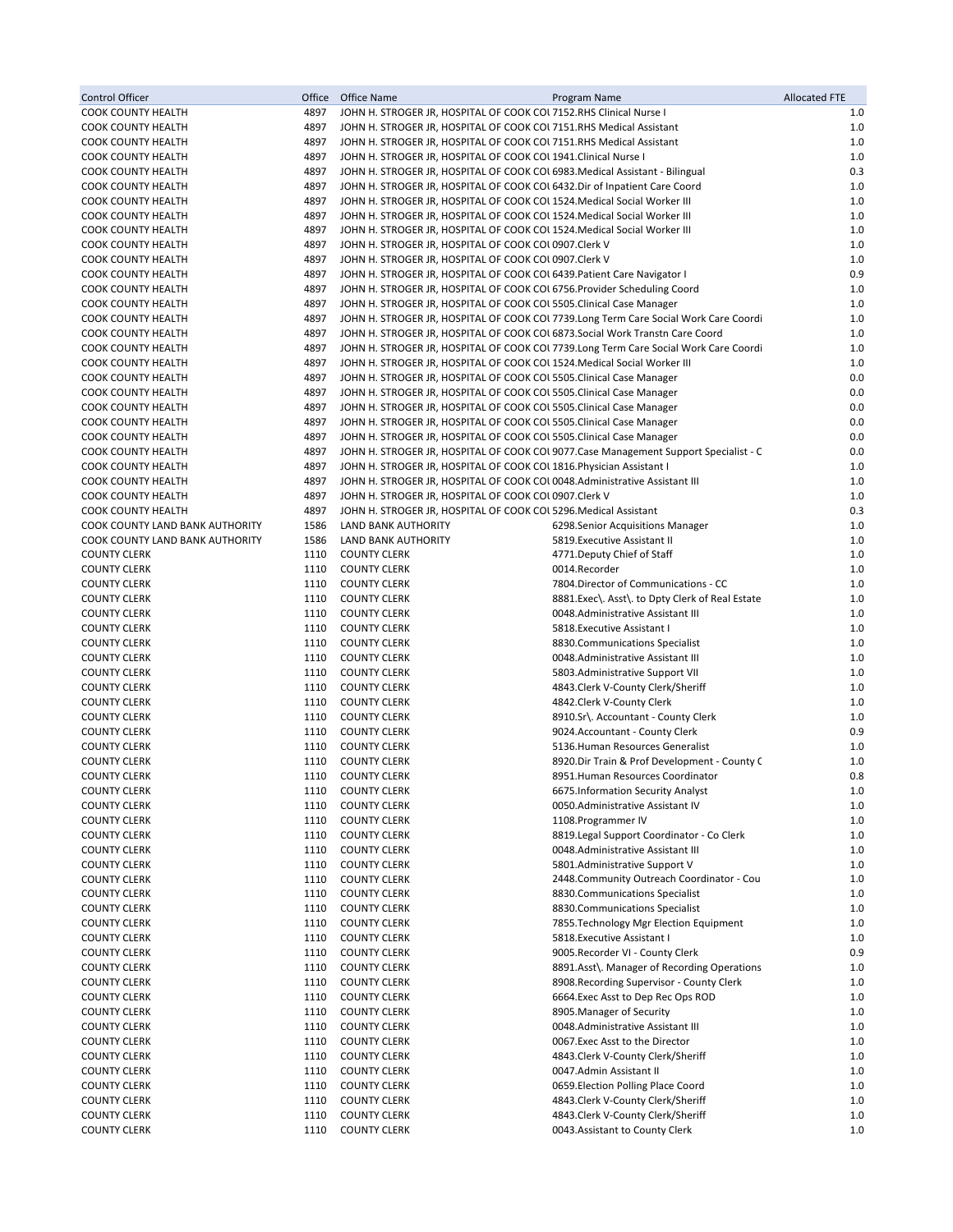| Control Officer                                            | Office       | Office Name                                                                                                                                        | Program Name                                                            | <b>Allocated FTE</b> |
|------------------------------------------------------------|--------------|----------------------------------------------------------------------------------------------------------------------------------------------------|-------------------------------------------------------------------------|----------------------|
| <b>COUNTY CLERK</b>                                        | 1110         | <b>COUNTY CLERK</b>                                                                                                                                | 8888. Manager of Early Voting & Mail Voting -                           | 1.0                  |
| <b>COUNTY CLERK</b>                                        | 1110         | <b>COUNTY CLERK</b>                                                                                                                                | 8911. Manager of Polling Places                                         | 1.0                  |
| <b>COUNTY CLERK</b>                                        | 1110         | <b>COUNTY CLERK</b>                                                                                                                                | 0067.Exec Asst to the Director                                          | 1.0                  |
| <b>COUNTY CLERK</b>                                        | 1110         | <b>COUNTY CLERK</b>                                                                                                                                | 4842.Clerk V-County Clerk                                               | 1.0                  |
| <b>COUNTY CLERK</b>                                        | 1110         | <b>COUNTY CLERK</b>                                                                                                                                | 0047.Admin Assistant II                                                 | 1.0                  |
| <b>COUNTY CLERK</b><br><b>COUNTY CLERK</b>                 | 1110<br>1110 | <b>COUNTY CLERK</b><br><b>COUNTY CLERK</b>                                                                                                         | 4842.Clerk V-County Clerk<br>4842.Clerk V-County Clerk                  | 1.0<br>1.0           |
| <b>COUNTY CLERK</b>                                        | 1110         | <b>COUNTY CLERK</b>                                                                                                                                | 4842.Clerk V-County Clerk                                               | 1.0                  |
| <b>COUNTY CLERK</b>                                        | 1110         | <b>COUNTY CLERK</b>                                                                                                                                | 4842.Clerk V-County Clerk                                               | 1.0                  |
| <b>COUNTY CLERK</b>                                        | 1110         | <b>COUNTY CLERK</b>                                                                                                                                | 8900.Jr\. GIS Analyst                                                   | 1.0                  |
| <b>COUNTY CLERK</b>                                        | 1110         | <b>COUNTY CLERK</b>                                                                                                                                | 8900.Jr\. GIS Analyst                                                   | 1.0                  |
| <b>COUNTY CLERK</b>                                        | 1110         | <b>COUNTY CLERK</b>                                                                                                                                | 4843. Clerk V-County Clerk/Sheriff                                      | 1.0                  |
| <b>COUNTY CLERK</b>                                        | 1110         | <b>COUNTY CLERK</b>                                                                                                                                | 0048.Administrative Assistant III                                       | 1.0                  |
| <b>COUNTY CLERK</b>                                        | 1110         | <b>COUNTY CLERK</b>                                                                                                                                | 5562. Director of Real Estate and Tax Services                          | 1.0                  |
| <b>COUNTY CLERK</b>                                        | 1110         | <b>COUNTY CLERK</b>                                                                                                                                | 5562. Director of Real Estate and Tax Services                          | 1.0                  |
| <b>COUNTY CLERK</b>                                        | 1110         | <b>COUNTY CLERK</b>                                                                                                                                | 5803.Administrative Support VII                                         | 1.0                  |
| <b>COUNTY CLERK</b>                                        | 1110         | <b>COUNTY CLERK</b>                                                                                                                                | 4837.Admin Assistant II-County Clk                                      | 1.0                  |
| <b>COUNTY CLERK</b>                                        | 1110         | <b>COUNTY CLERK</b>                                                                                                                                | 8833. Vital Records Back End Manager                                    | 1.0                  |
| <b>COUNTY CLERK</b>                                        | 1110         | <b>COUNTY CLERK</b>                                                                                                                                | 5654.Manager                                                            | 1.0                  |
| <b>COUNTY CLERK</b>                                        | 1110         | <b>COUNTY CLERK</b>                                                                                                                                | 5801.Administrative Support V                                           | 1.0                  |
| <b>COUNTY CLERK</b>                                        | 1110<br>1110 | <b>COUNTY CLERK</b><br><b>COUNTY CLERK</b>                                                                                                         | 3144. Election Support Clerk V                                          | 1.0<br>1.0           |
| <b>COUNTY CLERK</b><br><b>COUNTY CLERK</b>                 | 1110         | <b>COUNTY CLERK</b>                                                                                                                                | 4843.Clerk V-County Clerk/Sheriff<br>4843. Clerk V-County Clerk/Sheriff | 1.0                  |
| <b>COUNTY CLERK</b>                                        | 1110         | <b>COUNTY CLERK</b>                                                                                                                                | 5801.Administrative Support V                                           | 1.0                  |
| <b>COUNTY CLERK</b>                                        | 1110         | <b>COUNTY CLERK</b>                                                                                                                                | 8867.Data Scientist - County Clerk                                      | 1.0                  |
| <b>COUNTY CLERK</b>                                        | 1110         | <b>COUNTY CLERK</b>                                                                                                                                | 9058.GIS Chief Analyst/Machine Learning                                 | 0.9                  |
| <b>COUNTY CLERK</b>                                        | 1110         | <b>COUNTY CLERK</b>                                                                                                                                | 0653. Election Division Supvr I                                         | 0.9                  |
| <b>COUNTY CLERK</b>                                        | 1110         | <b>COUNTY CLERK</b>                                                                                                                                | 0048.Administrative Assistant III                                       | 1.0                  |
| <b>INSPECTOR GENERAL</b>                                   | 1080         | OFFICE OF INDEPENDENT INSPECTOR GENERA 5203. Deputy Inspector General                                                                              |                                                                         | 1.0                  |
| <b>INSPECTOR GENERAL</b>                                   | 1080         | OFFICE OF INDEPENDENT INSPECTOR GENERA 0642. Investigator V                                                                                        |                                                                         | 1.0                  |
| OFFICES UNDER THE PRESIDENT                                | 1026         | ADMINISTRATIVE HEARING BOARD                                                                                                                       | 0046.Admin Assistant I                                                  | 1.0                  |
| OFFICES UNDER THE PRESIDENT                                | 1011         | OFFICE OF CHIEF ADMIN OFFICER                                                                                                                      | 0641.Investigator IV                                                    | 1.0                  |
| OFFICES UNDER THE PRESIDENT                                | 1011         | OFFICE OF CHIEF ADMIN OFFICER                                                                                                                      | 5210.Special Assistant                                                  | 1.0                  |
| OFFICES UNDER THE PRESIDENT                                | 1011         | OFFICE OF CHIEF ADMIN OFFICER                                                                                                                      | 1033. Graphics Technician V                                             | 1.0                  |
| OFFICES UNDER THE PRESIDENT                                | 1011         | OFFICE OF CHIEF ADMIN OFFICER                                                                                                                      | 6052.Bindery Digital Printer Opr                                        | 1.0                  |
| OFFICES UNDER THE PRESIDENT                                | 1011         | OFFICE OF CHIEF ADMIN OFFICER                                                                                                                      | 0989. Multilith Operator IV                                             | 1.0                  |
| OFFICES UNDER THE PRESIDENT                                | 1011         | OFFICE OF CHIEF ADMIN OFFICER                                                                                                                      | 7954.Ops Improvmt Specialist                                            | 1.0                  |
| OFFICES UNDER THE PRESIDENT                                | 1011<br>1011 | OFFICE OF CHIEF ADMIN OFFICER                                                                                                                      | 7954.Ops Improvmt Specialist                                            | 1.0<br>1.0           |
| OFFICES UNDER THE PRESIDENT<br>OFFICES UNDER THE PRESIDENT | 1161         | OFFICE OF CHIEF ADMIN OFFICER<br>DEPARTMENT OF ENVIRONMENT AND SUSTAI 2227.Solid Waste Coordinator                                                 | 8841.ROI Program Coordinator                                            | 1.0                  |
| OFFICES UNDER THE PRESIDENT                                | 1161         | DEPARTMENT OF ENVIRONMENT AND SUSTAI 1446. Environmental Engineer III                                                                              |                                                                         | 0.5                  |
| OFFICES UNDER THE PRESIDENT                                | 1161         | DEPARTMENT OF ENVIRONMENT AND SUSTAI 2218. Environ Control Engineer II                                                                             |                                                                         | 0.3                  |
| OFFICES UNDER THE PRESIDENT                                | 1259         | <b>MEDICAL EXAMINER</b>                                                                                                                            | 8986. Medicolegal Death Investigator                                    | 0.7                  |
| OFFICES UNDER THE PRESIDENT                                | 1259         | MEDICAL EXAMINER                                                                                                                                   | 5921.Asst Medical Examiner III                                          | 1.0                  |
| OFFICES UNDER THE PRESIDENT                                | 1259         | MEDICAL EXAMINER                                                                                                                                   | 5921.Asst Medical Examiner III                                          | 1.0                  |
| OFFICES UNDER THE PRESIDENT                                | 1259         | MEDICAL EXAMINER                                                                                                                                   | 5921.Asst Medical Examiner III                                          | 1.0                  |
| OFFICES UNDER THE PRESIDENT                                | 1259         | MEDICAL EXAMINER                                                                                                                                   | 8770.Forensic Tech                                                      | 1.0                  |
| OFFICES UNDER THE PRESIDENT                                | 1259         | <b>MEDICAL EXAMINER</b>                                                                                                                            | 5921.Asst Medical Examiner III                                          | 1.0                  |
| OFFICES UNDER THE PRESIDENT                                | 1259         | MEDICAL EXAMINER                                                                                                                                   | 5921.Asst Medical Examiner III                                          | 1.0                  |
| OFFICES UNDER THE PRESIDENT                                | 1259         | MEDICAL EXAMINER                                                                                                                                   | 4874. Photo Technician III                                              | 1.0                  |
| OFFICES UNDER THE PRESIDENT                                | 1265         | COOK COUNTY DEPARTMENT OF EMERGENCY 5418. Deputy Dir of Administration                                                                             |                                                                         | 1.0                  |
| OFFICES UNDER THE PRESIDENT                                | 1265         | COOK COUNTY DEPARTMENT OF EMERGENCY 0854. Public Information Officer                                                                               |                                                                         | 1.0                  |
| OFFICES UNDER THE PRESIDENT                                | 1265         | COOK COUNTY DEPARTMENT OF EMERGENCY 4811. Deputy Director of Operations                                                                            |                                                                         | 1.0                  |
| OFFICES UNDER THE PRESIDENT<br>OFFICES UNDER THE PRESIDENT | 1265<br>1265 | COOK COUNTY DEPARTMENT OF EMERGENCY 4813. Planning and Preparedness Mgr<br>COOK COUNTY DEPARTMENT OF EMERGENCY 4812. Training and Exercise Manager |                                                                         | 1.0<br>1.0           |
| OFFICES UNDER THE PRESIDENT                                | 1265         | COOK COUNTY DEPARTMENT OF EMERGENCY 5819. Executive Assistant II                                                                                   |                                                                         | 1.0                  |
| OFFICES UNDER THE PRESIDENT                                | 1265         | COOK COUNTY DEPARTMENT OF EMERGENCY 5792. Critical Infrastructure Mgr                                                                              |                                                                         | 1.0                  |
| OFFICES UNDER THE PRESIDENT                                | 1265         | COOK COUNTY DEPARTMENT OF EMERGENCY 6869. Operations Info Support Mgr                                                                              |                                                                         | 1.0                  |
| OFFICES UNDER THE PRESIDENT                                | 1265         | COOK COUNTY DEPARTMENT OF EMERGENCY 4707. Fixed Assets Accountant                                                                                  |                                                                         | 1.0                  |
| OFFICES UNDER THE PRESIDENT                                | 1265         | COOK COUNTY DEPARTMENT OF EMERGENCY 5887. Emergency Logistics Officer                                                                              |                                                                         | 1.0                  |
| OFFICES UNDER THE PRESIDENT                                | 1265         | COOK COUNTY DEPARTMENT OF EMERGENCY 5902. Technical Security Mgr-DEMRS                                                                             |                                                                         | 1.0                  |
| OFFICES UNDER THE PRESIDENT                                | 1265         | COOK COUNTY DEPARTMENT OF EMERGENCY 5903. Training & Exercise Coord                                                                                |                                                                         | 1.0                  |
| OFFICES UNDER THE PRESIDENT                                | 1265         | COOK COUNTY DEPARTMENT OF EMERGENCY 6867. Operations Info Support Analys                                                                           |                                                                         | 1.0                  |
| OFFICES UNDER THE PRESIDENT                                | 1265         | COOK COUNTY DEPARTMENT OF EMERGENCY 5887. Emergency Logistics Officer                                                                              |                                                                         | 1.0                  |
| OFFICES UNDER THE PRESIDENT                                | 1265         | COOK COUNTY DEPARTMENT OF EMERGENCY 6500. Info Security Program Mgr                                                                                |                                                                         | 1.0                  |
| OFFICES UNDER THE PRESIDENT                                | 1265         | COOK COUNTY DEPARTMENT OF EMERGENCY 6119.Information Secur Specialist                                                                              |                                                                         | 1.0                  |
| OFFICES UNDER THE PRESIDENT                                | 1265         | COOK COUNTY DEPARTMENT OF EMERGENCY 6675. Information Security Analyst                                                                             |                                                                         | 1.0                  |
| OFFICES UNDER THE PRESIDENT                                | 1265         | COOK COUNTY DEPARTMENT OF EMERGENCY 6368.Sr Info Security Specialist                                                                               |                                                                         | 1.0                  |
| OFFICES UNDER THE PRESIDENT<br>OFFICES UNDER THE PRESIDENT | 1265<br>1265 | COOK COUNTY DEPARTMENT OF EMERGENCY 6119.Information Secur Specialist                                                                              |                                                                         | 1.0<br>1.0           |
|                                                            |              | COOK COUNTY DEPARTMENT OF EMERGENCY 6368.Sr Info Security Specialist                                                                               |                                                                         |                      |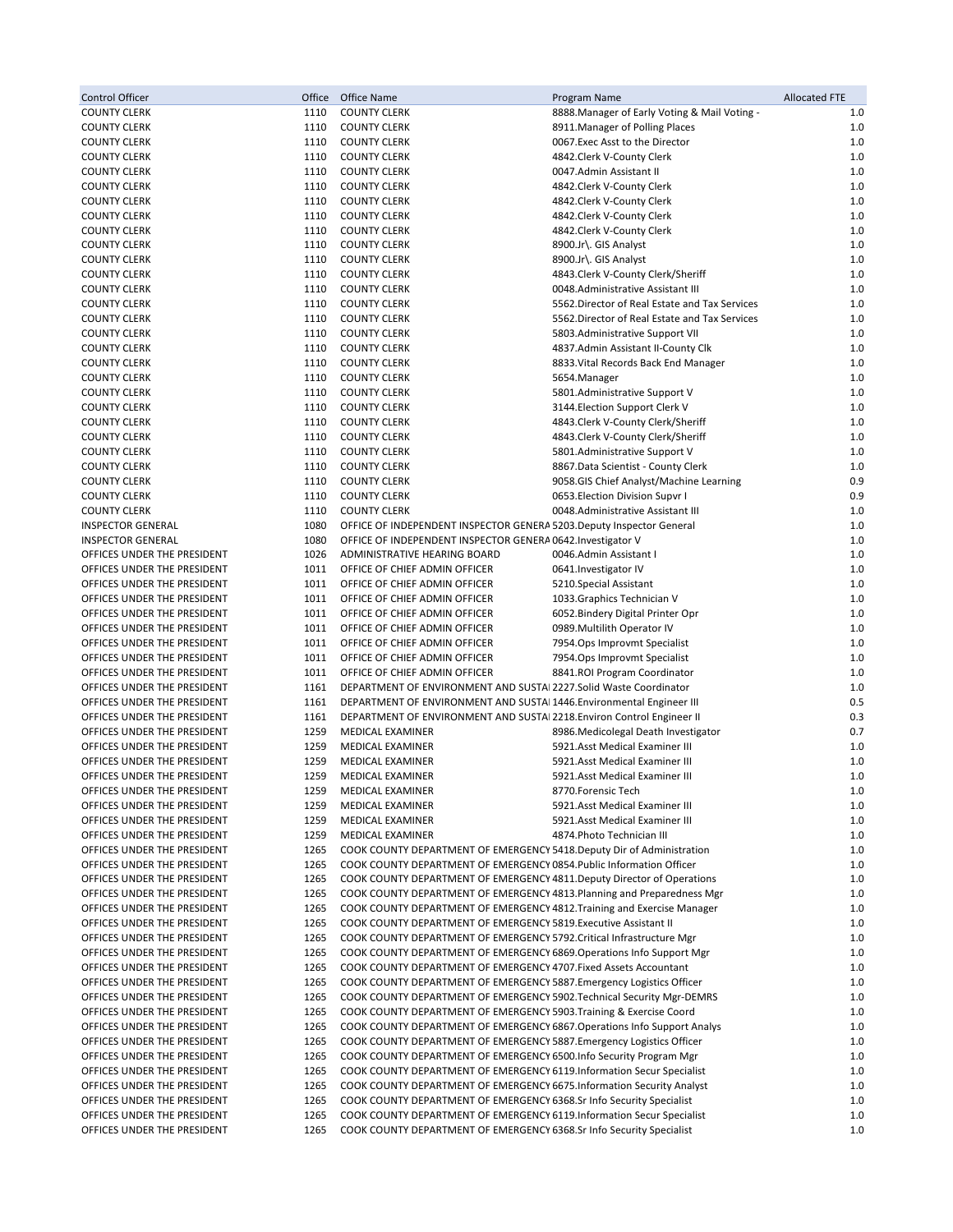| <b>Control Officer</b>                                     | Office       | Office Name | Program Name                                                                                                                                 | <b>Allocated FTE</b> |
|------------------------------------------------------------|--------------|-------------|----------------------------------------------------------------------------------------------------------------------------------------------|----------------------|
| OFFICES UNDER THE PRESIDENT                                | 1265         |             | COOK COUNTY DEPARTMENT OF EMERGENCY 6119.Information Secur Specialist                                                                        | 1.0                  |
| OFFICES UNDER THE PRESIDENT                                | 1265         |             | COOK COUNTY DEPARTMENT OF EMERGENCY 6675. Information Security Analyst                                                                       | 1.0                  |
| OFFICES UNDER THE PRESIDENT<br>OFFICES UNDER THE PRESIDENT | 1265<br>1265 |             | COOK COUNTY DEPARTMENT OF EMERGENCY 6355. Mgr of Info Security Spec<br>COOK COUNTY DEPARTMENT OF EMERGENCY 5887. Emergency Logistics Officer | 1.0<br>0.7           |
| OFFICES UNDER THE PRESIDENT                                | 1265         |             | COOK COUNTY DEPARTMENT OF EMERGENCY 6119. Information Secur Specialist                                                                       | 0.7                  |
| OFFICES UNDER THE PRESIDENT                                | 1265         |             | COOK COUNTY DEPARTMENT OF EMERGENCY 0293. Administrative Analyst III                                                                         | 0.7                  |
| OFFICES UNDER THE PRESIDENT                                | 1265         |             | COOK COUNTY DEPARTMENT OF EMERGENCY 5887. Emergency Logistics Officer                                                                        | 0.3                  |
| OFFICES UNDER THE PRESIDENT                                | 1265         |             | COOK COUNTY DEPARTMENT OF EMERGENCY 6119. Information Secur Specialist                                                                       | 0.3                  |
| OFFICES UNDER THE PRESIDENT                                | 1265         |             | COOK COUNTY DEPARTMENT OF EMERGENCY 0293. Administrative Analyst III                                                                         | 0.3                  |
| OFFICES UNDER THE PRESIDENT                                | 1265         |             | COOK COUNTY DEPARTMENT OF EMERGENCY 8929. Chief of Operations                                                                                | 0.5                  |
| OFFICES UNDER THE PRESIDENT<br>OFFICES UNDER THE PRESIDENT | 1500<br>1500 |             | DEPARTMENT OF TRANSPORTATION AND HIG 0051.Administrative Assistant V<br>DEPARTMENT OF TRANSPORTATION AND HIG 0145.Accountant V               | 1.0<br>1.0           |
| OFFICES UNDER THE PRESIDENT                                | 1500         |             | DEPARTMENT OF TRANSPORTATION AND HIG 0293. Administrative Analyst III                                                                        | 1.0                  |
| OFFICES UNDER THE PRESIDENT                                | 1500         |             | DEPARTMENT OF TRANSPORTATION AND HIG 5246.Grant Accountant                                                                                   | 1.0                  |
| OFFICES UNDER THE PRESIDENT                                | 1500         |             | DEPARTMENT OF TRANSPORTATION AND HIG 0292. Administrative Analyst II                                                                         | $1.0\,$              |
| OFFICES UNDER THE PRESIDENT                                | 1500         |             | DEPARTMENT OF TRANSPORTATION AND HIG 6058. Field Technician II                                                                               | $1.0\,$              |
| OFFICES UNDER THE PRESIDENT                                | 1500         |             | DEPARTMENT OF TRANSPORTATION AND HIG 0292. Administrative Analyst II                                                                         | 1.0                  |
| OFFICES UNDER THE PRESIDENT                                | 1500<br>1500 |             | DEPARTMENT OF TRANSPORTATION AND HIG 1135.Proj Leader - Data Syst<br>DEPARTMENT OF TRANSPORTATION AND HIG 0046.Admin Assistant I             | $1.0\,$<br>1.0       |
| OFFICES UNDER THE PRESIDENT<br>OFFICES UNDER THE PRESIDENT | 1500         |             | DEPARTMENT OF TRANSPORTATION AND HIG 1112.Systems Analyst III                                                                                | $1.0\,$              |
| OFFICES UNDER THE PRESIDENT                                | 1500         |             | DEPARTMENT OF TRANSPORTATION AND HIG 0048.Administrative Assistant III                                                                       | $1.0\,$              |
| OFFICES UNDER THE PRESIDENT                                | 1500         |             | DEPARTMENT OF TRANSPORTATION AND HIG 0051.Administrative Assistant V                                                                         | $1.0\,$              |
| OFFICES UNDER THE PRESIDENT                                | 1500         |             | DEPARTMENT OF TRANSPORTATION AND HIG 0292. Administrative Analyst II                                                                         | 1.0                  |
| OFFICES UNDER THE PRESIDENT                                | 1500         |             | DEPARTMENT OF TRANSPORTATION AND HIG 2207. Highway Engineer V                                                                                | $1.0\,$              |
| OFFICES UNDER THE PRESIDENT                                | 1500         |             | DEPARTMENT OF TRANSPORTATION AND HIG 2371. Motor Vehicle Driver-RR                                                                           | $1.0\,$              |
| OFFICES UNDER THE PRESIDENT<br>OFFICES UNDER THE PRESIDENT | 1500<br>1500 |             | DEPARTMENT OF TRANSPORTATION AND HIG 2371. Motor Vehicle Driver-RR                                                                           | 1.0<br>$1.0\,$       |
| OFFICES UNDER THE PRESIDENT                                | 1500         |             | DEPARTMENT OF TRANSPORTATION AND HIG 2371. Motor Vehicle Driver- RR<br>DEPARTMENT OF TRANSPORTATION AND HIG 2251. Engineering Assistant I    | $1.0\,$              |
| OFFICES UNDER THE PRESIDENT                                | 1500         |             | DEPARTMENT OF TRANSPORTATION AND HIG 6346. Central Dispatch Operator                                                                         | 1.0                  |
| OFFICES UNDER THE PRESIDENT                                | 1500         |             | DEPARTMENT OF TRANSPORTATION AND HIG 6346. Central Dispatch Operator                                                                         | $1.0\,$              |
| OFFICES UNDER THE PRESIDENT                                | 1500         |             | DEPARTMENT OF TRANSPORTATION AND HIG 2255. Engineering Technician III                                                                        | 1.0                  |
| OFFICES UNDER THE PRESIDENT                                | 1500         |             | DEPARTMENT OF TRANSPORTATION AND HIG 2371. Motor Vehicle Driver-RR                                                                           | 1.0                  |
| OFFICES UNDER THE PRESIDENT                                | 1500         |             | DEPARTMENT OF TRANSPORTATION AND HIG 2371. Motor Vehicle Driver-RR                                                                           | 1.0                  |
| OFFICES UNDER THE PRESIDENT<br>OFFICES UNDER THE PRESIDENT | 1500<br>1500 |             | DEPARTMENT OF TRANSPORTATION AND HIG 2371. Motor Vehicle Driver-RR<br>DEPARTMENT OF TRANSPORTATION AND HIG 2371. Motor Vehicle Driver-RR     | $1.0\,$<br>1.0       |
| OFFICES UNDER THE PRESIDENT                                | 1500         |             | DEPARTMENT OF TRANSPORTATION AND HIG 2371. Motor Vehicle Driver-RR                                                                           | 1.0                  |
| OFFICES UNDER THE PRESIDENT                                | 1500         |             | DEPARTMENT OF TRANSPORTATION AND HIG 2371. Motor Vehicle Driver- RR                                                                          | $1.0\,$              |
| OFFICES UNDER THE PRESIDENT                                | 1500         |             | DEPARTMENT OF TRANSPORTATION AND HIG 2372. Road Equipment Operator                                                                           | 1.0                  |
| OFFICES UNDER THE PRESIDENT                                | 1500         |             | DEPARTMENT OF TRANSPORTATION AND HIG 2371. Motor Vehicle Driver-RR                                                                           | $1.0\,$              |
| OFFICES UNDER THE PRESIDENT                                | 1500         |             | DEPARTMENT OF TRANSPORTATION AND HIG 2371. Motor Vehicle Driver- RR                                                                          | 1.0                  |
| OFFICES UNDER THE PRESIDENT                                | 1500         |             | DEPARTMENT OF TRANSPORTATION AND HIG 0046.Admin Assistant I                                                                                  | 1.0                  |
| OFFICES UNDER THE PRESIDENT<br>OFFICES UNDER THE PRESIDENT | 1500<br>1500 |             | DEPARTMENT OF TRANSPORTATION AND HIG 9999.TEMPORARY EMPLOYEES<br>DEPARTMENT OF TRANSPORTATION AND HIG 5658. Deputy Bureau Chief of Maint     | 1.0<br>1.0           |
| OFFICES UNDER THE PRESIDENT                                | 1500         |             | DEPARTMENT OF TRANSPORTATION AND HIG 2393.Laborer I                                                                                          | 1.0                  |
| OFFICES UNDER THE PRESIDENT                                | 1500         |             | DEPARTMENT OF TRANSPORTATION AND HIG 9999.TEMPORARY EMPLOYEES                                                                                | 1.0                  |
| OFFICES UNDER THE PRESIDENT                                | 1500         |             | DEPARTMENT OF TRANSPORTATION AND HIG 2396.Laborer Foreman Highway                                                                            | $1.0\,$              |
| OFFICES UNDER THE PRESIDENT                                | 1500         |             | DEPARTMENT OF TRANSPORTATION AND HIG 9999.TEMPORARY EMPLOYEES                                                                                | $1.0\,$              |
| OFFICES UNDER THE PRESIDENT                                | 1500         |             | DEPARTMENT OF TRANSPORTATION AND HIG 0292. Administrative Analyst II                                                                         | 1.0                  |
| OFFICES UNDER THE PRESIDENT                                | 1500<br>1500 |             | DEPARTMENT OF TRANSPORTATION AND HIG 9999.TEMPORARY EMPLOYEES                                                                                | 1.0<br>1.0           |
| OFFICES UNDER THE PRESIDENT<br>OFFICES UNDER THE PRESIDENT | 1500         |             | DEPARTMENT OF TRANSPORTATION AND HIG 2207. Highway Engineer V<br>DEPARTMENT OF TRANSPORTATION AND HIG 2206. Highway Engineer IV              | 1.0                  |
| OFFICES UNDER THE PRESIDENT                                | 1500         |             | DEPARTMENT OF TRANSPORTATION AND HIG 2207. Highway Engineer V                                                                                | 1.0                  |
| OFFICES UNDER THE PRESIDENT                                | 1500         |             | DEPARTMENT OF TRANSPORTATION AND HIG 2206. Highway Engineer IV                                                                               | 1.0                  |
| OFFICES UNDER THE PRESIDENT                                | 1500         |             | DEPARTMENT OF TRANSPORTATION AND HIG 2243.Architect II                                                                                       | 1.0                  |
| OFFICES UNDER THE PRESIDENT                                | 1500         |             | DEPARTMENT OF TRANSPORTATION AND HIG 2206. Highway Engineer IV                                                                               | 1.0                  |
| OFFICES UNDER THE PRESIDENT                                | 1500         |             | DEPARTMENT OF TRANSPORTATION AND HIG 2205. Highway Engineer III                                                                              | 1.0                  |
| OFFICES UNDER THE PRESIDENT<br>OFFICES UNDER THE PRESIDENT | 1500<br>1500 |             | DEPARTMENT OF TRANSPORTATION AND HIG 9999.TEMPORARY EMPLOYEES<br>DEPARTMENT OF TRANSPORTATION AND HIG 0177. Planner II                       | 1.0<br>1.0           |
| OFFICES UNDER THE PRESIDENT                                | 1500         |             | DEPARTMENT OF TRANSPORTATION AND HIG 6829. Freight Transportation Manager                                                                    | 1.0                  |
| OFFICES UNDER THE PRESIDENT                                | 1500         |             | DEPARTMENT OF TRANSPORTATION AND HIG 0176. Planner III                                                                                       | 1.0                  |
| OFFICES UNDER THE PRESIDENT                                | 1500         |             | DEPARTMENT OF TRANSPORTATION AND HIG 0175. Planner V                                                                                         | $1.0\,$              |
| OFFICES UNDER THE PRESIDENT                                | 1500         |             | DEPARTMENT OF TRANSPORTATION AND HIG 0292. Administrative Analyst II                                                                         | 1.0                  |
| OFFICES UNDER THE PRESIDENT                                | 1500         |             | DEPARTMENT OF TRANSPORTATION AND HIG 2198. Highway Engineer                                                                                  | 1.0                  |
| OFFICES UNDER THE PRESIDENT                                | 1500         |             | DEPARTMENT OF TRANSPORTATION AND HIG 2206. Highway Engineer IV                                                                               | 1.0                  |
| OFFICES UNDER THE PRESIDENT<br>OFFICES UNDER THE PRESIDENT | 1500<br>1500 |             | DEPARTMENT OF TRANSPORTATION AND HIG 2198. Highway Engineer<br>DEPARTMENT OF TRANSPORTATION AND HIG 6831.CADD Manager                        | 1.0<br>1.0           |
| OFFICES UNDER THE PRESIDENT                                | 1500         |             | DEPARTMENT OF TRANSPORTATION AND HIG 5104.GIS Analyst III - Assessor                                                                         | 1.0                  |
| OFFICES UNDER THE PRESIDENT                                | 1500         |             | DEPARTMENT OF TRANSPORTATION AND HIG 6777.GIS Developer                                                                                      | 1.0                  |
| OFFICES UNDER THE PRESIDENT                                | 1500         |             | DEPARTMENT OF TRANSPORTATION AND HIG 2205. Highway Engineer III                                                                              | 1.0                  |
| OFFICES UNDER THE PRESIDENT                                | 1500         |             | DEPARTMENT OF TRANSPORTATION AND HIG 2205. Highway Engineer III                                                                              | $1.0\,$              |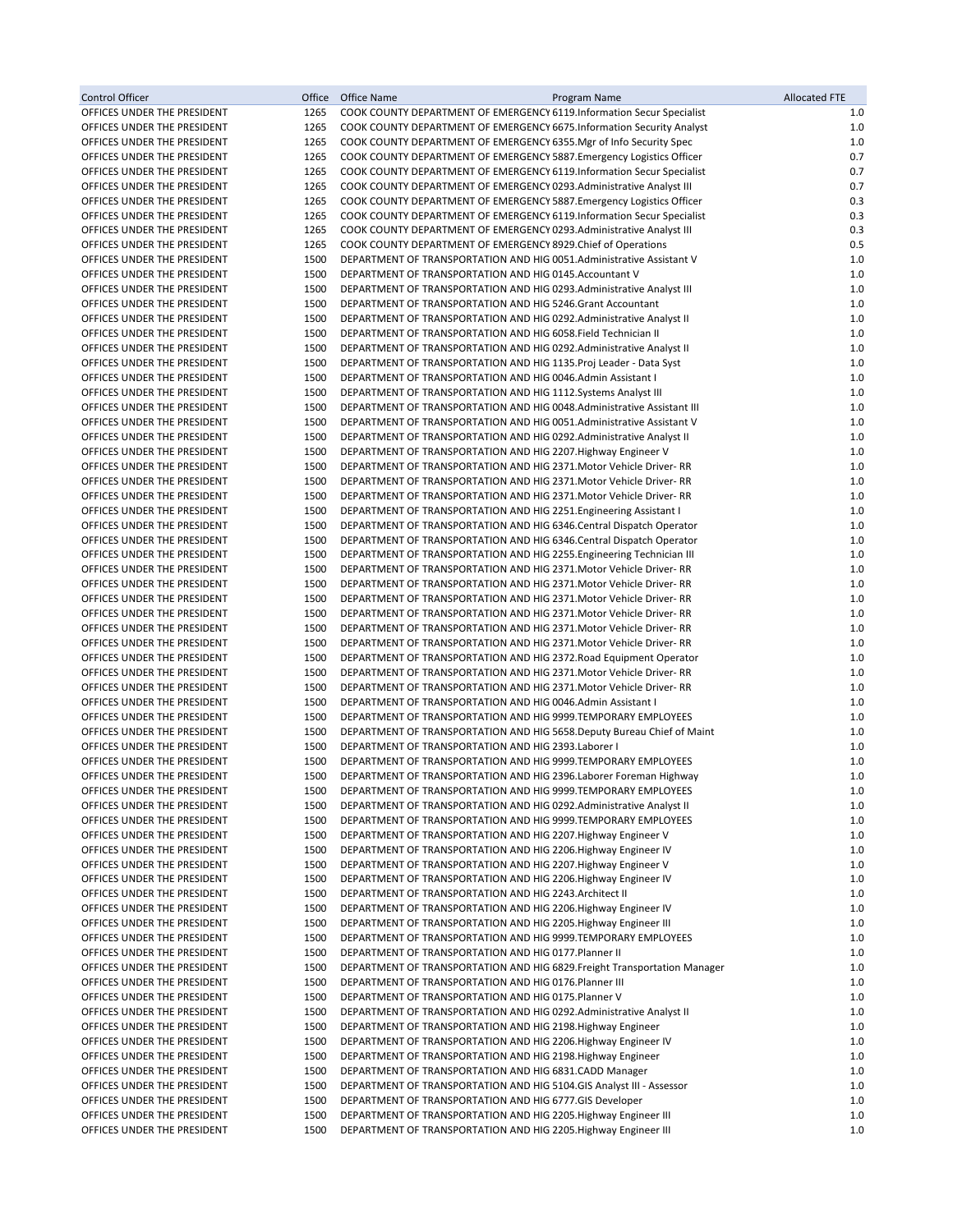| Control Officer                                            | Office       | Office Name                                                                                                                              | Program Name                                                               | <b>Allocated FTE</b> |
|------------------------------------------------------------|--------------|------------------------------------------------------------------------------------------------------------------------------------------|----------------------------------------------------------------------------|----------------------|
| OFFICES UNDER THE PRESIDENT                                | 1500         | DEPARTMENT OF TRANSPORTATION AND HIG 2206. Highway Engineer IV                                                                           |                                                                            | 1.0                  |
| OFFICES UNDER THE PRESIDENT                                | 1500         | DEPARTMENT OF TRANSPORTATION AND HIG 9999.TEMPORARY EMPLOYEES                                                                            |                                                                            | 1.0                  |
| OFFICES UNDER THE PRESIDENT                                | 1500         | DEPARTMENT OF TRANSPORTATION AND HIG 0294. Administrative Analyst IV                                                                     |                                                                            | 1.0                  |
| OFFICES UNDER THE PRESIDENT                                | 1500         | DEPARTMENT OF TRANSPORTATION AND HIG 2207. Highway Engineer V                                                                            |                                                                            | 1.0                  |
| OFFICES UNDER THE PRESIDENT<br>OFFICES UNDER THE PRESIDENT | 1500         | DEPARTMENT OF TRANSPORTATION AND HIG 2207. Highway Engineer V                                                                            |                                                                            | 1.0                  |
| OFFICES UNDER THE PRESIDENT                                | 1500<br>1500 | DEPARTMENT OF TRANSPORTATION AND HIG 2206. Highway Engineer IV<br>DEPARTMENT OF TRANSPORTATION AND HIG 2206. Highway Engineer IV         |                                                                            | $1.0$<br>1.0         |
| OFFICES UNDER THE PRESIDENT                                | 1500         | DEPARTMENT OF TRANSPORTATION AND HIG 2206. Highway Engineer IV                                                                           |                                                                            | $1.0$                |
| OFFICES UNDER THE PRESIDENT                                | 1500         | DEPARTMENT OF TRANSPORTATION AND HIG 2249. Engineering Assistant III                                                                     |                                                                            | $1.0$                |
| OFFICES UNDER THE PRESIDENT                                | 1500         | DEPARTMENT OF TRANSPORTATION AND HIG 4867.CADD Operator II/T&H                                                                           |                                                                            | 1.0                  |
| OFFICES UNDER THE PRESIDENT                                | 1500         | DEPARTMENT OF TRANSPORTATION AND HIG 2205. Highway Engineer III                                                                          |                                                                            | 1.0                  |
| OFFICES UNDER THE PRESIDENT                                | 1500         | DEPARTMENT OF TRANSPORTATION AND HIG 9999.TEMPORARY EMPLOYEES                                                                            |                                                                            | 1.0                  |
| OFFICES UNDER THE PRESIDENT                                | 1500         | DEPARTMENT OF TRANSPORTATION AND HIG 0291. Administrative Analyst I                                                                      |                                                                            | 1.0                  |
| OFFICES UNDER THE PRESIDENT                                | 1500         | DEPARTMENT OF TRANSPORTATION AND HIG 9999.TEMPORARY EMPLOYEES                                                                            |                                                                            | 1.0                  |
| OFFICES UNDER THE PRESIDENT                                | 1500         | DEPARTMENT OF TRANSPORTATION AND HIG 0291. Administrative Analyst I                                                                      |                                                                            | $1.0$                |
| OFFICES UNDER THE PRESIDENT                                | 1500         | DEPARTMENT OF TRANSPORTATION AND HIG 9999.TEMPORARY EMPLOYEES                                                                            |                                                                            | 1.0                  |
| OFFICES UNDER THE PRESIDENT                                | 1500         | DEPARTMENT OF TRANSPORTATION AND HIG 0046.Admin Assistant I                                                                              |                                                                            | 1.0                  |
| OFFICES UNDER THE PRESIDENT                                | 1500         | DEPARTMENT OF TRANSPORTATION AND HIG 0046.Admin Assistant I                                                                              |                                                                            | 1.0                  |
| OFFICES UNDER THE PRESIDENT                                | 1500         | DEPARTMENT OF TRANSPORTATION AND HIG 9999.TEMPORARY EMPLOYEES                                                                            |                                                                            | 1.0                  |
| OFFICES UNDER THE PRESIDENT<br>OFFICES UNDER THE PRESIDENT | 1500<br>1500 | DEPARTMENT OF TRANSPORTATION AND HIG 0292. Administrative Analyst II<br>DEPARTMENT OF TRANSPORTATION AND HIG 6874. Permits Manager       |                                                                            | $1.0$<br>1.0         |
| OFFICES UNDER THE PRESIDENT                                | 1500         | DEPARTMENT OF TRANSPORTATION AND HIG 2206. Highway Engineer IV                                                                           |                                                                            | 1.0                  |
| OFFICES UNDER THE PRESIDENT                                | 1500         | DEPARTMENT OF TRANSPORTATION AND HIG 2249. Engineering Assistant III                                                                     |                                                                            | 1.0                  |
| OFFICES UNDER THE PRESIDENT                                | 1500         | DEPARTMENT OF TRANSPORTATION AND HIG 2249. Engineering Assistant III                                                                     |                                                                            | 1.0                  |
| OFFICES UNDER THE PRESIDENT                                | 1500         | DEPARTMENT OF TRANSPORTATION AND HIG 2252. Engineering Assistant II                                                                      |                                                                            | 1.0                  |
| OFFICES UNDER THE PRESIDENT                                | 1500         | DEPARTMENT OF TRANSPORTATION AND HIG 2252. Engineering Assistant II                                                                      |                                                                            | 1.0                  |
| OFFICES UNDER THE PRESIDENT                                | 1500         | DEPARTMENT OF TRANSPORTATION AND HIG 2198. Highway Engineer                                                                              |                                                                            | $1.0$                |
| OFFICES UNDER THE PRESIDENT                                | 1500         | DEPARTMENT OF TRANSPORTATION AND HIG 2206. Highway Engineer IV                                                                           |                                                                            | 1.0                  |
| OFFICES UNDER THE PRESIDENT                                | 1500         | DEPARTMENT OF TRANSPORTATION AND HIG 2207. Highway Engineer V                                                                            |                                                                            | 1.0                  |
| OFFICES UNDER THE PRESIDENT                                | 1500         | DEPARTMENT OF TRANSPORTATION AND HIG 2207. Highway Engineer V                                                                            |                                                                            | 1.0                  |
| OFFICES UNDER THE PRESIDENT                                | 1500         | DEPARTMENT OF TRANSPORTATION AND HIG 2249. Engineering Assistant III                                                                     |                                                                            | 1.0                  |
| OFFICES UNDER THE PRESIDENT                                | 1500         | DEPARTMENT OF TRANSPORTATION AND HIG 2252. Engineering Assistant II                                                                      |                                                                            | 1.0                  |
| OFFICES UNDER THE PRESIDENT                                | 1500         | DEPARTMENT OF TRANSPORTATION AND HIG 2251. Engineering Assistant I                                                                       |                                                                            | 1.0                  |
| OFFICES UNDER THE PRESIDENT                                | 1500         | DEPARTMENT OF TRANSPORTATION AND HIG 2206. Highway Engineer IV                                                                           |                                                                            | 1.0                  |
| OFFICES UNDER THE PRESIDENT<br>OFFICES UNDER THE PRESIDENT | 1500<br>1500 | DEPARTMENT OF TRANSPORTATION AND HIG 2205. Highway Engineer III<br>DEPARTMENT OF TRANSPORTATION AND HIG 2255. Engineering Technician III |                                                                            | 1.0<br>1.0           |
| OFFICES UNDER THE PRESIDENT                                | 1510         | COOK COUNTY ANIMAL AND RABIES CONTRO 8747.Exec Dir Animal Control                                                                        |                                                                            | $1.0$                |
| OFFICES UNDER THE PRESIDENT                                | 1510         | COOK COUNTY ANIMAL AND RABIES CONTRO 0047.Admin Assistant II                                                                             |                                                                            | 0.4                  |
| OFFICES UNDER THE PRESIDENT                                | 1530         | COOK COUNTY LAW LIBRARY                                                                                                                  | 0837.Law Librarian III                                                     | $1.0$                |
| OFFICES UNDER THE PRESIDENT                                | 1530         | COOK COUNTY LAW LIBRARY                                                                                                                  | 0836.Law Librarian II                                                      | 1.0                  |
| OFFICES UNDER THE PRESIDENT                                | 1530         | COOK COUNTY LAW LIBRARY                                                                                                                  | 0836.Law Librarian                                                         | 1.0                  |
| OFFICES UNDER THE PRESIDENT                                | 1530         | COOK COUNTY LAW LIBRARY                                                                                                                  | 0046.Admin Assistant I                                                     | 1.0                  |
| OFFICES UNDER THE PRESIDENT                                | 1007         | REVENUE                                                                                                                                  | 0263.Director                                                              | 1.0                  |
| OFFICES UNDER THE PRESIDENT                                | 1007         | <b>REVENUE</b>                                                                                                                           | 7784. Financial & Legal Analyst - DOR                                      | 1.0                  |
| OFFICES UNDER THE PRESIDENT                                | 1007         | REVENUE                                                                                                                                  | 7784. Financial Analyst                                                    | 0.3                  |
| OFFICES UNDER THE PRESIDENT                                | 1007         | REVENUE                                                                                                                                  | 6407. Revenue Assessment Analyst II                                        | 1.0                  |
| OFFICES UNDER THE PRESIDENT                                | 1007         | REVENUE                                                                                                                                  | 8739.Revenue Recovery Mgr                                                  | 1.0                  |
| OFFICES UNDER THE PRESIDENT                                | 1007         | REVENUE                                                                                                                                  | 8740.Revenue Recovery Agent                                                | 1.0                  |
| OFFICES UNDER THE PRESIDENT<br>OFFICES UNDER THE PRESIDENT | 1007<br>1007 | REVENUE<br>REVENUE                                                                                                                       | 0127. Auditing Supervisor<br>5889. Revenue Assessment Analyst I            | 1.0<br>$1.0$         |
| OFFICES UNDER THE PRESIDENT                                | 1007         | REVENUE                                                                                                                                  | 0795.Revenue Analyst                                                       | 1.0                  |
| OFFICES UNDER THE PRESIDENT                                | 1007         | REVENUE                                                                                                                                  | 5894. Tax Licens & Registr Analyst                                         | 1.0                  |
| OFFICES UNDER THE PRESIDENT                                | 1008         | RISK MANAGEMENT                                                                                                                          | 6343. Benefits Assistant                                                   | 1.0                  |
| OFFICES UNDER THE PRESIDENT                                | 1008         | RISK MANAGEMENT                                                                                                                          | 5218.Asst Claims Mgr Workers Cmp                                           | 1.0                  |
| OFFICES UNDER THE PRESIDENT                                | 1014         | <b>BUDGET AND MANAGEMENT SERVICES</b>                                                                                                    | 0203. Budget Analyst III                                                   | 1.0                  |
| OFFICES UNDER THE PRESIDENT                                | 1020         | <b>COUNTY COMPTROLLER</b>                                                                                                                | 5342. Accounts Payable Specialist II                                       | 1.0                  |
| OFFICES UNDER THE PRESIDENT                                | 1020         | <b>COUNTY COMPTROLLER</b>                                                                                                                | 0116.Deputy Comptroller                                                    | 1.0                  |
| OFFICES UNDER THE PRESIDENT                                | 1020         | <b>COUNTY COMPTROLLER</b>                                                                                                                | 5870. Accounting Systems Analyst                                           | 1.0                  |
| OFFICES UNDER THE PRESIDENT                                | 1020         | <b>COUNTY COMPTROLLER</b>                                                                                                                | 6004. Accounting Analyst                                                   | 1.0                  |
| OFFICES UNDER THE PRESIDENT                                | 1020         | <b>COUNTY COMPTROLLER</b>                                                                                                                | 0247. Payroll Supervisor                                                   | 1.0                  |
| OFFICES UNDER THE PRESIDENT                                | 1020         | <b>COUNTY COMPTROLLER</b>                                                                                                                | 5516. Wage Garnishment Processor III                                       | $1.0$                |
| OFFICES UNDER THE PRESIDENT<br>OFFICES UNDER THE PRESIDENT | 1020<br>1021 | <b>COUNTY COMPTROLLER</b><br>OFFICE OF THE CHIEF FINANCIAL OFFICER                                                                       | 5514. Wage Garnishment Processor I<br>0019. Deputy Chief Financial Officer | $1.0$<br>1.0         |
| OFFICES UNDER THE PRESIDENT                                | 1021         | OFFICE OF THE CHIEF FINANCIAL OFFICER                                                                                                    | 8754. Regional & Policy Economist                                          | 1.0                  |
| OFFICES UNDER THE PRESIDENT                                | 1022         | CONTRACT COMPLIANCE                                                                                                                      | 0047.Admin Assistant II                                                    | 1.0                  |
| OFFICES UNDER THE PRESIDENT                                | 1030         | CHIEF PROCUREMENT OFFICER                                                                                                                | 5531. Special Asst for Legal Affairs                                       | 1.0                  |
| OFFICES UNDER THE PRESIDENT                                | 1030         | CHIEF PROCUREMENT OFFICER                                                                                                                | 6498. Operations Analyst                                                   | $1.0$                |
| OFFICES UNDER THE PRESIDENT                                | 1030         | CHIEF PROCUREMENT OFFICER                                                                                                                | 5611.Contract Negotiator                                                   | 1.0                  |
| OFFICES UNDER THE PRESIDENT                                | 1030         | CHIEF PROCUREMENT OFFICER                                                                                                                | 5611. Contract Negotiator                                                  | 1.0                  |
| OFFICES UNDER THE PRESIDENT                                | 1030         | CHIEF PROCUREMENT OFFICER                                                                                                                | 5611. Contract Negotiator                                                  | 1.0                  |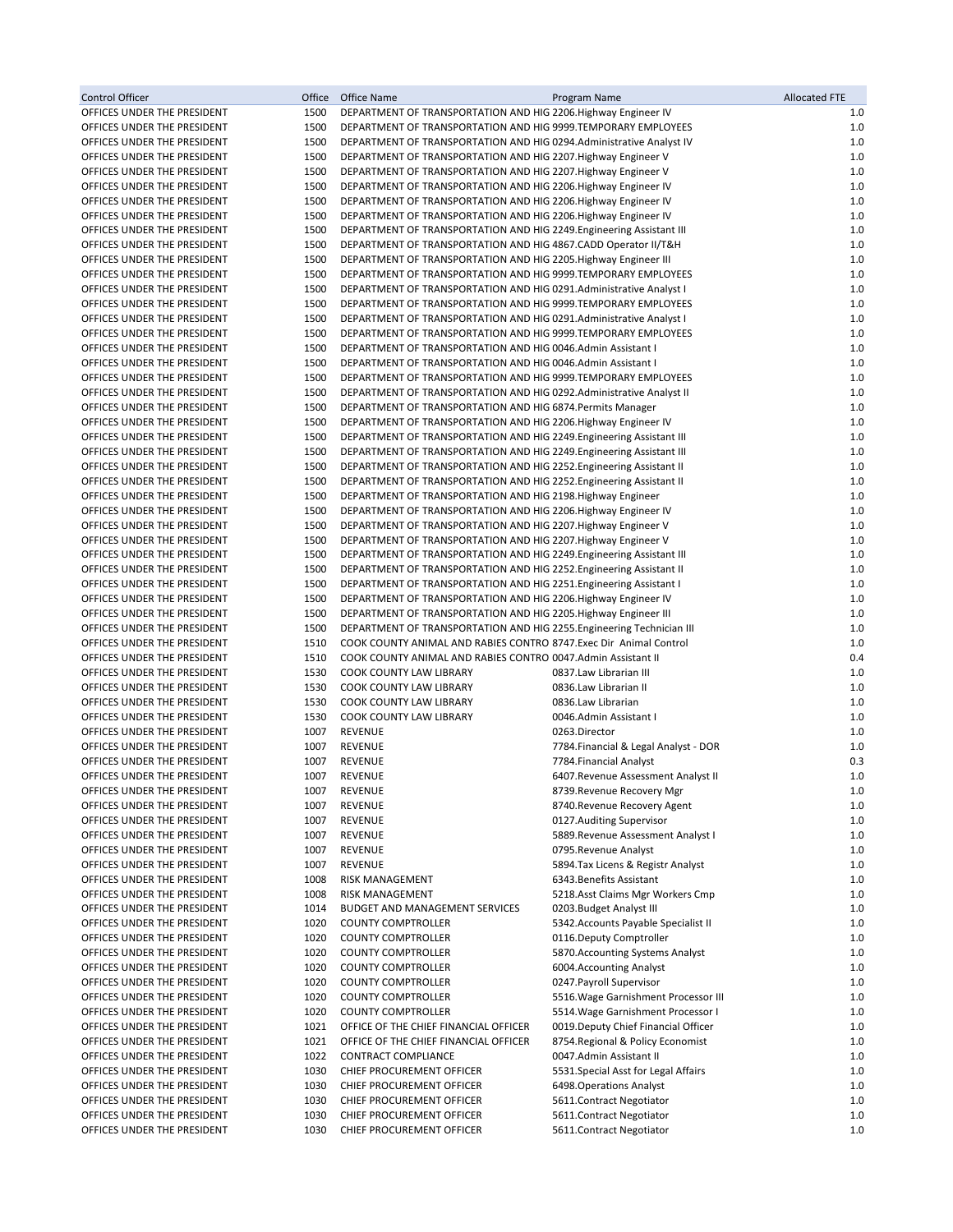| Control Officer             | Office | Office Name                                         | Program Name                                  | <b>Allocated FTE</b> |
|-----------------------------|--------|-----------------------------------------------------|-----------------------------------------------|----------------------|
| OFFICES UNDER THE PRESIDENT | 1030   | CHIEF PROCUREMENT OFFICER                           | 5610.Senior Contract Negotiator               | 1.0                  |
| OFFICES UNDER THE PRESIDENT | 1009   | <b>ENTERPRISE TECHNOLOGY</b>                        | 6020. Director of Security                    | 1.0                  |
| OFFICES UNDER THE PRESIDENT | 1009   | ENTERPRISE TECHNOLOGY                               | 5239. Dir of Geographic Info Systms           | 1.0                  |
| OFFICES UNDER THE PRESIDENT | 1009   | <b>ENTERPRISE TECHNOLOGY</b>                        | 0095. Program Coordinator                     | 1.0                  |
| OFFICES UNDER THE PRESIDENT | 1009   | <b>ENTERPRISE TECHNOLOGY</b>                        | 5897. Project Manager-Bureau of Tech          | 1.0                  |
| OFFICES UNDER THE PRESIDENT | 1009   | <b>ENTERPRISE TECHNOLOGY</b>                        | 5574. Project Manager                         | 1.0                  |
| OFFICES UNDER THE PRESIDENT | 1009   | <b>ENTERPRISE TECHNOLOGY</b>                        | 8056.Dir of Proj Mgmt & Opr'l Exce            | 1.0                  |
| OFFICES UNDER THE PRESIDENT | 1009   | <b>ENTERPRISE TECHNOLOGY</b>                        | 6805.Chief Data Officer                       | 1.0                  |
| OFFICES UNDER THE PRESIDENT | 1009   | <b>ENTERPRISE TECHNOLOGY</b>                        | 6379.Data Analyst                             | 1.0                  |
| OFFICES UNDER THE PRESIDENT | 1009   | <b>ENTERPRISE TECHNOLOGY</b>                        | 1103. Computer Operator III                   | 1.0                  |
| OFFICES UNDER THE PRESIDENT | 1009   | <b>ENTERPRISE TECHNOLOGY</b>                        | 5587.Dir of System Architecture               | 1.0                  |
| OFFICES UNDER THE PRESIDENT | 1009   | <b>ENTERPRISE TECHNOLOGY</b>                        | 1112.Systems Analyst III                      | 1.0                  |
| OFFICES UNDER THE PRESIDENT | 1009   | <b>ENTERPRISE TECHNOLOGY</b>                        | 6892. Application Developer-SEIU              | 1.0                  |
| OFFICES UNDER THE PRESIDENT | 1009   | <b>ENTERPRISE TECHNOLOGY</b>                        | 6892. Application Developer-SEIU              | 1.0                  |
| OFFICES UNDER THE PRESIDENT | 1009   | <b>ENTERPRISE TECHNOLOGY</b>                        | 1135. Proj Leader - Data Syst                 | 1.0                  |
| OFFICES UNDER THE PRESIDENT | 1009   | <b>ENTERPRISE TECHNOLOGY</b>                        | 1124. Programmer Analyst III                  | 1.0                  |
| OFFICES UNDER THE PRESIDENT | 1009   | <b>ENTERPRISE TECHNOLOGY</b>                        | 0179. Programmer/Analyst II                   | 1.0                  |
| OFFICES UNDER THE PRESIDENT | 1009   | <b>ENTERPRISE TECHNOLOGY</b>                        | 1199. Programmer/Analyst I                    | 1.0                  |
| OFFICES UNDER THE PRESIDENT | 1009   | <b>ENTERPRISE TECHNOLOGY</b>                        | 6691.IT Vendor & Contract Manager             | 1.0                  |
| OFFICES UNDER THE PRESIDENT | 1009   | <b>ENTERPRISE TECHNOLOGY</b>                        | 6119.Information Secur Specialist             | 1.0                  |
| OFFICES UNDER THE PRESIDENT | 1009   | <b>ENTERPRISE TECHNOLOGY</b>                        | 6355. Mgr of Info Security Spec               | 1.0                  |
| OFFICES UNDER THE PRESIDENT | 1009   | <b>ENTERPRISE TECHNOLOGY</b>                        | 6449. Mgr of Info Sec Risk & Compl            | 1.0                  |
| OFFICES UNDER THE PRESIDENT | 1013   | PLANNING AND DEVELOPMENT                            | 5663.Dep Dir of Com Dev & Planning            | 1.0                  |
| OFFICES UNDER THE PRESIDENT | 1013   | PLANNING AND DEVELOPMENT                            | 6408. Housing Project Manager                 | 1.0                  |
| OFFICES UNDER THE PRESIDENT | 1013   | PLANNING AND DEVELOPMENT                            | 0028. Program Manager                         | 1.0                  |
| OFFICES UNDER THE PRESIDENT | 1013   | PLANNING AND DEVELOPMENT                            | 0145.Accountant V                             | 1.0                  |
| OFFICES UNDER THE PRESIDENT | 1013   | PLANNING AND DEVELOPMENT                            | 8762. Housing Finance Mgr                     | 1.0                  |
| OFFICES UNDER THE PRESIDENT | 1013   | PLANNING AND DEVELOPMENT                            | 0145.Accountant V                             | 1.0                  |
| OFFICES UNDER THE PRESIDENT | 1013   | PLANNING AND DEVELOPMENT                            | 0050.Administrative Assistant IV              | 1.0                  |
| OFFICES UNDER THE PRESIDENT | 1013   | PLANNING AND DEVELOPMENT                            | 8786. Grant Finance Manager - Planning & Dev  | 1.0                  |
| OFFICES UNDER THE PRESIDENT | 1013   | PLANNING AND DEVELOPMENT                            | 0223.Grant Analyst                            | 0.7                  |
| OFFICES UNDER THE PRESIDENT | 1027   | OFFICE OF ECONOMIC DEVELOPMENT                      | 0112. Dir of Financial Control III            | 1.0                  |
| OFFICES UNDER THE PRESIDENT | 1027   | OFFICE OF ECONOMIC DEVELOPMENT                      | 8991.Program Analyst                          | 1.0                  |
| OFFICES UNDER THE PRESIDENT | 1027   | OFFICE OF ECONOMIC DEVELOPMENT                      | 0223.Grant Analyst                            | 1.0                  |
| OFFICES UNDER THE PRESIDENT | 1027   | OFFICE OF ECONOMIC DEVELOPMENT                      | 6813.Econ Dev Initiatives Prog Mgr            | 1.0                  |
| OFFICES UNDER THE PRESIDENT | 1027   | OFFICE OF ECONOMIC DEVELOPMENT                      | 6740.CMMC Economic Develop Prg Mgr            | 1.0                  |
| OFFICES UNDER THE PRESIDENT | 1027   | OFFICE OF ECONOMIC DEVELOPMENT                      | 6813. Econ Dev Initiatives Prog Mgr           | 1.0                  |
| OFFICES UNDER THE PRESIDENT | 1027   | OFFICE OF ECONOMIC DEVELOPMENT                      | 6740.CMMC Economic Develop Prg Mgr            | 1.0                  |
| OFFICES UNDER THE PRESIDENT | 1160   | <b>BUILDING AND ZONING</b>                          | 2330. Electrical Inspector                    | 1.0                  |
| OFFICES UNDER THE PRESIDENT | 1160   | <b>BUILDING AND ZONING</b>                          | 2353. Plumbing Inspector                      | 1.0                  |
| OFFICES UNDER THE PRESIDENT | 1160   | <b>BUILDING AND ZONING</b>                          | 5531. Special Asst for Legal Affairs          | 1.0                  |
| OFFICES UNDER THE PRESIDENT | 1160   | <b>BUILDING AND ZONING</b>                          | 0291.Administrative Analyst I                 | 1.0                  |
| OFFICES UNDER THE PRESIDENT | 1160   | <b>BUILDING AND ZONING</b>                          | 0291.Administrative Analyst I                 | 0.4                  |
| OFFICES UNDER THE PRESIDENT | 1031   | OFFICE OF ASSET MANAGEMENT                          | 5531. Special Asst for Legal Affairs          | 1.0                  |
| OFFICES UNDER THE PRESIDENT | 1031   | OFFICE OF ASSET MANAGEMENT                          | 1054. Project Director IV                     | 1.0                  |
| OFFICES UNDER THE PRESIDENT | 1031   | OFFICE OF ASSET MANAGEMENT                          | 7807.ADA Compliance Proj Dir Fire/Life Safety | 1.0                  |
| OFFICES UNDER THE PRESIDENT | 1200   | DEPARTMENT OF FACILITIES MANAGEMENT                 | 2445. Mechanical Assistant                    | 1.0                  |
| OFFICES UNDER THE PRESIDENT | 1200   | DEPARTMENT OF FACILITIES MANAGEMENT                 | 2412. Janitor II                              | 1.0                  |
| OFFICES UNDER THE PRESIDENT | 1200   | DEPARTMENT OF FACILITIES MANAGEMENT                 | 2412.Janitor II                               | 1.0                  |
| OFFICES UNDER THE PRESIDENT | 1200   | DEPARTMENT OF FACILITIES MANAGEMENT                 | 2412.Janitor II                               | 1.0                  |
| OFFICES UNDER THE PRESIDENT | 1200   | DEPARTMENT OF FACILITIES MANAGEMENT 2412.Janitor II |                                               | 1.0                  |
| OFFICES UNDER THE PRESIDENT | 1200   | DEPARTMENT OF FACILITIES MANAGEMENT 2412.Janitor II |                                               | 1.0                  |
| OFFICES UNDER THE PRESIDENT | 1200   | DEPARTMENT OF FACILITIES MANAGEMENT                 | 2412.Janitor II                               | 1.0                  |
| OFFICES UNDER THE PRESIDENT | 1200   | DEPARTMENT OF FACILITIES MANAGEMENT                 | 2412.Janitor II                               | 1.0                  |
| OFFICES UNDER THE PRESIDENT | 1200   | DEPARTMENT OF FACILITIES MANAGEMENT                 | 2354. Painter                                 | 1.0                  |
| OFFICES UNDER THE PRESIDENT | 1200   | DEPARTMENT OF FACILITIES MANAGEMENT                 | 0050. Administrative Assistant IV             | 1.0                  |
| OFFICES UNDER THE PRESIDENT | 1200   | DEPARTMENT OF FACILITIES MANAGEMENT                 | 2411.Janitor I                                | 1.0                  |
| OFFICES UNDER THE PRESIDENT | 1200   | DEPARTMENT OF FACILITIES MANAGEMENT                 | 0293.Administrative Analyst III               | 1.0                  |
| OFFICES UNDER THE PRESIDENT | 1200   | DEPARTMENT OF FACILITIES MANAGEMENT                 | 0047.Admin Assistant II                       | 1.0                  |
| OFFICES UNDER THE PRESIDENT | 1200   | DEPARTMENT OF FACILITIES MANAGEMENT                 | 6640. Property Manager - Facilities           | 1.0                  |
| OFFICES UNDER THE PRESIDENT | 1200   | DEPARTMENT OF FACILITIES MANAGEMENT                 | 4008.Apprentice                               | 1.0                  |
| OFFICES UNDER THE PRESIDENT | 1200   | DEPARTMENT OF FACILITIES MANAGEMENT                 | 7760.Glazier Foreman                          | 1.0                  |
| OFFICES UNDER THE PRESIDENT | 1200   | DEPARTMENT OF FACILITIES MANAGEMENT                 | 1334. Construction Manager-Facilities         | 1.0                  |
| OFFICES UNDER THE PRESIDENT | 1200   | DEPARTMENT OF FACILITIES MANAGEMENT                 | 8766. Building Custodian Supervisor           | 1.0                  |
| OFFICES UNDER THE PRESIDENT | 1200   | DEPARTMENT OF FACILITIES MANAGEMENT                 | 2451. Operating Engineer I                    | 1.0                  |
| OFFICES UNDER THE PRESIDENT | 1200   | DEPARTMENT OF FACILITIES MANAGEMENT                 | 2336.Architectural Iron Worker                | 1.0                  |
| OFFICES UNDER THE PRESIDENT | 1200   | DEPARTMENT OF FACILITIES MANAGEMENT                 | 2445. Mechanical Assistant                    | 1.0                  |
| OFFICES UNDER THE PRESIDENT | 1200   | DEPARTMENT OF FACILITIES MANAGEMENT                 | 2350.Plumber                                  | 1.0                  |
| OFFICES UNDER THE PRESIDENT | 1200   | DEPARTMENT OF FACILITIES MANAGEMENT                 | 2324.Electrician                              | 1.0                  |
| OFFICES UNDER THE PRESIDENT | 1200   | DEPARTMENT OF FACILITIES MANAGEMENT                 | 2328. Electrical Equipt Technician            | 1.0                  |
|                             |        |                                                     |                                               |                      |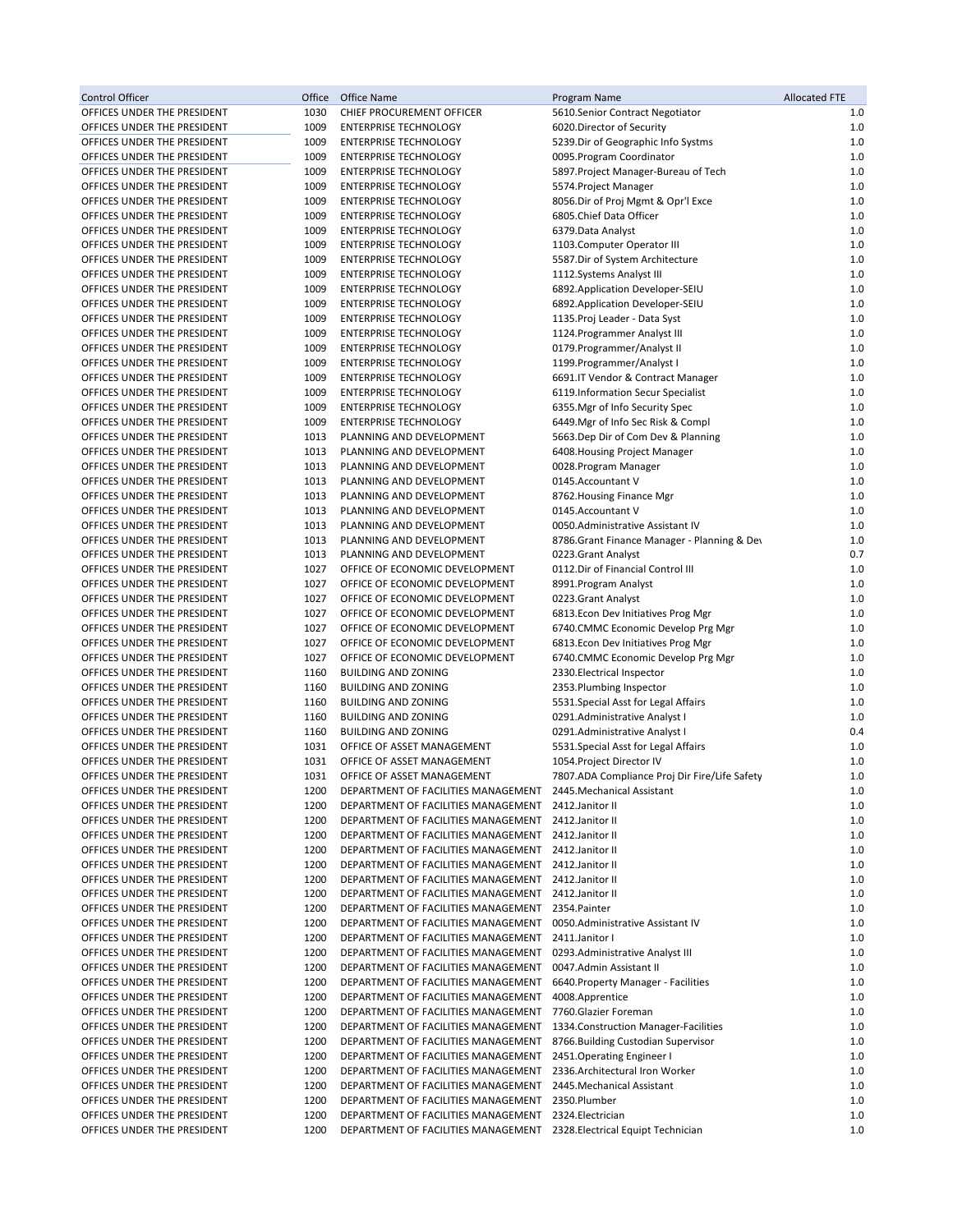| Control Officer                                            | Office       | <b>Office Name</b>                                                         | Program Name                                  | <b>Allocated FTE</b> |
|------------------------------------------------------------|--------------|----------------------------------------------------------------------------|-----------------------------------------------|----------------------|
| OFFICES UNDER THE PRESIDENT                                | 1200         | DEPARTMENT OF FACILITIES MANAGEMENT                                        | 2343.Refrigerator Man                         | 1.0                  |
| OFFICES UNDER THE PRESIDENT                                | 1200         | DEPARTMENT OF FACILITIES MANAGEMENT                                        | 2354.Painter                                  | 1.0                  |
| OFFICES UNDER THE PRESIDENT                                | 1200         | DEPARTMENT OF FACILITIES MANAGEMENT                                        | 2354.Painter                                  | 1.0                  |
| OFFICES UNDER THE PRESIDENT                                | 1200         | DEPARTMENT OF FACILITIES MANAGEMENT                                        | 2328. Electrical Equipt Technician            | 1.0                  |
| OFFICES UNDER THE PRESIDENT                                | 1200         | DEPARTMENT OF FACILITIES MANAGEMENT                                        | 2331.Machinist                                | 1.0                  |
| OFFICES UNDER THE PRESIDENT                                | 1200         | DEPARTMENT OF FACILITIES MANAGEMENT                                        | 2354.Painter                                  | 1.0                  |
| OFFICES UNDER THE PRESIDENT                                | 1200         | DEPARTMENT OF FACILITIES MANAGEMENT                                        | 2452. Operating Engineer II                   | 1.0                  |
| OFFICES UNDER THE PRESIDENT                                | 1200         | DEPARTMENT OF FACILITIES MANAGEMENT                                        | 2392.Laborer                                  | 1.0                  |
| OFFICES UNDER THE PRESIDENT                                | 1200         | DEPARTMENT OF FACILITIES MANAGEMENT                                        | 2452. Operating Engineer II                   | 1.0                  |
| OFFICES UNDER THE PRESIDENT                                | 1200         | DEPARTMENT OF FACILITIES MANAGEMENT                                        | 2446.Fireman Helper                           | 1.0                  |
| OFFICES UNDER THE PRESIDENT                                | 1200         | DEPARTMENT OF FACILITIES MANAGEMENT                                        | 2452. Operating Engineer II                   | 1.0                  |
| OFFICES UNDER THE PRESIDENT                                | 1200         | DEPARTMENT OF FACILITIES MANAGEMENT                                        | 2317.Carpenter                                | 1.0                  |
| OFFICES UNDER THE PRESIDENT                                | 1200         | DEPARTMENT OF FACILITIES MANAGEMENT                                        | 2445. Mechanical Assistant                    | 1.0                  |
| OFFICES UNDER THE PRESIDENT                                | 1200         | DEPARTMENT OF FACILITIES MANAGEMENT                                        | 2317.Carpenter                                | 1.0<br>1.0           |
| OFFICES UNDER THE PRESIDENT                                | 1200<br>1200 | DEPARTMENT OF FACILITIES MANAGEMENT<br>DEPARTMENT OF FACILITIES MANAGEMENT | 2317.Carpenter<br>2412.Janitor II             | 1.0                  |
| OFFICES UNDER THE PRESIDENT<br>OFFICES UNDER THE PRESIDENT | 1200         | DEPARTMENT OF FACILITIES MANAGEMENT                                        | 2412. Janitor II                              | 1.0                  |
| OFFICES UNDER THE PRESIDENT                                | 1200         | DEPARTMENT OF FACILITIES MANAGEMENT                                        | 2412. Janitor II                              | 1.0                  |
| OFFICES UNDER THE PRESIDENT                                | 1200         | DEPARTMENT OF FACILITIES MANAGEMENT                                        | 0047.Admin Assistant II                       | 1.0                  |
| OFFICES UNDER THE PRESIDENT                                | 1200         | DEPARTMENT OF FACILITIES MANAGEMENT                                        | 2412.Janitor II                               | 1.0                  |
| OFFICES UNDER THE PRESIDENT                                | 1200         | DEPARTMENT OF FACILITIES MANAGEMENT                                        | 2392.Laborer                                  | 1.0                  |
| OFFICES UNDER THE PRESIDENT                                | 1200         | DEPARTMENT OF FACILITIES MANAGEMENT                                        | 2344.Steamfitter                              | 1.0                  |
| OFFICES UNDER THE PRESIDENT                                | 1200         | DEPARTMENT OF FACILITIES MANAGEMENT                                        | 6824.Bldng Srvc Wrkr SEIU 73)                 | 1.0                  |
| OFFICES UNDER THE PRESIDENT                                | 1200         | DEPARTMENT OF FACILITIES MANAGEMENT                                        | 6828.BuildingSrvcWorker(SEIU73)OFC            | 1.0                  |
| OFFICES UNDER THE PRESIDENT                                | 1200         | DEPARTMENT OF FACILITIES MANAGEMENT                                        | 2460.Security Officer II                      | 1.0                  |
| OFFICES UNDER THE PRESIDENT                                | 1200         | DEPARTMENT OF FACILITIES MANAGEMENT                                        | 2324.Electrician                              | 1.0                  |
| OFFICES UNDER THE PRESIDENT                                | 1200         | DEPARTMENT OF FACILITIES MANAGEMENT                                        | 2354.Painter                                  | 1.0                  |
| OFFICES UNDER THE PRESIDENT                                | 1200         | DEPARTMENT OF FACILITIES MANAGEMENT                                        | 2451. Operating Engineer I                    | 1.0                  |
| OFFICES UNDER THE PRESIDENT                                | 1200         | DEPARTMENT OF FACILITIES MANAGEMENT                                        | 2451. Operating Engineer I                    | 1.0                  |
| OFFICES UNDER THE PRESIDENT                                | 1200         | DEPARTMENT OF FACILITIES MANAGEMENT                                        | 2388. Pipe Coverer Material Handler           | 1.0                  |
| OFFICES UNDER THE PRESIDENT                                | 1200         | DEPARTMENT OF FACILITIES MANAGEMENT                                        | 2412. Janitor II                              | 1.0                  |
| OFFICES UNDER THE PRESIDENT                                | 1200         | DEPARTMENT OF FACILITIES MANAGEMENT                                        | 2412.Janitor II                               | 1.0                  |
| OFFICES UNDER THE PRESIDENT                                | 1200         | DEPARTMENT OF FACILITIES MANAGEMENT                                        | 2413. Janitor III                             | 1.0                  |
| OFFICES UNDER THE PRESIDENT                                | 1200         | DEPARTMENT OF FACILITIES MANAGEMENT                                        | 2433. Window Washer I                         | 1.0                  |
| OFFICES UNDER THE PRESIDENT                                | 1200         | DEPARTMENT OF FACILITIES MANAGEMENT                                        | 2412. Janitor II                              | 1.0                  |
| OFFICES UNDER THE PRESIDENT                                | 1200         | DEPARTMENT OF FACILITIES MANAGEMENT                                        | 2324. Electrician                             | 1.0                  |
| OFFICES UNDER THE PRESIDENT                                | 1200         | DEPARTMENT OF FACILITIES MANAGEMENT                                        | 2317.Carpenter                                | 1.0                  |
| OFFICES UNDER THE PRESIDENT                                | 1200         | DEPARTMENT OF FACILITIES MANAGEMENT                                        | 2412. Janitor II                              | 1.0                  |
| OFFICES UNDER THE PRESIDENT                                | 1200         | DEPARTMENT OF FACILITIES MANAGEMENT                                        | 0050. Administrative Assistant IV             | 1.0                  |
| OFFICES UNDER THE PRESIDENT                                | 1200<br>1200 | DEPARTMENT OF FACILITIES MANAGEMENT<br>DEPARTMENT OF FACILITIES MANAGEMENT | 2324.Electrician<br>2412. Janitor II          | 1.0<br>1.0           |
| OFFICES UNDER THE PRESIDENT<br>OFFICES UNDER THE PRESIDENT | 1200         | DEPARTMENT OF FACILITIES MANAGEMENT                                        | 2412. Janitor II                              | 1.0                  |
| OFFICES UNDER THE PRESIDENT                                | 1200         | DEPARTMENT OF FACILITIES MANAGEMENT                                        | 2413. Janitor III                             | 1.0                  |
| OFFICES UNDER THE PRESIDENT                                | 1200         | DEPARTMENT OF FACILITIES MANAGEMENT                                        | 2317.Carpenter                                | 1.0                  |
| OFFICES UNDER THE PRESIDENT                                | 1032         | DEPARTMENT OF HUMAN RESOURCES                                              | 0620.Legislative Coordinator I                | 1.0                  |
| OFFICES UNDER THE PRESIDENT                                | 1032         | DEPARTMENT OF HUMAN RESOURCES                                              | 1178. Workforce Strategy Analyst              | 1.0                  |
| OFFICES UNDER THE PRESIDENT                                | 1032         | DEPARTMENT OF HUMAN RESOURCES                                              | 0757. Mgr of Recruitment and Selection        | 0.4                  |
| OFFICES UNDER THE PRESIDENT                                | 1032         | DEPARTMENT OF HUMAN RESOURCES                                              | 9102. Manager, Workforce Planning & Special   | 0.4                  |
| OFFICES UNDER THE PRESIDENT                                | 1032         | DEPARTMENT OF HUMAN RESOURCES                                              | 8854. Oracle EBS HCM Analyst                  | 0.9                  |
| OFFICES UNDER THE PRESIDENT                                | 1032         | DEPARTMENT OF HUMAN RESOURCES                                              | 0790.Labor Liaison Officer                    | 1.0                  |
| OFFICES UNDER THE PRESIDENT                                | 1032         | DEPARTMENT OF HUMAN RESOURCES                                              | 0790.Labor Liaison Officer                    | 1.0                  |
| OFFICES UNDER THE PRESIDENT                                | 1032         | DEPARTMENT OF HUMAN RESOURCES                                              | 6960.Senior Labor Liaison Officer             | 1.0                  |
| OFFICES UNDER THE PRESIDENT                                | 1032         | DEPARTMENT OF HUMAN RESOURCES                                              | 6007. Hearing Officer                         | 1.0                  |
| OFFICES UNDER THE PRESIDENT                                | 1032         | DEPARTMENT OF HUMAN RESOURCES                                              | 6010.Labor Counsel                            | 1.0                  |
| OFFICES UNDER THE PRESIDENT                                | 1032         | DEPARTMENT OF HUMAN RESOURCES                                              | 0743. Manager Classification & Comp           | 0.1                  |
| OFFICES UNDER THE PRESIDENT                                | 1032         | DEPARTMENT OF HUMAN RESOURCES                                              | 9263.Senior Compliance Plan Analyst           | 0.1                  |
| OFFICES UNDER THE PRESIDENT                                | 1032         | DEPARTMENT OF HUMAN RESOURCES                                              | 9265. Human Resources Recruitment Analyst     | 0.0                  |
| OFFICES UNDER THE PRESIDENT                                | 1032         | DEPARTMENT OF HUMAN RESOURCES                                              | 9265. Human Resources Recruitment Analyst     | 0.0                  |
| OFFICES UNDER THE PRESIDENT                                | 1032         | DEPARTMENT OF HUMAN RESOURCES                                              | 9265. Human Resources Recruitment Analyst     | 0.0                  |
| OFFICES UNDER THE PRESIDENT                                | 1032         | DEPARTMENT OF HUMAN RESOURCES                                              | 9265. Human Resources Recruitment Analyst     | 0.0                  |
| OFFICES UNDER THE PRESIDENT                                | 1032         | DEPARTMENT OF HUMAN RESOURCES                                              | 9266. Workforce Strategy Administrative Analy | 0.0                  |
| OFFICES UNDER THE PRESIDENT                                | 1032         | DEPARTMENT OF HUMAN RESOURCES                                              | 9264.Senior Compensation Analyst              | 0.0                  |
| OFFICES UNDER THE PRESIDENT                                | 1070         | <b>COUNTY AUDITOR</b>                                                      | 0133. Field Auditor IV                        | 1.0                  |
| OFFICES UNDER THE PRESIDENT                                | 1070         | <b>COUNTY AUDITOR</b>                                                      | 6453.IT Auditor                               | 1.0                  |
| OFFICES UNDER THE PRESIDENT                                | 1070         | <b>COUNTY AUDITOR</b>                                                      | 0133.Field Auditor IV                         | 1.0                  |
| OFFICES UNDER THE PRESIDENT<br>OFFICES UNDER THE PRESIDENT | 1070<br>1070 | <b>COUNTY AUDITOR</b><br><b>COUNTY AUDITOR</b>                             | 0137.Field Auditor V<br>0140.IT Auditor V     | 1.0<br>1.0           |
| OFFICES UNDER THE PRESIDENT                                | 1002         | HUMAN RIGHTS AND ETHICS                                                    | 5368.Legal Counsel                            | 1.0                  |
| OFFICES UNDER THE PRESIDENT                                | 1002         | HUMAN RIGHTS AND ETHICS                                                    | 8753. Investigator - Human Rights & Ethics    | 1.0                  |
| OFFICES UNDER THE PRESIDENT                                | 1010         | OFFICE OF THE PRESIDENT                                                    | 0854. Public Information Officer              | 1.0                  |
|                                                            |              |                                                                            |                                               |                      |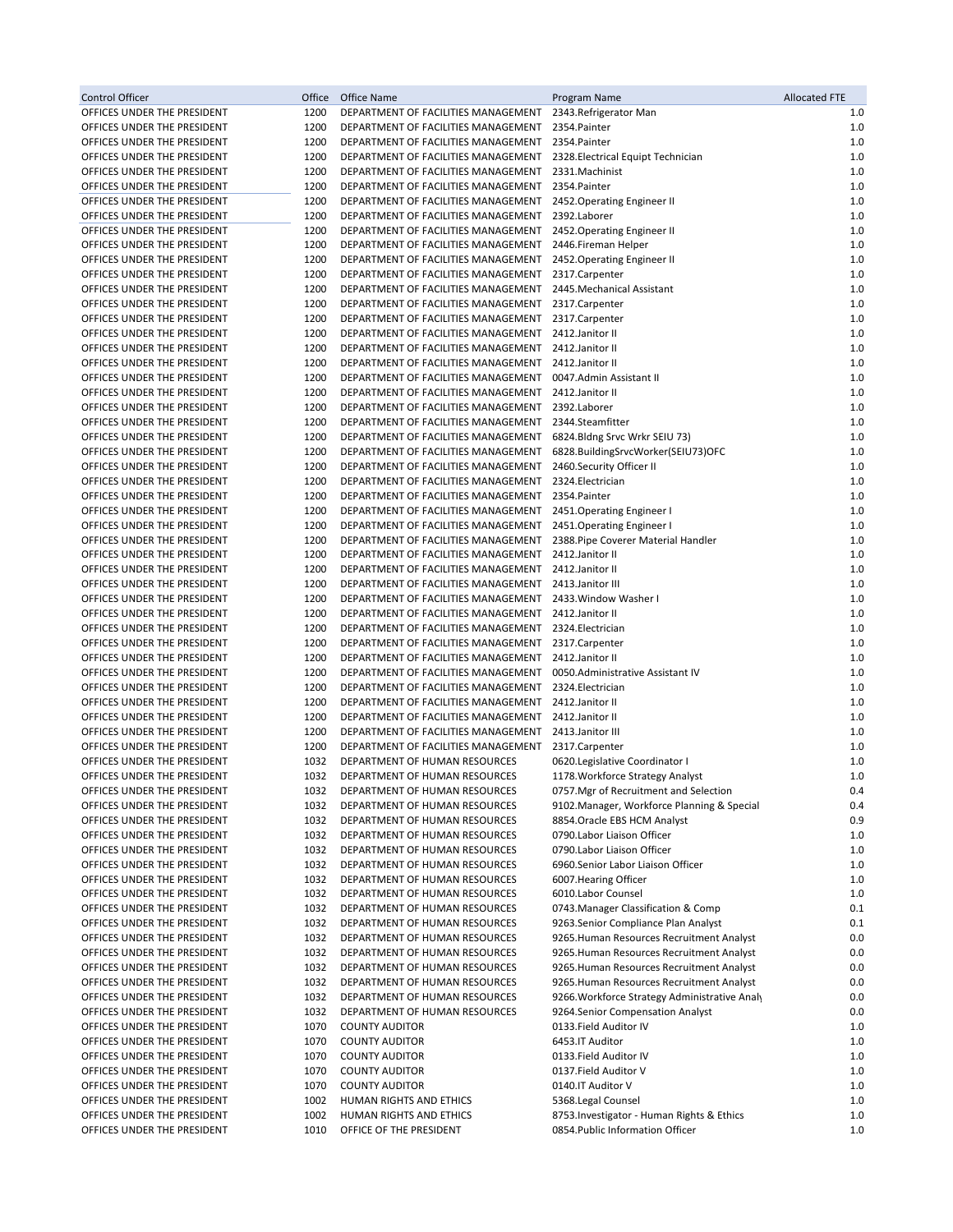| <b>Control Officer</b>                    | Office       | Office Name                                      | Program Name                                                                          | <b>Allocated FTE</b> |
|-------------------------------------------|--------------|--------------------------------------------------|---------------------------------------------------------------------------------------|----------------------|
| OFFICES UNDER THE PRESIDENT               | 1010         | OFFICE OF THE PRESIDENT                          | 9187. Director of Property Assessment & Tax P                                         | 0.1                  |
| OFFICES UNDER THE PRESIDENT               | 1010         | OFFICE OF THE PRESIDENT                          | 9277. Director of Digital Inclusion                                                   | 0.1                  |
| OFFICES UNDER THE PRESIDENT               | 1205         | JUSTICE ADVISORY COUNCIL                         | 1719. Grant Coordinator                                                               | 1.0                  |
| OFFICES UNDER THE PRESIDENT               | 1205         | JUSTICE ADVISORY COUNCIL                         | 0620.Legislative Coordinator I                                                        | 1.0                  |
| OFFICES UNDER THE PRESIDENT               | 1205         | <b>JUSTICE ADVISORY COUNCIL</b>                  | 6478.Grant Monitor                                                                    | 1.0                  |
| OFFICES UNDER THE PRESIDENT               | 1205         | JUSTICE ADVISORY COUNCIL                         | 9094.Service Coordinator - JAC                                                        | 0.3                  |
| PUBLIC ADMINISTRATOR                      | 1390         | PUBLIC ADMINISTRATOR                             | 0046.Admin Assistant I                                                                | 1.0                  |
| PUBLIC ADMINISTRATOR                      | 1390         | PUBLIC ADMINISTRATOR                             | 0046.Admin Assistant I                                                                | 1.0                  |
| PUBLIC DEFENDER                           | 1260         | PUBLIC DEFENDER                                  | 0143.Accountant III                                                                   | 1.0                  |
| PUBLIC DEFENDER                           | 1260         | PUBLIC DEFENDER                                  | 6495. Deputy of Investigations                                                        | 1.0                  |
| <b>PUBLIC DEFENDER</b>                    | 1260         | PUBLIC DEFENDER                                  | 7019. Lead Records Assistant                                                          | 1.0                  |
| <b>PUBLIC DEFENDER</b>                    | 1260         | PUBLIC DEFENDER                                  | 9148. Dir of Legislative & External Affairs - Crin                                    | 0.3                  |
| PUBLIC DEFENDER<br><b>PUBLIC DEFENDER</b> | 1260<br>1260 | PUBLIC DEFENDER                                  | 9147. Dir of Legislative & External Affairs - Juve                                    | 0.3                  |
| PUBLIC DEFENDER                           | 1260         | <b>PUBLIC DEFENDER</b><br><b>PUBLIC DEFENDER</b> | 9149. Director of Community Engagement<br>9143.Asst\. Public Defender, FOIA & Subpoen | 0.3<br>0.4           |
| PUBLIC DEFENDER                           | 1260         | PUBLIC DEFENDER                                  | 9139. Deputy of Communications                                                        | 0.4                  |
| <b>PUBLIC DEFENDER</b>                    | 1260         | <b>PUBLIC DEFENDER</b>                           | 0685.Asst Public Defender Superv                                                      | 0.2                  |
| PUBLIC DEFENDER                           | 1260         | PUBLIC DEFENDER                                  | 0936.Stenographer V                                                                   | 1.0                  |
| PUBLIC DEFENDER                           | 1260         | PUBLIC DEFENDER                                  | 7861.Social Caseworker - Public Defender                                              | 1.0                  |
| PUBLIC DEFENDER                           | 1260         | PUBLIC DEFENDER                                  | 7861.Social Caseworker - Public Defender                                              | 1.0                  |
| <b>PUBLIC DEFENDER</b>                    | 1260         | PUBLIC DEFENDER                                  | 0638. Investigator I                                                                  | 0.6                  |
| PUBLIC DEFENDER                           | 1260         | PUBLIC DEFENDER                                  | 0638. Investigator I                                                                  | 0.3                  |
| <b>PUBLIC DEFENDER</b>                    | 1260         | <b>PUBLIC DEFENDER</b>                           | 0638. Investigator I                                                                  | 0.3                  |
| <b>PUBLIC DEFENDER</b>                    | 1260         | <b>PUBLIC DEFENDER</b>                           | 0638. Investigator I                                                                  | 0.6                  |
| PUBLIC DEFENDER                           | 1260         | PUBLIC DEFENDER                                  | 0679.Asst Public Defender Superviso                                                   | 0.2                  |
| PUBLIC DEFENDER                           | 1260         | PUBLIC DEFENDER                                  | 0679.Asst Public Defender Superviso                                                   | 0.2                  |
| <b>PUBLIC DEFENDER</b>                    | 1260         | <b>PUBLIC DEFENDER</b>                           | 0606.Assistant Public Defender III                                                    | 1.0                  |
| <b>PUBLIC DEFENDER</b>                    | 1260         | PUBLIC DEFENDER                                  | 0606.Assistant Public Defender III                                                    | 1.0                  |
| PUBLIC DEFENDER                           | 1260         | PUBLIC DEFENDER                                  | 0907.Clerk V                                                                          | 1.0                  |
| PUBLIC DEFENDER                           | 1260         | PUBLIC DEFENDER                                  | 0907.Clerk V                                                                          | 1.0                  |
| PUBLIC DEFENDER                           | 1260         | PUBLIC DEFENDER                                  | 0907.Clerk V                                                                          | 1.0                  |
| PUBLIC DEFENDER                           | 1260         | PUBLIC DEFENDER                                  | 0606.Assistant Public Defender III                                                    | 1.0                  |
| <b>PUBLIC DEFENDER</b>                    | 1260         | <b>PUBLIC DEFENDER</b>                           | 0606.Assistant Public Defender III                                                    | 1.0                  |
| PUBLIC DEFENDER                           | 1260         | PUBLIC DEFENDER                                  | 0606.Assistant Public Defender III                                                    | 1.0                  |
| PUBLIC DEFENDER                           | 1260         | PUBLIC DEFENDER                                  | 0606.Assistant Public Defender III                                                    | 1.0                  |
| <b>PUBLIC DEFENDER</b>                    | 1260         | <b>PUBLIC DEFENDER</b>                           | 0606.Assistant Public Defender III                                                    | 1.0                  |
| PUBLIC DEFENDER                           | 1260         | PUBLIC DEFENDER                                  | 0606.Assistant Public Defender III                                                    | 1.0                  |
| PUBLIC DEFENDER                           | 1260         | PUBLIC DEFENDER                                  | 0679.Asst Public Defender Superviso                                                   | 1.0                  |
| PUBLIC DEFENDER                           | 1260         | PUBLIC DEFENDER                                  | 0604.Assistant Public Defender I                                                      | 0.9                  |
| PUBLIC DEFENDER                           | 1260         | PUBLIC DEFENDER                                  | 0604.Assistant Public Defender I                                                      | 0.9                  |
| PUBLIC DEFENDER                           | 1260         | PUBLIC DEFENDER                                  | 0604.Assistant Public Defender I                                                      | 0.4                  |
| PUBLIC DEFENDER                           | 1260         | PUBLIC DEFENDER                                  | 0604.Assistant Public Defender I                                                      | 0.4                  |
| PUBLIC DEFENDER                           | 1260         | PUBLIC DEFENDER                                  | 0604.Assistant Public Defender I                                                      | 0.2                  |
| PUBLIC DEFENDER                           | 1260         | PUBLIC DEFENDER                                  | 0604. Assistant Public Defender I                                                     | 0.2                  |
| PUBLIC DEFENDER<br><b>PUBLIC DEFENDER</b> | 1260<br>1260 | <b>PUBLIC DEFENDER</b><br><b>PUBLIC DEFENDER</b> | 0907.Clerk V<br>0604.Assistant Public Defender I                                      | 0.2<br>0.2           |
| PUBLIC DEFENDER                           | 1260         | PUBLIC DEFENDER                                  | 0606.Assistant Public Defender III                                                    | $1.0\,$              |
| PUBLIC DEFENDER                           | 1260         | <b>PUBLIC DEFENDER</b>                           | 0604.Assistant Public Defender I                                                      | 0.2                  |
| PUBLIC DEFENDER                           | 1260         | PUBLIC DEFENDER                                  | 0604.Assistant Public Defender I                                                      | 0.2                  |
| PUBLIC DEFENDER                           | 1260         | PUBLIC DEFENDER                                  | 0604. Assistant Public Defender I                                                     | 0.2                  |
| PUBLIC DEFENDER                           | 1260         | PUBLIC DEFENDER                                  | 0604.Assistant Public Defender I                                                      | 0.2                  |
| PUBLIC DEFENDER                           | 1260         | PUBLIC DEFENDER                                  | 0604.Assistant Public Defender I                                                      | 0.2                  |
| PUBLIC DEFENDER                           | 1260         | PUBLIC DEFENDER                                  | 0604.Assistant Public Defender I                                                      | 0.2                  |
| PUBLIC DEFENDER                           | 1260         | PUBLIC DEFENDER                                  | 0604.Assistant Public Defender I                                                      | 0.2                  |
| PUBLIC DEFENDER                           | 1260         | <b>PUBLIC DEFENDER</b>                           | 0604.Assistant Public Defender I                                                      | 0.2                  |
| PUBLIC DEFENDER                           | 1260         | PUBLIC DEFENDER                                  | 0604.Assistant Public Defender I                                                      | 0.1                  |
| PUBLIC DEFENDER                           | 1260         | PUBLIC DEFENDER                                  | 0907.Clerk V                                                                          | 1.0                  |
| PUBLIC DEFENDER                           | 1260         | <b>PUBLIC DEFENDER</b>                           | 0605.Assistant Public Defender II                                                     | 1.0                  |
| PUBLIC DEFENDER                           | 1260         | PUBLIC DEFENDER                                  | 0604.Assistant Public Defender I                                                      | 0.4                  |
| PUBLIC DEFENDER                           | 1260         | PUBLIC DEFENDER                                  | 0604. Assistant Public Defender I                                                     | 0.2                  |
| PUBLIC DEFENDER                           | 1260         | PUBLIC DEFENDER                                  | 0604. Assistant Public Defender I                                                     | 0.2                  |
| PUBLIC DEFENDER                           | 1260         | PUBLIC DEFENDER                                  | 0604.Assistant Public Defender I                                                      | 0.2                  |
| PUBLIC DEFENDER                           | 1260         | PUBLIC DEFENDER                                  | 0051.Administrative Assistant V                                                       | 1.0                  |
| PUBLIC DEFENDER                           | 1260         | PUBLIC DEFENDER                                  | 0679. Asst Public Defender Superviso                                                  | 0.2                  |
| PUBLIC DEFENDER                           | 1260         | PUBLIC DEFENDER                                  | 0605.Assistant Public Defender II                                                     | 1.0                  |
| PUBLIC DEFENDER                           | 1260         | PUBLIC DEFENDER                                  | 0907.Clerk V                                                                          | 0.2                  |
| PUBLIC DEFENDER                           | 1260         | PUBLIC DEFENDER                                  | 5924. Mitigation Specialist                                                           | 0.6                  |
| PUBLIC DEFENDER                           | 1260         | PUBLIC DEFENDER                                  | 5924. Mitigation Specialist                                                           | 0.4                  |
| PUBLIC DEFENDER                           | 1260         | PUBLIC DEFENDER                                  | 8869.Data Clerk - PD                                                                  | 1.0                  |
| PUBLIC DEFENDER                           | 1260         | PUBLIC DEFENDER                                  | 5924. Mitigation Specialist                                                           | 1.0                  |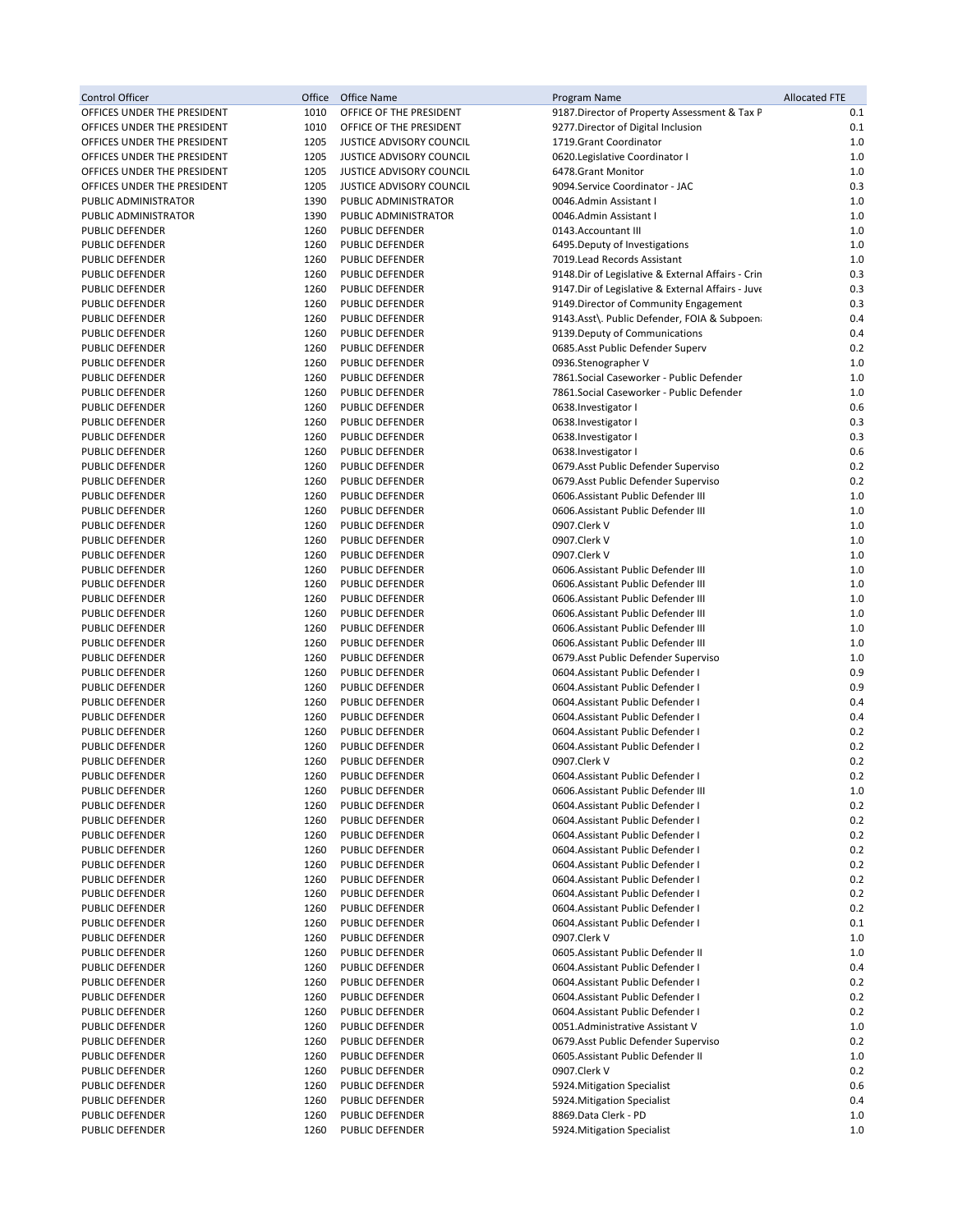| Control Officer                  | Office       | Office Name                                                                                                                         | Program Name                                                                          | <b>Allocated FTE</b> |
|----------------------------------|--------------|-------------------------------------------------------------------------------------------------------------------------------------|---------------------------------------------------------------------------------------|----------------------|
| PUBLIC DEFENDER                  | 1260         | PUBLIC DEFENDER                                                                                                                     | 5924. Mitigation Specialist                                                           | 1.0                  |
| PUBLIC DEFENDER                  | 1260         | PUBLIC DEFENDER                                                                                                                     | 9108. Immigration Unit Attorney                                                       | 0.4                  |
| PUBLIC DEFENDER                  | 1260         | PUBLIC DEFENDER                                                                                                                     | 9108. Immigration Unit Attorney                                                       | 0.4                  |
| PUBLIC DEFENDER                  | 1260         | PUBLIC DEFENDER                                                                                                                     | 9079. Immigration Unit Caseworker                                                     | 0.4                  |
| <b>SHERIFF</b><br><b>SHERIFF</b> | 1210<br>1210 | OFFICE OF THE SHERIFF<br>OFFICE OF THE SHERIFF                                                                                      | 4733.Telecommunicator-Sheriff<br>4733.Telecommunicator-Sheriff                        | 1.0<br>0.3           |
| <b>SHERIFF</b>                   | 1210         | OFFICE OF THE SHERIFF                                                                                                               | 4733.Telecommunicator-Sheriff                                                         | 0.3                  |
| <b>SHERIFF</b>                   | 1210         | OFFICE OF THE SHERIFF                                                                                                               | 4733.Telecommunicator-Sheriff                                                         | 0.3                  |
| <b>SHERIFF</b>                   | 1210         | OFFICE OF THE SHERIFF                                                                                                               | 1348. Under Sheriff                                                                   | 1.0                  |
| <b>SHERIFF</b>                   | 1210         | OFFICE OF THE SHERIFF                                                                                                               | 7599. Special Assistant - Administration                                              | 1.0                  |
| <b>SHERIFF</b>                   | 1210         | OFFICE OF THE SHERIFF                                                                                                               | 7137.Admin Analyst IV-Sheriff                                                         | 1.0                  |
| <b>SHERIFF</b>                   | 1210         | OFFICE OF THE SHERIFF                                                                                                               | 7138.Admin Analyst V-Sheriff                                                          | 1.0                  |
| <b>SHERIFF</b>                   | 1210         | OFFICE OF THE SHERIFF                                                                                                               | 4734. Telecommunicator Supervisor                                                     | 1.0                  |
| SHERIFF                          | 1210         | OFFICE OF THE SHERIFF                                                                                                               | 6970. Finance Assistant I                                                             | 1.0                  |
| <b>SHERIFF</b>                   | 1210         | OFFICE OF THE SHERIFF                                                                                                               | 4112. Crim Research Anlyst II                                                         | 1.0                  |
| <b>SHERIFF</b><br><b>SHERIFF</b> | 1210<br>1210 | OFFICE OF THE SHERIFF<br>OFFICE OF THE SHERIFF                                                                                      | 0048.Administrative Assistant III<br>1370. Asst Dir Chicago HIDTA Office              | 1.0<br>1.0           |
| <b>SHERIFF</b>                   | 1210         | OFFICE OF THE SHERIFF                                                                                                               | 4115.Crim Resrch Anlyst VHIDTA                                                        | 1.0                  |
| <b>SHERIFF</b>                   | 1210         | OFFICE OF THE SHERIFF                                                                                                               | 7222.Crim Research Anlyst IV/Sherif                                                   | 1.0                  |
| <b>SHERIFF</b>                   | 1210         | OFFICE OF THE SHERIFF                                                                                                               | 4113. Crim Resrch Anlyst III                                                          | 1.0                  |
| <b>SHERIFF</b>                   | 1210         | OFFICE OF THE SHERIFF                                                                                                               | 0047.Admin Assistant II                                                               | 1.0                  |
| <b>SHERIFF</b>                   | 1210         | OFFICE OF THE SHERIFF                                                                                                               | 7221.CrimResearchAnlyst III/Sheriff                                                   | 1.0                  |
| <b>SHERIFF</b>                   | 1210         | OFFICE OF THE SHERIFF                                                                                                               | 6970. Finance Assistant I                                                             | 1.0                  |
| <b>SHERIFF</b>                   | 1210         | OFFICE OF THE SHERIFF                                                                                                               | 1339. Deputy Sheriff D2B                                                              | 1.0                  |
| <b>SHERIFF</b>                   | 1210         | OFFICE OF THE SHERIFF                                                                                                               | 0048.Administrative Assistant III                                                     | 1.0                  |
| <b>SHERIFF</b>                   | 1210         | OFFICE OF THE SHERIFF                                                                                                               | 1331. Deputy Lieutenant                                                               | 1.0                  |
| <b>SHERIFF</b><br><b>SHERIFF</b> | 1214<br>1214 | SHERIFF'S ADMINISTRATION AND HUMAN RES 7089.FOIA Officer<br>SHERIFF'S ADMINISTRATION AND HUMAN RE: 5936. Director of Compliance ROD |                                                                                       | 1.0                  |
| <b>SHERIFF</b>                   | 1214         | SHERIFF'S ADMINISTRATION AND HUMAN RES 7909. Domestic Violence Specialist-Sheriff                                                   |                                                                                       | 0.2<br>1.0           |
| <b>SHERIFF</b>                   | 1214         | SHERIFF'S ADMINISTRATION AND HUMAN RE! 0671. Investigator II Inten Supv                                                             |                                                                                       | 1.0                  |
| <b>SHERIFF</b>                   | 1214         | SHERIFF'S ADMINISTRATION AND HUMAN RE: 1341. Deputy Sheriff Sergeant                                                                |                                                                                       | 1.0                  |
| <b>SHERIFF</b>                   | 1214         | SHERIFF'S ADMINISTRATION AND HUMAN RES 7939. Strategic Initiatives Investigator                                                     |                                                                                       | 1.0                  |
| <b>SHERIFF</b>                   | 1214         | SHERIFF'S ADMINISTRATION AND HUMAN RES 8660. Research Analyst - Sher                                                                |                                                                                       | 1.0                  |
| <b>SHERIFF</b>                   | 1214         | SHERIFF'S ADMINISTRATION AND HUMAN RES 8660. Research Analyst - Sher                                                                |                                                                                       | 1.0                  |
| <b>SHERIFF</b>                   | 1214         | SHERIFF'S ADMINISTRATION AND HUMAN RE: 1360. Correctional Officer                                                                   |                                                                                       | 1.0                  |
| <b>SHERIFF</b>                   | 1214         | SHERIFF'S ADMINISTRATION AND HUMAN RE! 7350. Inventory Distribution Clerk                                                           |                                                                                       | 0.2                  |
| <b>SHERIFF</b>                   | 1216         | OFFICE OF PROF REVIEW, PROF INTEGRITY SPI 1360. Correctional Officer                                                                |                                                                                       | 1.0                  |
| <b>SHERIFF</b><br><b>SHERIFF</b> | 1217<br>1217 | SHERIFF'S INFORMATION TECHNOLOGY<br>SHERIFF'S INFORMATION TECHNOLOGY                                                                | 7607. Electronic Discovery Data Analyst<br>7924. Info Security Investigator - Sheriff | 1.0<br>0.3           |
| <b>SHERIFF</b>                   | 1217         | SHERIFF'S INFORMATION TECHNOLOGY                                                                                                    | 9104. Case Review Coordinator                                                         | 0.2                  |
| <b>SHERIFF</b>                   | 1217         | SHERIFF'S INFORMATION TECHNOLOGY                                                                                                    | 9104. Case Review Coordinator                                                         | 0.2                  |
| <b>SHERIFF</b>                   | 1217         | SHERIFF'S INFORMATION TECHNOLOGY                                                                                                    | 9104. Case Review Coordinator                                                         | 0.2                  |
| <b>SHERIFF</b>                   | 1217         | SHERIFF'S INFORMATION TECHNOLOGY                                                                                                    | 9104. Case Review Coordinator                                                         | 0.2                  |
| <b>SHERIFF</b>                   | 1230         | <b>COURT SERVICES DIVISION</b>                                                                                                      | 0047.Admin Assistant II                                                               | 1.0                  |
| <b>SHERIFF</b>                   | 1230         | <b>COURT SERVICES DIVISION</b>                                                                                                      | 4864. Data Entry Operator III/G12                                                     | 1.0                  |
| <b>SHERIFF</b>                   | 1230         | <b>COURT SERVICES DIVISION</b>                                                                                                      | 1339. Deputy Sheriff D2B                                                              | 1.0                  |
| <b>SHERIFF</b>                   | 1230         | <b>COURT SERVICES DIVISION</b>                                                                                                      | 1339. Deputy Sheriff D2B                                                              | 1.0                  |
| <b>SHERIFF</b><br><b>SHERIFF</b> | 1230<br>1230 | <b>COURT SERVICES DIVISION</b>                                                                                                      | 1339. Deputy Sheriff D2B                                                              | 1.0<br>0.2           |
| <b>SHERIFF</b>                   | 1230         | <b>COURT SERVICES DIVISION</b><br><b>COURT SERVICES DIVISION</b>                                                                    | 0048.Administrative Assistant III<br>1333. Deputy Sheriff II                          | 1.0                  |
| <b>SHERIFF</b>                   | 1230         | <b>COURT SERVICES DIVISION</b>                                                                                                      | 1333. Deputy Sheriff II                                                               | 1.0                  |
| <b>SHERIFF</b>                   | 1230         | <b>COURT SERVICES DIVISION</b>                                                                                                      | 1333. Deputy Sheriff II                                                               | 0.5                  |
| <b>SHERIFF</b>                   | 1230         | <b>COURT SERVICES DIVISION</b>                                                                                                      | 1333. Deputy Sheriff II                                                               | 1.0                  |
| <b>SHERIFF</b>                   | 1231         | POLICE DEPARTMENT                                                                                                                   | 1328. County Police Officer                                                           | 1.0                  |
| <b>SHERIFF</b>                   | 1231         | POLICE DEPARTMENT                                                                                                                   | 4733.Telecommunicator-Sheriff                                                         | 1.0                  |
| <b>SHERIFF</b>                   | 1231         | POLICE DEPARTMENT                                                                                                                   | 4733.Telecommunicator-Sheriff                                                         | 1.0                  |
| <b>SHERIFF</b>                   | 1231         | POLICE DEPARTMENT                                                                                                                   | 1310. First Deputy Chief of Police                                                    | 1.0                  |
| <b>SHERIFF</b>                   | 1231         | POLICE DEPARTMENT                                                                                                                   | 0047.Admin Assistant II                                                               | 1.0                  |
| <b>SHERIFF</b><br><b>SHERIFF</b> | 1231<br>1231 | POLICE DEPARTMENT<br>POLICE DEPARTMENT                                                                                              | 1312. Police Commander<br>4112. Crim Research Anlyst II                               | 0.2<br>1.0           |
| <b>SHERIFF</b>                   | 1231         | POLICE DEPARTMENT                                                                                                                   | 1330. County Police Sergeant                                                          | 1.0                  |
| <b>SHERIFF</b>                   | 1231         | POLICE DEPARTMENT                                                                                                                   | 1328. County Police Officer                                                           | 1.0                  |
| <b>SHERIFF</b>                   | 1231         | POLICE DEPARTMENT                                                                                                                   | 1328. County Police Officer                                                           | 1.0                  |
| <b>SHERIFF</b>                   | 1232         | COMMUNITY CORRECTIONS DEPARTMENT                                                                                                    | 0671. Investigator II Inten Supv                                                      | 1.0                  |
| <b>SHERIFF</b>                   | 1232         | COMMUNITY CORRECTIONS DEPARTMENT                                                                                                    | 0671. Investigator II Inten Supv                                                      | 1.0                  |
| <b>SHERIFF</b>                   | 1232         | COMMUNITY CORRECTIONS DEPARTMENT                                                                                                    | 0671. Investigator II Inten Supv                                                      | 1.0                  |
| <b>SHERIFF</b>                   | 1232         | COMMUNITY CORRECTIONS DEPARTMENT                                                                                                    | 0674. Investigator II Fug Unit                                                        | 1.0                  |
| <b>SHERIFF</b>                   | 1232         | COMMUNITY CORRECTIONS DEPARTMENT                                                                                                    | 0671. Investigator II Inten Supv                                                      | 1.0                  |
| <b>SHERIFF</b><br><b>SHERIFF</b> | 1232<br>1232 | COMMUNITY CORRECTIONS DEPARTMENT<br>COMMUNITY CORRECTIONS DEPARTMENT                                                                | 0674. Investigator II Fug Unit<br>1339. Deputy Sheriff D2B                            | 0.2<br>1.0           |
|                                  |              |                                                                                                                                     |                                                                                       |                      |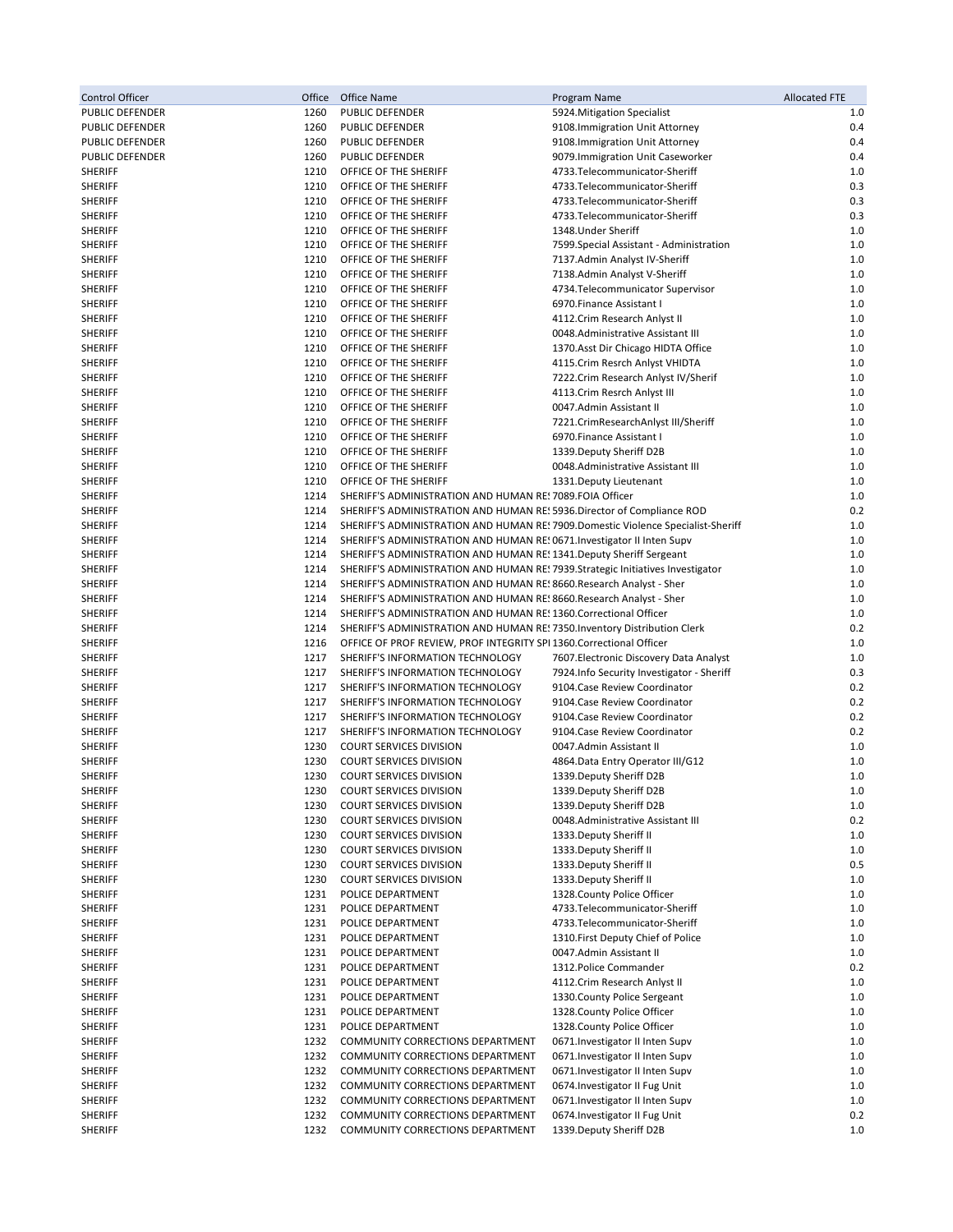| <b>Control Officer</b>             | Office       | Office Name                                            | Program Name                                                                   | <b>Allocated FTE</b> |
|------------------------------------|--------------|--------------------------------------------------------|--------------------------------------------------------------------------------|----------------------|
| <b>SHERIFF</b>                     | 1239         | DEPARTMENT OF CORRECTIONS                              | 1360.Correctional Officer                                                      | 1.0                  |
| <b>SHERIFF</b>                     | 1239         | DEPARTMENT OF CORRECTIONS                              | 1360.Correctional Officer                                                      | 1.0                  |
| <b>SHERIFF</b>                     | 1239         | DEPARTMENT OF CORRECTIONS                              | 1360.Correctional Officer                                                      | 1.0                  |
| <b>SHERIFF</b>                     | 1239         | DEPARTMENT OF CORRECTIONS                              | 1360.Correctional Officer                                                      | 1.0                  |
| <b>SHERIFF</b>                     | 1239         | DEPARTMENT OF CORRECTIONS                              | 1360.Correctional Officer                                                      | 1.0                  |
| <b>SHERIFF</b>                     | 1239         | DEPARTMENT OF CORRECTIONS                              | 1360.Correctional Officer                                                      | 1.0                  |
| <b>SHERIFF</b>                     | 1239         | DEPARTMENT OF CORRECTIONS                              | 1360.Correctional Officer                                                      | 1.0                  |
| <b>SHERIFF</b>                     | 1239         | DEPARTMENT OF CORRECTIONS                              | 1360.Correctional Officer                                                      | 1.0                  |
| <b>SHERIFF</b>                     | 1239         | DEPARTMENT OF CORRECTIONS                              | 1360.Correctional Officer                                                      | 1.0                  |
| <b>SHERIFF</b>                     | 1239         | DEPARTMENT OF CORRECTIONS                              | 1360.Correctional Officer                                                      | 1.0                  |
| <b>SHERIFF</b>                     | 1239         | DEPARTMENT OF CORRECTIONS                              | 1361.Correctional Sergeant                                                     | 1.0                  |
| <b>SHERIFF</b>                     | 1239         | DEPARTMENT OF CORRECTIONS                              | 1360.Correctional Officer                                                      | 1.0                  |
| <b>SHERIFF</b>                     | 1239         | DEPARTMENT OF CORRECTIONS                              | 1360.Correctional Officer                                                      | 1.0                  |
| <b>SHERIFF</b>                     | 1239         | DEPARTMENT OF CORRECTIONS                              | 1360.Correctional Officer                                                      | 0.7                  |
| <b>SHERIFF</b>                     | 1239         | DEPARTMENT OF CORRECTIONS                              | 1360.Correctional Officer                                                      | 1.0                  |
| <b>SHERIFF</b>                     | 1239         | DEPARTMENT OF CORRECTIONS                              | 1360.Correctional Officer                                                      | 1.0                  |
| <b>SHERIFF</b>                     | 1239<br>1239 | DEPARTMENT OF CORRECTIONS                              | 1361.Correctional Sergeant<br>1360.Correctional Officer                        | 1.0<br>1.0           |
| <b>SHERIFF</b><br><b>SHERIFF</b>   | 1239         | DEPARTMENT OF CORRECTIONS<br>DEPARTMENT OF CORRECTIONS | 1360.Correctional Officer                                                      | 1.0                  |
| <b>SHERIFF</b>                     | 1239         | DEPARTMENT OF CORRECTIONS                              | 1361.Correctional Sergeant                                                     | 1.0                  |
| <b>SHERIFF</b>                     | 1239         | DEPARTMENT OF CORRECTIONS                              | 1361.Correctional Sergeant                                                     | 1.0                  |
| <b>SHERIFF</b>                     | 1239         | DEPARTMENT OF CORRECTIONS                              | 1360.Correctional Officer                                                      | 1.0                  |
| <b>SHERIFF</b>                     | 1239         | DEPARTMENT OF CORRECTIONS                              | 1361.Correctional Sergeant                                                     | 1.0                  |
| <b>SHERIFF</b>                     | 1239         | DEPARTMENT OF CORRECTIONS                              | 1360.Correctional Officer                                                      | 1.0                  |
| <b>SHERIFF</b>                     | 1239         | DEPARTMENT OF CORRECTIONS                              | 1360.Correctional Officer                                                      | 1.0                  |
| <b>SHERIFF</b>                     | 1239         | DEPARTMENT OF CORRECTIONS                              | 1361.Correctional Sergeant                                                     | 0.2                  |
| <b>SHERIFF</b>                     | 1239         | DEPARTMENT OF CORRECTIONS                              | 1360.Correctional Officer                                                      | 1.0                  |
| <b>SHERIFF</b>                     | 1239         | DEPARTMENT OF CORRECTIONS                              | 1360.Correctional Officer                                                      | 1.0                  |
| <b>SHERIFF</b>                     | 1239         | DEPARTMENT OF CORRECTIONS                              | 1360.Correctional Officer                                                      | 1.0                  |
| <b>SHERIFF</b>                     | 1239         | DEPARTMENT OF CORRECTIONS                              | 1360.Correctional Officer                                                      | 1.0                  |
| <b>SHERIFF</b>                     | 1239         | DEPARTMENT OF CORRECTIONS                              | 1360.Correctional Officer                                                      | 1.0                  |
| <b>SHERIFF</b>                     | 1239         | DEPARTMENT OF CORRECTIONS                              | 1360.Correctional Officer                                                      | 1.0                  |
| <b>SHERIFF</b>                     | 1239         | DEPARTMENT OF CORRECTIONS                              | 1360.Correctional Officer                                                      | 1.0                  |
| <b>SHERIFF</b>                     | 1239         | DEPARTMENT OF CORRECTIONS                              | 1360.Correctional Officer                                                      | 1.0                  |
| <b>SHERIFF</b>                     | 1239         | DEPARTMENT OF CORRECTIONS                              | 1360.Correctional Officer                                                      | 1.0                  |
| <b>SHERIFF</b>                     | 1239         | DEPARTMENT OF CORRECTIONS                              | 1360.Correctional Officer                                                      | 1.0                  |
| <b>SHERIFF</b>                     | 1239         | DEPARTMENT OF CORRECTIONS                              | 1360.Correctional Officer                                                      | 1.0                  |
| <b>SHERIFF</b>                     | 1239         | DEPARTMENT OF CORRECTIONS                              | 1360.Correctional Officer                                                      | 1.0                  |
| <b>SHERIFF</b><br><b>SHERIFF</b>   | 1239<br>1239 | DEPARTMENT OF CORRECTIONS<br>DEPARTMENT OF CORRECTIONS | 1360.Correctional Officer<br>1360.Correctional Officer                         | 1.0<br>1.0           |
| <b>SHERIFF</b>                     | 1239         | DEPARTMENT OF CORRECTIONS                              | 1360.Correctional Officer                                                      | 1.0                  |
| <b>SHERIFF</b>                     | 1239         | DEPARTMENT OF CORRECTIONS                              | 1360.Correctional Officer                                                      | 1.0                  |
| <b>SHERIFF</b>                     | 1239         | DEPARTMENT OF CORRECTIONS                              | 7775. Correctional Officer, VRIC                                               | 1.0                  |
| <b>SHERIFF</b>                     | 1239         | DEPARTMENT OF CORRECTIONS                              | 1366. Rehabilitation Worker                                                    | 0.5                  |
| <b>SHERIFF</b>                     | 1239         | DEPARTMENT OF CORRECTIONS                              | 1366. Rehabilitation Worker I                                                  | 0.5                  |
| <b>SHERIFF</b>                     | 1239         | DEPARTMENT OF CORRECTIONS                              | 6799.Clerk V (SEIU73)                                                          | 0.3                  |
| <b>SHERIFF</b>                     | 1239         | DEPARTMENT OF CORRECTIONS                              | 0823.Counselor III                                                             | 0.3                  |
| <b>SHERIFF</b>                     | 1239         | DEPARTMENT OF CORRECTIONS                              | 7937. Re-Entry Coordinator                                                     | 1.0                  |
| <b>SHERIFF</b>                     | 1239         | DEPARTMENT OF CORRECTIONS                              | 8629.DOC Dpty Dir of Women Srvs                                                | 1.0                  |
| <b>SHERIFF</b>                     | 1239         | DEPARTMENT OF CORRECTIONS                              | 1360.Correctional Officer                                                      | 1.0                  |
| <b>SHERIFF</b>                     | 1239         | DEPARTMENT OF CORRECTIONS                              | 1360.Correctional Officer                                                      | 1.0                  |
| <b>SHERIFF</b>                     | 1239         | DEPARTMENT OF CORRECTIONS                              | 7092. Inmate Discplinary Hearing Off                                           | 0.2                  |
| <b>SHERIFF</b>                     | 1239         | DEPARTMENT OF CORRECTIONS                              | 1360.Correctional Officer                                                      | 1.0                  |
| <b>SHERIFF</b>                     | 1239         | DEPARTMENT OF CORRECTIONS                              | 1360.Correctional Officer                                                      | 1.0                  |
| <b>SHERIFF</b>                     | 1239         | DEPARTMENT OF CORRECTIONS                              | 1360.Correctional Officer                                                      | 1.0                  |
| <b>SHERIFF</b>                     | 1239         | DEPARTMENT OF CORRECTIONS                              | 1360.Correctional Officer                                                      | 1.0                  |
| <b>SHERIFF</b>                     | 1239         | DEPARTMENT OF CORRECTIONS                              | 0047.Admin Assistant II                                                        | 1.0                  |
| <b>SHERIFF</b>                     | 1239         | DEPARTMENT OF CORRECTIONS                              | 1360. Correctional Officer                                                     | 0.7                  |
| <b>SHERIFF</b>                     | 1239         | DEPARTMENT OF CORRECTIONS                              | 0047.Admin Assistant II                                                        | 1.0                  |
| <b>SHERIFF</b>                     | 1239         | DEPARTMENT OF CORRECTIONS                              | 1360.Correctional Officer                                                      | 1.0                  |
| <b>SHERIFF</b>                     | 1239         | DEPARTMENT OF CORRECTIONS                              | 7774. Correctional Officer, Transportation                                     | 1.0                  |
| <b>SHERIFF</b><br>STATE'S ATTORNEY | 1239<br>1250 | DEPARTMENT OF CORRECTIONS<br>STATE'S ATTORNEY          | 7774. Correctional Officer, Transportation<br>0625.Asst to Chief of Adm Svc II | 1.0<br>1.0           |
| STATE'S ATTORNEY                   | 1250         | STATE'S ATTORNEY                                       | 1173. Assistant State's Attorney                                               | 1.0                  |
| STATE'S ATTORNEY                   | 1250         | STATE'S ATTORNEY                                       | 1172. Assistant State's Attorney                                               | 1.0                  |
| STATE'S ATTORNEY                   | 1250         | <b>STATE'S ATTORNEY</b>                                | 1172. Assistant State's Attorney                                               | 1.0                  |
| STATE'S ATTORNEY                   | 1250         | STATE'S ATTORNEY                                       | 1172. Assistant State's Attorney                                               | 1.0                  |
| STATE'S ATTORNEY                   | 1250         | STATE'S ATTORNEY                                       | 1172. Assistant State's Attorney                                               | 1.0                  |
| STATE'S ATTORNEY                   | 1250         | <b>STATE'S ATTORNEY</b>                                | 1172. Assistant State's Attorney                                               | 1.0                  |
| STATE'S ATTORNEY                   | 1250         | <b>STATE'S ATTORNEY</b>                                | 1172. Assistant State's Attorney                                               | 1.0                  |
|                                    |              |                                                        |                                                                                |                      |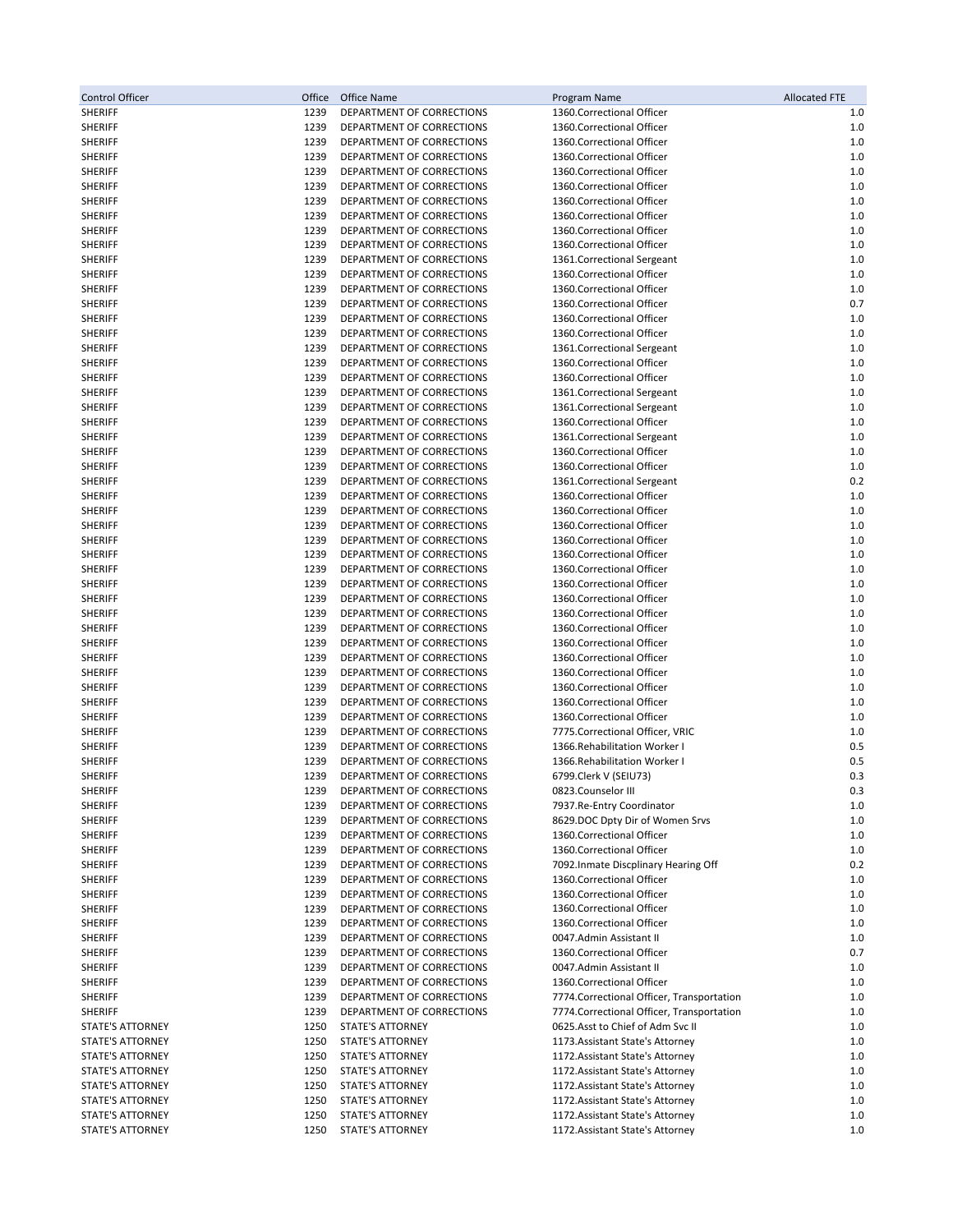| Control Officer                                    | Office       | Office Name                                        | Program Name                                                         | <b>Allocated FTE</b> |
|----------------------------------------------------|--------------|----------------------------------------------------|----------------------------------------------------------------------|----------------------|
| <b>STATE'S ATTORNEY</b>                            | 1250         | <b>STATE'S ATTORNEY</b>                            | 1172. Assistant State's Attorney                                     | 1.0                  |
| STATE'S ATTORNEY                                   | 1250         | <b>STATE'S ATTORNEY</b>                            | 1172. Assistant State's Attorney                                     | $1.0$                |
| STATE'S ATTORNEY                                   | 1250         | STATE'S ATTORNEY                                   | 1172. Assistant State's Attorney                                     | 1.0                  |
| <b>STATE'S ATTORNEY</b>                            | 1250         | STATE'S ATTORNEY                                   | 1172. Assistant State's Attorney                                     | $1.0$                |
| <b>STATE'S ATTORNEY</b>                            | 1250         | STATE'S ATTORNEY                                   | 1172. Assistant State's Attorney                                     | $1.0$                |
| <b>STATE'S ATTORNEY</b>                            | 1250         | <b>STATE'S ATTORNEY</b>                            | 5531. Special Asst for Legal Affairs                                 | 1.0                  |
| <b>STATE'S ATTORNEY</b>                            | 1250         | <b>STATE'S ATTORNEY</b>                            | 0614.Special Assistant SA                                            | 1.0                  |
| STATE'S ATTORNEY                                   | 1250         | STATE'S ATTORNEY                                   | 0028.Program Manager                                                 | 1.0                  |
| STATE'S ATTORNEY                                   | 1250         | STATE'S ATTORNEY                                   | 0556.Law Clerk I                                                     | 1.0                  |
| <b>STATE'S ATTORNEY</b>                            | 1250         | STATE'S ATTORNEY                                   | 6711.Clerk IV AFSCME                                                 | $1.0$                |
| <b>STATE'S ATTORNEY</b>                            | 1250         | STATE'S ATTORNEY                                   | 0251. Business Manager I                                             | 1.0                  |
| STATE'S ATTORNEY                                   | 1250         | STATE'S ATTORNEY                                   | 0050. Administrative Assistant IV                                    | 1.0                  |
| <b>STATE'S ATTORNEY</b>                            | 1250         | STATE'S ATTORNEY                                   | 1111.Systems Analyst II                                              | 1.0                  |
| <b>STATE'S ATTORNEY</b>                            | 1250         | <b>STATE'S ATTORNEY</b>                            | 0047.Admin Assistant II                                              | 1.0                  |
| STATE'S ATTORNEY                                   | 1250         | <b>STATE'S ATTORNEY</b>                            | 0048.Administrative Assistant III                                    | 1.0                  |
| <b>STATE'S ATTORNEY</b>                            | 1250         | STATE'S ATTORNEY                                   | 0047.Admin Assistant II                                              | 1.0                  |
| <b>STATE'S ATTORNEY</b>                            | 1250<br>1250 | <b>STATE'S ATTORNEY</b>                            | 0046.Admin Assistant I                                               | $1.0$<br>1.0         |
| <b>STATE'S ATTORNEY</b><br><b>STATE'S ATTORNEY</b> | 1250         | <b>STATE'S ATTORNEY</b><br><b>STATE'S ATTORNEY</b> | 0907.Clerk V                                                         | 1.0                  |
| <b>STATE'S ATTORNEY</b>                            | 1250         | <b>STATE'S ATTORNEY</b>                            | 0028.Program Manager<br>0028.Program Manager                         | 1.0                  |
| <b>STATE'S ATTORNEY</b>                            | 1250         | <b>STATE'S ATTORNEY</b>                            | 0028.Program Manager                                                 | 1.0                  |
| <b>STATE'S ATTORNEY</b>                            | 1250         | <b>STATE'S ATTORNEY</b>                            | 0028. Program Manager                                                | 1.0                  |
| <b>STATE'S ATTORNEY</b>                            | 1250         | <b>STATE'S ATTORNEY</b>                            | 0550. Project Mgr Support Services                                   | 1.0                  |
| <b>STATE'S ATTORNEY</b>                            | 1250         | <b>STATE'S ATTORNEY</b>                            | 0048.Administrative Assistant III                                    | 1.0                  |
| STATE'S ATTORNEY                                   | 1250         | <b>STATE'S ATTORNEY</b>                            | 0907.Clerk V                                                         | 1.0                  |
| <b>STATE'S ATTORNEY</b>                            | 1250         | <b>STATE'S ATTORNEY</b>                            | 0251. Business Manager I                                             | 0.4                  |
| <b>STATE'S ATTORNEY</b>                            | 1250         | <b>STATE'S ATTORNEY</b>                            | 0696. Investigator II SA                                             | 1.0                  |
| <b>STATE'S ATTORNEY</b>                            | 1250         | <b>STATE'S ATTORNEY</b>                            | 2502.Sergeant - SA                                                   | 1.0                  |
| <b>STATE'S ATTORNEY</b>                            | 1250         | <b>STATE'S ATTORNEY</b>                            | 0556.Law Clerk I                                                     | $1.0$                |
| <b>STATE'S ATTORNEY</b>                            | 1250         | <b>STATE'S ATTORNEY</b>                            | 0695. Investigator I State's Atty                                    | 1.0                  |
| STATE'S ATTORNEY                                   | 1250         | <b>STATE'S ATTORNEY</b>                            | 0695. Investigator I State's Atty                                    | 0.3                  |
| STATE'S ATTORNEY                                   | 1250         | STATE'S ATTORNEY                                   | 1172. Assistant State's Attorney                                     | 1.0                  |
| STATE'S ATTORNEY                                   | 1250         | <b>STATE'S ATTORNEY</b>                            | 1172. Assistant State's Attorney                                     | 1.0                  |
| STATE'S ATTORNEY                                   | 1250         | STATE'S ATTORNEY                                   | 1172. Assistant State's Attorney                                     | 1.0                  |
| <b>STATE'S ATTORNEY</b>                            | 1250         | STATE'S ATTORNEY                                   | 0936.Stenographer V                                                  | 1.0                  |
| STATE'S ATTORNEY                                   | 1250         | STATE'S ATTORNEY                                   | 1172. Assistant State's Attorney                                     | 1.0                  |
| STATE'S ATTORNEY                                   | 1250         | <b>STATE'S ATTORNEY</b>                            | 1172. Assistant State's Attorney                                     | 1.0                  |
| STATE'S ATTORNEY                                   | 1250         | <b>STATE'S ATTORNEY</b>                            | 1172. Assistant State's Attorney                                     | 1.0                  |
| STATE'S ATTORNEY                                   | 1250         | STATE'S ATTORNEY                                   | 1172. Assistant State's Attorney                                     | 1.0                  |
| STATE'S ATTORNEY                                   | 1250         | STATE'S ATTORNEY                                   | 1172. Assistant State's Attorney                                     | 1.0                  |
| <b>STATE'S ATTORNEY</b>                            | 1250         | STATE'S ATTORNEY                                   | 0048.Administrative Assistant III                                    | 1.0                  |
| STATE'S ATTORNEY                                   | 1250         | <b>STATE'S ATTORNEY</b>                            | 0048.Administrative Assistant III                                    | 1.0                  |
| STATE'S ATTORNEY                                   | 1250         | STATE'S ATTORNEY                                   | 1172. Assistant State's Attorney                                     | 1.0                  |
| <b>STATE'S ATTORNEY</b>                            | 1250         | STATE'S ATTORNEY                                   | 1172. Assistant State's Attorney                                     | 1.0                  |
| <b>STATE'S ATTORNEY</b>                            | 1250         | <b>STATE'S ATTORNEY</b>                            | 1172. Assistant State's Attorney                                     | 1.0                  |
| <b>STATE'S ATTORNEY</b>                            | 1250         | <b>STATE'S ATTORNEY</b>                            | 1172. Assistant State's Attorney                                     | 1.0                  |
| STATE'S ATTORNEY                                   | 1250         | STATE'S ATTORNEY                                   | 1172. Assistant State's Attorney                                     | 1.0                  |
| STATE'S ATTORNEY<br>STATE'S ATTORNEY               | 1250<br>1250 | STATE'S ATTORNEY<br><b>STATE'S ATTORNEY</b>        | 1172. Assistant State's Attorney<br>1172. Assistant State's Attorney | 1.0                  |
| <b>STATE'S ATTORNEY</b>                            | 1250         | <b>STATE'S ATTORNEY</b>                            | 1172. Assistant State's Attorney                                     | 1.0<br>1.0           |
| <b>STATE'S ATTORNEY</b>                            | 1250         | STATE'S ATTORNEY                                   | 1172. Assistant State's Attorney                                     | 1.0                  |
| STATE'S ATTORNEY                                   | 1250         | STATE'S ATTORNEY                                   | 1173. Assistant State's Attorney                                     | 1.0                  |
| STATE'S ATTORNEY                                   | 1250         | <b>STATE'S ATTORNEY</b>                            | 1172. Assistant State's Attorney                                     | 1.0                  |
| <b>STATE'S ATTORNEY</b>                            | 1250         | STATE'S ATTORNEY                                   | 1172. Assistant State's Attorney                                     | 1.0                  |
| STATE'S ATTORNEY                                   | 1250         | STATE'S ATTORNEY                                   | 1172. Assistant State's Attorney                                     | 1.0                  |
| STATE'S ATTORNEY                                   | 1250         | <b>STATE'S ATTORNEY</b>                            | 0935.Stenographer IV                                                 | 1.0                  |
| <b>STATE'S ATTORNEY</b>                            | 1250         | <b>STATE'S ATTORNEY</b>                            | 1172. Assistant State's Attorney                                     | 1.0                  |
| STATE'S ATTORNEY                                   | 1250         | <b>STATE'S ATTORNEY</b>                            | 1172. Assistant State's Attorney                                     | 1.0                  |
| STATE'S ATTORNEY                                   | 1250         | <b>STATE'S ATTORNEY</b>                            | 1172. Assistant State's Attorney                                     | 1.0                  |
| STATE'S ATTORNEY                                   | 1250         | <b>STATE'S ATTORNEY</b>                            | 1172. Assistant State's Attorney                                     | 1.0                  |
| STATE'S ATTORNEY                                   | 1250         | STATE'S ATTORNEY                                   | 1172. Assistant State's Attorney                                     | 1.0                  |
| STATE'S ATTORNEY                                   | 1250         | STATE'S ATTORNEY                                   | 1172. Assistant State's Attorney                                     | 1.0                  |
| STATE'S ATTORNEY                                   | 1250         | STATE'S ATTORNEY                                   | 1172. Assistant State's Attorney                                     | 1.0                  |
| STATE'S ATTORNEY                                   | 1250         | STATE'S ATTORNEY                                   | 1172. Assistant State's Attorney                                     | 1.0                  |
| STATE'S ATTORNEY                                   | 1250         | STATE'S ATTORNEY                                   | 1172. Assistant State's Attorney                                     | 1.0                  |
| STATE'S ATTORNEY                                   | 1250         | STATE'S ATTORNEY                                   | 1172. Assistant State's Attorney                                     | 1.0                  |
| STATE'S ATTORNEY                                   | 1250         | STATE'S ATTORNEY                                   | 0907.Clerk V                                                         | 1.0                  |
| STATE'S ATTORNEY                                   | 1250         | STATE'S ATTORNEY                                   | 1172. Assistant State's Attorney                                     | 1.0                  |
| STATE'S ATTORNEY                                   | 1250         | STATE'S ATTORNEY                                   | 1172. Assistant State's Attorney                                     | 1.0                  |
| STATE'S ATTORNEY                                   | 1250         | STATE'S ATTORNEY                                   | 0907.Clerk V                                                         | 1.0                  |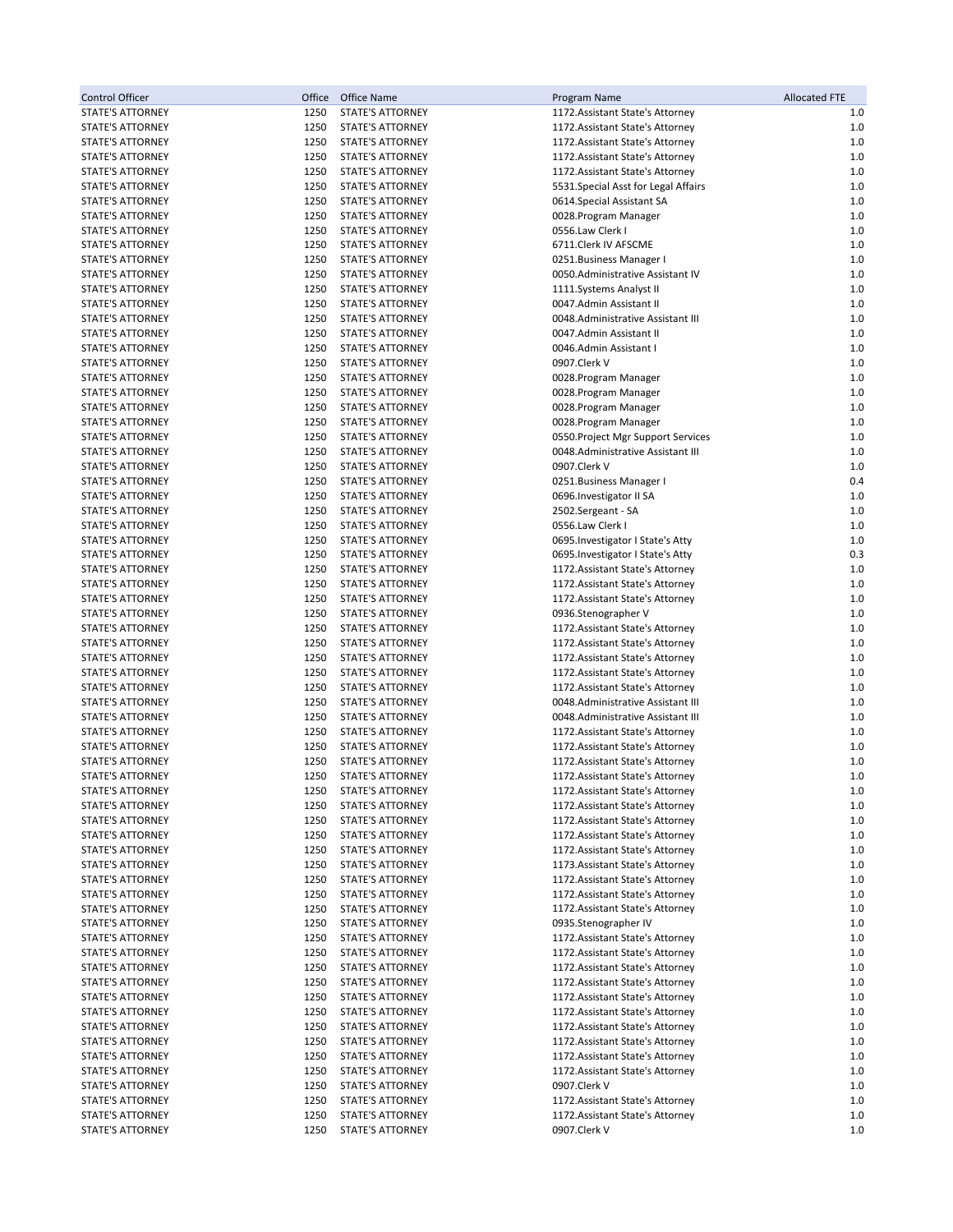| <b>Control Officer</b>                      | Office       | <b>Office Name</b>                                 | Program Name                                                         | <b>Allocated FTE</b> |
|---------------------------------------------|--------------|----------------------------------------------------|----------------------------------------------------------------------|----------------------|
| <b>STATE'S ATTORNEY</b>                     | 1250         | <b>STATE'S ATTORNEY</b>                            | 0047.Admin Assistant II                                              | 1.0                  |
| <b>STATE'S ATTORNEY</b>                     | 1250         | <b>STATE'S ATTORNEY</b>                            | 0047.Admin Assistant II                                              | $1.0$                |
| STATE'S ATTORNEY                            | 1250         | <b>STATE'S ATTORNEY</b>                            | 0047.Admin Assistant II                                              | 1.0                  |
| <b>STATE'S ATTORNEY</b>                     | 1250         | STATE'S ATTORNEY                                   | 1172. Assistant State's Attorney                                     | $1.0$                |
| STATE'S ATTORNEY                            | 1250         | STATE'S ATTORNEY                                   | 1172. Assistant State's Attorney                                     | $1.0$                |
| <b>STATE'S ATTORNEY</b>                     | 1250         | <b>STATE'S ATTORNEY</b>                            | 1172. Assistant State's Attorney                                     | 1.0                  |
| <b>STATE'S ATTORNEY</b>                     | 1250         | STATE'S ATTORNEY                                   | 1172. Assistant State's Attorney                                     | 1.0                  |
| STATE'S ATTORNEY                            | 1250         | STATE'S ATTORNEY                                   | 1172. Assistant State's Attorney                                     | 1.0                  |
| STATE'S ATTORNEY                            | 1250         | STATE'S ATTORNEY                                   | 1172. Assistant State's Attorney                                     | 1.0                  |
| <b>STATE'S ATTORNEY</b>                     | 1250         | STATE'S ATTORNEY                                   | 0907.Clerk V                                                         | $1.0$                |
| <b>STATE'S ATTORNEY</b>                     | 1250         | <b>STATE'S ATTORNEY</b>                            | 0667. Victim Witness Coordinator II                                  | 1.0                  |
| STATE'S ATTORNEY                            | 1250         | STATE'S ATTORNEY                                   | 1172. Assistant State's Attorney                                     | 1.0                  |
| <b>STATE'S ATTORNEY</b>                     | 1250         | <b>STATE'S ATTORNEY</b>                            | 1172. Assistant State's Attorney                                     | 1.0                  |
| <b>STATE'S ATTORNEY</b>                     | 1250         | STATE'S ATTORNEY                                   | 1172. Assistant State's Attorney                                     | 1.0                  |
| STATE'S ATTORNEY                            | 1250         | STATE'S ATTORNEY                                   | 1172. Assistant State's Attorney                                     | $1.0$                |
| STATE'S ATTORNEY                            | 1250<br>1250 | STATE'S ATTORNEY<br>STATE'S ATTORNEY               | 1172. Assistant State's Attorney                                     | 1.0<br>$1.0$         |
| STATE'S ATTORNEY<br>STATE'S ATTORNEY        | 1250         | STATE'S ATTORNEY                                   | 1172. Assistant State's Attorney<br>1172. Assistant State's Attorney | 1.0                  |
| STATE'S ATTORNEY                            | 1250         | STATE'S ATTORNEY                                   | 0935.Stenographer IV                                                 | 1.0                  |
| <b>STATE'S ATTORNEY</b>                     | 1250         | STATE'S ATTORNEY                                   | 0935.Stenographer IV                                                 | 1.0                  |
| <b>STATE'S ATTORNEY</b>                     | 1250         | <b>STATE'S ATTORNEY</b>                            | 1172. Assistant State's Attorney                                     | 1.0                  |
| <b>STATE'S ATTORNEY</b>                     | 1250         | STATE'S ATTORNEY                                   | 1172. Assistant State's Attorney                                     | $1.0$                |
| STATE'S ATTORNEY                            | 1250         | STATE'S ATTORNEY                                   | 1172. Assistant State's Attorney                                     | 1.0                  |
| STATE'S ATTORNEY                            | 1250         | <b>STATE'S ATTORNEY</b>                            | 1172. Assistant State's Attorney                                     | 1.0                  |
| STATE'S ATTORNEY                            | 1250         | STATE'S ATTORNEY                                   | 1172. Assistant State's Attorney                                     | 0.7                  |
| <b>STATE'S ATTORNEY</b>                     | 1250         | STATE'S ATTORNEY                                   | 1111. Systems Analyst II                                             | 1.0                  |
| <b>STATE'S ATTORNEY</b>                     | 1250         | STATE'S ATTORNEY                                   | 0050. Administrative Assistant IV                                    | 1.0                  |
| STATE'S ATTORNEY                            | 1250         | STATE'S ATTORNEY                                   | 0048.Administrative Assistant III                                    | 1.0                  |
| <b>STATE'S ATTORNEY</b>                     | 1250         | <b>STATE'S ATTORNEY</b>                            | 1172. Assistant State's Attorney                                     | 1.0                  |
| STATE'S ATTORNEY                            | 1250         | <b>STATE'S ATTORNEY</b>                            | 1172. Assistant State's Attorney                                     | 1.0                  |
| STATE'S ATTORNEY                            | 1250         | <b>STATE'S ATTORNEY</b>                            | 1172. Assistant State's Attorney                                     | 1.0                  |
| STATE'S ATTORNEY                            | 1250         | <b>STATE'S ATTORNEY</b>                            | 1172. Assistant State's Attorney                                     | 1.0                  |
| STATE'S ATTORNEY                            | 1250         | <b>STATE'S ATTORNEY</b>                            | 1172. Assistant State's Attorney                                     | 0.9                  |
| STATE'S ATTORNEY                            | 1250         | STATE'S ATTORNEY                                   | 1172. Assistant State's Attorney                                     | 1.0                  |
| <b>STATE'S ATTORNEY</b>                     | 1250         | <b>STATE'S ATTORNEY</b>                            | 1172. Assistant State's Attorney                                     | 1.0                  |
| STATE'S ATTORNEY                            | 1250         | <b>STATE'S ATTORNEY</b>                            | 0051.Administrative Assistant V                                      | $1.0$                |
| <b>STATE'S ATTORNEY</b>                     | 1250         | <b>STATE'S ATTORNEY</b>                            | 0666. Victim Witness Coordinator I                                   | 1.0                  |
| <b>STATE'S ATTORNEY</b>                     | 1250         | <b>STATE'S ATTORNEY</b>                            | 0667. Victim Witness Coordinator II                                  | 0.1                  |
| STATE'S ATTORNEY                            | 1250         | <b>STATE'S ATTORNEY</b>                            | 1172. Assistant State's Attorney                                     | 1.0                  |
| STATE'S ATTORNEY<br><b>STATE'S ATTORNEY</b> | 1250<br>1250 | <b>STATE'S ATTORNEY</b><br><b>STATE'S ATTORNEY</b> | 0835.Law Librarian I                                                 | 0.6<br>1.0           |
| <b>STATE'S ATTORNEY</b>                     | 1250         | <b>STATE'S ATTORNEY</b>                            | 1172. Assistant State's Attorney<br>0696. Investigator II SA         | 1.0                  |
| STATE'S ATTORNEY                            | 1250         | <b>STATE'S ATTORNEY</b>                            | 0667. Victim Witness Coordinator II                                  | 1.0                  |
| <b>STATE'S ATTORNEY</b>                     | 1250         | <b>STATE'S ATTORNEY</b>                            | 1172. Assistant State's Attorney                                     | 1.0                  |
| <b>STATE'S ATTORNEY</b>                     | 1250         | <b>STATE'S ATTORNEY</b>                            | 1122. Data Entry Manager                                             | 1.0                  |
| <b>STATE'S ATTORNEY</b>                     | 1250         | <b>STATE'S ATTORNEY</b>                            | 4802.File Manager I                                                  | 1.0                  |
| STATE'S ATTORNEY                            | 1250         | STATE'S ATTORNEY                                   | 1172. Assistant State's Attorney                                     | 1.0                  |
| STATE'S ATTORNEY                            | 1250         | STATE'S ATTORNEY                                   | 0910.Clerk                                                           | 1.0                  |
| STATE'S ATTORNEY                            | 1250         | STATE'S ATTORNEY                                   | 1172. Assistant State's Attorney                                     | 1.0                  |
| STATE'S ATTORNEY                            | 1250         | <b>STATE'S ATTORNEY</b>                            | 1159. Assistant State's Attorney                                     | 1.0                  |
| STATE'S ATTORNEY                            | 1250         | STATE'S ATTORNEY                                   | 1172. Assistant State's Attorney                                     | 1.0                  |
| STATE'S ATTORNEY                            | 1250         | STATE'S ATTORNEY                                   | 1172. Assistant State's Attorney                                     | 1.0                  |
| <b>STATE'S ATTORNEY</b>                     | 1250         | STATE'S ATTORNEY                                   | 1172. Assistant State's Attorney                                     | 1.0                  |
| STATE'S ATTORNEY                            | 1250         | STATE'S ATTORNEY                                   | 1172. Assistant State's Attorney                                     | 1.0                  |
| STATE'S ATTORNEY                            | 1250         | STATE'S ATTORNEY                                   | 1172. Assistant State's Attorney                                     | 1.0                  |
| STATE'S ATTORNEY                            | 1250         | STATE'S ATTORNEY                                   | 1172. Assistant State's Attorney                                     | 1.0                  |
| <b>STATE'S ATTORNEY</b>                     | 1250         | STATE'S ATTORNEY                                   | 1156. Assistant State's Attorney                                     | 0.6                  |
| <b>STATE'S ATTORNEY</b>                     | 1250         | STATE'S ATTORNEY                                   | 1156. Assistant State's Attorney                                     | 0.4                  |
| STATE'S ATTORNEY                            | 1250         | STATE'S ATTORNEY                                   | 0695. Investigator I State's Atty                                    | 1.0                  |
| <b>STATE'S ATTORNEY</b>                     | 1250         | <b>STATE'S ATTORNEY</b>                            | 1172. Assistant State's Attorney                                     | 1.0                  |
| STATE'S ATTORNEY                            | 1250         | STATE'S ATTORNEY                                   | 0695. Investigator I State's Atty                                    | 1.0                  |
| STATE'S ATTORNEY                            | 1250         | STATE'S ATTORNEY                                   | 1172. Assistant State's Attorney                                     | 1.0                  |
| STATE'S ATTORNEY                            | 1250         | STATE'S ATTORNEY                                   | 1172. Assistant State's Attorney                                     | 1.0                  |
| TREASURER                                   | 1060         | <b>COUNTY TREASURER</b>                            | 1114. Systems Analyst V                                              | 1.0                  |
| TREASURER                                   | 1060         | <b>COUNTY TREASURER</b>                            | 0048.Administrative Assistant III<br>0716. Personnel Analyst IV      | 1.0                  |
| TREASURER<br>TREASURER                      | 1060<br>1060 | <b>COUNTY TREASURER</b><br><b>COUNTY TREASURER</b> | 6004.Accounting Analyst                                              | 1.0<br>1.0           |
| TREASURER                                   | 1060         | <b>COUNTY TREASURER</b>                            | 1107. Programmer III                                                 | 1.0                  |
| TREASURER                                   | 1060         | <b>COUNTY TREASURER</b>                            | 6089.Jr Sys Network Administrator                                    | 1.0                  |
| TREASURER                                   | 1060         | <b>COUNTY TREASURER</b>                            | 0558.Law Clerk III Attorney                                          | 1.0                  |
|                                             |              |                                                    |                                                                      |                      |